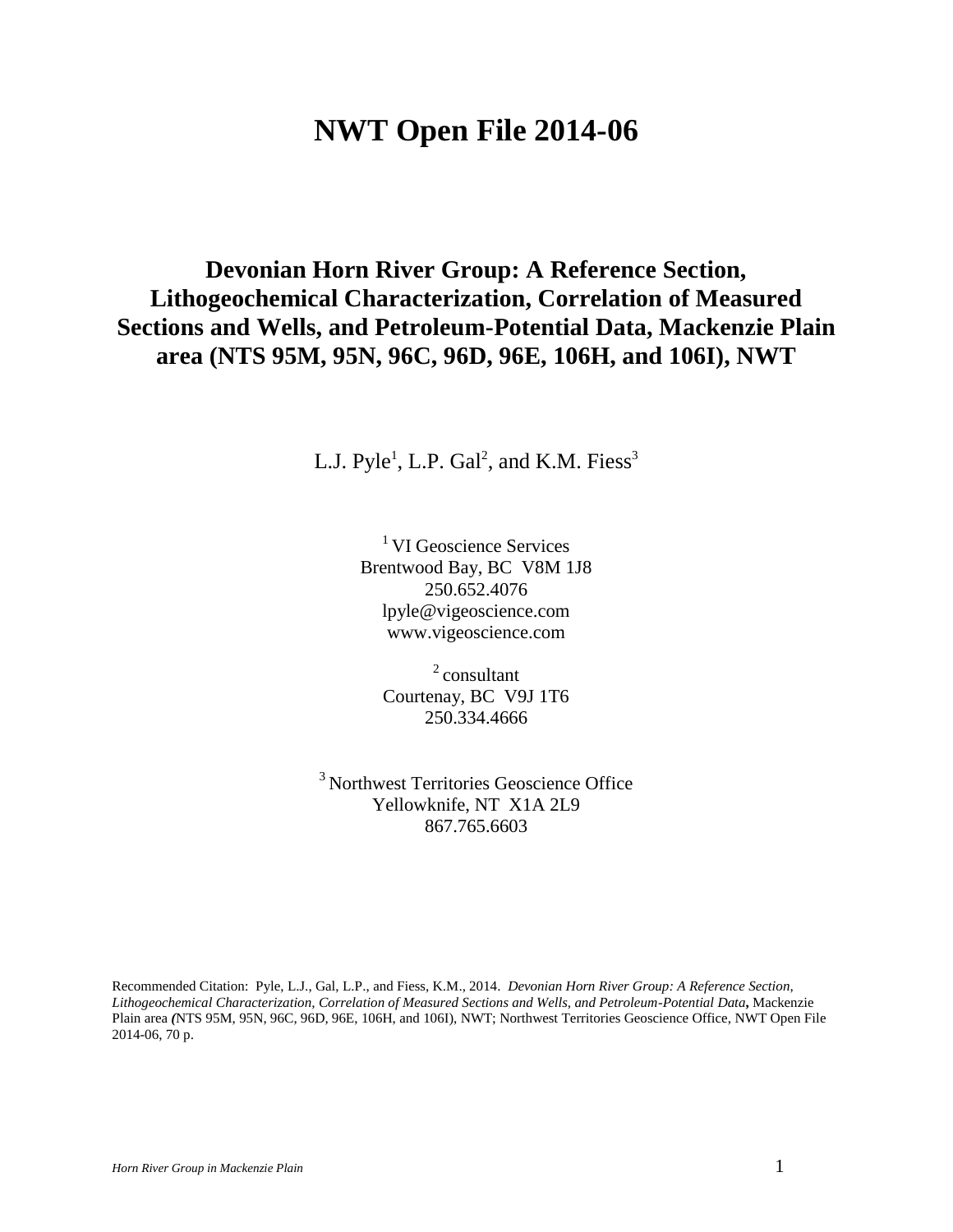## **Contents**

| Devonian Horn River Group: A Reference Section, Lithogeochemical Characterization,        |     |
|-------------------------------------------------------------------------------------------|-----|
| Correlation of Measured Sections and Wells, and Petroleum-Potential Data, Mackenzie Plain |     |
|                                                                                           |     |
|                                                                                           |     |
|                                                                                           |     |
|                                                                                           |     |
|                                                                                           |     |
|                                                                                           |     |
|                                                                                           |     |
|                                                                                           |     |
|                                                                                           |     |
|                                                                                           |     |
|                                                                                           |     |
|                                                                                           |     |
|                                                                                           |     |
|                                                                                           |     |
|                                                                                           |     |
|                                                                                           |     |
|                                                                                           |     |
|                                                                                           |     |
|                                                                                           |     |
|                                                                                           |     |
|                                                                                           |     |
|                                                                                           |     |
|                                                                                           |     |
|                                                                                           |     |
|                                                                                           |     |
|                                                                                           |     |
|                                                                                           |     |
|                                                                                           |     |
|                                                                                           |     |
|                                                                                           |     |
|                                                                                           | .27 |
|                                                                                           |     |
|                                                                                           |     |
|                                                                                           |     |
|                                                                                           |     |
|                                                                                           |     |
|                                                                                           |     |
|                                                                                           |     |
|                                                                                           |     |
|                                                                                           |     |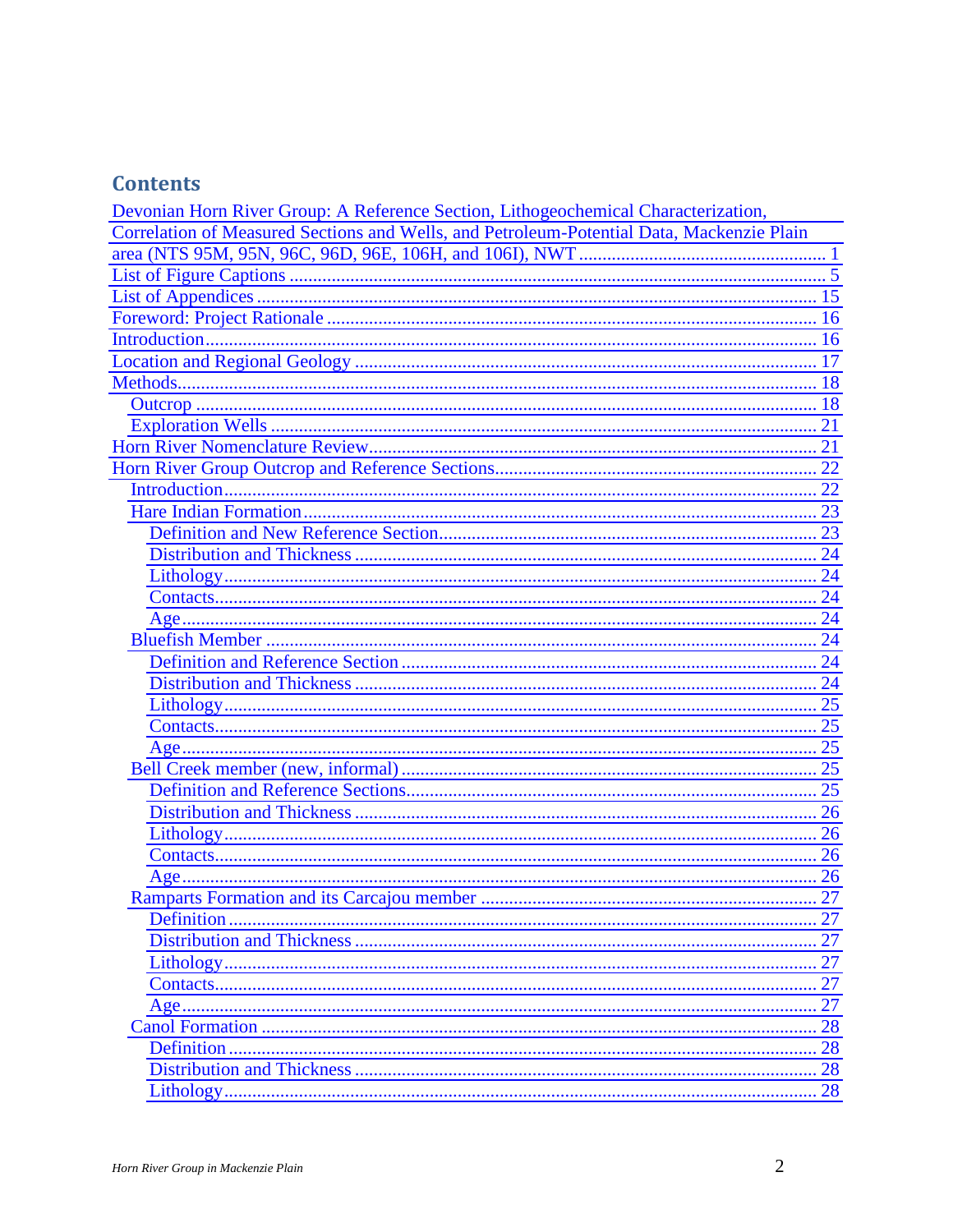| Paleoredox Indicators: Enrichment Factor of Vanadium (EFV), Molybdenum (Mo), and       |  |
|----------------------------------------------------------------------------------------|--|
|                                                                                        |  |
| Lithogeochemical Characterization of Horn River Units Regionally from Outcrop Data  31 |  |
|                                                                                        |  |
|                                                                                        |  |
|                                                                                        |  |
|                                                                                        |  |
|                                                                                        |  |
|                                                                                        |  |
|                                                                                        |  |
|                                                                                        |  |
|                                                                                        |  |
|                                                                                        |  |
| Importance of Mineralogical Characterization: MacKay Range West Section 38             |  |
|                                                                                        |  |
|                                                                                        |  |
|                                                                                        |  |
|                                                                                        |  |
|                                                                                        |  |
| Lithogeochemical Characterization of Horn River Group in Fifteen Wells 43              |  |
|                                                                                        |  |
|                                                                                        |  |
|                                                                                        |  |
|                                                                                        |  |
|                                                                                        |  |
|                                                                                        |  |
| Distinctive Geochemical Characteristics of Horn River Units in the Subsurface  49      |  |
|                                                                                        |  |
|                                                                                        |  |
|                                                                                        |  |
|                                                                                        |  |
| Characteristic Geophysical Log Reponses of Horn River Units and their Contacts  55     |  |
|                                                                                        |  |
|                                                                                        |  |
|                                                                                        |  |
|                                                                                        |  |
|                                                                                        |  |
|                                                                                        |  |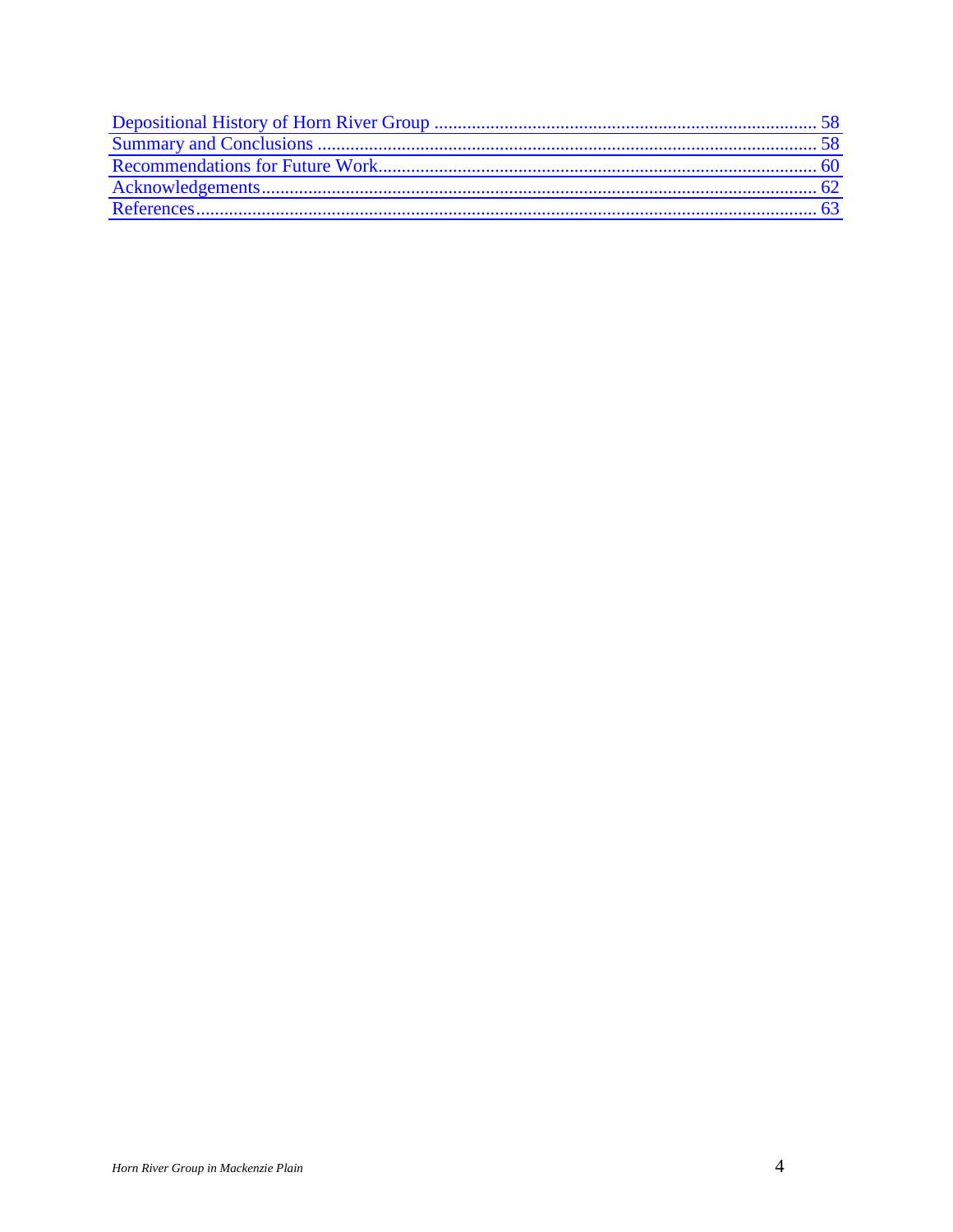## <span id="page-4-0"></span>**LIST OF FIGURE CAPTIONS**

*Figure 1. The northern mainland sedimentary basin is covered by five exploration regions labelled in bold italic font. The Mackenzie Plain area lies within the Mackenzie Arc exploration region (after Morrow et al., 2006).* 

*Figure 2. Map of NWT showing location of the Mackenzie Plain exploration area, outlined in red, and the Liard Basin and Horn River Basin to the south.* 

*Figure 3. Locations of the measured sections and the 26 studied exploration wells (arranged along five transects). Black outlines the Mackenzie Plain area. Reference section chosen for the Horn River Group in this study is highlighted by a red box.* 

*Figure 4. Stratigraphy of the Mackenzie Plain area, modified from MacLean and Cook (1999).* 

*Figure 5. Time-rock chart for the Horn River Group, comparing the Devonian conodont zones and Euramerican sea-level curve and transgressive-regressive (T-R)cycles of Johnson et al. (1985), with the conodont zones of Kaufmann (2006). Units are as interpreted from this study. Dots indicate conodont zones identified for Hume Formation (black) and the various units of the Horn River Group (Bluefish=green; Hare Indian=grey; Ramparts=blue; Canol=red; Imperial=brown), as discussed in the text. Vertical lines indicate a possible hiatus between the Hume Formation and Horn River Group. Modified from ver Straeten et al. (2011).* 

*Figure 6. Aerial view northwest along a tributary to the Mountain River, showing the revised placement of formational boundaries at the reference section for the Horn River Group. Lines of measured section in blue.* 

*Figure 7. View looking west to Mountain River Tributary section. A largely covered interval of upper Hare Indian Formation is overlain by rhythmically bedded, dark grey shale and lime mudstone of the lower Ramparts Formation, in which the limestone beds increase and thicken upward. The upper part of the Ramparts Formation, the Carcajou member, is gradationally overlain by the Canol Formation.* 

*Figure 8. View northeast of Horn River Group across Carcajou River, Carcajou River 2 section.* 

*Figure 9A. Sharp, erosional, basal contact (at top of scale card) of Bluefish Member limestone and shale with underlying Hume Formation limestone at Mountain River Tributary section; 9B. Papery weathering black shale (95%) in the upper part of the Bluefish Member contains thin beds of limestone (5%); 9C. The lower ramp member of the Ramparts Formation contains a thickening upward succession of limestone and calcareous shale. Geologists for scale; 9D. The Carcajou member of the Ramparts Formation contains 85% dark grey weathering shale and 15% dark grey lime mudstone beds. Geologist for scale at 79 m above section base.* 

*Figure 10A. View looking north of the Carcajou River 2 section, showing units of Hare Indian and Canol Formations; 10B. Detail of planar laminated lime mudstone to packstone with rare, thin-bedded grainstone, Bell Creek member of Hare Indian Formation, Carcajou River 2 section; 10C. Shale to lime-mudstone interval within the upper part of the Bell Creek member,*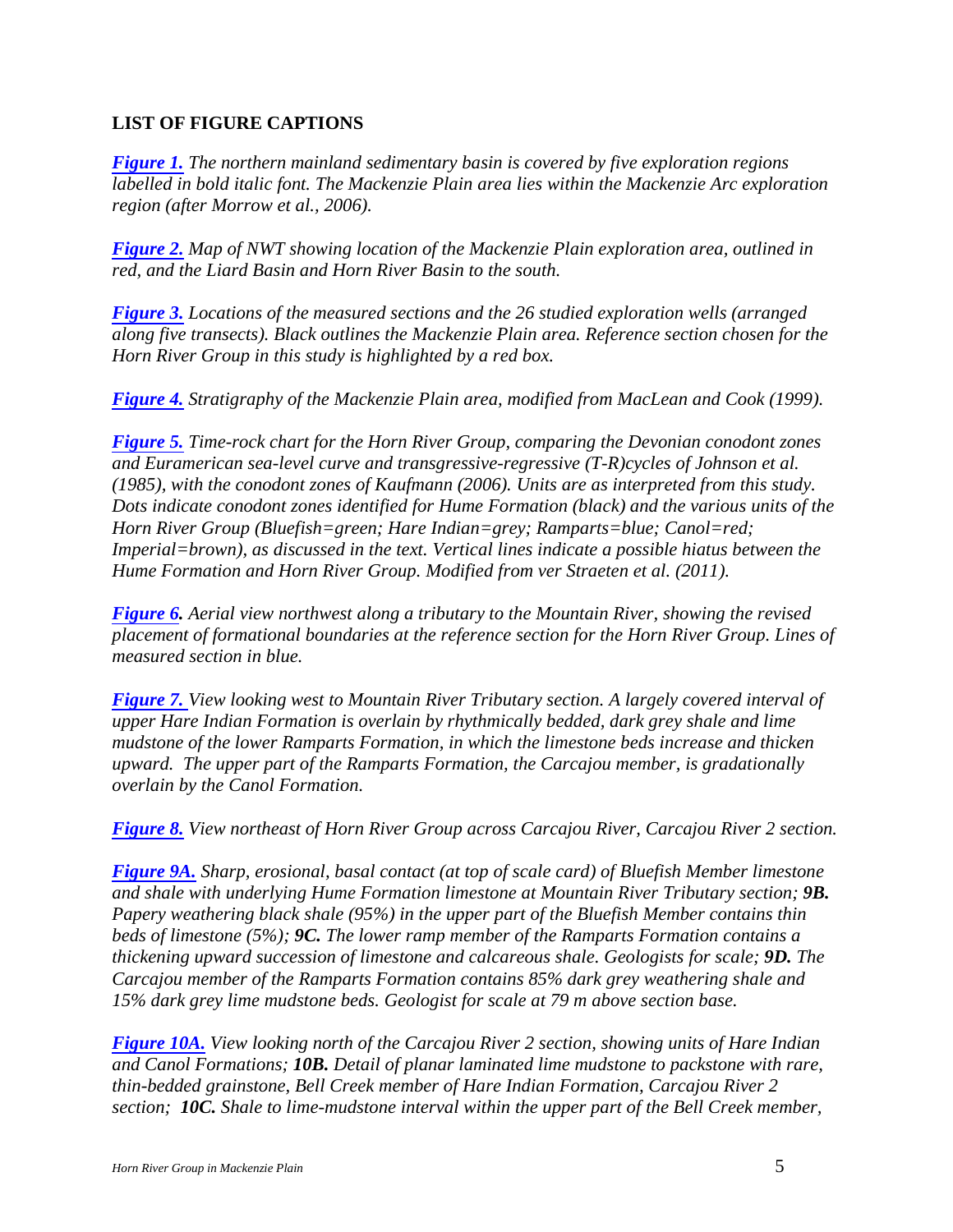*Hare Indian Formation, at Carcajou River 2 section (orange flagging tape is 3 inches long for scale).* 

*Figure 11A. The basal Canol Formation is marked by a gradational change from dark grey shale of the underlying Carcajou member to black shale of the Canol Formation at the Mountain River Tributary section. Hammer is lodged at the base of a thin limestone bed 30 cm above the contact. Orange flags mark 1-m intervals; 11B. Close-up of the thin limestone bed, which contains quartz grains and shale rip-up clasts; 11C. Lower recessive unit of Canol Formation contains up to 95% black shale in the upper part of the unit, with minor thin limestone beds throughout (none within this view), Mountain River Tributary section.* 

*Figure 12A. Blocky weathering of the middle resistant unit, Canol Formation; hammer at 127 m above section base, Mountain River section; 12B. Large, pyritic concretions are common in the upper part of the middle resistant unit, Canol Formation; 159 m above section base, Mountain River section; 12C. Gradational contact between the Canol and Imperial formations is at the dashed line, where shale becomes less resistant upward and weathering colour changes to reddish dark grey instead of yellow, black and dark grey, Mountain River Tributary section.* 

*Figure 13. Mountain River Tributary lithologic section, plotted with scintillometer readings (total counts), TOC from Rock-Eval, and the following parameters from whole-rock geochemical*  analyses: U (ppm), ratio of  $SiO<sub>2</sub>(wt.\%)$  to Zr (ppm), terrigenous input profile (TIP), which is the *summation Al*<sub>3</sub> $O_2$ + $Fe_2O_3$ + $KO_2$ + $TiO_2$ , all in wt.%; ratio of Th (ppm) to U (ppm); CaO (wt.%); *Mo (ppm); enrichment factor of vanadium (EFV\*; Tribovillard et al., 2006), which is the ratio of V to aluminum oxide of the sample divided by the ratio of V to aluminum oxide of average shale; and ratio of Ni (ppm) to Co (ppm). Note that the horizontal scales vary from figure to figure (Figures 13, 15-23). Key to lithologic section is in Appendix A. Bars to right of section depict sampled intervals.* 

*Figure 14. Cross-plot of Zr against SiO2 for all outcrop samples, illustrating the difference between biogenic silica and terrestrially derived silica (input from detrital quartz in siltstone and sandstone). Sample points are coloured according to formation, with the red Canol Formation samples having the most obvious biogenic trend (red ellipse). The Bell Creek member is divided into "typical" and "atypical" types due to its heterogeneity. Many "atypical" dark-grey shale samples of the Bell Creek member and some samples of the Bluefish Member also have a biogenic silica trend.* 

*Figure 15. Carcajou River 1 lithologic section, plotted with scintillometer readings (total counts), TOC from Rock-Eval, and the following parameters from whole-rock geochemical*  analyses: U (ppm), ratio of  $SiO<sub>2</sub>(wt.%)$  to Zr (ppm), terrigenous input profile (TIP), which is the *summation Al*<sub>3</sub> $O_2$ + $Fe_2O_3$ + $KO_2$ + $TiO_2$ , all in wt.%; ratio of Th (ppm) to U (ppm); CaO (wt.%); *Mo (ppm); enrichment factor of vanadium (EFV\*; Tribovillard et al., 2006), which is the ratio of V to aluminum oxide of the sample divided by the ratio of V to aluminum oxide of average shale; and ratio of Ni (ppm) to Co (ppm). Note that the horizontal scales vary from figure to figure (Figures 13, 15-23). Key to lithologic section is in Appendix A. Bars to right of section depict sampled intervals.*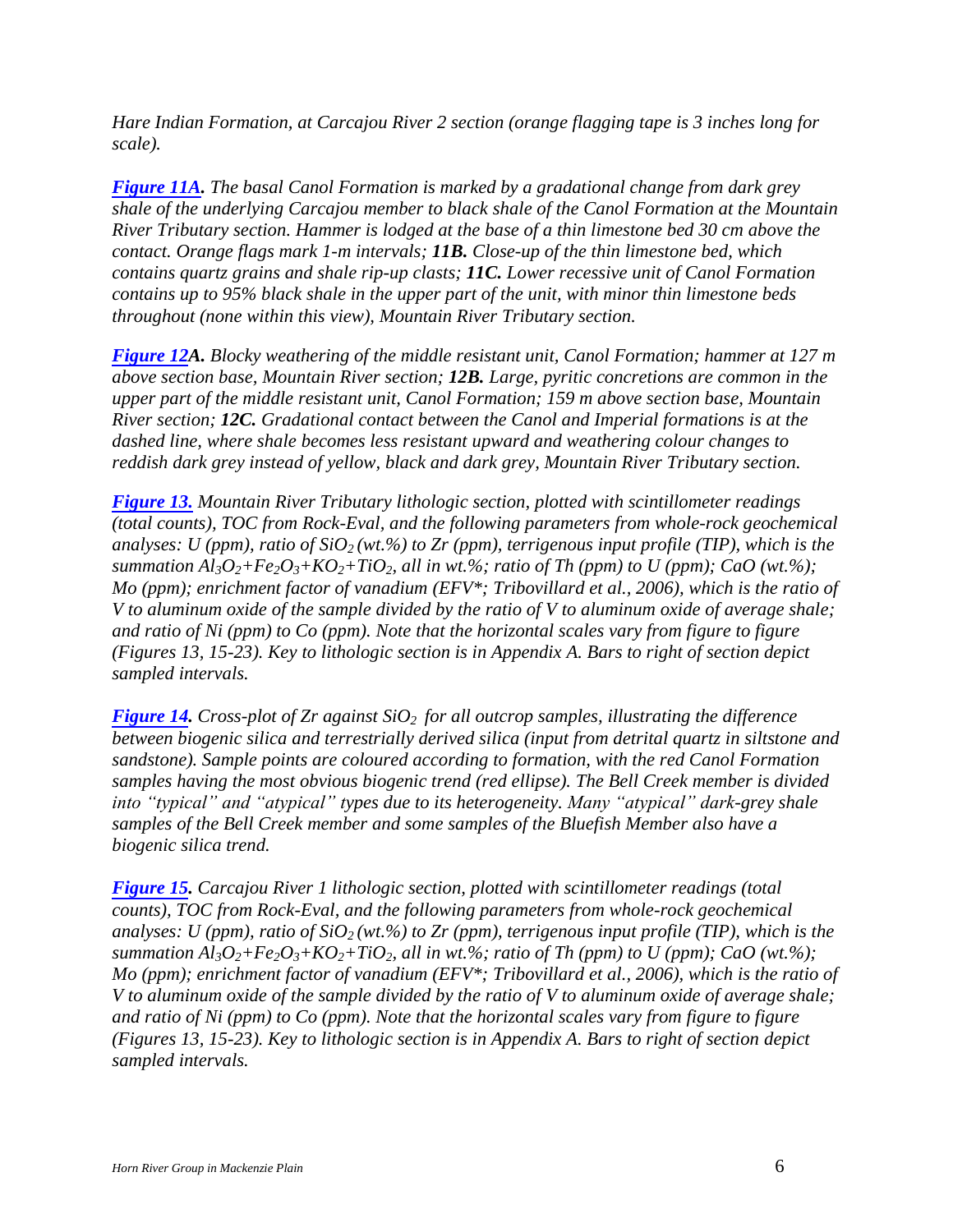*Figure 16. Carcajou River 2 lithologic section, plotted with scintillometer readings (total counts), TOC from Rock-Eval, and the following parameters from whole-rock geochemical*  analyses: U (ppm), ratio of  $SiO<sub>2</sub>(wt.\%)$  to Zr (ppm), terrigenous input profile (TIP), which is the *summation Al*<sub>3</sub> $O_2$ + $Fe_2O_3$ + $KO_2$ + $TiO_2$ , all in wt.%; ratio of Th (ppm) to U (ppm); CaO (wt.%); *Mo (ppm); enrichment factor of vanadium (EFV\*; Tribovillard et al., 2006), which is the ratio of V to aluminum oxide of the sample divided by the ratio of V to aluminum oxide of average shale; and ratio of Ni (ppm) to Co (ppm). Note that the horizontal scales vary from figure to figure (Figures 13, 15-23). Key to lithologic section is in Appendix A. Bars to right of section depict sampled intervals.* 

*Figure 17. Little Bear River 1 lithologic section, plotted with scintillometer readings (total counts), TOC from Rock-Eval, and the following parameters from whole-rock geochemical*  analyses: U (ppm), ratio of  $SiO<sub>2</sub>$  (wt.%) to Zr (ppm), terrigenous input profile (TIP), which is the *summation Al*<sub>3</sub> $O_2$ + $Fe_2O_3$ + $KO_2$ + $TiO_2$ , all in wt.%; ratio of Th (ppm) to U (ppm); CaO (wt.%); *Mo (ppm); enrichment factor of vanadium (EFV\*; Tribovillard et al., 2006), which is the ratio of V to aluminum oxide of the sample divided by the ratio of V to aluminum oxide of average shale; and ratio of Ni (ppm) to Co (ppm). Note that the horizontal scales vary from figure to figure (Figures 13, 15-23). Key to lithologic section is in Appendix A. Bars to right of section depict sampled intervals.* 

*Figure 18. Little Bear River 2 lithologic section, plotted with scintillometer readings (total counts), TOC from Rock-Eval, and the following parameters from whole-rock geochemical analyses: U (ppm), ratio of SiO2 (wt.%) to Zr (ppm), terrigenous input profile (TIP), which is the summation Al*<sub>3</sub> $O_2$ + $Fe_2O_3$ + $KO_2$ + $TiO_2$ , all in wt.%; ratio of Th (ppm) to U (ppm); CaO (wt.%); *Mo (ppm); enrichment factor of vanadium (EFV\*; Tribovillard et al., 2006), which is the ratio of V to aluminum oxide of the sample divided by the ratio of V to aluminum oxide of average shale; and ratio of Ni (ppm) to Co (ppm). Note that the horizontal scales vary from figure to figure (Figures 13, 15-23). Key to lithologic section is in Appendix A. Bars to right of section depict sampled intervals.* 

*Figure 19. Dodo Canyon composite lithologic section, plotted with scintillometer readings (total counts), TOC from Rock-Eval, and the following parameters from whole-rock geochemical analyses: U (ppm), ratio of SiO2 (wt.%) to Zr (ppm), terrigenous input profile (TIP), which is the summation Al*<sub>3</sub> $O_2$ + $Fe_2O_3$ + $KO_2$ + $TiO_2$ *, all in wt.%; ratio of Th (ppm) to U (ppm); CaO (wt.%); Mo (ppm); enrichment factor of vanadium (EFV\*; Tribovillard et al., 2006), which is the ratio of V to aluminum oxide of the sample divided by the ratio of V to aluminum oxide of average shale; and ratio of Ni (ppm) to Co (ppm). Note that the horizontal scales vary from figure to figure (Figures 13, 15-23). Key to lithologic section is in Appendix A. Bars to right of section depict sampled intervals.* 

*Figure 20. Mackay Range West lithologic section, plotted with scintillometer readings (total counts), TOC from Rock-Eval, and the following parameters from whole-rock geochemical analyses: U (ppm), ratio of SiO2 (wt.%) to Zr (ppm), terrigenous input profile (TIP), which is the summation Al*<sub>3</sub> $O_2$ + $Fe_2O_3$ + $KO_2$ + $TiO_2$ , all in wt.%; ratio of Th (ppm) to U (ppm); CaO (wt.%); *Mo (ppm); enrichment factor of vanadium (EFV\*; Tribovillard et al., 2006), which is the ratio of V to aluminum oxide of the sample divided by the ratio of V to aluminum oxide of average shale;*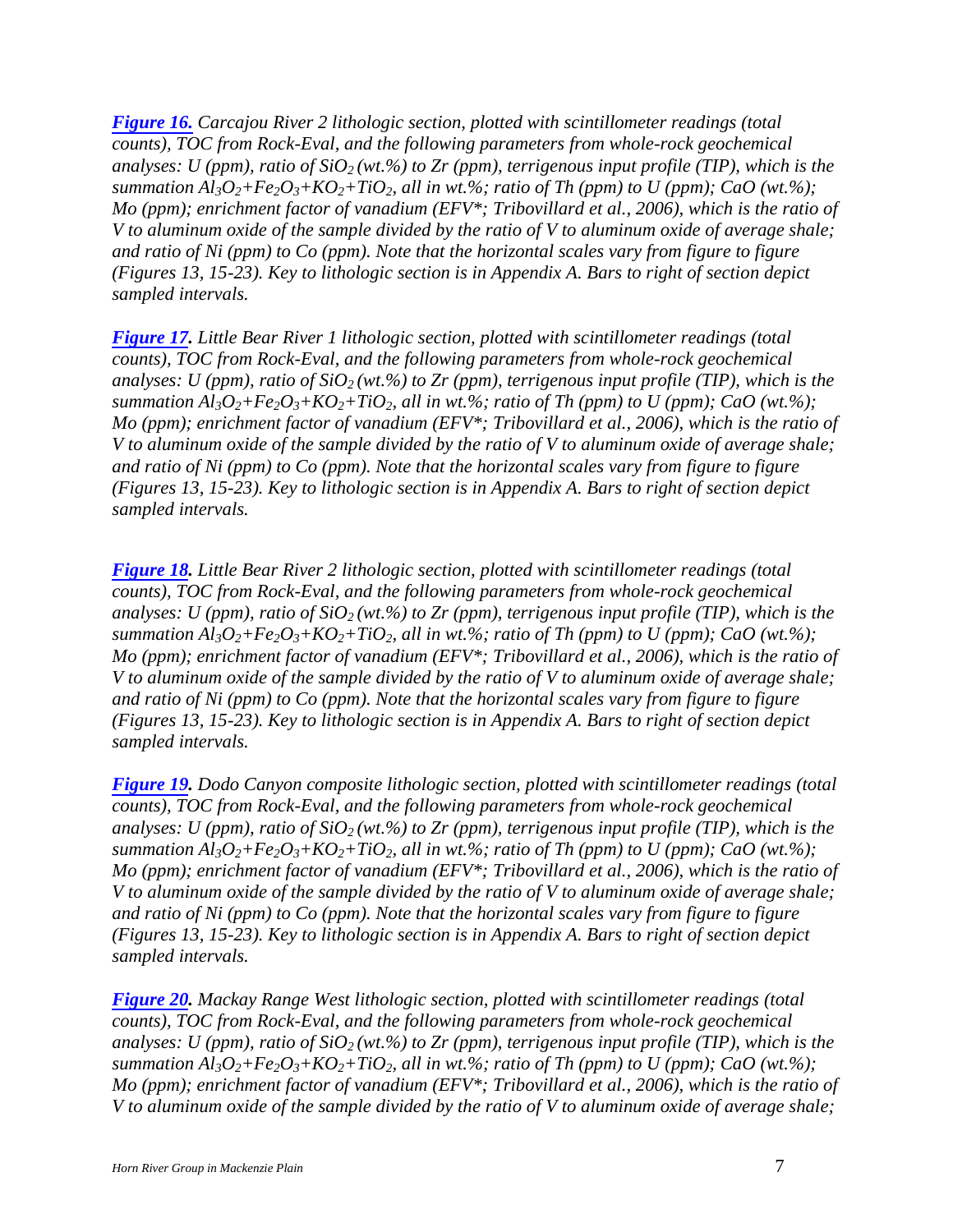*and ratio of Ni (ppm) to Co (ppm). Note that the horizontal scales vary from figure to figure (Figures 13, 15-23). Key to lithologic section is in Appendix A. Bars to right of section depict sampled intervals.* 

*Figure 21. Canyon Creek lithologic section, plotted with scintillometer readings (total counts), TOC from Rock-Eval, and the following parameters from whole-rock geochemical analyses: U*  (ppm), ratio of  $SiO<sub>2</sub>$  (wt.%) to Zr (ppm), terrigenous input profile (TIP), which is the summation  $A\ell_3O_2 + Fe_2O_3 + KO_2 + TiO_2$ , all in wt.%; ratio of Th (ppm) to U (ppm); CaO (wt.%); Mo (ppm); *enrichment factor of vanadium (EFV\*; Tribovillard et al., 2006), which is the ratio of V to aluminum oxide of the sample divided by the ratio of V to aluminum oxide of average shale; and ratio of Ni (ppm) to Co (ppm). Note that the horizontal scales vary from figure to figure (Figures 13, 15-23). Key to lithologic section is in Appendix A. Bars to right of section depict sampled intervals.* 

*Figure 22. Powell Creek lithologic section, plotted with scintillometer readings (total counts), TOC from Rock-Eval, and the following parameters from whole-rock geochemical analyses: U*  (ppm), ratio of  $SiO<sub>2</sub>$  (wt.%) to Zr (ppm), terrigenous input profile (TIP), which is the summation  $A<sub>3</sub>O<sub>2</sub>+Fe<sub>2</sub>O<sub>3</sub>+KO<sub>2</sub>+TiO<sub>2</sub>$ *, all in wt.%; ratio of Th (ppm) to U (ppm); CaO (wt.%); Mo (ppm); enrichment factor of vanadium (EFV\*; Tribovillard et al., 2006), which is the ratio of V to aluminum oxide of the sample divided by the ratio of V to aluminum oxide of average shale; and ratio of Ni (ppm) to Co (ppm). Note that the horizontal scales vary from figure to figure (Figures 13, 15-23). Key to lithologic section is in Appendix A. Bars to right of section depict sampled intervals.* 

*Figure 23. Turnabout Creek lithologic section, plotted with scintillometer readings (total counts), TOC from Rock-Eval, and the following parameters from whole-rock geochemical analyses: U (ppm), ratio of*  $SiO<sub>2</sub>$  *(wt.%) to Zr (ppm), terrigenous input profile (TIP), which is the summation Al*<sub>3</sub> $O_2$ + $Fe_2O_3$ + $KO_2$ + $TiO_2$ , all in wt.%; ratio of Th (ppm) to U (ppm); CaO (wt.%); *Mo (ppm); enrichment factor of vanadium (EFV\*; Tribovillard et al., 2006), which is the ratio of V to aluminum oxide of the sample divided by the ratio of V to aluminum oxide of average shale; and ratio of Ni (ppm) to Co (ppm). Note that the horizontal scales vary from figure to figure (Figures 13, 15-23). Key to lithologic section is in Appendix A. Bars to right of section depict sampled intervals.* 

*Figure 24. Mountain River Tributary lithologic section, plotted with scintillometer readings (elemental concentrations), TOC from Rock-Eval, weight % SiO<sup>2</sup> from ICP-MS, and mineral species from XRD. Note that the horizontal scales vary from figure to figure (Figures 24-30).* 

*Figure 25. Powell Creek lithologic section, plotted with scintillometer readings (total counts), TOC from Rock-Eval, and mineral species from XRD.* 

*Figure 26. Carcajou River 1 lithologic section, plotted with scintillometer readings (total counts), TOC from Rock-Eval, and mineral species from XRD.* 

*Figure 27. Carcajou River 2 lithologic section, plotted with scintillometer readings (total counts), TOC from Rock-Eval, and mineral species from XRD.*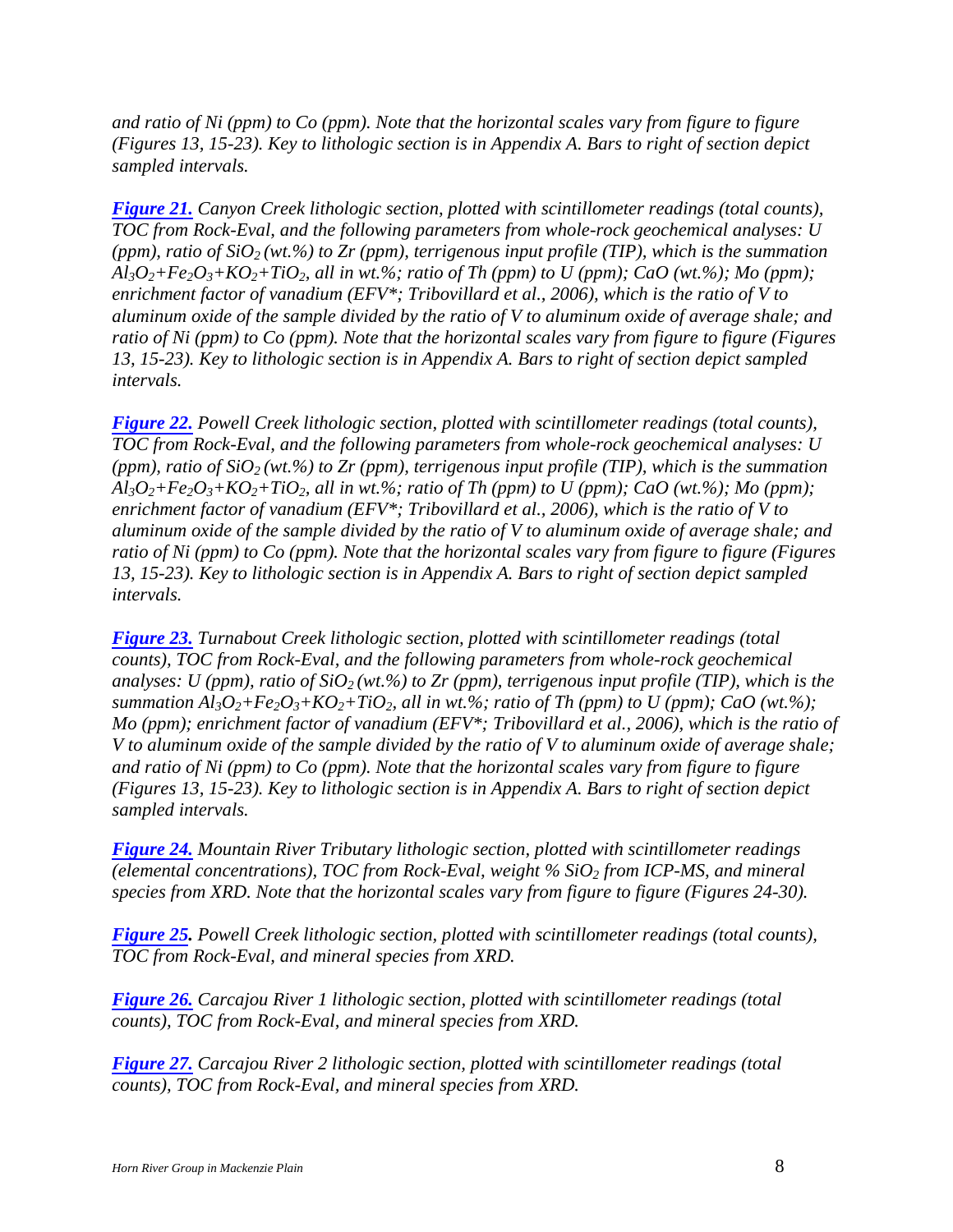*Figure 28. Little Bear River 1 lithologic section, plotted with scintillometer readings (total counts), TOC from Rock-Eval, and mineral species from XRD (sample listed at top of XRD column was an extra spot sample from 93 m, sampled due to its clay-rich appearance).* 

*Figure 29. Turnabout Creek lithologic section, plotted with scintillometer readings (elemental concentrations), TOC from Rock-Eval, weight % SiO<sup>2</sup> from ICP-MS, and mineral species from XRD.* 

*Figure 30. Mackay Range West lithologic section, plotted with scintillometer readings (elemental concentrations), TOC from Rock-Eval, weight % SiO<sup>2</sup> from ICP-MS, and mineral species from XRD.* 

*Figure 31. Histograms displaying weight percent TOC for Horn River Group samples collected from outcrops. Note the bimodal distribution in Bell Creek member samples, with a large proportion of <1% TOC, corresponding to the "typical" Bell Creek member lithology.* 

*Figure 32A. Pseudo- von Krevelen cross plot of Hydrogen Index (HI) versus Oxygen Index (OI) for Horn River Group samples collected from outcrop sections. Locations are coded by symbol, units by colour, as shown in the legend. Lines indicating the maturation paths of Types I, II, and III kerogen are labelled. Section locations on Figure 3 (northern Mackenzie Plain).* 

*Figure 32B. Pseudo- von Krevelen cross plot of Hydrogen Index (HI) versus Oxygen Index (OI) for Horn River Group samples collected from outcrop sections. Locations are coded by symbol, units by colour, as noted in the legend of Figure 32A. Section locations on Figure 3 (central Mackenzie Plain).* 

*Figure 32C. Pseudo- von Krevelen cross plot of Hydrogen Index (HI) versus Oxygen Index (OI) for Horn River Group samples collected from outcrop sections. Locations are coded by symbol, units by colour, as noted in the legend of Figure 32A. Note the overmature/post-mature samples from Nainlin Brook area, Dahadinni River East and Moose Prairie Anticline. Section locations on Figure 3 (south-central Mackenzie Plain).* 

*Figure 32D. Pseudo- von Krevelen cross plot of Hydrogen Index (HI) versus Oxygen Index (OI) for Horn River Group samples collected from outcrop sections. Locations are coded by symbol, units by colour, as noted in the legend of Figure 32A. Note scale change to accommodate high OI, Type III kerogen in Bell Creek member samples. Section locations on Figure 3 (northwest portion of Mackenzie Plain and north of the study area for The Ramparts section).* 

*Figure 32E. Pseudo- von Krevelen cross plot of Hydrogen Index (HI) versus Oxygen Index (OI) for Horn River Group samples collected from outcrop sections. Locations are coded by symbol, units by colour, as noted in the legend of Figure 32A. Section locations on Figure 3 (central portion of Mackenzie Plain).* 

*Figure 33. Mackenzie Plain study area with Tmax values for Canol Formation well and outcrop samples. Data points are averages or single values, depending on the number of analyses. Circle symbols (GSC Wells) are data taken from GSC publications (Feinstein et al., 1988a; Snowdon,*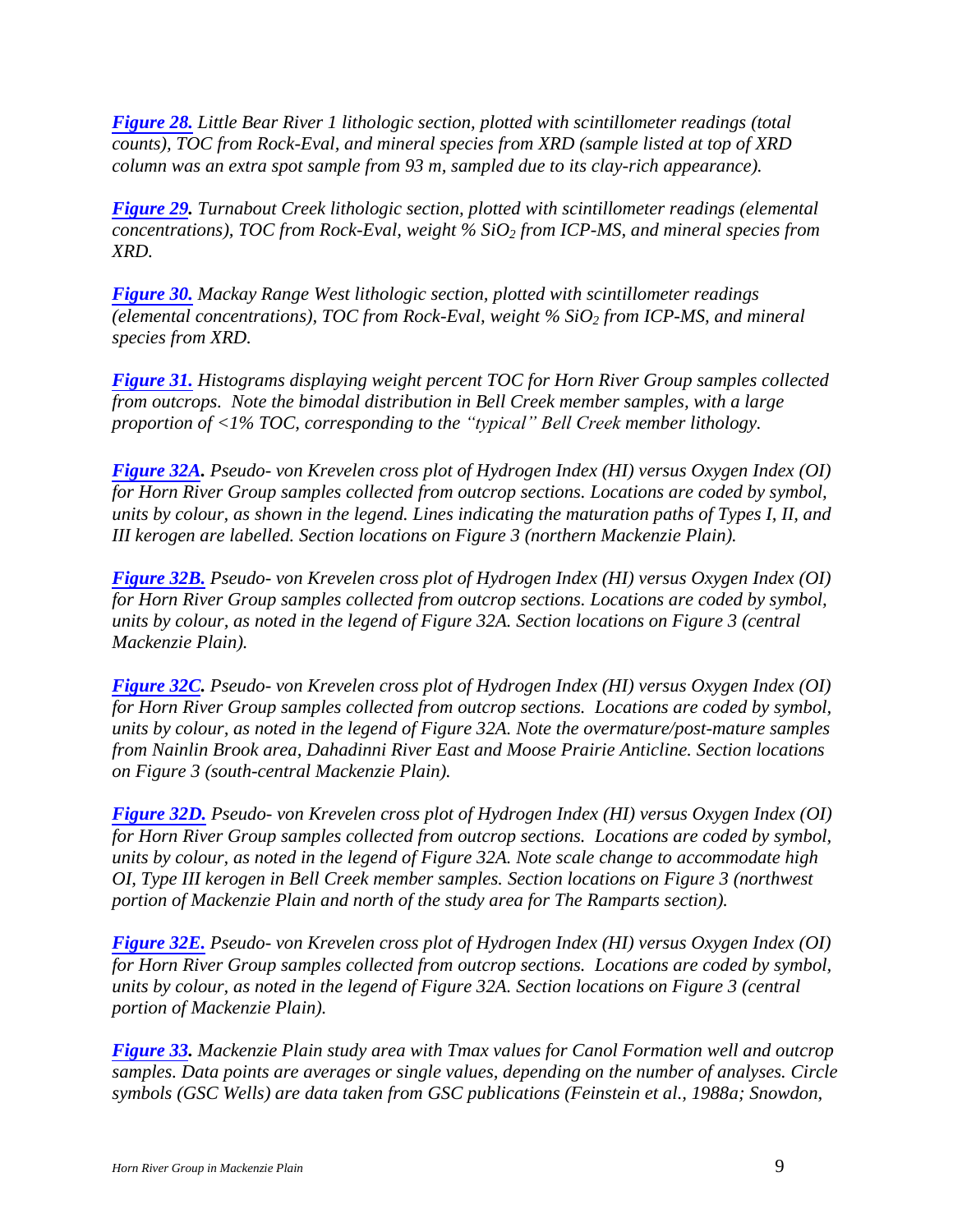*1990), circles with dots (NTGO Wells) are well data from the current study, and squares (NTGO Outcrop) are surface samples from measured sections or stations. Symbols are coloured according to Tmax value, with green shading representing the oil window. See Figure 3 for location names.* 

*Figure 34. Mackenzie Plain study area with vitrinite (or vitrinite equivalent) reflectance (VR) values for Canol Formation samples in well and outcrop samples. Data points are averages or single values, depending on the number of analyses. As noted in the legend, circle symbols (GSC Wells) are data taken from GSC publications (Feinstein et al., 1988a; Snowdon, 1990); circles with crosses (NTGO Wells) are well data from the current study, and squares (NTGO Outcrop) are surface samples from measured sections or stations. Additional outcrop sample analyses (Amoco Outcrop) are from Grass (1988). Symbols are shaded according to VR value, with green shadings representing the oil window. See Figure 3 for location names.* 

*Figure 35. Correlation of three wells from the Northern Transect across Mackenzie Plain: L-24, N-22 and H-55 showing refined picks based on the lithogeochemistry profiles shown in Figures 36, 37, 38.* 

*Figure 36. Discovery Ridge H-55 gamma and sonic log profiles, plotted with TOC from Rock-Eval, and the following parameters from whole-rock geochemical analyses: U (ppm), ratio of*   $SiO<sub>2</sub>(wt.%)$  to Zr (ppm), terrigenous input profile (TIP), which is the summation  $A l_3O_2 + Fe_2O_3 + KO_2 + TiO_2$ , all in wt.%; ratio of Th (ppm) to U (ppm); CaO (wt.%); Mo (ppm); *enrichment factor of vanadium (EFV\*; Tribovillard et al., 2006), which is the ratio of V to aluminum oxide of the sample divided by the ratio of V to aluminum oxide of average shale; and ratio of Ni (ppm) to Co (ppm).* 

*Figure 37. Hoosier Ridge N-22 gamma and sonic log profiles, plotted with TOC from Rock-Eval, and the following parameters from whole-rock geochemical analyses: U (ppm), ratio of*   $SiO<sub>2</sub>(wt.%)$  to Zr (ppm), terrigenous input profile (TIP), which is the summation  $A<sub>3</sub>O<sub>2</sub>+Fe<sub>2</sub>O<sub>3</sub>+KO<sub>2</sub>+TiO<sub>2</sub>$ *, all in wt.%; ratio of Th (ppm) to U (ppm); CaO (wt.%); Mo (ppm); enrichment factor of vanadium (EFV\*; Tribovillard et al., 2006), which is the ratio of V to aluminum oxide of the sample divided by the ratio of V to aluminum oxide of average shale; and ratio of Ni (ppm) to Co (ppm).* 

*Figure 38. Carcajou L-24 gamma and sonic log profiles, plotted with TOC from Rock-Eval, and the following parameters from whole-rock geochemical analyses: U (ppm), ratio of SiO<sub>2</sub> (wt.%) to Zr (ppm), terrigenous input profile (TIP), which is the summation*  $Al_3O_2 + Fe_2O_3 + KO_2 + TiO_2$ *, all in wt.%; ratio of Th (ppm) to U (ppm); CaO (wt.%); Mo (ppm); enrichment factor of vanadium (EFV\*; Tribovillard et al., 2006), which is the ratio of V to aluminum oxide of the sample divided by the ratio of V to aluminum oxide of average shale; and ratio of Ni (ppm) to Co (ppm).* 

*Figure 39. Morrow Creek J-71 gamma log profile showing refined picks and TOC from Rock-Eval.*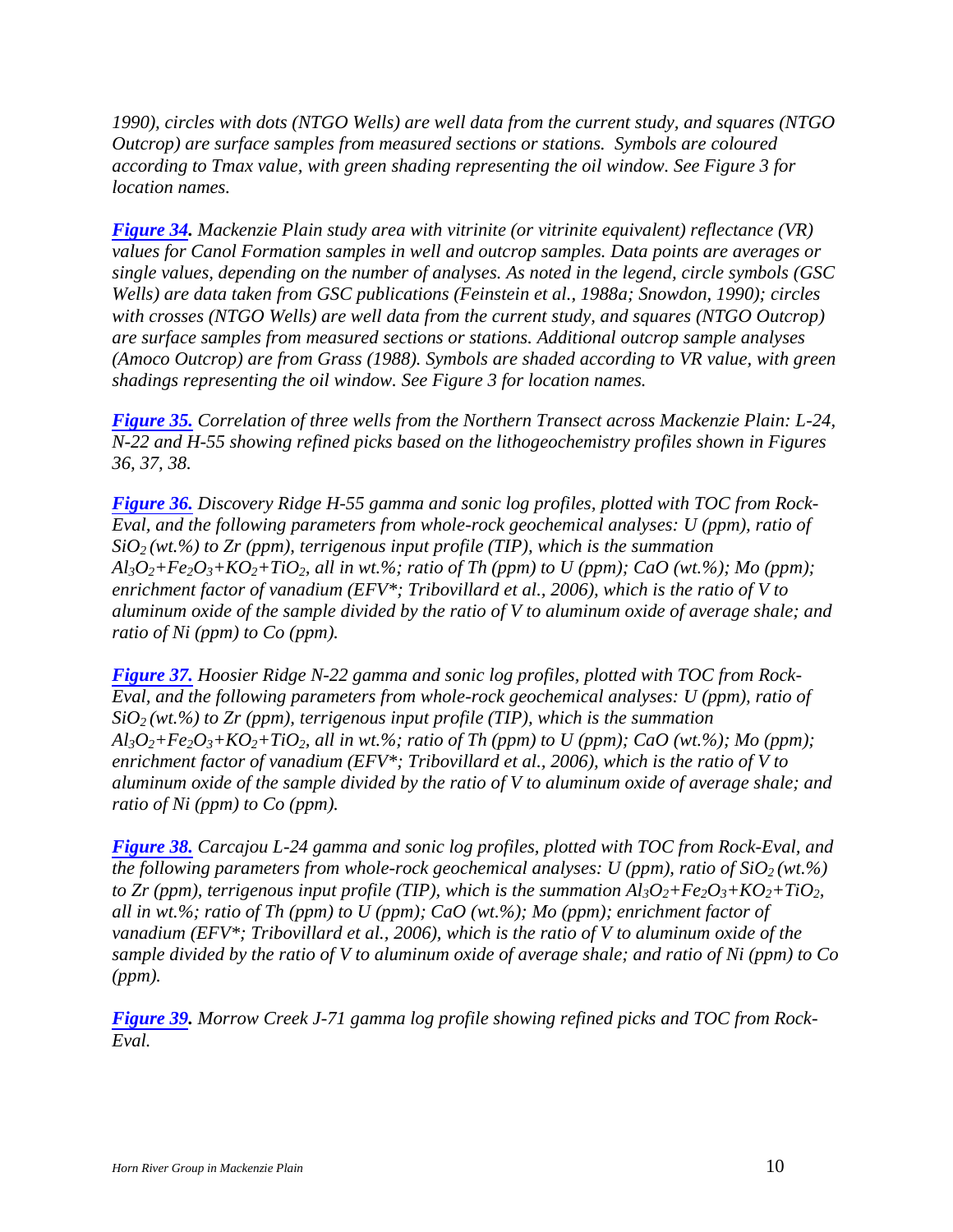*Figure 40. Brackett Lake C-21 gamma log profile, plotted with TOC from Rock-Eval, and the following parameters from whole-rock geochemical analyses: U (ppm), ratio of SiO<sub>2</sub> (wt.%) to Zr* (ppm), terrigenous input profile (TIP), which is the summation  $Al_3O_2 + Fe_2O_3 + KO_2 + TiO_2$ , all *in wt.%; ratio of Th (ppm) to U (ppm); CaO (wt.%); Mo (ppm); enrichment factor of vanadium (EFV\*; Tribovillard et al., 2006), which is the ratio of V to aluminum oxide of the sample divided by the ratio of V to aluminum oxide of average shale; and ratio of Ni (ppm) to Co (ppm).* 

*Figure 41. Dodo Canyon K-03 gamma profile, plotted with TOC from Rock-Eval, and the following proxies from whole rock lithogeochemistry analyses: U (ppm), ratio of SiO2 (wt.%) to Zr* (ppm), TIP (=terrigenous input profile=summation of  $Al_3O_2 + Fe_2O_3 + KO_2 + TiO_2$  wt.%); ratio *of Th (ppm) to U (ppm); CaO (wt.%); Mo (ppm); EFV\* (=enrichment factor of vanadium after Tribovillard et al., 2006); and ratio of Ni (ppm) to Co (ppm).* 

*Figure 42. Correlation of three wells from the Central Transect 2 across Mackenzie Plain: O-20, K-71 and K-03 showing refined picks based on lithogeochemistry shown in Figures 43, 44, 45.*

*Figure 43. Bear Rock O-20 well data (lacks digital logs), plotted with TOC from Rock-Eval, and the following parameters from whole-rock geochemical analyses: U (ppm), ratio of SiO2 (wt.%) to Zr (ppm), terrigenous input profile (TIP), which is the summation*  $Al_3O_2 + Fe_2O_3 + KO_2 + TiO_2$ *, all in wt.%; ratio of Th (ppm) to U (ppm); CaO (wt.%); Mo (ppm); enrichment factor of vanadium (EFV\*; Tribovillard et al., 2006), which is the ratio of V to aluminum oxide of the sample divided by the ratio of V to aluminum oxide of average shale; and ratio of Ni (ppm) to Co (ppm).* 

*Figure 44. Bluefish K-71 gamma and sonic log profiles, plotted with TOC from Rock-Eval, and the following parameters from whole-rock geochemical analyses: U (ppm), ratio of*  $SiO<sub>2</sub>(wt.\%)$ *to Zr (ppm), terrigenous input profile (TIP), which is the summation*  $Al_3O_2 + Fe_2O_3 + KO_2 + TiO_2$ *, all in wt.%; ratio of Th (ppm) to U (ppm); CaO (wt.%); Mo (ppm); enrichment factor of vanadium (EFV\*; Tribovillard et al., 2006), which is the ratio of V to aluminum oxide of the sample divided by the ratio of V to aluminum oxide of average shale; and ratio of Ni (ppm) to Co (ppm).* 

*Figure 45. Mirror Lake N-33 gamma and sonic log profiles, plotted with TOC from Rock-Eval,*  and the following parameters from whole-rock geochemical analyses:  $U$  (ppm), ratio of  $SiO<sub>2</sub>$ *(wt.%) to Zr (ppm), terrigenous input profile (TIP), which is the summation*   $A l_3 O_2 + Fe_2 O_3 + KO_2 + TiO_2$ , all in wt.%; ratio of Th (ppm) to U (ppm); CaO (wt.%); Mo (ppm); *enrichment factor of vanadium (EFV\*; Tribovillard et al., 2006), which is the ratio of V to aluminum oxide of the sample divided by the ratio of V to aluminum oxide of average shale; and ratio of Ni (ppm) to Co (ppm).* 

*Figure 46. Blueberry Creek K-53 gamma and sonic log profiles showing refined picks and TOC from Rock-Eval.* 

*Figure 47. Correlation of three wells from the Southern Transect 1 across Mackenzie Plain: K-44, J-65 and G-18 showing refined picks based on lithogeochemistry shown in Figures 48, 49, and 50.*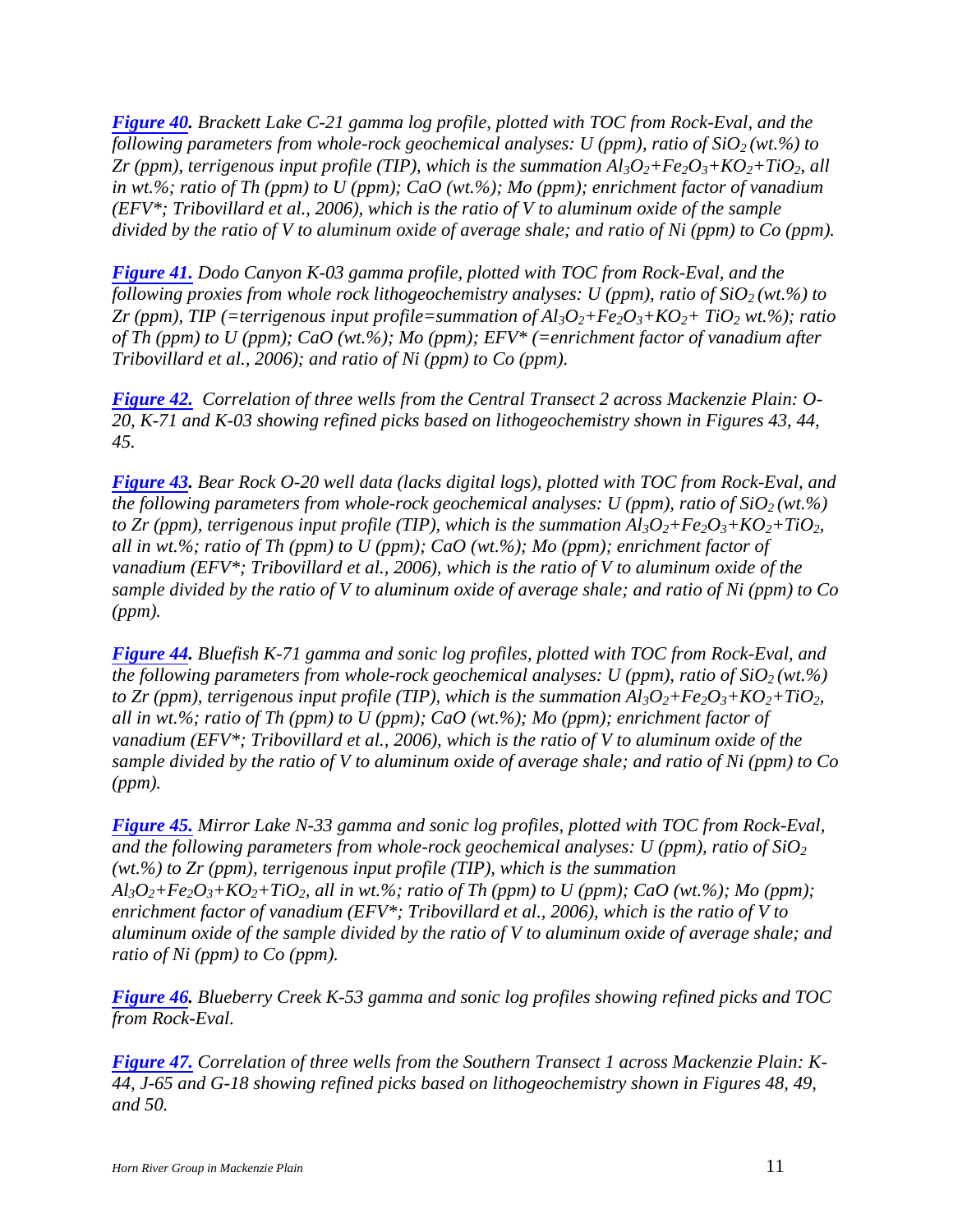*Figure 48. Tate G-18 gamma and sonic log profiles, plotted with TOC from Rock-Eval, and the following parameters from whole-rock geochemical analyses: U (ppm), ratio of SiO2 (wt.%) to Zr* (ppm), terrigenous input profile (TIP), which is the summation  $Al_3O_2 + Fe_2O_3 + KO_2 + TiO_2$ , all *in wt.%; ratio of Th (ppm) to U (ppm); CaO (wt.%); Mo (ppm); enrichment factor of vanadium (EFV\*; Tribovillard et al., 2006), which is the ratio of V to aluminum oxide of the sample divided by the ratio of V to aluminum oxide of average shale; and ratio of Ni (ppm) to Co (ppm).* 

*Figure 49. Tate J-65 gamma and sonic log profiles, plotted with TOC from Rock-Eval, and the following parameters from whole-rock geochemical analyses: U (ppm), ratio of SiO2 (wt.%) to Zr* (ppm), terrigenous input profile (TIP), which is the summation  $Al_3O_2 + Fe_2O_3 + KO_2 + TiO_2$ , all *in wt.%; ratio of Th (ppm) to U (ppm); CaO (wt.%); Mo (ppm); enrichment factor of vanadium (EFV\*; Tribovillard et al., 2006), which is the ratio of V to aluminum oxide of the sample divided by the ratio of V to aluminum oxide of average shale; and ratio of Ni (ppm) to Co (ppm).* 

*Figure 50. Summit Creek K-44 gamma and sonic log profiles, plotted with TOC from Rock-Eval, and the following parameters from whole-rock geochemical analyses: U (ppm), ratio of SiO<sup>2</sup> (wt.%) to Zr (ppm), terrigenous input profile (TIP), which is the summation*   $A<sub>3</sub>O<sub>2</sub>+Fe<sub>2</sub>O<sub>3</sub>+KO<sub>2</sub>+TiO<sub>2</sub>$ *, all in wt.%; ratio of Th (ppm) to U (ppm); CaO (wt.%); Mo (ppm); enrichment factor of vanadium (EFV\*; Tribovillard et al., 2006), which is the ratio of V to aluminum oxide of the sample divided by the ratio of V to aluminum oxide of average shale; and ratio of Ni (ppm) to Co (ppm).* 

*Figure 51. Correlation of three wells from the Southern Transect 2 across Mackenzie Plain: G-51, B-20, and P-78 showing refined picks based on lithogeochemistry shown in Figures 52, 53 and 54. The TOC profile is used for the Dahadinni B-20 well, which lacks digital logs.* 

*Figure 52. Redstone P-78 gamma and sonic log profiles, plotted with TOC from Rock-Eval, and the following parameters from whole-rock geochemical analyses: U (ppm), ratio of*  $SiO<sub>2</sub>(wt.\%)$ *to Zr (ppm), terrigenous input profile (TIP), which is the summation*  $Al_3O_2 + Fe_2O_3 + KO_2 + TiO_2$ *, all in wt.%; ratio of Th (ppm) to U (ppm); CaO (wt.%); Mo (ppm); enrichment factor of vanadium (EFV\*; Tribovillard et al., 2006), which is the ratio of V to aluminum oxide of the sample divided by the ratio of V to aluminum oxide of average shale; and ratio of Ni (ppm) to Co (ppm).* 

*Figure 53. Dahadinni B-20 well data (lacks digital logs), plotted with TOC from Rock-Eval, and the following parameters from whole-rock geochemical analyses: U (ppm), ratio of*  $SiO<sub>2</sub>(wt.^{\%})$ *to Zr (ppm), terrigenous input profile (TIP), which is the summation*  $Al_3O_2 + Fe_2O_3 + KO_2 + TiO_2$ *, all in wt.%; ratio of Th (ppm) to U (ppm); CaO (wt.%); Mo (ppm); enrichment factor of vanadium (EFV\*; Tribovillard et al., 2006), which is the ratio of V to aluminum oxide of the sample divided by the ratio of V to aluminum oxide of average shale; and ratio of Ni (ppm) to Co (ppm).* 

*Figure 54. Silvan Plateau G-51 gamma and sonic log profiles, plotted with TOC from Rock-Eval, and the following parameters from whole-rock geochemical analyses: U (ppm), ratio of*   $SiO<sub>2</sub>(wt.\%)$  to Zr (ppm), terrigenous input profile (TIP), which is the summation  $A$ l<sub>3</sub> $O$ <sub>2</sub>+Fe<sub>2</sub> $O$ <sub>3</sub>+KO<sub>2</sub>+TiO<sub>2</sub>, all in wt.%; ratio of Th (ppm) to U (ppm); CaO (wt.%); Mo (ppm); *enrichment factor of vanadium (EFV\*; Tribovillard et al., 2006), which is the ratio of V to*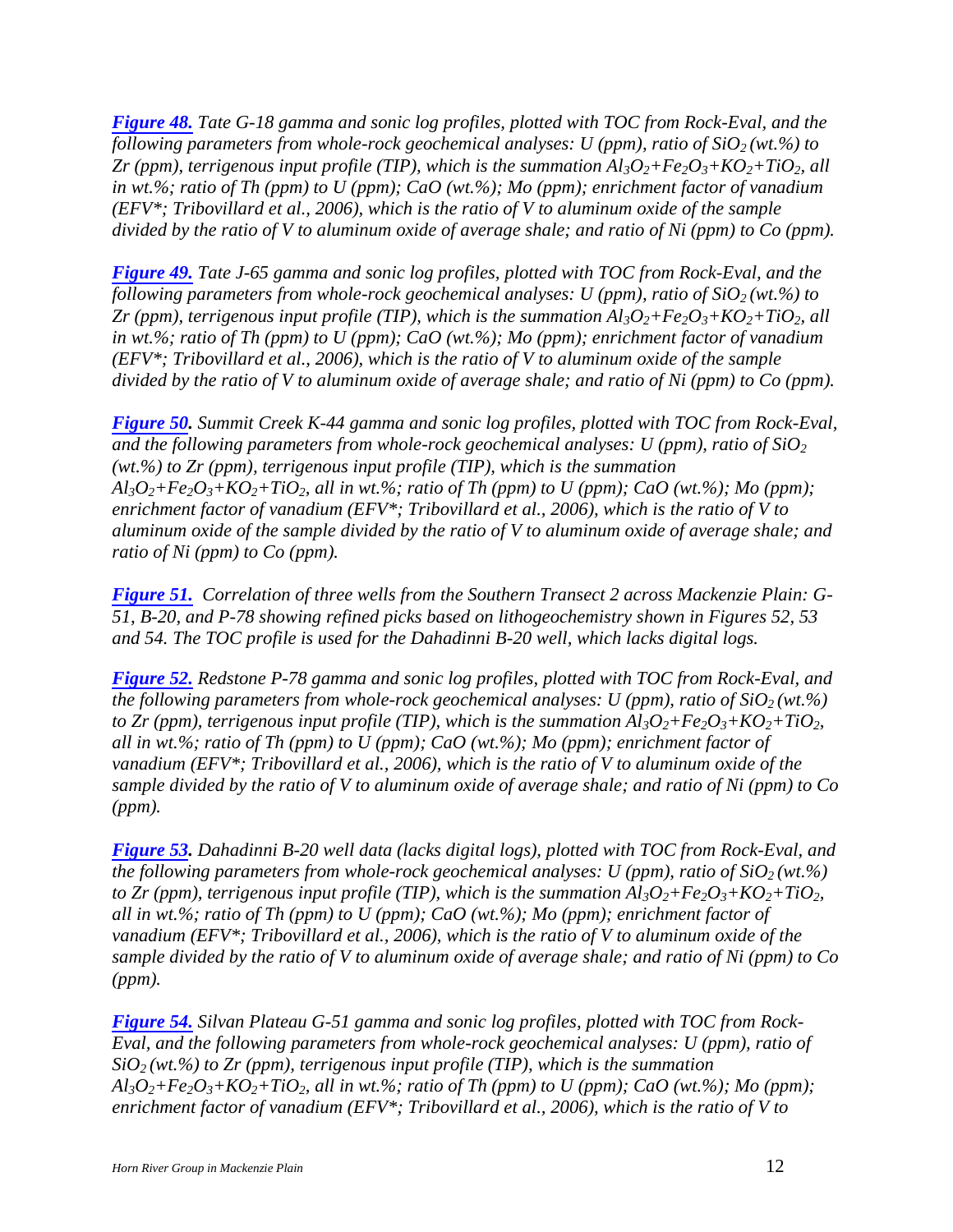*aluminum oxide of the sample divided by the ratio of V to aluminum oxide of average shale; and ratio of Ni (ppm) to Co (ppm).* 

*Figure 55. Histograms displaying weight percent TOC for Horn River Group samples collected from well cuttings. Note the skewed distribution in Bell Creek member samples, with a large proportion of <1% TOC, corresponding to "typical" Bell Creek lithology.*

*Figure 56A. Pseudo- von Krevelen cross plot of Hydrogen Index (HI) versus Oxygen Index (OI) for Horn River Group samples collected from well cutting along the Northern Transect (see Figure 3). Wells are coded by symbol, units by colour, as noted in the legend. Note Type III kerogen is indicated in some Bell Creek member samples (compare Carcajou L-24 and Discovery Ridge H-55 wells). Lines indicating the maturation paths of Types I, II, and III kerogen are labelled.* 

*Figure 56B. Pseudo- von Krevelen cross plot of Hydrogen Index (HI) versus Oxygen Index (OI) for Horn River Group samples collected from well cutting along the Central Transect 1 (see Figure 3). Wells are coded by symbol, units by colour, as noted in the legend. Lines indicating the maturation paths of Types I, II, and III kerogen are labelled.* 

*Figure 56C. Pseudo- von Krevelen cross plot of Hydrogen Index (HI) versus Oxygen Index (OI) for Horn River Group samples collected from well cutting along the Central Transect 2 (see Figure 3). Wells are coded by symbol, units by colour, as noted in the legend. Lines indicating the maturation paths of Types I, II, and III kerogen are labelled.* 

*Figure 56D. Pseudo- von Krevelen cross plot of Hydrogen Index (HI) versus Oxygen Index (OI) for Horn River Group samples collected from well cutting along the Southern Transect 1 (see Figure 3). Wells are coded by symbol, units by colour, as noted in the legend. Note the anomalous, high-HI samples from Tate G-18, and a few from Tate J-65, that are likely Cretaceous cavings. Lines indicating the maturation paths of Types I, II, and III kerogen are labelled.* 

*Figure 56E. Pseudo- von Krevelen cross plot of Hydrogen Index (HI) versus Oxygen Index (OI) for Horn River Group samples collected from well cutting along the Southern Transect 2 (see Figure 3). Wells are coded by symbol, units by colour, as noted in the legend. Note the overmature Silvan Plateau G-51 samples, and anomalous Dahadinni B-20 samples (possibly cavings contamination). Lines indicating the maturation paths of Types I, II, and III kerogen are labelled.* 

*Figure 57. Ternary diagram of quartz, carbonates (calcite, dolomite, siderite, ankerite), and clays (muscovite, kaolinite) and chlorite for Horn River units sampled in well cuttings. Generally, the Canol samples are the most quartz rich, and the Hare Indian samples are the most "clay" rich. Bluefish samples tend to be slightly more elevated in carbonate minerals than Canol samples.*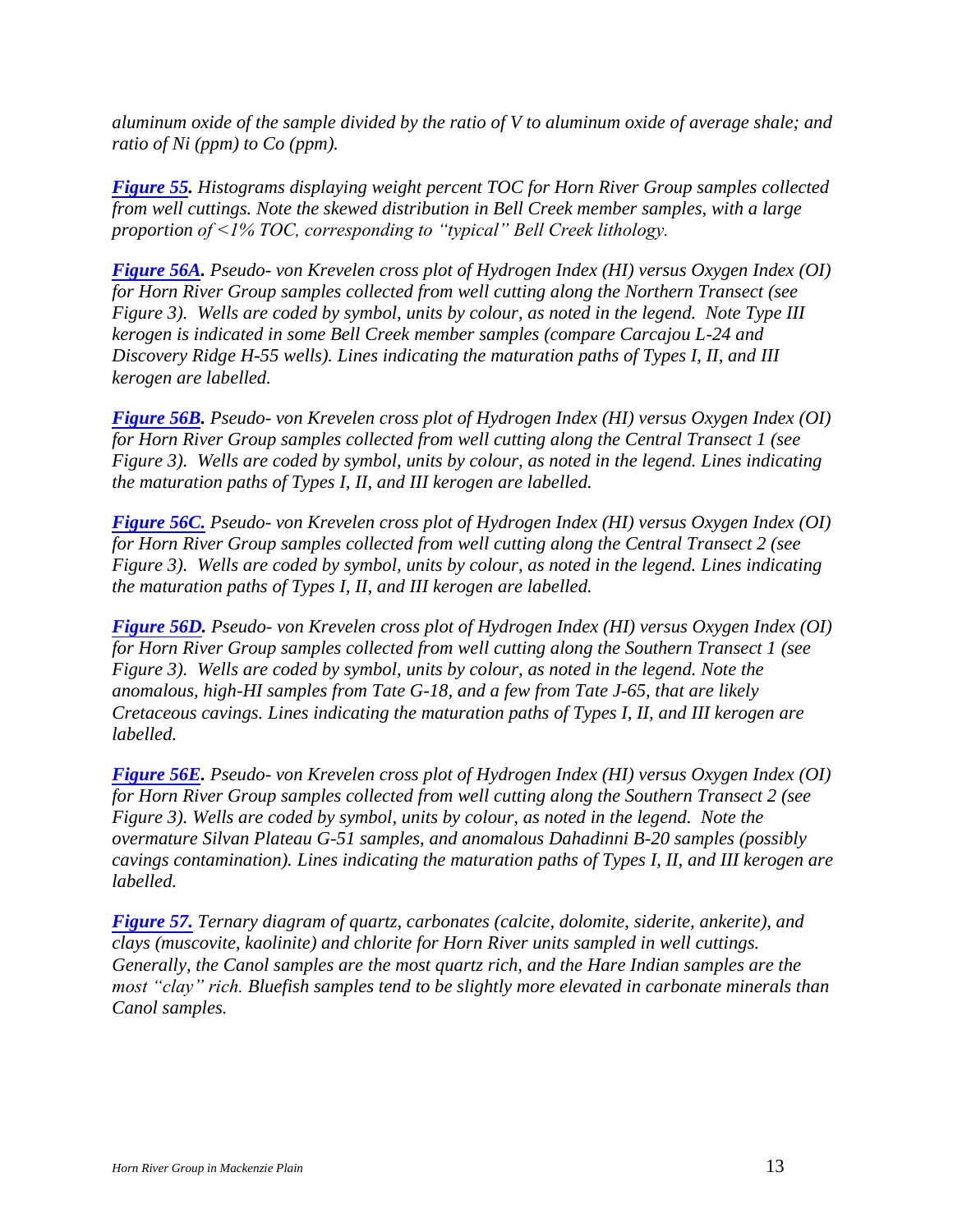*Figure 58. Regional cross-section from CR2 section in the east-southeast to Turnabout Creek in the west-northwest, showing the lateral facies transitions between units of the Horn River Group. Red profile at N-33 well is gamma-ray log.* 

*Figure 59. Isopach map of the Bluefish Member (Hare Indian Formation) in Mackenzie Plain area. Refer to Figure 3 for well and locality names.* 

*Figure 60. Isopach map of the Bell Creek member (Hare Indian Formation) in Mackenzie Plain area. Refer to Figures 3 for well and locality names.* 

*Figure 61. Isopach map of the Ramparts Formation in Mackenzie Plain area. Refer to Figures 3 for well and locality names.* 

*Figure 62. Isopach map of the Carcajou member (Ramparts Formation) in Mackenzie Plain area. Refer to Figures 3 for well and locality names.* 

*Figure 63. Isopach map of the Canol Formation in Mackenzie Plain area. Refer to Figures 3 for well and locality names.* 

*Figure 64. Cartoon of Horn River Group depositional history in the vicinity of the Mackenzie Mountains reef complex (modified from Muir, 1988).*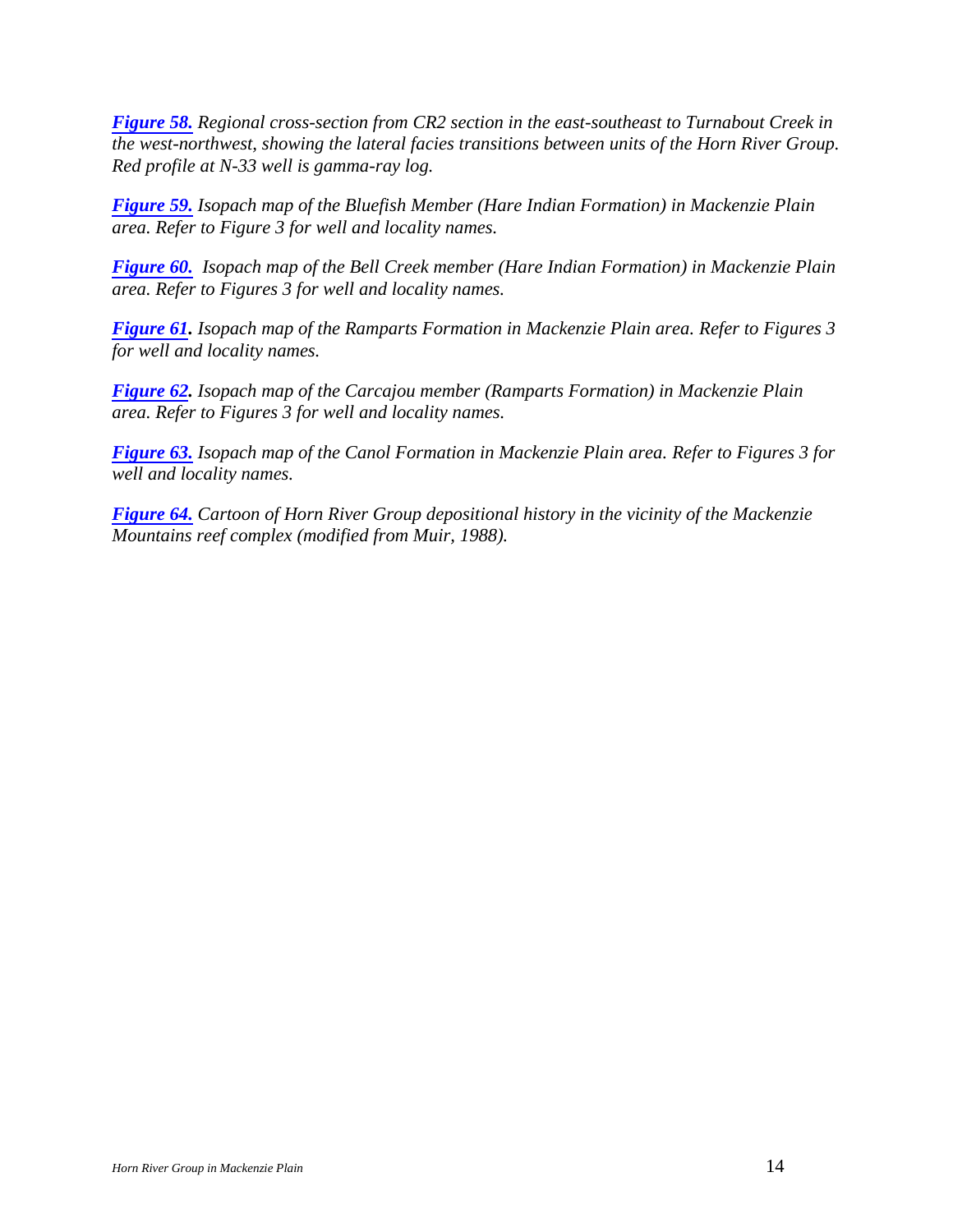#### <span id="page-14-0"></span>**LIST OF APPENDICES**

**Appendix A.** Measured Sections, Partial Sections, and Stations: Descriptions and Photo Gallery

**Appendix B.** Compilation of Rock-Eval results from Mackenzie Plain outcrop samples; analyses carried out at GSC-Calgary

**Appendix C.** Compilation of vitrinite or vitrinite equivalent reflectance from outcrop samples (analyses by J. Reyes, GSC-Calgary)

**Appendix D.** Compilation of ICP-MS and ICP-ES results for whole-rock, trace-, and rare earth element abundances by Acme Analytical Laboratories Ltd.

**Appendix E1.** 2010 semi-quantitative XRD analyses, reported as mineral ratio percent; analyses carried out at GSC-Calgary and GSC-Ottawa, as indicated

**Appendix E2.** 2011 qualitative XRD analyses carried out by Acme Analytical Laboratories Ltd.

**Appendix E3.** 2012 semi-quantitative XRD analyses, reported as mineral ratio percent; analyses carried out at GSC-Ottawa

**Appendix F.** Compilation of Rock-Eval results from Mackenzie Plain subsurface samples; analyses carried out at GSC-Calgary

**Appendix G.** Compilation of vitrinite or vitrinite equivalent reflectance from subsurface samples (analyses by J. Reyes, GSC-Calgary)

**Appendix H.** Compilation of ICP-MS and ICP-ES results for whole-rock, trace-, and rare earth element abundances by Acme Analytical Laboratories Ltd.

**Appendix I.** Subsurface semi-quantitative XRD analyses, reported as mineral ratio percent; analyses carried out at GSC-Ottawa

**Appendix J.** Core photos (reproduced from Gal and Pyle, 2012)

**Appendix K.** Lithogeochemistry profiles from partial measured sections including: Dahadinni River East, Grafe River, Imperial Anticline, Nainlin Brook, Ramparts, and Walker Creek

**Appendix L.** Revised tops picks for wells with Horn River Group in Mackenzie Plain exploration area

**Appendix M.** List of sections and sampled well locations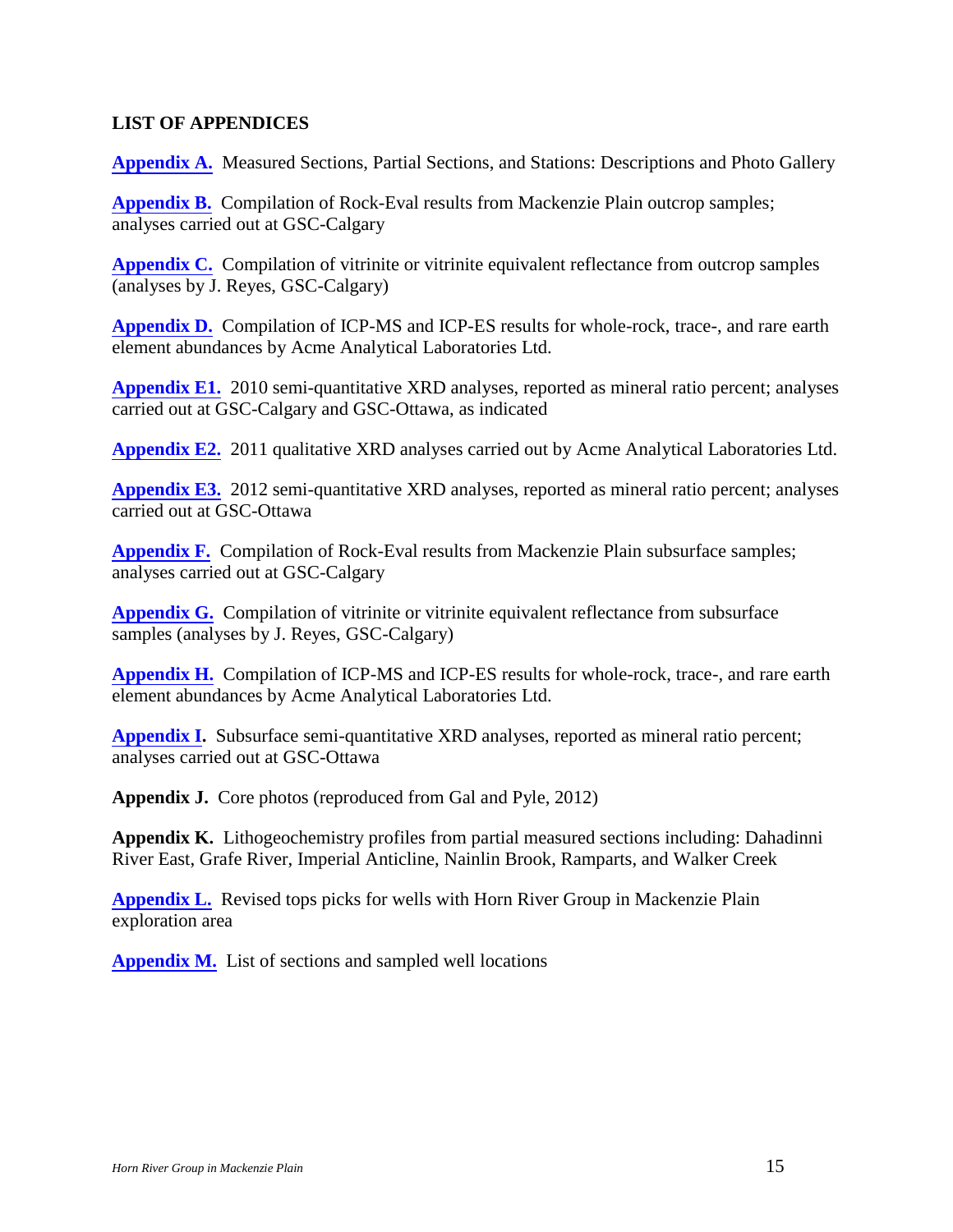## <span id="page-15-0"></span>**FOREWORD: PROJECT RATIONALE**

Resource-based industries, including oil and natural gas exploration and production, mineral exploration, and mining, dominate the economy of the Northwest Territories (NWT). In 2007, mining and oil and gas extraction accounted for 51.1% of the gross domestic product (GDP) of the NWT. Although there was a decrease to 39.4% in 2012, including 10.9% from oil and gas extraction and 0.3% from support activities from oil and gas extraction, these industries contribute significantly to the territory's GDP (www.statsnwt.ca/economy/gdp). Publicly available, modern geoscience information is a foundation for these industries' efforts and investment. Government geoscience programs are a critical part of northern economic development. Project results support current exploration activity, as well as underpin land-use and resource-management policies and decisions.

The Mackenzie Plain exploration area contains one conventional oil field at Norman Wells, from which the Enbridge-owned pipeline carries crude oil south to gathering stations at Zama, Alberta. The Norman Wells oil pool was discovered by Imperial Oil Limited in 1920 and produces oil out of the Kee Scarp Member reef carbonates of the middle Devonian age Ramparts Formation. Mackenzie Plain is also transected by the proposed route of the Mackenzie Gas Project natural-gas pipeline.

New exploration investment in the unconventional Canol Formation shale-oil play is underway in the central Mackenzie Valley, where currently there are 14 exploration licenses held, totaling 627.5 million dollars in work-bid commitments (Aboriginal Affairs and Northern Development Canada, 2013). Six new exploration wells were drilled in the last three years in the central Mackenzie Valley. ConocoPhillips Canada, at the time of writing this report, was drilling the first of two horizontal wells planned for the 2014 winter drilling season.

The Mackenzie Plain Petroleum Project (2009-2014) was initiated by the Northwest Territories Geoscience Office (NTGO), after wrap-up of the Peel Petroleum Project (Pyle and Jones, 2009). The primary objective of the Mackenzie Plain project is to improve knowledge of the regional stratigraphy and petroleum geoscience in the Mackenzie Plain area, with emphasis on source rock evaluation of various units of the Devonian Horn River Group. This project is an initial effort to characterize unconventional shale-oil and -gas potential within the central Mackenzie Valley, for which little relevant information has been available other than source-rock organicrichness data obtained during conventional play assessments (Hannigan et al., 2011). Interim publications have been released throughout the project (Pyle and Gal, 2012, 2013; Gal and Pyle, 2012; Pyle et al., 2011). Funding for the Mackenzie Plain Petroleum Project has been from the federal Strategic Investment in Northern Economic Development (SINED) program, and has benefited from laboratory analyses provided by the Geo-mapping for Energy and Minerals program of the Geological Survey of Canada (GSC).

#### <span id="page-15-1"></span>**INTRODUCTION**

A refinement of the Horn River Group stratigraphic framework in the Mackenzie Plain area, NWT (Figure 1) is important for current and future shale reservoir exploration. In central NWT, the Middle to Upper Devonian Horn River Group includes Hare Indian Formation, Ramparts Formation, and Canol Formation (Pugh, 1983). The succession records a complex depositional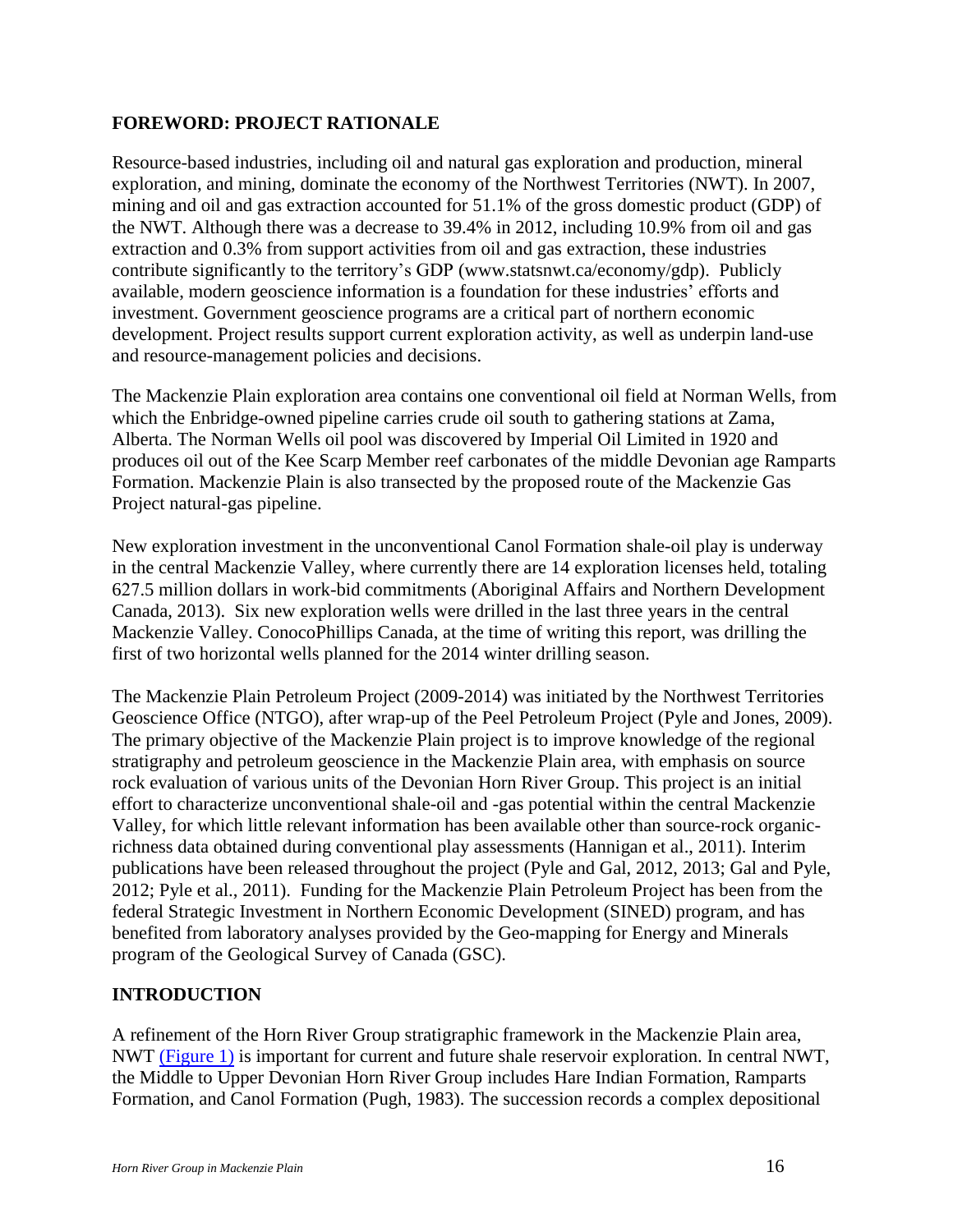history that includes two phases of starved-basin conditions (basal Bluefish Member of Hare Indian Formation, and Canol Formation), with an intervening siliciclastic bank (upper Hare Indian Formation) and carbonate bank/reef (Ramparts Formation and Kee Scarp reef; Muir and Dixon, 1984, 1985). All three formations contain fine-grained siliciclastic rocks with high weight-percentages of total organic carbon (TOC) that are potential source rocks for conventional plays, as well as for self-sourcing, self-enclosed shale-reservoir plays. The Canol Formation is widespread in the study area and known to be the source rock for the Norman Wells oil field (Snowdon et al., 1987; Feinstein et al., 1988a). Good-quality source rocks are also present in the Bluefish Member of the Hare Indian Formation, in the upper part of the Hare Indian Formation (herein proposed to be called the Bell Creek member; see below), and in the Carcajou member of the Ramparts Formation (Gal and Pyle, 2012; Pyle and Gal, 2012, 2013; Pyle et al., 2011).

The homogenous nature of the Horn River Group shale units and gradational contact with the overlying Imperial Formation has led to undifferentiation of units in outcrop previously, as well as common misidentification in the subsurface. Where the carbonate-dominated Ramparts Formation is not developed, the lithologically similar, shale-on-shale succession was mapped as Canol-Hare Indian Formation (e.g., Tassonyi, 1969), or as an undifferentiated Dhci (Devonian Hare Indian-Canol-basal Imperial; e.g., Aitken et al., 1982). In the subsurface, some tops picks by Hogue and Gal (2008) are too shallow for both the Canol and Hare Indian formations, and the upper Hare Indian Formation was not differentiated.

The purpose of this study is to develop a robust characterization scheme to differentiate organicrich Horn River Group units using lithology, spectral gamma ray profiles, TOC content, chemostratigraphy based on trace elements and major oxides, and changes in semi-quantitative modal mineralogy obtained by X-ray diffraction (XRD). A new reference section for the Horn River Group is designated at the Mountain River Tributary to serve as a standard from which to extend correlations. Outcrop characterizations are then extended to the subsurface primarily using gamma-ray logs and lithogeochemistry profiles from selected wells, leading to extensive revision of formation-top picks. For other Mackenzie Plain wells where lithogeochemical data were not gathered, significant revisions to tops picks are based on comparison of available log trends (primarily gamma), to the characterizations understood from the sampled wells. A future goal is to apply and extends the improved methods of correlation from central Mackenzie Valley to equivalent strata in Horn River Basin and Liard Basin of southern NWT and northeastern British Columbia (Figure 2).

## <span id="page-16-0"></span>**LOCATION AND REGIONAL GEOLOGY**

Mackenzie Plain is part of the Mackenzie Arc exploration region, within the Northern Canadian mainland sedimentary basin (Figure 1; Morrow et al., 2006). The project area is transected by the Mackenzie River and contains the communities of Norman Wells and Tulita (Figure 3). Mackenzie Plain is flanked to the west by the Mackenzie Mountains and to the east by the Franklin Mountains, both which contain sedimentary rocks deformed during late Cretaceous to Paleocene orogeny. The structure of the northern Mackenzie Mountains, which is dominated by broad anticlines and intervening narrow synclines, contrasts with the curvilinear, narrow, thrusted fold ridges of the northern Franklin Mountains. Mackenzie Plain is underlain by westward-thickening, flat-lying to folded Cretaceous strata, with some exposures of Devonian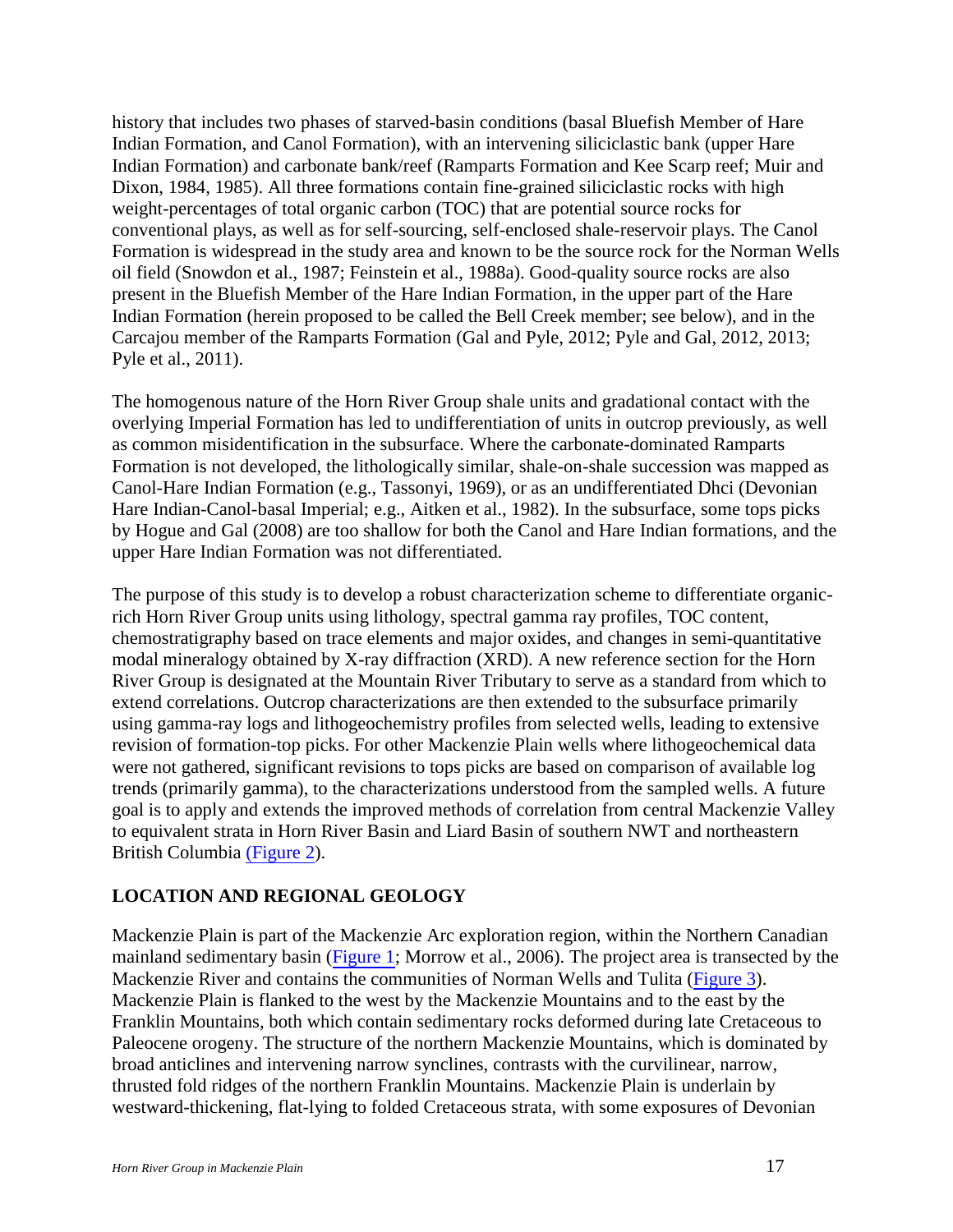strata within structural uplifts such as the Imperial Hills and along the Mackenzie River (Aitken et al., 1982; Lemieux et al., 2009).

The Middle to Upper Devonian Horn River Group in the central Mackenzie Valley (Figure 4) represents the first significant basinal deposits following a long phase of deposition on the Mackenzie-Peel Shelf (Morrow and Geldsetzer, 1988), which was an open-marine, continentalmargin platform that persisted from the latest Cambrian. The last phase of shelf deposition is marked by the Middle Devonian Hume Formation, an extensive and fairly uniform platform carbonate deposited across the Mackenzie-Peel Shelf (Williams, 1986). The tectonic setting recorded by Lower Paleozoic strata in the Mackenzie Plain area is a "passive" continental margin (Fritz et al., 1992); however, phases of rifting and extension persisted to create complex stratigraphic relationships (Morrow, 1991), influenced by intra-shelf tectonic highs such as the Mackenzie Arch (Aitken et al., 1973) and Keele Arch (Cook, 1975).

The Horn River Group consists of Hare Indian, Ramparts, and Canol formations (Pugh, 1983; Figure 4). Intervals of organic-rich source rocks are present within basinal facies of the Bluefish Member of Hare Indian Formation and also in the Canol Formation. The upper Hare Indian Formation that intervenes between Bluefish Member and Canol Formation consists of mixed siliciclastic-carbonate basin-margin facies. Where the upper Hare Indian Formation is present, it is overlain by shale ramp and platform-margin carbonate facies of the Ramparts Formation. Locally, the uppermost Ramparts Formation developed a reefal Kee Scarp Member, which is the primary reservoir of the Norman Wells oil field (Muir and Dixon, 1984; 1985).

In the Late Devonian, the Horn River Group was overlain by deposits of the Imperial Formation (Figure 4), representing a major sedimentological change in response to the onset of the Ellesmerian Orogeny (Lane, 2007). Siliciclastic-dominated deposits represent basin, slope, and shelf-shoreface environments (Pugh, 1983; Morrow and Geldsetzer, 1988; Hadlari et al., 2009a, b). A sub-Cretaceous unconformity at the base of the Martin House Formation (Figure 4) truncates the Imperial Formation (and sometimes the Canol and Ramparts Formation), and has locally removed a substantial portion of the section within the Mackenzie Plain area (Aitken et al., 1982). A Cretaceous-Tertiary foreland basin developed to the north and east of the rising Mackenzie Mountains, recorded by alternating sandstone-dominated units (Martin House, Trevor, Little Bear, and Summit Creek formations) and shale-dominated units (Arctic Red, Slater River, and East Fork formations; Figure 4; Yorath and Cook, 1981; Dixon, 1999).

## <span id="page-17-0"></span>**METHODS**

The Mackenzie Plain Petroleum Project involved study of 29 outcrop exposures of Horn River Group and a collection of well cuttings from 26 exploration wells, to obtain source-rock data from across the Mackenzie Plain (Figure 3).

## <span id="page-17-1"></span>*Outcrop*

Complete sections of Horn River Group are those in which the underlying Hume Formation and overlying Imperial Formation are exposed. Five of these sections were measured and sampled (highlighted in green, Table 1). It was determined that the best representative section for the whole Group is on a tributary of the Mountain River, at a location herein designated the Mountain River Tributary (or MR) section (Figure 3). Nearly complete sections are those for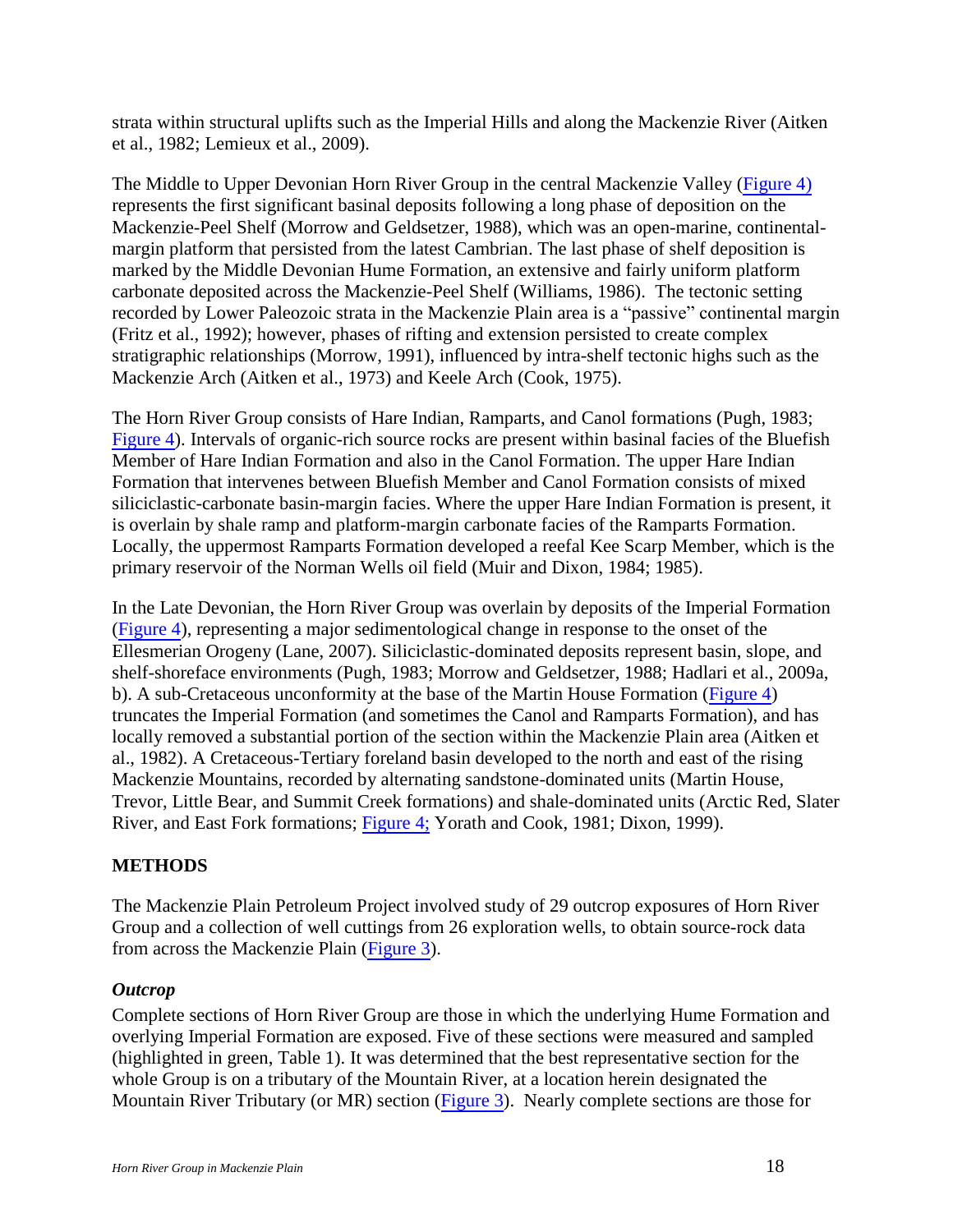which the upper contact of the Canol Formation with the overlying Imperial Formation was too recessive to be exposed (e.g., Carcajou River 2 section, or CR2; highlighted in yellow, Table 1). Partial sections are those for which neither the base nor the top of the Group is exposed (highlighted in blue, Table 1). A total of more than 1600 m of outcrop were measured using a 1.5 m-long staff. Descriptions of the measured sections are in Appendix A. The exposure at some sites was suitable for only spot sampling; these sections were not measured, as indicated in Table 1. For cliff-forming units, such as the Canol Formation at Vermillion Creek, a laser rangefinder was used to estimate stratigraphic thickness.

Spectral gamma-radiation measurements were taken at either one-metre, 1.5 metre, or threemetre intervals throughout each measured section, with a hand-held spectrometer. In 2012, an RS-220 Super-Scint by Radiation Solutions Inc. was used with a two-minute data-collection period at each sampled location, providing total radiation in counts per second (cps), potassium concentration in percent (%), and equivalent uranium and equivalent thorium concentrations in parts per million (ppm). In the 2010 and 2011 field seasons, an RS-120 Super-Scint by Radiation Solutions Inc. was used to record total radiation in cps, averaged over a 20-second period.

Chip samples were taken throughout each measured section across one-, two-, or three-metre intervals, depending on the thickness of the units in outcrop. Chip samples were analysed to evaluate organic richness and source-rock potential using Rock-Eval pyrolysis and TOC measurement (451 samples, Appendix B), and vitrinite (or vitrinite equivalent) reflectance (33 samples total; Appendix C). These analyses were provided by GSC-Calgary. A ten-gram split from select samples was analysed for concentrations of major-element oxides, trace elements, and rare earth elements by Acme Analytical Laboratories in Vancouver, BC (Appendix D; 502 samples). Major-element oxides and some trace elements were determined by inductivelycoupled plasma - emission spectroscopy (ICP-ES) on 0.2 g pulverized rock that had been fused with lithium metaborate/tetraborate and then dissolved in dilute nitric acid (Acme Labs' package 4A). Rare earth and refractory elements were determined by an inductively coupled plasma– mass spectroscopy (ICP-MS) finish on the fused sample (Acme Labs' package 4B). Loss on ignition (LOI) was calculated by weight difference after ignition at 1000°C. Carbon and sulphur were analysed by LECO induction furnace. A five-gram split from select samples was analysed for mineral species present by X-ray diffraction (XRD) at GSC-Calgary and GSC-Ottawa (semiquantitatively; 217 samples total) and an additional 11 samples were analysed semi-qualitatively by Acme Analytical Laboratories (Appendices E1, E2, E3). Biostratigraphic analyses for conodont microfossils (5 samples) and palynomorphs (1 sample) were carried out at GSC-Calgary.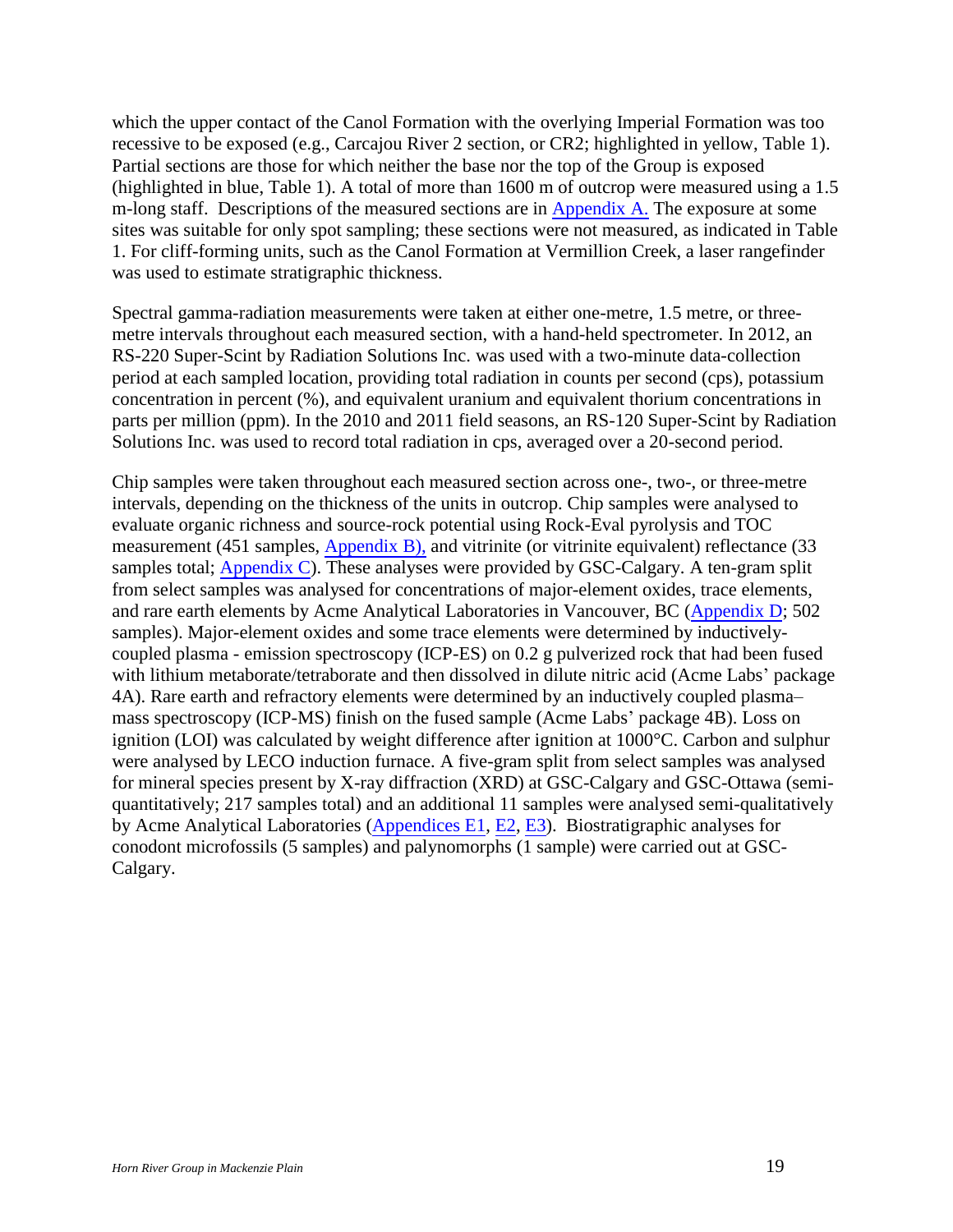|                               | section base                      |         |        | section top                                                | <b>UTM</b>  | Horn River Group unit (metres thickness) |                 |                             |                 |              |
|-------------------------------|-----------------------------------|---------|--------|------------------------------------------------------------|-------------|------------------------------------------|-----------------|-----------------------------|-----------------|--------------|
| <b>Section (Sample Code)</b>  | UTM NAD 83<br>(easting, northing) |         |        | <b>NAD 83</b><br>UTM NAD 83<br>Zone<br>(easting, northing) |             | Hume                                     | <b>Bluefish</b> | <b>Bell</b><br><b>Creek</b> | <b>Ramparts</b> | Canol        |
| Bell Creek West (BW)          | 501061                            | 7240021 | 501022 | 7240030                                                    | 9           |                                          |                 | $55.0+$                     | $15.0+$         |              |
| Canyon Creek (CC)             | 618106                            | 7239145 | 617858 | 7238903                                                    | 9           |                                          | 7.5             | 7.5                         |                 | $57.0+$      |
| Carcajou River 1 (CR1)        | 604596                            | 7180582 | 604654 | 7180543                                                    | 9           |                                          | 8               | 19                          |                 | $37.5+$      |
| Carcajou River 2 (CR2)        | 603450                            | 7185390 | 603744 | 7185420                                                    | 9           |                                          | 10              | 19                          |                 | $142+$       |
| Carcajou River 3 (CR3)        | 604393                            | 7181894 | 604437 | 7182270                                                    | $\mathbf Q$ |                                          |                 |                             |                 | not measured |
| Dahadinni River East (DRE)    | 395843                            | 7065586 | 395831 | 7065620                                                    | 10          |                                          |                 |                             |                 | $36.0+$      |
| Dodo Canyon (DC)              | 578059                            | 7210407 | 578091 | 7210429                                                    | 9           |                                          | 5               | $\overline{7}$              |                 | $12.0+$      |
| Dodo Canyon-East (DCE)        | 578964                            | 7210364 | 578979 | 7210859                                                    | 9           |                                          |                 |                             |                 | $109.0+$     |
| Dodo Canyon-Hume (DCH)        | 577966                            | 7209743 | 577699 | 7210313                                                    | 9           | $64.5+$                                  |                 |                             |                 |              |
| Gayna Gorge (GG)              | 483343                            | 7240920 | 483343 | 7240920                                                    | 9           | $60.2+$                                  | 5.1             | 170                         | 33              |              |
| Grafe River (GR)              | 569853                            | 7212856 | 569919 | 7212925                                                    | 9           |                                          |                 |                             |                 | $39.0+$      |
| Imperial Anticline (IA)       | 514748                            | 7259321 | 514809 | 7259272                                                    | 9           |                                          |                 | $12.0+$                     | $100.0+$        |              |
| Imperial River (IR)           | 565499                            | 7233722 | 565499 | 7233722                                                    | 9           |                                          |                 |                             |                 | $10.0+$      |
| Keele River (KR)              | 363345                            | 7123940 | 363345 | 7123940                                                    | 9           |                                          |                 |                             |                 | $4.0+$       |
| Little Bear (LB)              | 620840                            | 7152317 | 621055 | 7152487                                                    | 9           |                                          | 5               | 25                          |                 | 75           |
| Little Bear River 2 (LB2)     | 627330                            | 7155802 | 627268 | 7155888                                                    | 9           |                                          | 10              | 8.5                         |                 | $44.5+$      |
| MacKay Range West (MAC)       | 369926                            | 7178229 | 369880 | 7178198                                                    | 10          | $14.5+$                                  | 8               | 15                          |                 | $19.5+$      |
| Moose Prairie Anticline (MPA) | 375359                            | 7063399 | 375335 | 7063406                                                    | 10          |                                          |                 |                             |                 | $10.5+$      |
| Mountain River 2 (MR2)        | 493981                            | 7256998 |        |                                                            | 9           |                                          |                 |                             | not measured    |              |
| Mountain River Tributary (MR) | 518945                            | 7235192 | 519278 | 7235292                                                    | 9           |                                          | 20              | 32                          | 30.8            | 83.5         |
| Nainlin Brook Area (NB)       | 572552                            | 7120323 | 572541 | 7120282                                                    | 9           |                                          |                 |                             |                 | $19.0+$      |
| Powell Creek (POW)            | 511225                            | 7239972 | 510561 | 7239399                                                    | 9           | 136.1                                    | $\overline{4}$  | 130                         | 80.5            | 18.2         |
| Powell Creek West (PW)        | 509882                            | 7239358 | 509881 | 7239364                                                    | 9           |                                          | 9               |                             |                 |              |
| Prohibition Creek (PC)        | 630104                            | 7232321 | 628741 | 7231365                                                    | 9           |                                          |                 |                             |                 | $75.0+$      |
| Quarry (Q)                    | 605896                            | 7243612 |        |                                                            | 9           |                                          |                 |                             |                 | not measured |
| The Ramparts (R)              | 512091                            | 7345411 | 512120 | 7345383                                                    | 9           |                                          |                 | $33.5+$                     | $24.0+$         |              |
| Turnabout Creek (TC)          | 469931                            | 7244780 | 469945 | 7244804                                                    | 9           | $6.0+$                                   | $\overline{2}$  |                             |                 | 19           |
| Vermillion Creek (VC)         | 638585                            | 7227651 | 637312 | 7227293                                                    | 9           |                                          |                 | $\overline{2}$              |                 | $37.0+$      |
| Walker Creek (WC)             | 551616                            | 7245351 | 551563 | 7245293                                                    | 9           |                                          |                 |                             |                 | $51.0+$      |

*Table 1. List of outcrop localities and formation and member thicknesses in metres. Complete, nearly complete, and partial sections are highlighted in green, yellow, and blue, respectively. See Appendix A for details.*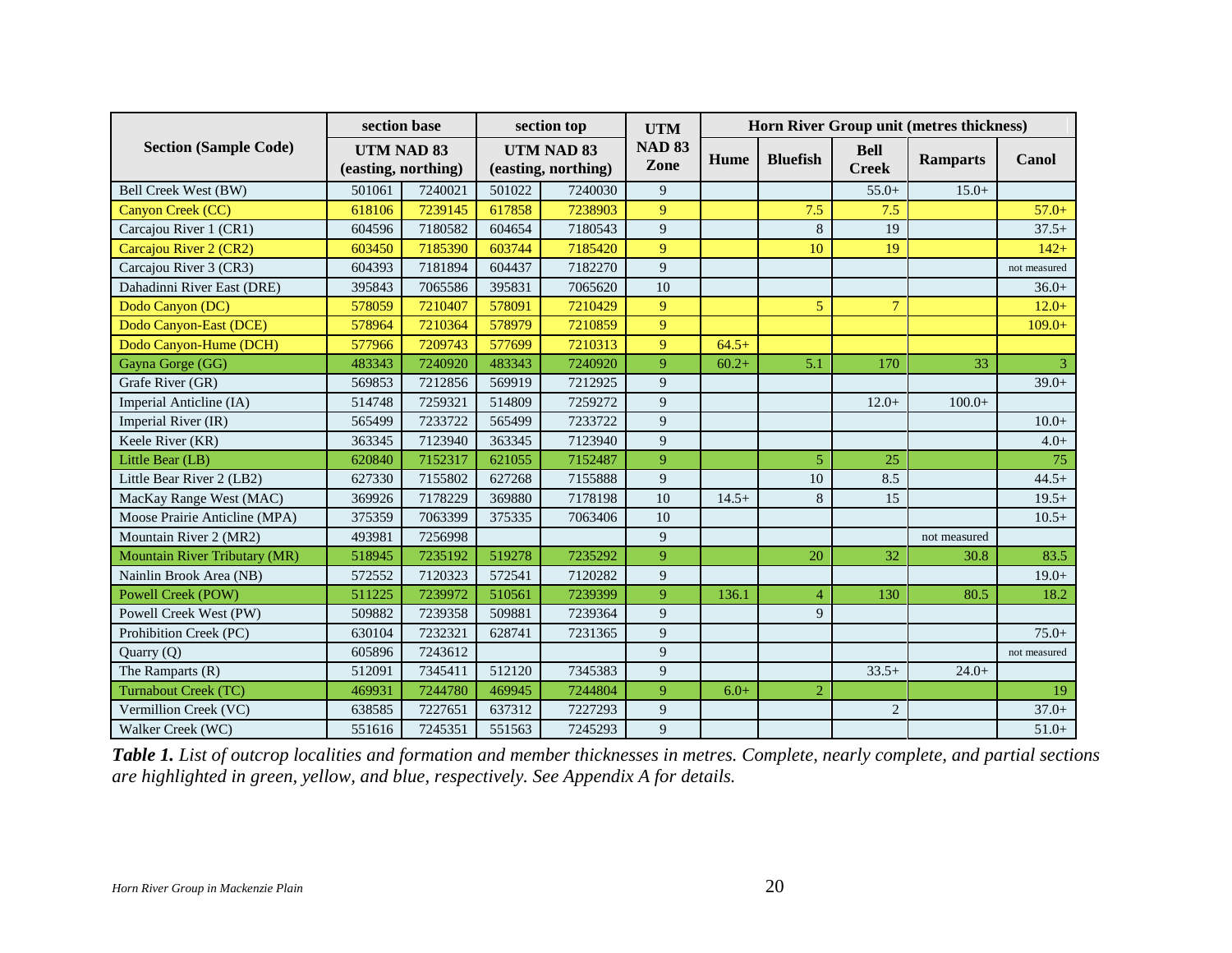## <span id="page-20-0"></span>*Exploration Wells*

Twenty-six wells were selected for study based on their location within or near Mackenzie Plain, and the availability of Horn River Group samples from the cuttings or core archived at the Core and Sample Repository of the GSC-Calgary. The selected wells are arranged in five roughly east-west transects that span the Mackenzie Plain (Figure 3). Intervals were selected for sampling after consulting published formation tops and well history reports, and visually examining vials of washed cuttings. Once approval was received from the National Energy Board, and after determining that enough suitable material was present, a twenty-gram sample was collected from the bagged unwashed cuttings of each selected interval. Sample material was weighed, sieved, washed and air-dried. The dried sample was divided into splits for the various analytical methods. Each split was picked under the microscope to remove (as far as possible) cavings, drilling mud, wood chips or other potential contaminants that had not been removed by sieving and washing. Cores were sampled from intervals as approved by the National Energy Board, and collected as small chips lying loose in the core boxes to avoid breaking intact core pieces.

The same analyses were conducted on cuttings and core as on the outcrop samples. Rock-Eval pyrolysis was carried out on 479 samples at GSC Calgary (Appendix F). Selected samples (37 in total) were submitted to GSC-Calgary for thermal-maturation analysis through reflected-light microscopy (vitrinite reflectance; Appendix G). Whole-rock lithogeochemical analyses were conducted on 369 samples by Acme Analytical Laboratories (Appendix H). A total of 187 samples were analysed for mineral species present by X-ray diffraction (XRD) at GSC-Ottawa (semi-quantitatively; Appendix I). Sampled cores were photographed to illustrate the quality of the core and to show sampling levels (Appendix J, reproduced from Gal and Pyle, 2012).

## <span id="page-20-1"></span>**HORN RIVER NOMENCLATURE REVIEW**

The present study uses the term Horn River Group as it was proposed by Pugh (1983) to refer to the Hare Indian, Ramparts and Canol formations in the Norman Wells area. Pugh (1983) proposed the use of Horn River Group to solve several nomenclatural inconsistencies involving the term "Horn River Formation". The historical evolution of the terminology was summarized by Williams (1983) as follows:

- 1) The Horn River shale is described at its type locality on the Horn River, NWT (Whittaker, 1922; Figure 2);
- 2) Mapping by Douglas and Norris (1960) and Douglas and Norris (1960, 1961) includes limestone overlying the Horn River shale and basal sandy shale (Horn River type B of Williams, 1983) into the Horn River unit;
- 3) Belyea and Norris (1962) used "Horn River" two ways: for just black shale, or for a threefold black shale - greenish-grey shale - black shale succession (units are both Horn River types A and B of Williams, 1983);
- 4) Definition of a threefold succession of Horn River Formation that includes Evie, Otter Park, and Muskwa members by Gray and Kassube (1963) in northeastern British Columbia. They also introduced the term "Klua Formation" for a tongue of the Otter Park shale (as interpreted by Williams, 1983);
- 5) Separation of the Muskwa unit from the Horn River Formation and change in the rank of Muskwa Member to Muskwa Formation by Griffin (1965), which left only the Evie and Otter Park members within the Horn River Formation;
- 6) Introduction of the term Horn River tongue (e.g., Norris, 1965; Griffin, 1965);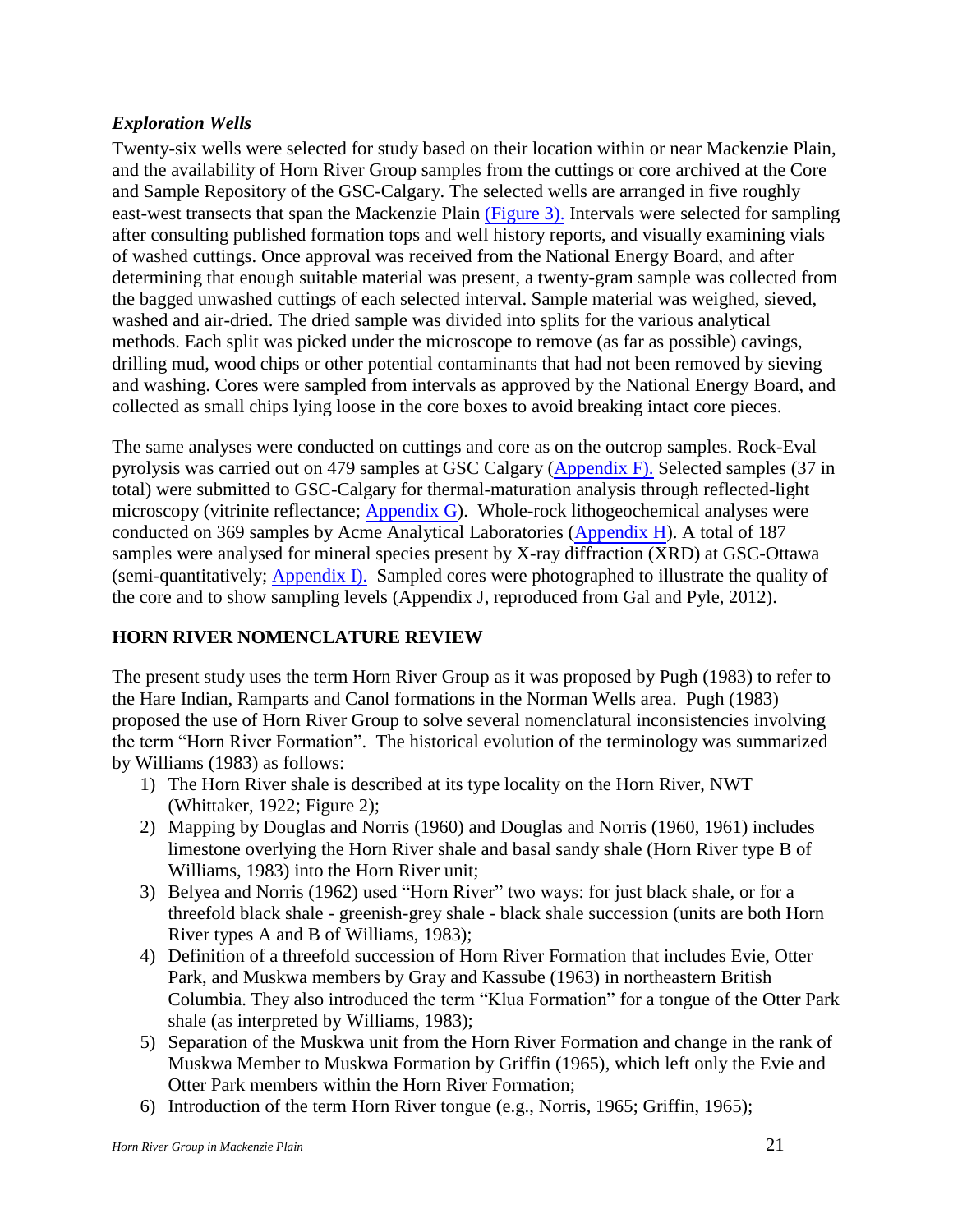- 7) The implication of the equivalence of the two threefold successions Evie Otter Park Muskwa and Hare Indian – Ramparts - Canol are discussed by Douglas (1970) and Bassett and Stout (1967); the Horn River type B of Williams (1983) is equivalent to the Muskwa Member and Canol Formation and Horn River type A is equivalent to the rest of the Hare Indian Formation; and
- 8) Extended usage of the term Horn River Formation northward to replace usage of "Hare Indian - Canol Formation" where the two shale units are undifferentiated (Tassonyi, 1969).

Another issue is that the term Horn River Formation remains valid. It was defined by Gray and Kassube (1963; in Fort Nelson a-95-J, 94-J-10, 1984.2-2215.9 m) and applied to a belt of strata from northeastern British Columbia to Great Slave Lake in NWT. The name Horn River is based on the type locality proposed by Whittaker (1922) in outcrop along the Horn River at 61º 44'N, 117 º45'W. The term Horn River Formation is currently used to refer to the Evie-Otter Park-Muskwa assemblage. The problem with this nomenclature is that Griffin (1965) raised the Muskwa Member to Formation but did not address the resulting use of the name Horn River, which should have been dissolved as a formation name at that point. This therefore creates inconsistencies in the use of Muskwa Member, Muskwa Formation and Muskwa shale and has led to the nomenclatural bungle of using the general term of "Horn River shale."

A solution that provides consistency would be to elevate Evie Member and Otter Park Member to formation status and extend usage of the term Horn River Group south to the Horn River Basin. Such an effort is beyond the scope of the present study, but will be aided by comparing the revised lithogeochemical characterizations of the Horn River Group units in Mackenzie Plain, as understood through this study, to the equivalent units in the southern NWT and northeastern BC. In the present study of Horn River Group strata north of 64ºN latitude, we have used lithological differences and whole rock lithogeochemistry to differentiate the shale units in outcrop and the subsurface, particularly where the Ramparts Formation is absent and the Hare Indian Formation is directly overlain by the Canol Formation. More revision will be necessary to clarify the stratigraphic nomenclature on maps and in the subsurface south of 64ºN, where the term "Horn River" or undifferentiated "Hare Indian–Canol" was used. Nomenclatural revision and extension of the term Horn River Group may also provide a useful hierarchy for laterally correlative units such as the Klua Formation and Spence River Formation (of Hunt, 1954).

## <span id="page-21-0"></span>**HORN RIVER GROUP OUTCROP AND REFERENCE SECTIONS**

#### <span id="page-21-1"></span>*Introduction*

The Hume Formation is overlain by Middle to Upper Devonian Hare Indian, Ramparts, and Canol formations (Horn River Group; Figure 4). Organic-rich shale of basal Hare Indian Formation (Bluefish Member) and Canol Formation record two phases of an oxygen-stratified basin. These units are separated by siliciclastic-dominated basin-margin deposits of the upper Hare Indian Formation, previously referred to as the grey shale member by Pugh (1983) and herein referred to as the Bell Creek member (new). A localized carbonate ramp to platform or reef of Ramparts Formation developed upon the upper Hare Indian Formation. The uppermost reefal Kee Scarp Member is the primary reservoir of the Norman Wells oil field (Muir and Dixon, 1984). Either the Upper Devonian to Carboniferous Imperial Formation or Cretaceous units overlie the Horn River Group (Figure 4). The age of the Horn River Group, based on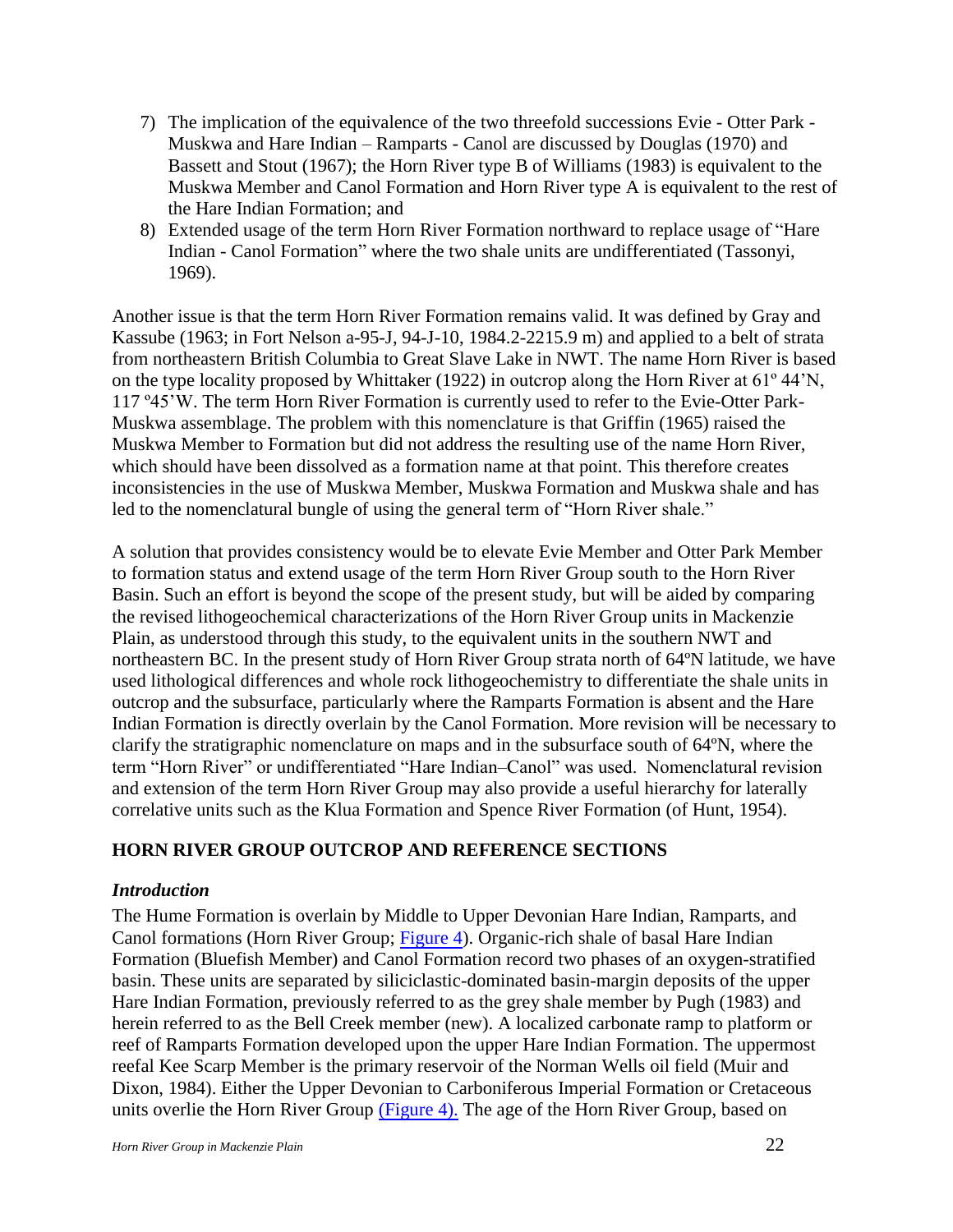conodont biostratigraphy, ranges from Givetian (middle *varcus* Zone) to Frasnian (*gigas* Zone; Figure 5). Within a sequence stratigraphic framework, a preliminary comparison to the Euramerican sea-level curve (of Johnson et al., 1985) suggests that some of the sea-level rises recorded by the Horn River Group, specifically the onset of deposition of each of Bluefish Member, Canol Formation and Imperial Formation, correspond with cycles IIa, IIb and IId, respectively, but more detailed work on the sedimentology and biostratigraphy of the succession is needed to confirm these correlations.

The purpose of establishing a principal reference section (North American Commission on Stratigraphic Nomenclature, 2005) at the Mountain River Tributary (MR) section (Figures 3 6; Appendix A) is to: 1) provide an accessible site (by helicopter from Norman Wells, NWT) that exposes all units of the Horn River Group; 2) serve as a standard for revision of the Hare Indian Formation into two members (Bluefish Member and Bell Creek member), and 3) to designate a site where most of the unit boundaries can be observed (Figures 6, 7, 9, 12). This is in contrast to the type sections for the Bluefish Member, Hare Indian Formation and Ramparts Formation, where unit boundaries are not exposed.

A supplementary reference section is designated for the Bell Creek member (new) at Carcajou River 2 (CR2) section (Figures 8, 10; Appendix A) because of the heterogeneity of this unit. At the MR section, where the Ramparts Formation is present, the Bell Creek member is "typical" green-grey upper Hare Indian Formation, but where the Ramparts Formation is absent, such as at CR2 section, the "atypical" Bell Creek member is dark grey and visually similar to the Canol Formation.

The following descriptions of the Hare Indian Formation, Bluefish Member, Bell Creek member, Carcajou member of the Ramparts Formation and Canol Formation review the definitions of each unit and expand upon these based on our observations at the reference sections.

#### <span id="page-22-0"></span>*Hare Indian Formation*

#### <span id="page-22-1"></span>**Definition and New Reference Section**

A type section for the Hare Indian River Shale was proposed in the Ramparts Gorge on the Mackenzie River by Kindle and Bosworth (1921). The name Hare Indian Formation was applied by Bassett (1961). The base of the unit is not exposed at the type locality; the top of the unit is obscured by blocks of Ramparts Formation talus which is typical at most sections where the Hare Indian and Ramparts formations are exposed. A reference section is therefore proposed at the MR section described herein where the base of the Bluefish Member is exposed near creek level, and the base and top of the Bell Creek member, depending on scree-cover, are visible either in the gulley-cut part of the section (blue dotted line in Figure 6), or in the cliff-face just above creek-level (Figure 7).

The Hare Indian Formation consists of two units: 1) a basal Bluefish Member that consists of organic-rich black shale with limestone interbeds (Pugh, 1983; formerly called the "sporebearing member" by Tassonyi, 1969); and 2) an informal "grey shale member" that contains wackestone to packstone and grey-green shale (Pugh, 1983; Muir and Dixon, 1984), which warrants a name. We herein assign it the name of Bell Creek member.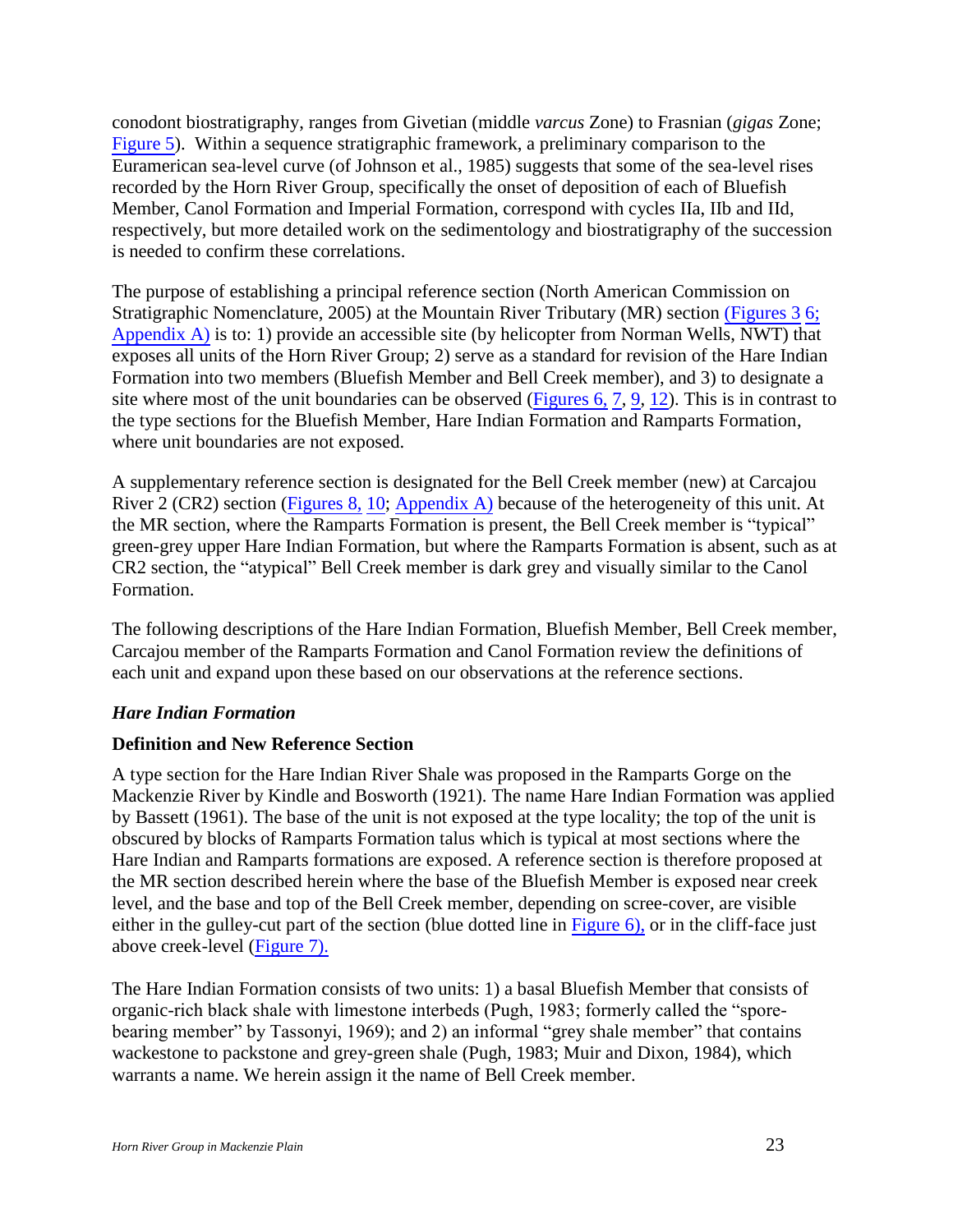## <span id="page-23-0"></span>**Distribution and Thickness**

The Hare Indian Formation extends from the Norman Wells area north toward Anderson River and south to Ram River area near Fort Simpson, NWT. It extends west toward the Snake River in Yukon (Bassett, 1961). Its zero-edge east lies in the Franklin Mountains (Fallas et al., 2013) where it is poorly exposed. In the present study, the unit thickens up to 195 m in the Gayna River area and is more than 200 m thick westward in the Arctic Red River and Cranswick River areas (Gal et al., 2009). Its westward depositional edge is around 132ºW (Pugh, 1983; Gal et al., 2009), where Hare Indian and Canol formations were mapped as an undifferentiated unit in the Snake River map area (map sheet 106F; Norris, 1982). In the Mackenzie Mountains south of 65°N, the western depositional edge is not as well known (e.g., Gordey et al., 2010, 2012).

## <span id="page-23-1"></span>**Lithology**

At the MR section, the Hare Indian Formation is a mixed siliciclastic and carbonate unit. It consists of a basal black and brown bituminous shale and limestone and an upper unit of greenish-grey, variably calcareous shale interbedded with limestone, silty limestone or siltstone. At the CR2 section, dark grey, slightly calcareous shale with interbedded limestone, silty limestone and siltstone characterizes the unit and is discussed further below as the Bell Creek member.

## <span id="page-23-2"></span>**Contacts**

Exposure is poor in the type area, where the base of the formation is not visible. At the MR section, the lower contact of the Hare Indian Formation with the Hume Formation is unconformable and sharp. The upper contact of Hare Indian Formation with the Ramparts Formation is gradational and placed where carbonate beds become predominant. Where the Ramparts Formation is absent such as at CR2 section, the upper contact with the Canol Formation is conformable but marked by an abrupt change to siliceous shale (a discernable difference in outcrop which has been verified lithogeochemically in this study).

## <span id="page-23-3"></span>**Age**

The Hare Indian Formation is lower to middle Givetian in age (*varcus* to *hermanni* zones; Uyeno, 1979, 1991) (Figure 5).

## <span id="page-23-4"></span>*Bluefish Member*

#### <span id="page-23-5"></span>**Definition and Reference Section**

A type section for the Bluefish Member at Powell Creek was proposed by Pugh (1983) to replace the original type area near Bluefish Creek, a tributary to the Hare Indian River, where the exposure is poor. There are two Bluefish Creeks in NWT which is also confusing. The Powell Creek exposure is rather poor with partial tree cover, so the MR section (Figure 6, Table 1) is herein proposed as an accessible reference section.

## <span id="page-23-6"></span>**Distribution and Thickness**

The distribution of the Bluefish Member is the same as described for the Hare Indian Formation. The Bluefish Member ranges from 2 m to 20 m thick and thickens to the south within Mackenzie Plain.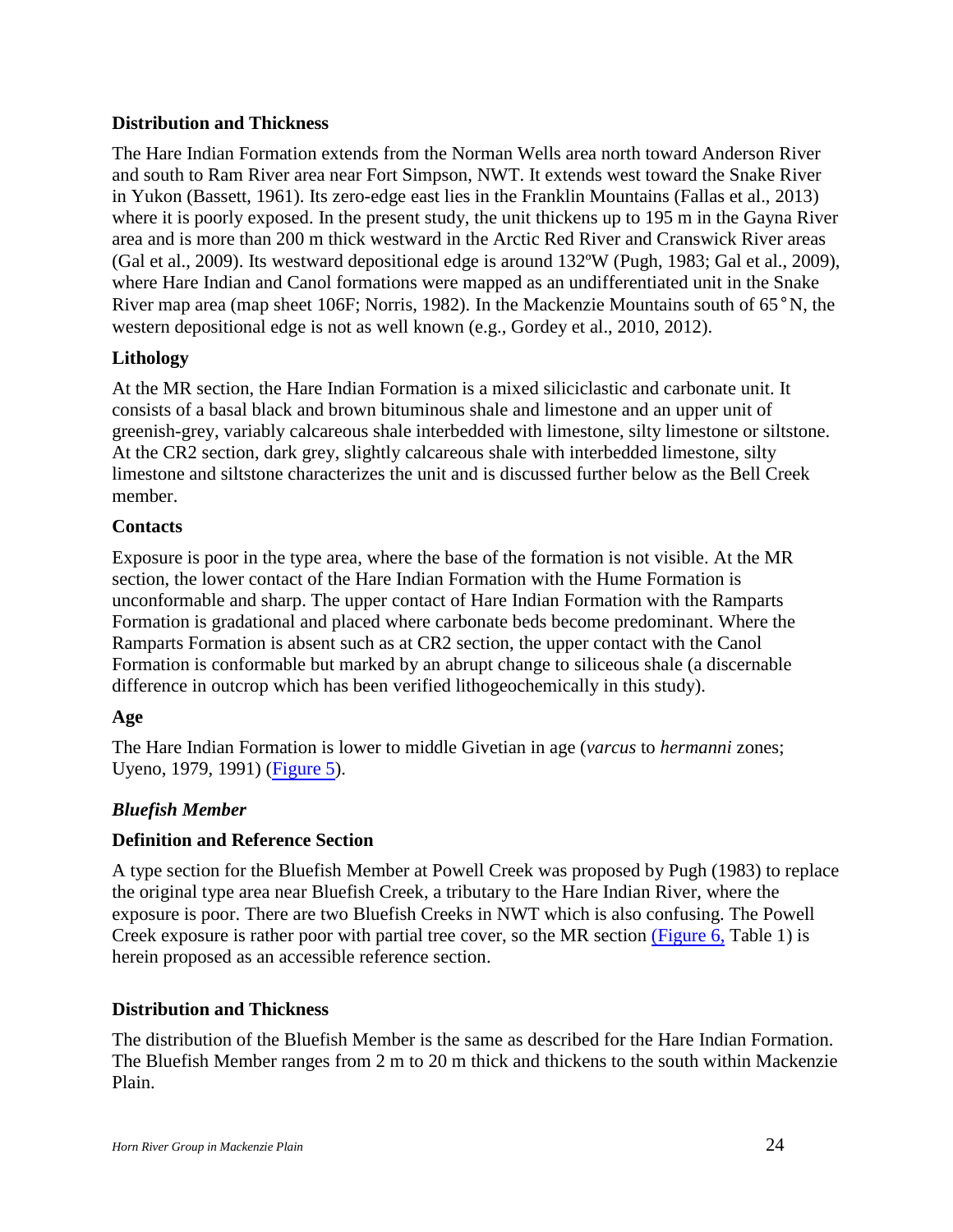## <span id="page-24-0"></span>**Lithology**

At the reference section, the Bluefish Member is a black to dark grey and brown, black and medium to dark grey weathering shale with less than 5% thin interbeds or laminae of blue-grey and light brown grey limestone (Figure 9A). The shale is soft, organic-rich, non-calcareous, and pyritic, and typically contains more silt upsection. Limestone beds range from lime mudstone to grainstone, the latter which commonly contain abundant conical microfossils (tentaculitids and stylolinids). Limestone beds are commonly lenticular and pyritic, with lenses up to 50 cm thick that are finely planar laminated. Limestone beds decrease upsection (Figure 9B). Thin fibrous calcite beds make up less than 1% of the unit but are characteristic (Mackenzie, 1972; Al-Aasm et al., 1992).

## <span id="page-24-1"></span>**Contacts**

The Bluefish Member overlies the Hume Formation sharply and with erosional down-cutting of a few centimetres (Figure 9A). At the reference section, thin limestone beds of the Bluefish Member lie abruptly on the brachiopod-rich upper Hume Formation limestone but elsewhere black shale sharply overlies the upper bed of Hume Formation. The upper contact of the Bluefish Member with the Bell Creek member is gradational, with an upward decrease in dark grey and black shale and increase of silty carbonate and shale beds. Where the Bell Creek member is absent, in the western part of the study area, the Canol Formation shale abruptly overlies the Bluefish Member but without evidence of erosion.

#### <span id="page-24-2"></span>**Age**

Conodonts from the base of the Bluefish Member, collected in the Peel area west of Mackenzie Plain, yielded a mid-Givetian age in the middle *varcus* Zone. Conodonts from the underlying Hume Formation at Powell Creek indicate *australis* and *kockelianus* zones of Eifelian age and (Uyeno, 1991). Conodonts from the top of the Hume Formation, near the Rumbly Creek area west of Mackenzie Plain, indicate ages as young as *ensensis* to middle *varcus* zones, and as old as *patulus* to *costatus* zones (Gal et al., 2009). If the Hume Formation is as young as middle *varcus* zone, then there is likely not a significant time gap at the Bluefish contact. However, this relationship has not been verified in the Mackenzie Plain sections, so a questionable hiatus is shown in Figure 5.

#### <span id="page-24-3"></span>*Bell Creek member (new, informal)*

#### <span id="page-24-4"></span>**Definition and Reference Sections**

The upper part of the Hare Indian Formation, formerly called the "grey shale member" by Pugh (1983), is herein informally called the Bell Creek member, after Bell Creek in the Sans Sault Rapids map area (map sheet 106H). Its reference section is designated at the MR section (Figure 1), with the base of the member, in UTM coordinates, at 518931E, 7235247N and its top at 518923E, 7235302N (NAD 83, Zone 9). The site is reached by helicopter from the community of Norman Wells, NWT. The section is exposed along the northwest side of a tributary to the Mountain River. The problem with formalizing this locality as a type section is that the upper beds and upper contact with the Ramparts Formation are both poorly exposed, and this is unfortunately the case at most outcrop exposures of Bell Creek member.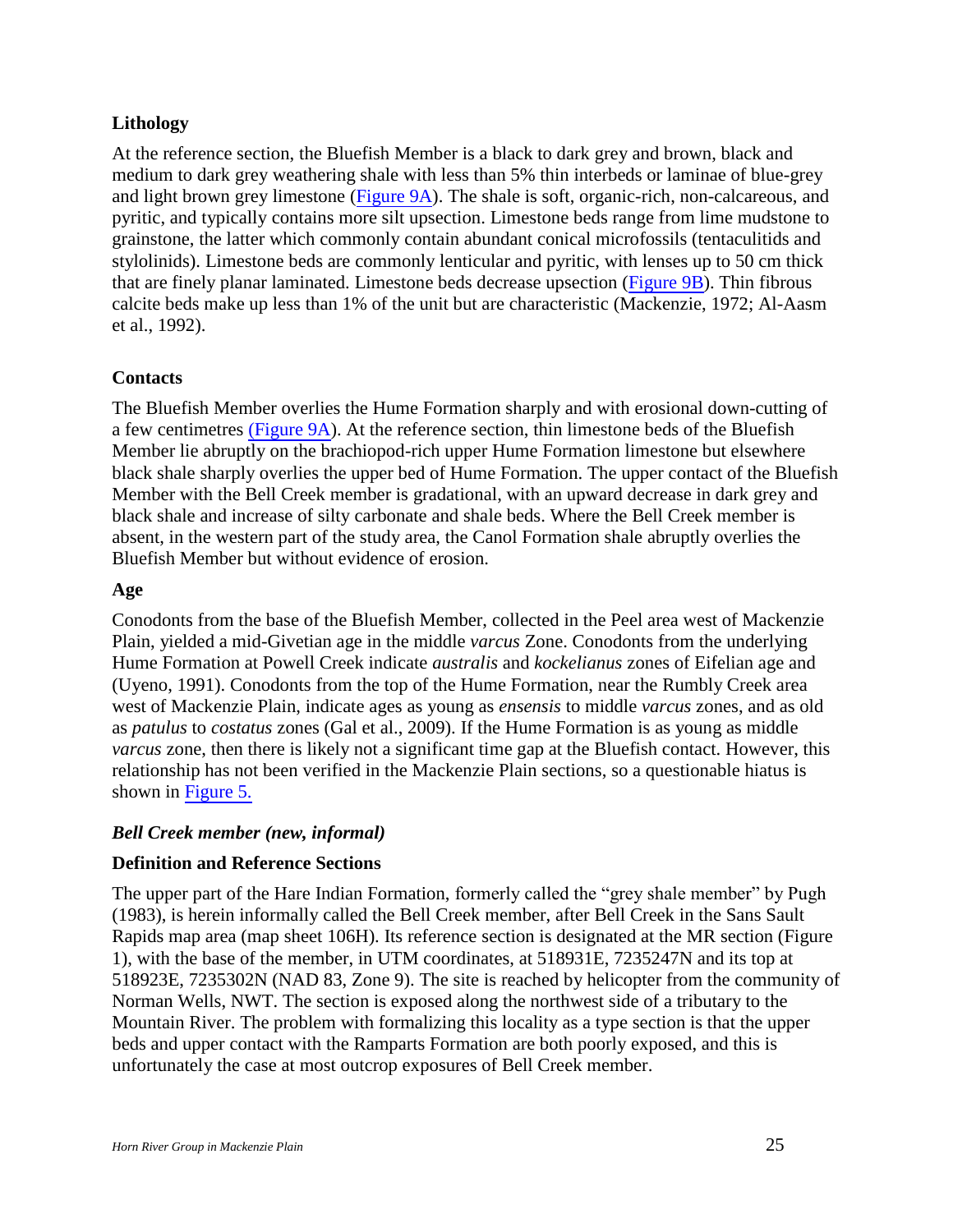The original type section for the Hare Indian Formation remains a useful place to see the upper contact of the Bell Creek member with the overlying Ramparts Formation. Muir (1988) suggested the West Powell Creek section as a reference section for the upper member of the Hare Indian Formation (95 m of exposed bed, however, the basal 60 m is covered), but the section is a cliff so it is not as readily accessible as the MR section. The Bell Creek member varies regionally and is locally overlain by Canol Formation without intervening Ramparts Formation, thus a supplementary reference section, the CR2 section (Figures 8, 10), is suggested to describe the Bell Creek member where it is overlain by Canol Formation. The top of the member at the supplementary reference section is at 603450E, 7185390N (NAD 83, Zone 9).

## <span id="page-25-0"></span>**Distribution and Thickness**

The distribution of the Bell Creek member is the same as described for the Hare Indian Formation, except that its western depositional limit is around 131ºW (Pugh, 1983). At the MR section, the Bell Creek member is 32.0 m thick, and its thickness exceeds 180 m in the western Mackenzie Plain area at Gayna River and westward into the Peel area (Gal et al., 2009).

#### <span id="page-25-1"></span>**Lithology**

In northeastern Mackenzie Plain where the Ramparts Formation is present, the predominant lithologic association of the "typical" Bell Creek member is interbedded greenish-grey to dark grey, calcareous and non-calcareous, micaceous shale, calcareous siltstone, and argillaceous limestone. At sections such as Bell Creek West (Table 1), beds of wackestone and grainstone to rudstone containing brachiopods and crinoids become more common in the top of the unit. Other common allochems include fish scales and tentaculids.

The second lithologic association is that of the "atypical" Bell Creek member, which is present where the Ramparts Formation is absent (Figure 10A), throughout southern Mackenzie Plain. Dark grey, calcareous and non-calcareous shale dominates (Figure 10B), with about 1% lime mudstone or weakly calcareous mudstone in lenses, or rarely in beds up to 30 cm thick (Figure 10C). Fining upward of grainstone laminae to mudstone within thin beds is common.

#### <span id="page-25-2"></span>**Contacts**

Pugh (1983) reported lateral interfingering of the upper Hare Indian Formation with the lower Ramparts Formation. The basal contact of the Bell Creek member with the Bluefish Member is gradational. Where the Ramparts Formation is absent, the contact with the overlying Canol Formation is marked by an abrupt change to siliceous shale (Figure 10A).

#### <span id="page-25-3"></span>**Age**

The age range for the Bell Creek member of Hare Indian Formation is the *varcus* to *hermanni* zones (Uyeno, 1979, 1991). From the present study, conodonts from the upper part of the Bell Creek member at the Dodo Canyon section included species as young as the *asymmetricus* zone (McCracken, 2012).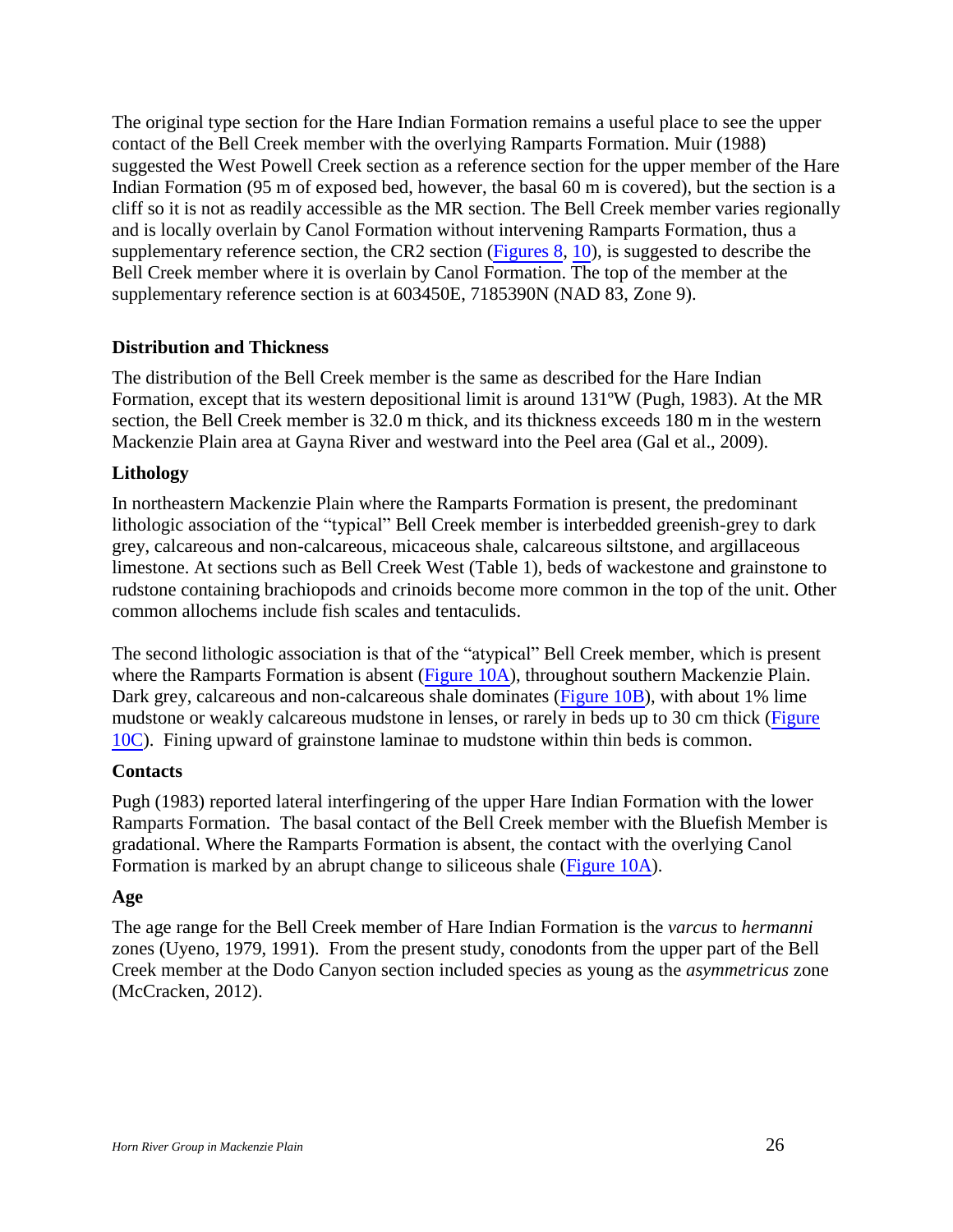## <span id="page-26-0"></span>*Ramparts Formation and its Carcajou member*

## <span id="page-26-1"></span>**Definition**

The Ramparts Formation has a history of nomenclatural controversy and varies regionally within the study area. Its Carcajou member merits a status beyond that of a "marker" or "subfacies" (Tassonyi, 1969; Muir, 1988) because it has regional stratigraphic significance. The Carcajou member separates the basal ramp member of the Ramparts Formation from the upper platformreef member. This upper member varies and includes platform, reef core facies (referred to as Kee Scarp Member in the Norman Wells area), reef margin and reef flank facies (Pugh, 1983; Muir, 1988). The Ramparts Formation was originally referred to as the Ramparts "limestone" by Kindle and Bosworth (1921), after the Ramparts or narrow constriction of the Mackenzie River near Fort Good Hope, NWT. Formal use of Ramparts Formation was adopted by Caldwell (1964) and Tassonyi (1969). Pugh (1983) describes informal subunits of the Ramparts Formation, including a basal siltstone member, platform (ramp member of Muir, 1988) member, reef member, sandy member (or "Charrue sandstone"; Williams, 1986), and allochthonous limestone unit.

#### <span id="page-26-2"></span>**Distribution and Thickness**

The Ramparts Formation extends from the Norman Wells area and Franklin Mountains northward beyond Fort Good Hope and southward to about Tulita. Its western depositional limit lies around 131ºW. It contains complex facies changes among its subunits and varies greatly in thickness across the study area, from just a few metres to more than 300 m thick. The Carcajou member ranges in thickness from just a few metres to 13.8 m measured at the MR section.

#### <span id="page-26-3"></span>**Lithology**

The Carcajou member consists predominantly of dark brownish grey, calcareous shale with interbeds of thin- to medium-bedded lime mudstone and mudstone. There are some nodular lime mudstone beds near the top of the unit (Figures 9C, D).

#### <span id="page-26-4"></span>**Contacts**

The Carcajou member lies abruptly but conformably above the ramp member of the Ramparts Formation (Figure 9C). At the reference section, the Carcajou member is overlain abruptly but conformably by the Canol Formation in absence of the platform-reef member of the Ramparts Formation (Figure 11A). Muir (1988) described the upper contact of the Carcajou member as gradational with the platform-reef member, where the latter member is present such as at Powell Creek to Bell Creek (Table 1).

The Ramparts Formation gradationally overlies the Hare Indian Formation. Its upper contact is abrupt and conformable with the Canol Formation. In some locations, the Ramparts is abruptly overlain by the Imperial Formation (Muir, 1988), or by the sub-Cretaceous unconformity (Aitken et al., 1982).

#### <span id="page-26-5"></span>**Age**

Conodonts from the Ramparts Formation in Mackenzie Plain area indicate an age range from middle *varcus* to lowermost *asymmetricus* zones (Givetian to early Frasnian; Uyeno in Muir, 1988). The Carcajou member lies in an interval between middle *varcus* and lower *disparilis* zonal range (from Powell Creek, Uyeno in Muir, 1988).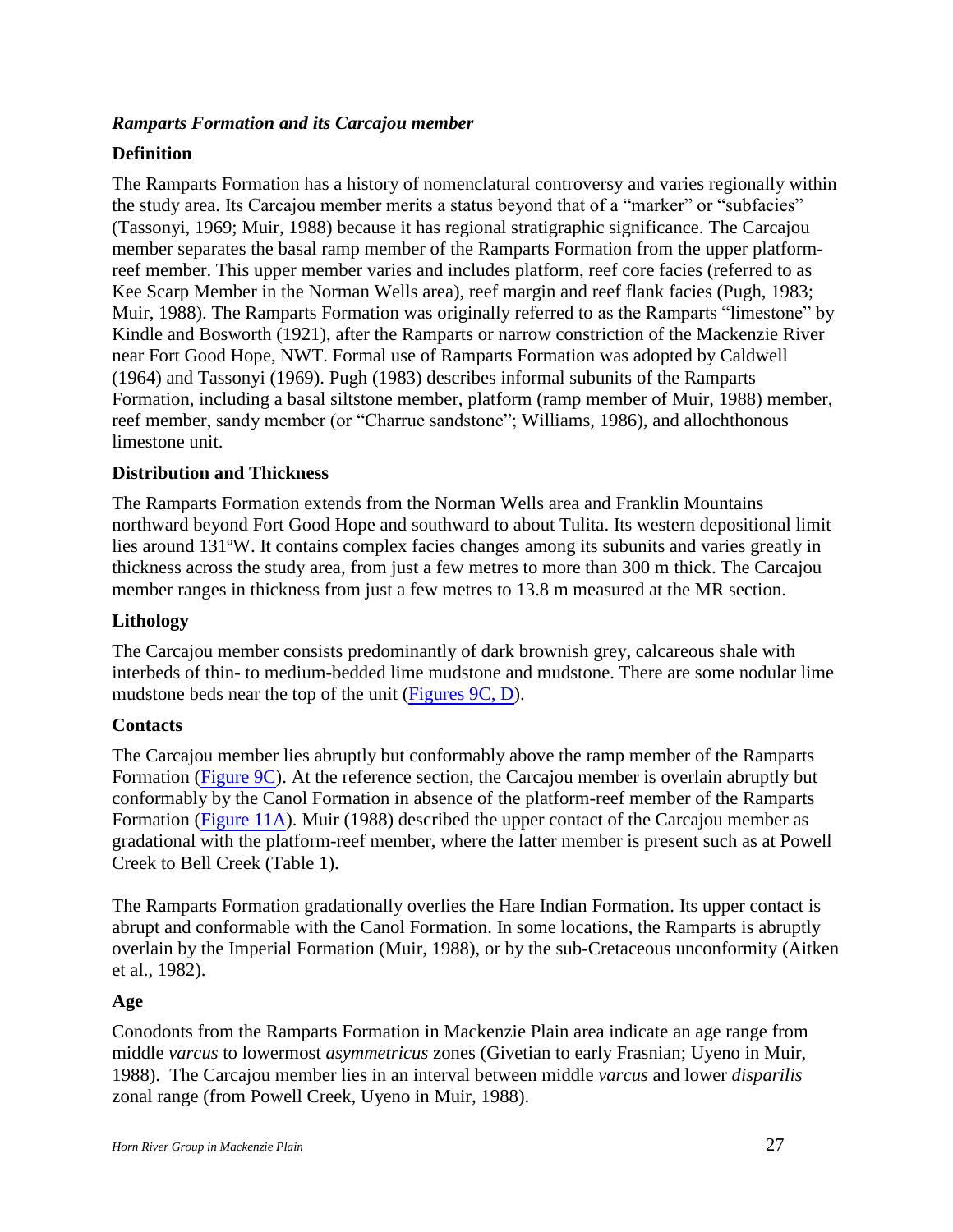#### <span id="page-27-0"></span>*Canol Formation*

## <span id="page-27-1"></span>**Definition**

The Canol Formation was defined as a black shale unit by Bassett (1961), named after Camp Canol, located across the Mackenzie River from Norman Wells. Its type section was designated along the northwest side of Powell Creek at 65.28ºN, 128.77ºW.

#### <span id="page-27-2"></span>**Distribution and Thickness**

The Canol Formation extends from the Franklin Mountains east of Norman Wells, west into the Richardson Trough of Yukon. It extends to just north of 68ºN and has been mapped as far south as the Ram River area west of Fort Simpson, NWT. In the study area, its thickness varies from a few metres, such as at Gayna River, to greater than 100 m thick.

## <span id="page-27-3"></span>**Lithology**

The Canol Formation consists predominantly of dark grey to black, siliceous shale and silty shale with interbeds of siltstone, dolomitic siltstone, mudstone, lime mudstone, and contains pyritic concretions or concretions of lime mudstone, mudstone, or dolomitic siltstone. It is characteristically rust, yellow, white and dark grey weathering. The Canol Formation can, in most places in the Mackenzie Plain, be divided into a lower recessive unit, a middle resistant unit, and an upper recessive unit. At the reference section, the lower recessive unit contains lime mudstone beds in its basal part, as well as thin, sandy limestone beds near its basal contact with the Carcajou member (Figure 11A, B). Typically, the lower recessive unit is dominated by siliceous shale (Figure 11C). The shale and mudstone of the middle resistant unit is more siliceous (Figure 12A) and contains common pyritic and dolomitic concretions (Figure 12B) and thin to medium beds of dolomitic siltstone that form prominent marker beds within the cliff section (Figure 6). The upper recessive unit of the Canol Formation is dominated by shale, with minor thin mudstone beds and rare concretions.

## <span id="page-27-4"></span>**Contacts**

The Canol Formation abruptly overlies the Ramparts Formation, or where it is absent, the Hare Indian Formation. The lower contact of the Canol Formation was reported as being disconformable (overview by Pugh, 1983). The lowermost Canol Formation has also been suggested to be both time-equivalent to and interfingering with the Ramparts Formation, and younger than the Ramparts Formation (Muir and Dixon, 1984, 1985). Where Ramparts Formation is absent, our studies suggest that the lower Canol Formation is, in part, timeequivalent to and likely interfingers with the Bell Creek member (Figure 5). The Canol Formation is gradationally overlain by the Imperial Formation. The contact is a transition over a few metres from dark grey, organic-rich, siliceous Canol shale to organic-lean, reddish weathering silty shale (Figure 12C). Likely the two units are, in part, time-equivalent (Figure 5; and illustrated by Yose et al., 2001).

#### <span id="page-27-5"></span>**Age**

Most conodont collections from the Canol Formation indicate an early Frasnian age, such as those from Powell Creek (lower *Polygnathus asymmetricus* Zone; Uyeno, 1979), ranging into early Frasnian Zones 5-10 (*punctata* to *hassi* zones at the MR section; Gal et al., 2009). Some fauna suggest ages as young as late Givetian age (*disparilis* Zone) near Rumbly Creek in the Peel area (Gal et al., 2009) and at the base of the Canol Formation at Mountain River distributary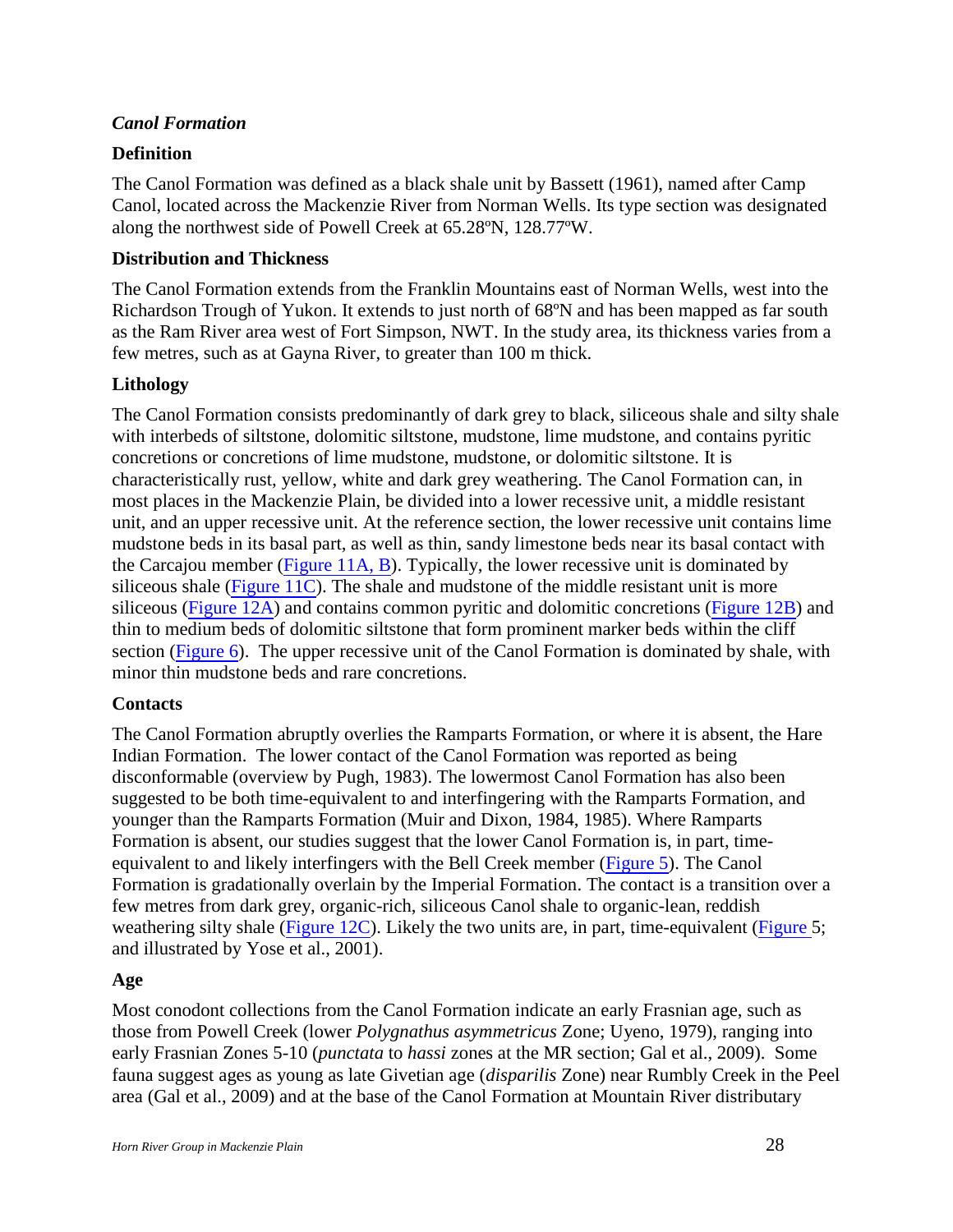(Uyeno in Muir, 1988); and even younger (lowermost *asymmetricus* zones) at the base of the Canol Formation at Gayna River (Uyeno in Muir, 1988). The overlying Imperial Formation at Powell Creek yielded conodonts in the *A. triangularis* to *gigas* zones (Braman and Hills, 1992), suggesting some time equivalency of the Canol and Imperial formations in the middle Frasnian (Figure 5). In summary, available data suggest that the lower Canol Formation is time equivalent with the upper Hare Indian Formation (Bell Creek member) and lower Ramparts Formation. The upper Canol Formation is partly coeval with the lower part of the Imperial Formation.

## <span id="page-28-0"></span>**LITHOGEOCHEMISTRY AND MINERALOGICAL STUDIES OF OUTCROP**

#### <span id="page-28-1"></span>*Introduction*

A multi-proxy approach using the changing profiles in whole rock geochemical data throughout the Horn River Group succession has been fundamental to understand the regional stratigraphy. This approach has enabled revision and refinement of the correlation of units among outcrop exposures and within the subsurface, particularly where the carbonate-dominated Ramparts Formation is absent and the visually similar, organic-rich, fine-grained siliciclastics of the Canol and Hare Indian formations appear homogenous.

## <span id="page-28-2"></span>*Lithogeochemical Characterization of the Reference Section*

To characterize the subunits of the Horn River Group at the reference section, vertical (with respect to stratigraphy) variations in selected trace-element and major-element oxide concentrations and ratios were used. These include: uranium concentration, silica to zirconium ratio, terrigenous input profile (TIP, which is the sum of aluminum oxide, iron oxide, potassium oxide, and titanium oxide), thorium to uranium ratio, calcium oxide concentration, and a number of paleo-redox proxies that use the trace elements molybdenum, vanadium, and nickel (Figure 13).

#### <span id="page-28-3"></span>**Organic Richness (TOC, U, gamma radiation)**

The spectral gamma ray profile from outcrop is mimicked by both the TOC and U profiles; high TOC, U and radiation are present in organic-rich intervals. One exception to this relationship is the high TOC content in the Carcajou member that yielded lower scintillometer readings and U concentration.

There are elevated scintillometer counts within the Bluefish Member and middle part of the middle resistant member of the Canol Formation. The overall spectral gamma-ray responses of both the Bluefish Member and Canol Formation are higher than those of the organic-lean Bell Creek member and Ramparts Formation, including the Carcajou member (Figure 13). The Carcajou member does, however, contain some TOC values greater than 7%, comparable with the higher values in the Bluefish Member and Canol Formation.

High uranium concentrations characterize the Bluefish Member in contrast to lower values in the organically lean Bell Creek member. The lowest uranium values are throughout the Ramparts Formation. Within the Canol Formation, uranium values are elevated compared to the Bell Creek member and Ramparts Formation (Figure 13).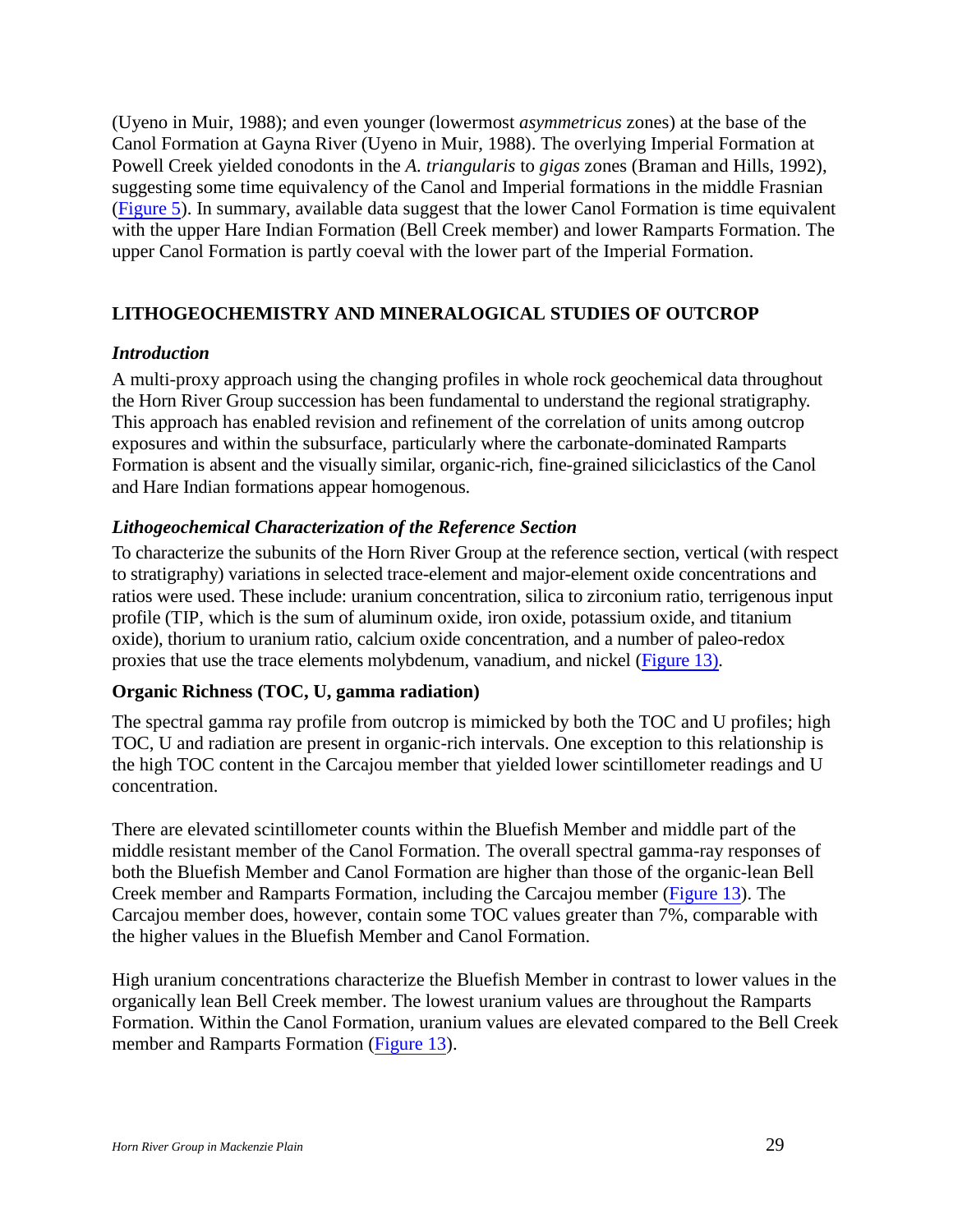## <span id="page-29-0"></span>**Silica**  $(SiO<sub>2</sub>)$

A brittle mineralogical composition of an unconventional reservoir is important for successful hydraulic fracturing. This brittleness is created by the presence of silica within the clay fabric of mudstones (Blood et al., 2013). The amount of  $SiO<sub>2</sub>$  is corroborated by the XRD analyses discussed below (Pyle and Gal, 2012). The nature of the silica, whether biogenic or terrestrially derived, is also important. Wright et al. (2010) and Hall et al. (2013) illustrate with a cross plot of zirconium (Zr) versus silicon (Si), in their studies where detrital quartz is present mainly in sandstone, that biogenic silica is suggested by a negative Si/Zr slope in contrast to samples with terrestrially derived silica that have a positive slope. In the present study, biogenic and detrital silica trends are differentiated in a plot of  $SiO<sub>2</sub>$  (rather than Si in the Wright et al., 2010 and Hall et al., 2013 studies) versus Zr, which displays a positive linear relationship of the two elements when both increase in concentration due to terrigenous input (Figure 14).

The bulk of Canol Formation samples, lie on a short, negatively sloped trend at the high end of the silica scale suggesting significant biogenic silica enrichment. "Atypical" Bell Creek member samples and Bluefish Member samples show no enrichment trends, though they are mostly more silica-rich than would be expected from purely terrigenous sources, suggesting that excess  $SiO<sub>2</sub>$ is biogenic. Samples from "typical" Bell Creek member and the Ramparts Formation have a positive slope, suggesting a predominantly terrigenous input. Some samples from both units lie off the trend toward the silica-rich side, showing some enrichment in biogenic silica.

In the lithogeochemical profiles for the reference section (Figure 13), the high  $SiO<sub>2</sub>/Zr$  ratio, suggestive of biogenic silica enrichment, is characteristically higher in the Canol Formation than the rest of the Horn River Group. A prominent elevation in this ratio is present at the base of the Canol Formation and is significant in distinguishing this black shale from the underlying shale of the Carcajou member (Figure 13). Consistently high silica enrichment characterizes the middle member of the Canol Formation, and values decrease upsection toward the Imperial Formation.

## <span id="page-29-1"></span>**Terrigenous Input**

Two proxies are used to approximate the relative input of terrigenous material at the time of deposition: the terrigenous input profile and the thorium to uranium ratio (Th/U). For the Horn River Formation in British Columbia, Hildred and Rice (2012) used a terrigenous input profile (herein called TIP) to illustrate fluctuations in the concentrations of major oxides related to landderived sediments. The TIP is the sum of aluminum oxide, iron oxide, potassium oxide, and titanium oxide (weight % of  $Al_2O_3+Fe_2O_3+K_2O+TiO_2$ ). In the reference section, TIP values are high within the Bluefish and Bell Creek members, and are mirrored by high values of the Th/U ratio for this unit, a ratio that accentuates the abundance of terrigenous input and clays relative to organic matter (Hildred and Rice, 2012; Hildred et al., 2011). Detrital input remained prevalent throughout the Ramparts Formation, but sharply decreased at the beginning of Canol Formation deposition and remained low for most of the duration of Canol deposition. The upper member of the Canol Formation has increased TIP values, perhaps heralding onset of major siliciclastic influx during Imperial Formation deposition.

## <span id="page-29-2"></span>**Calcium Oxide (CaO)**

CaO enrichment serves as a proxy for carbonate-rich intervals, that are common in the mixed siliciclastic-carbonate succession of the Horn River Group. This proxy can be used because the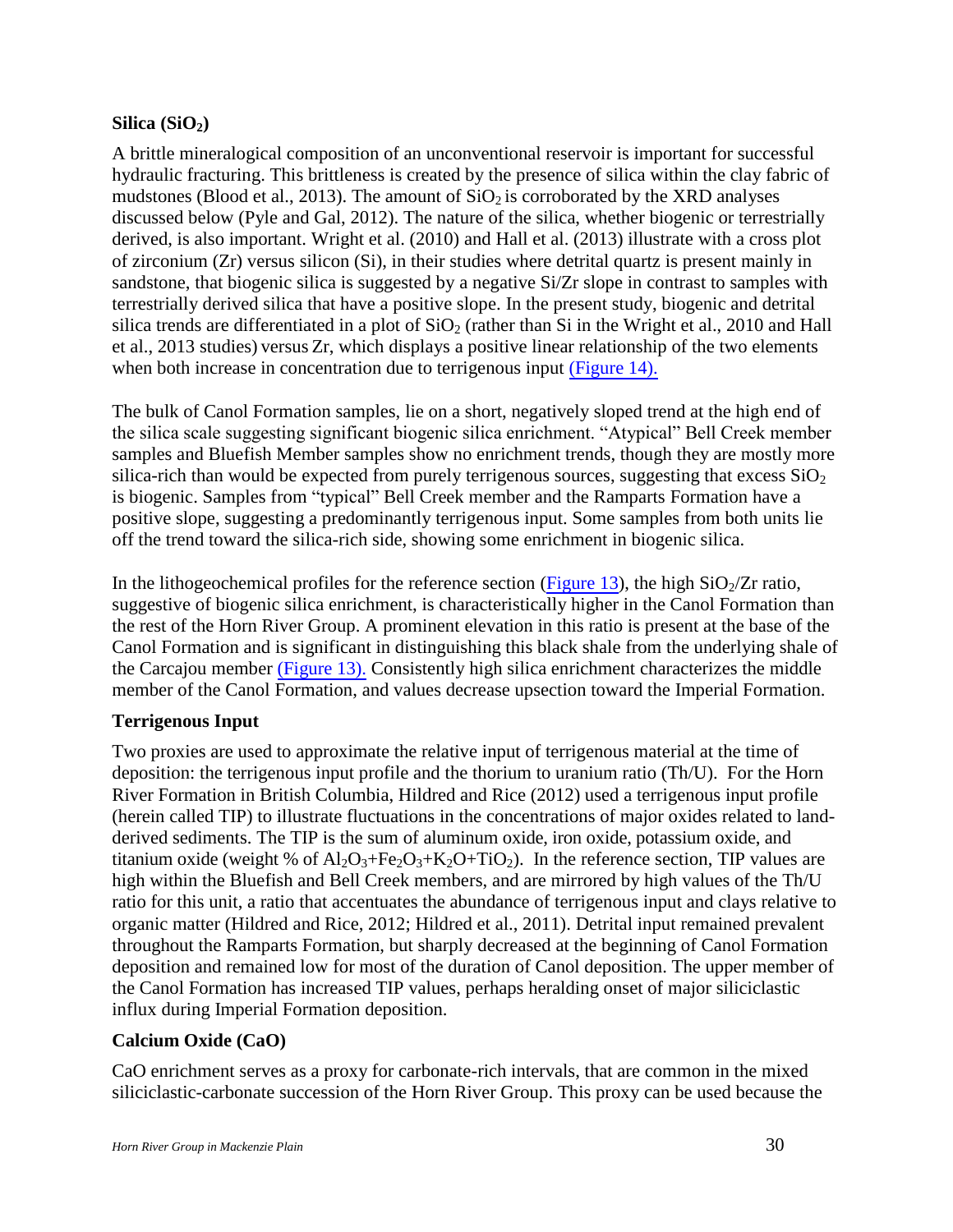section does not contain immature arkosic or volcanic-derived detritus that would contain Cafeldspar. Several factors control the abundance of carbonate, which is greatest in the Ramparts Formation, including paleoenvironment, depth position in the sedimentary basin, sedimentary dilution by clastic input, and possibly dissolution of carbonate by acidic conditions associated with redox processes in high-TOC facies (ver Straeten et al., 2011). At the reference section, the Hare Indian Formation contains alternations of limestone and shale, and the Canol Formation contains some lime mudstone beds in its basal member and lower part of the middle member. These are reflected in the CaO profile (Figure 13).

#### <span id="page-30-0"></span>**Paleoredox Indicators: Enrichment Factor of Vanadium (EFV), Molybdenum (Mo), and Nickel/Cobalt (Ni/Co) Ratio**

Enrichment of redox-sensitive trace elements such as U, molybdenum (Mo) and vanadium (V) in oxygen-depleted sediment make these elements useful proxies for paleoredox conditions (Tribovillard et al., 2006). A strong positive covariance between TOC and Mo concentrations is due to enrichment of Mo under euxinic conditions (Sageman and Lyons, 2003). Mo is also suggested to indicate anoxic conditions (Dean et al., 1994), as is Ni to Co ratio (Dypvik, 1984; Jones and Manning, 1994; Rimmer, 2003). Fluctuations in relative profiles of these redoxsensitive elements provide a framework for changing oxygenation conditions throughout the Horn River Group.

The enrichment factor of vanadium (EFV) is a parameter calculated as:

 $EFV = (V_{sample}/Al_2O_{3sample})/(V_{average \, shape} / Al_2O_{3average \, shape})$ , using the method outlined by Tribovillard et al. (2006), in which trace-element concentrations are normalized to aluminum content, assumed to represent the detrital influx (Rimmer, 2003). The average shale values are from Wedepohl (1971, 1991). An EFV value greater than 1 indicates enrichment of V under anoxic conditions (Tribovillard et al., 2006). At the reference section, the EFV values are notably high in the middle Bluefish Member, basal Canol Formation, and middle part of the middle member of the Canol Formation (Figure 13). Values are lower in the upper part of the Bluefish Member, throughout the Bell Creek member and Ramparts Formation, and in the upper part of the Canol Formation.

High Mo and Ni/Co ratio correspond to a high EFV value in the middle of the Bluefish Member and base of the Canol Formation; however, the strong peak in EFV in the middle Canol Formation is not reflected in the Mo and Ni/Co ratio. Mo enrichment is also present in at least two intervals in the middle unit of the Canol but these do show a corresponding increase in the Ni/Co ratio values (Figure 13).

#### <span id="page-30-1"></span>*Lithogeochemical Characterization of Horn River Units Regionally from Outcrop Data*

The chemostratigraphic framework established for the MR reference section (Figure 13) can be compared to the profiles from other sections to characterize each Horn River unit regionally (Figures 15 through 23). Differences within units are discussed below, unit by unit, followed by a discussion of the key comparative geochemical features among units. Partial measured sections in which not enough strata were measured to develop profiles are illustrated with select lithogeochemical profiles are reproduced from Pyle and Gal (2012; 2013) in Appendix K). Data for all sections, available in Appendix D, have been compiled from Pyle et al. (2011) and Pyle and Gal (2012, 2013) with intervals updated as Bell Creek member.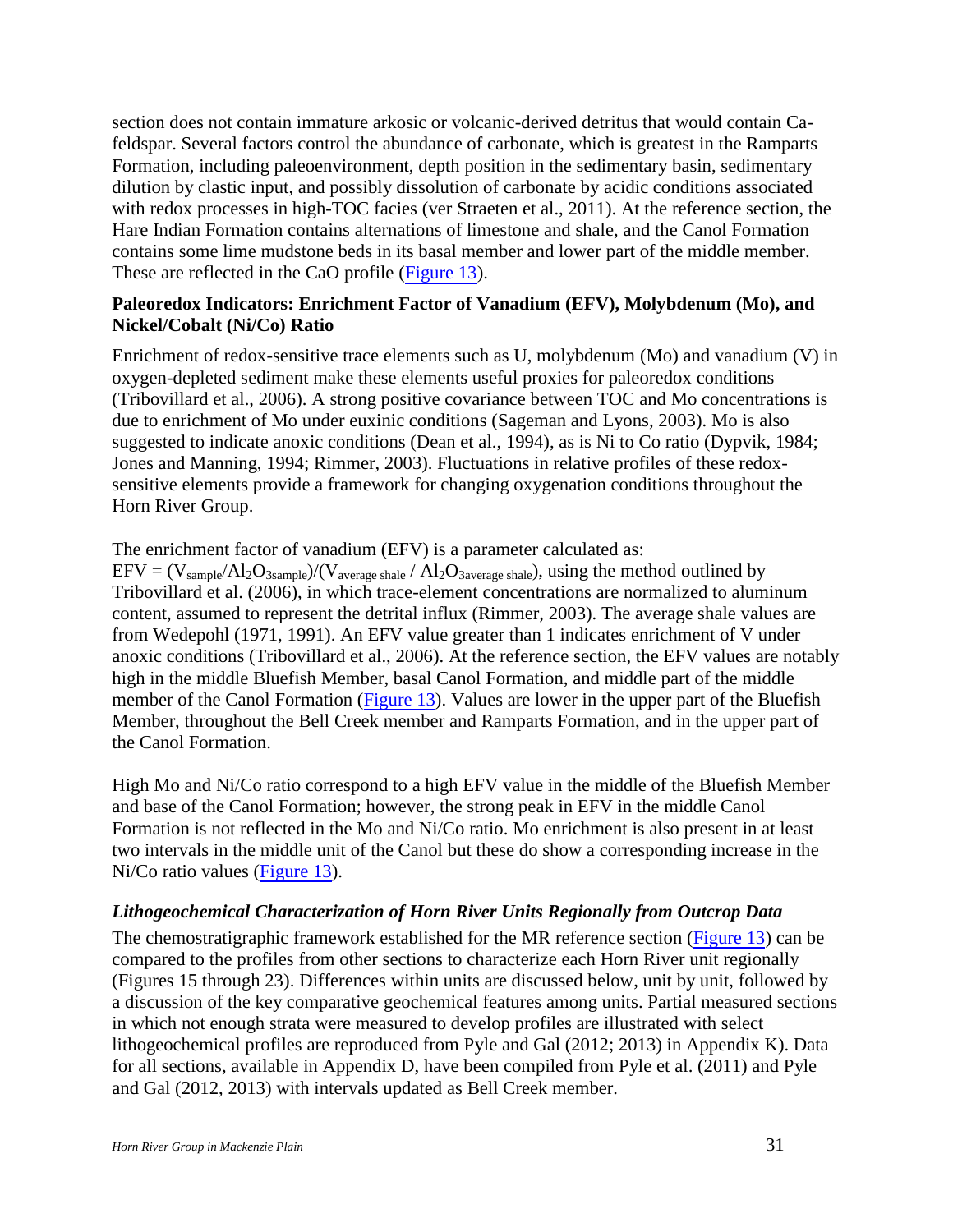#### <span id="page-31-0"></span>**Bluefish Member**

At the reference section, the organic-rich Bluefish Member is characterized by elevated scintillometer counts, high TOC values (up to more than 6% TOC), and high U concentrations, with peaks up to 30 ppm (Figure 13). In the studied sections, all of these parameters fluctuate but tend toward higher values in the Bluefish Member compared to the overlying Bell Creek member (Carcajou River 1, CR2, Little Bear River 1 and 2 sections, Dodo Canyon, and Mackay Range West sections, Figures 15 to 20). This tendency is most evident from sections where both units were sampled at metre-scale or less (CR2 and Little Bear River 2 sections, Figures 16, 18). Carcajou River 1 section (Figure 15) was intended to complement CR2 section (Figure 16), where scintillometer counts and TOC values are absent in the latter because the Hare Indian Formation was scree-covered here in 2011. In 2013, this part of the CR2 section was exposed and accessible for detailed whole rock lithogeochemistry sampling that provided the U profile. More detailed sampling was also completed at Little Bear River 2 (LB2) section in 2013 (Figure 18).

The  $SiO<sub>2</sub>/Zr$  ratio is typically less than 1.0 for Bluefish samples in contrast to values greater than 2.0 locally in the Canol Formation and typically low  $SiO<sub>2</sub>/Zr$  ratios in the Bell Creek member (Figures 13, 16, 18).

Terrigenous input profile (TIP) and thorium to uranium ratio (Th/U) profiles for the Bluefish Member are lower than those for the Bell Creek member, a contrast that is striking where sampling intervals were at one metre or less (e.g.,  $CR2$  and  $LB2$  sections, Figures 16, 18), and apparent even with more widely spaced sampling intervals (e.g., Carcajou River 1 section, Figure 15). The upper part of the Bluefish Member at the reference section shows an increase in both TIP (strong) and Th/U ratio (subtle) in its upper 10 m as it grades into the Bell Creek member, with an average decreasing in TOC and U (Figure 13).

CaO values are variable within the Bluefish Member, where thin carbonate beds are present in the unit (Figures 13, 15-19). Four cycles of high CaO values are apparent in the reference section and at CR2 section (Figures 13, 16), but this pattern is not as clear in the LB2 section (Figure 18), where the basal peak may be missing because the base of the section was covered and not sampled.

High values of each of the redox proxies (Mo, EFV, and Ni/Co ratio) are present in the base, middle and near the top of the Bluefish Member at the reference section (Figure 13), and these profiles correlate to both the CR2 section (Figure 16) and Dodo Canyon section (Figure 19). This correlation can likely also extend to the LB2 section (Figure 18) where three similar high values are seen at the base, middle and at the top of the Bluefish Member but the very basal high fluctuation is absent (not sampled). The LB2 profiles show three high excursions within the Mo value near the base, middle and top, with the middle value at 7 m above unit base mirrored by the EFV and Ni/Co ratio. The profiles from Dodo Canyon section (Figure 19) show high variability with three single-sample peaks of enrichment in all three proxies, within only 5 m of Bluefish Member.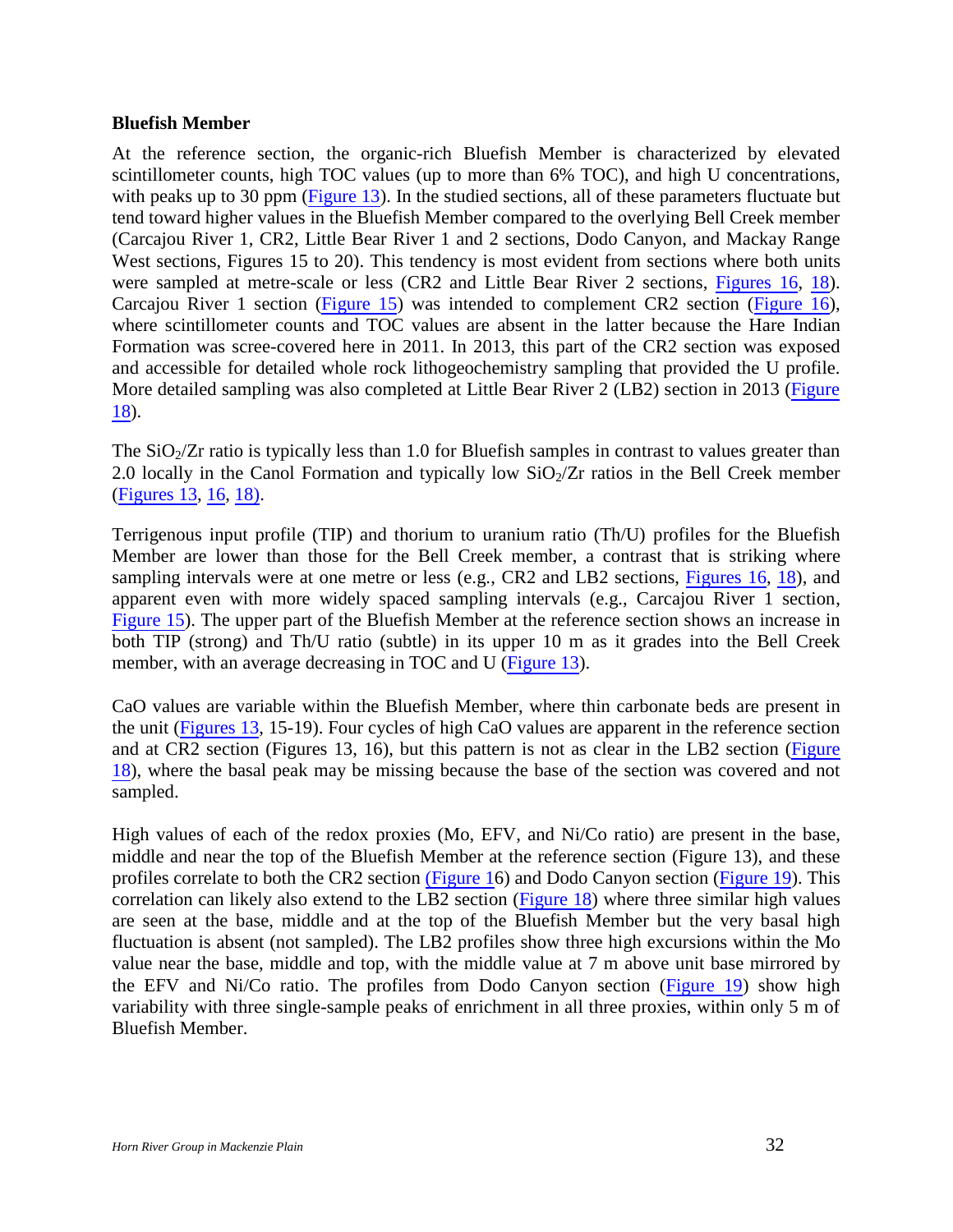## <span id="page-32-0"></span>**"Typical" Bell Creek member**

The "typical" Bell Creek member was sampled at the MR section (Figure 13), which is the main source for comparison, and for only the basal part of the unit. At the MR section, the unit is organic-lean as shown by lower scintillometer counts, TOC values, and U concentrations compared to the underlying Bluefish Member. Its TIP profile contains high values comparable to the underlying Bluefish Member but the Th/U ratio values are strikingly higher than those in the Bluefish samples. CaO shows slight variation in the lower part. There are no excursions within the Mo, EFV and Ni/Co ratio proxies for anoxia. The unit was also sampled at the original Hare Indian type section at The Ramparts and at Imperial Anticline (Appendix K), but these sections lack the underlying Bluefish Member for profile comparison. The unit is organic-lean at both of these locations.

## <span id="page-32-1"></span>**"Atypical" Bell Creek member**

The "atypical" dark grey Bell Creek member was sampled at Carcajou River 1 (Figure 15), CR2 (Figure 16), Little Bear River 1 and 2 sections (Figures 17, 18), Dodo Canyon (Figure 19) and MacKay Range West section (Figure 20). It was previously misidentified as the Canol Formation by Pyle et al. (2011) and Pyle and Gal (2012). The CR2 section serves as a supplementary reference section and although the unit was scree covered when originally measured by Pyle and Gal in 2011, the strata were exposed during a site visit in 2013 which afforded lithogeochemistry sample collection through the whole Hare Indian Formation. At the CR2 section, the dark shale of the Bell Creek member has elevated U and contains some values as high as in the underlying Bluefish Member. At LB2 section, the scintillometer, TOC, and U profiles have lower values than those of the Bluefish Member (Figure 18).

At the CR2 section, the unit's  $SiO_2/Zr$  ratio is typically less than 1.0, which contrasts it with the overlying Canol Formation and underlying Bluefish Member (Figure 15). Dense sampling at the LB2 section shows the  $SiO_2/Zr$  ratio of the Bell Creek member slowly elevate from values less than 1 to values greater than 1 toward the Canol Formation (Figure 16). The TIP is elevated compared to both the Bluefish and Canol units, and the Th/U ratio shows a marked elevation at the top of the unit.

CaO is highly variable, especially where the unit was sampled at high resolution such as at CR2. High-resolution sampling at LB2 only yielded one high value for CaO, otherwise the unit was shale-dominated. In contrast to "typical" Bell Creek member, there are elevated values of Mo, EFV, and Ni/Co ratio, particularly noticeable with the high-resolution sampling at CR2 and LB2 sections and also at Carcajou River 1 and Little Bear River 1 sections (compare Figure 13 with Figures 16, 17 and 18).

The differentiation of this unit at the Mackay Range West section was difficult, but the lower contact was placed at a sharp drop in TOC and U that coincides with a sharp increase in TIP and Th/U, and decrease in the three redox proxies (Figure 20). The overlying Canol Formation was distinguished by a gradual increase in TOC and U, and slight increase in silica with corresponding decrease in TIP and Th/U (subtle, and not as striking as in other sections). Mineralogy was also important in characterizing the units at this section, and is discussed below.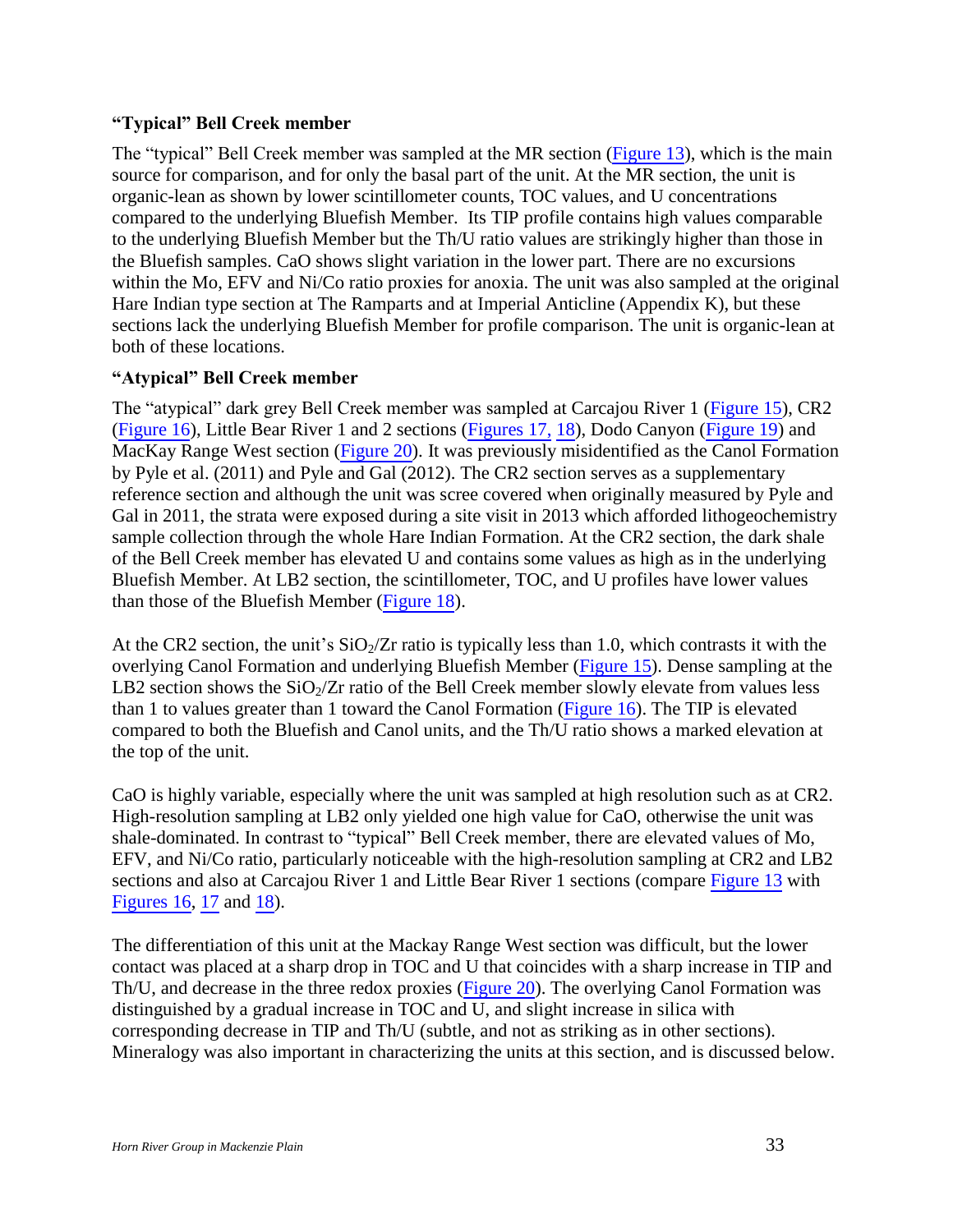The geochemical characteristics of the Bell Creek member also helped to differentiate it from the Canol and Bluefish units at the Canyon Creek section (Figure 21), where all units are visually similar. Here, the elevated TIP and Th/U ratios were most useful in distinguishing the Bell Creek member.

## <span id="page-33-0"></span>**Ramparts Formation**

The purpose of sampling the Ramparts Formation was to understand the organic-rich portions in the lower ramp unit and Carcajou member. The Ramparts Formation is present only where the "typical" Bell Creek member is developed, so descriptions herein are from the MR section and Powell Creek section (Figures 13 and 22). It has less variation in its spectral gamma-radiation profile and lower U concentrations than the Hare Indian Formation, but does contain some high TOC values within the lower ramp and Carcajou members at both sections. The Ramparts Formation has a low  $SiO_2/Zr$  ratio throughout, and corresponding elevated TIP and Th/U values, in contrast to the overlying Canol Formation. Its CaO profile is consistently high compared to other Horn River units. The Mo, EFV, and Ni/Co profiles are flat, in marked contrast to the Hare Indian and Canol formations.

## <span id="page-33-1"></span>**Canol Formation**

The organic-rich Canol Formation is characterized by high scintillometer counts, high TOC values (greater than 4% and 5% median TOC values from all sections), and U levels typically greater than 10 ppm. It can be divided into three informal members based on their weathering resistance, which is a function of the amount of silica, most of which is likely biogenic (Figure 14).

At the reference section (Figure 13), the lower and middle members have the highest  $SiO_2/Zr$ ratios, up to a value of 2, as well as high TOC values and the upper recessive member has comparatively low TOC values and a lower  $SiO<sub>2</sub>/Zr$  ratio. At other sections, such as CR2 and Dodo Canyon (Figures 16 and 19), the  $SiO<sub>2</sub>/Zr$  ratio is highest within the middle part of the middle member. At LB2 section, the prominent increase in the  $SiO<sub>2</sub>/Zr$  ratio marks the base of the Canol Formation (Figure 18).

In the upper part of the middle member at MR section, and continuing into the upper member, there is a slow rise in the TIP and Th/U values toward the gradational boundary with the overlying Imperial Formation (Figure 13). This trend is clear in the profiles at CR2 and Powell Creek sections as well (Figures 16 and 22), and evident but less striking at Little Bear 1 and Dodo Canyon sections (Figures 17 and 19). The TIP and Th/U profiles at the Little Bear 1 section are not markedly different than those in the Bell Creek member (Figure 17).

The CaO values are high in the basal member of the Canol Formation where it overlies carbonate of the Ramparts Formation at the reference section (Figure 13), and where it has an interfingering relationship such as with the allochthonous beds at Powell Creek section (Figure 22). Where the Canol Formation overlies "atypical" Bell Creek member such as at Carcajou 1 and 2 sections, there is some carbonate basally (Figures 15, 16). Distal from the Ramparts Formation development, such as at the LB2 section (Figure 18), there is only one CaO peak in the basal part. At Little Bear River 1 section, a CaO peak is present in the upper recessive unit, likely due to localized carbonate concretions (Figure 17). At the distal Turnabout Creek section (Figure 23), there are no CaO peaks.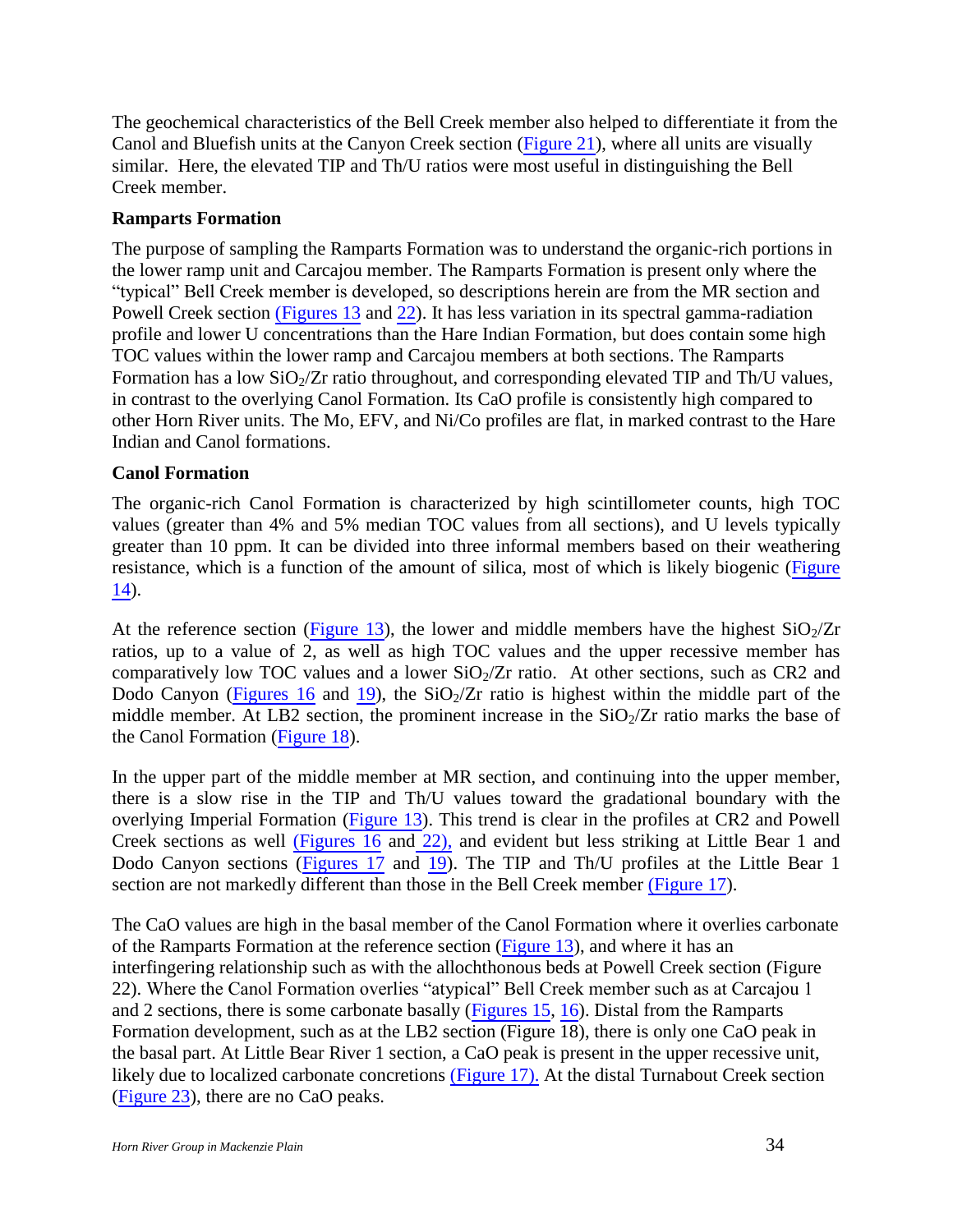At the MR section, high values of each of the proxies for anoxic conditions (Mo, EFV, and Ni/Co ratio) are present near the base of the Canol Formation. The Ni/Co ratio shows three or four rises that correspond well to more striking peaks in the EFV but not so clearly to peaks in the Mo profile (Figure 13). Nonetheless, these fluctuations differentiate the Canol Formation from the underlying Carcajou member where the profiles of these proxies are flat. At the CR2 section, where there is a 142 m-thick section of Canol Formation, there are five elevated zones in the Ni/Co ratio, three of which correspond to elevations in the EFV, but not so clearly with the Mo profile (Figure 16). Prominent elevated values throughout the Canol Formation, notably at its base, are also present at Carcajou River 1 (Figure 15), Little Bear 1 (Figure 17), Dodo Canyon sections (Figure 19). In the middle member at Little Bear River 1 section, there are at least three strong rises in two or more of the values, evident also at CR2, Dodo Canyon and Powell Creek sections (Figures 15, 17, 19 and 22).

## <span id="page-34-0"></span>**Distinctive Geochemical Characteristics of Horn River Units**

The Bluefish and Bell Creek member are clearly distinguished from each other using the multiproxy approach outlined above, at least when comparing data from the most completely sampled sections (MR, CR2, LB2; Figures 13, 16, 18). The units are not always distinctive for every parameter used, but using multiple parameters distinguished these units at every section except Mackay Range West (Figure 20), where mineralogical data proved indispensable.

The Bluefish Member has consistently elevated scintillometer counts and high TOC and U values in contrast to consistently lower values in the "typical" Bell Creek member; however, some organic-rich intervals are present in the "atypical" Bell Creek member (compare Figure 13 to Figure 16). Bluefish Member  $SiO_2/Zr$  ratio values are generally higher than both "typical" and "atypical" Bell Creek member values (reference sections, Figures 13, 16), with the exception of the LB2 section where the  $SiO<sub>2</sub>/Zr$  ratio values of the "atypical" Bell Creek member were comparable to or greater than those of the Bluefish Member (Figure 18). TIP and Th/U ratio values are elevated in the Bluefish Member but not as dramatically as in the Bell Creek member at most sections. The higher TIP and Th/U values and lower  $SiO_2/Zr$  ratio are the most distinctive characteristic of the Bell Creek member when comparing the unit's profiles to those of the Bluefish Member. The CaO profile of the Bluefish Member is more elevated and has more peaks than that for the Bell Creek member. Three to four zones of enrichment in Mo, EFV, and Ni/Co ratio may be correlative with each other in the Bluefish Member. Three peaks are evident within the Bell Creek member Mo and Ni/Co ratio profiles at CR2 and LB2 sections (compare Figures 16 and 18), but these profiles are variable in other sections.

The carbonate-dominated Ramparts Formation is characterized by a less varied scintillometer profile and low U values, with some high TOC zones. The  $SiO<sub>2</sub>/Zr$  ratio profile is low and TIP and Th/U values are higher and more similar to the Hare Indian Formation than overlying Canol Formation. Its CaO values are consistently high and Mo, EFV, and Ni/Co profiles are flat, all of which contrast other Horn River Group units (Figures 13, 22).

The Canol Formation is characterized by high, sustained scintillometer counts, and high TOC and U levels; however, these parameters may be similar to those of the "atypical" Bell Creek member. The distinguishing parameters are the markedly higher  $SiO<sub>2</sub>/Zr$  ratio profile of the Canol Formation, together with its lower TIP and Th/U profile values compared to those of the Bell Creek member. The TIP and Th/U parameters within the Canol Formation show a gradual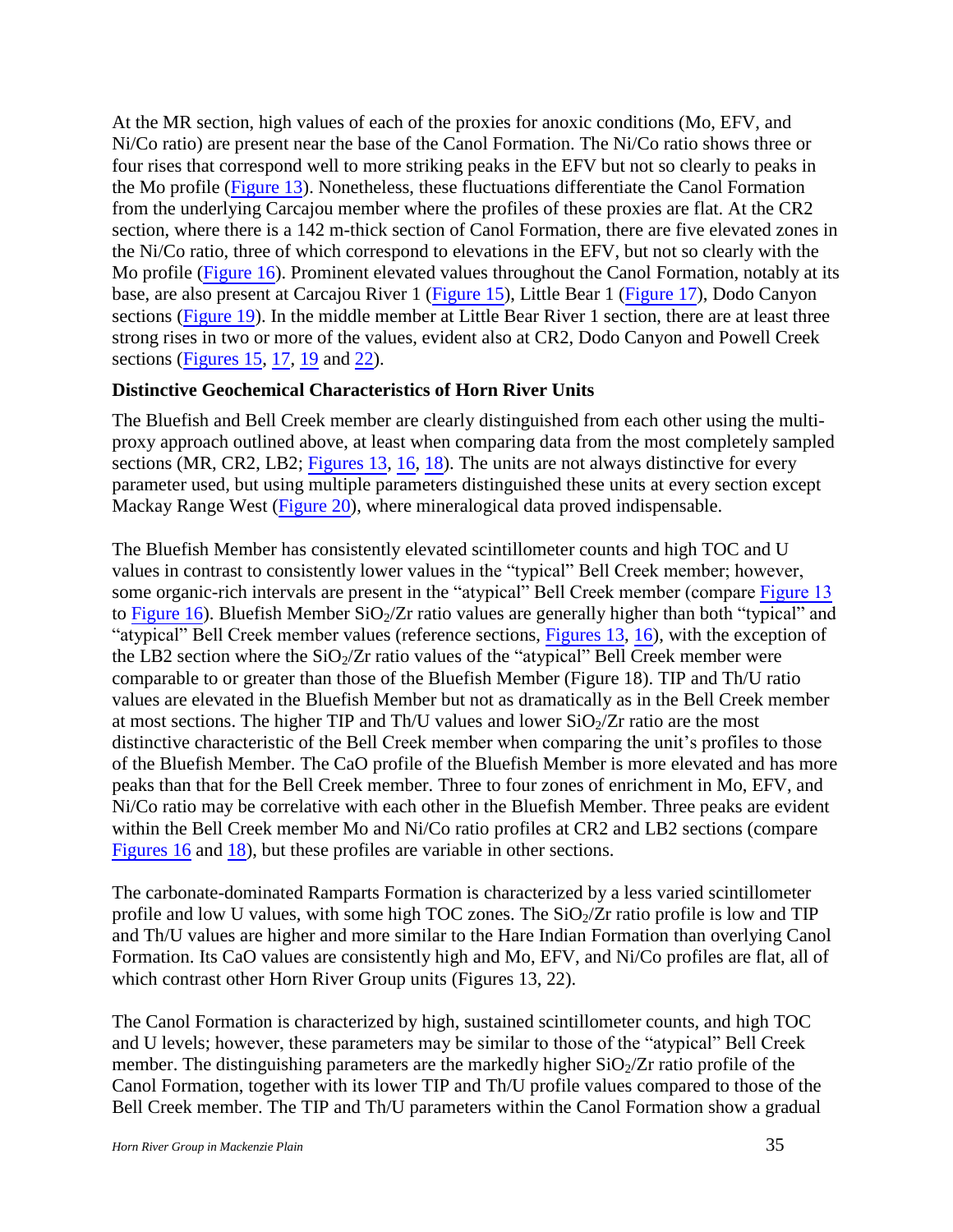rise upsection toward the Imperial Formation at MR and CR2 sections (Figures 13 and 16). Indications of changing detrital influences are evident in fluctuating TIP and Th/U profiles of the Canol Formation such as at Little Bear River 1 and Dodo Canyon sections (Figures 17 and 19) where these parameters are not as clearly distinguishable from those of the Bell Creek member. CaO values are high in the basal Canol Formation where it overlies the Ramparts Formation, otherwise the profile is relatively flat. Enrichment in the Mo, EFV, and Ni/Co ratio proxies is common, notably at the base and within three or four zones in the middle unit of the Canol Formation.

## <span id="page-35-0"></span>*Mineralogical Analyses from Outcrop Sections*

Samples were collected in each field season to analyse mineralogy using X-ray diffraction (XRD). Samples from 2010 were submitted for semi-quantitative analysis to both GSC-Calgary and GSC-Ottawa, thus the method of reporting of phyllosilicates varies (e.g., mica/illite versus muscovite; Appendix E1). A small suite of samples from 2011 were analysed qualitatively by Acme Labs in Vancouver (Appendix E2). In 2012, a more complete suite of samples was taken from throughout the MR reference section and submitted to GSC-Ottawa (Appendix E3). The XRD data complement the whole-rock lithogeochemistry by indicating the phyllosilicates present and regional variations in the accessory minerals within the quartz-dominated Canol Formation. The analyses described here are taken from data compiled from Pyle et al. (2011), and Pyle and Gal (2012, 2013), in which the Bell Creek member samples are labelled in the present report (Appendices E1, E2, E3).

#### <span id="page-35-1"></span>**Mountain River Tributary Section (the Reference Section)**

Semi-quantitative XRD analyses of samples from the Horn River Group at the reference section illustrate significant mineralogical differences between units, and trends within the Canol Formation (Figure 24). The Canol Formation is very quartz rich, with an average of 83.4 weight percent, and an average of 5.6 weight percent muscovite. Kaolinite +/- chlorite phyllosilicate assemblages are helpful in differentiating "atypical" Bell Creek member and Canol Formation, whereas the Ramparts Formation contains abundant carbonate minerals.

In the Canol Formation, chlorite is present only in the uppermost sample, and is likely a mixedlayer clay, generally chlorite-illite. Muscovite is ubiquitous (up to 15% in one sample), although in lesser amounts compared to other units. Quartz is significantly higher, generally above 80 weight percent, whereas carbonate minerals are minor constituents in most samples. Calcite and dolomite are present in variable amounts in the lower recessive unit and lower part of the middle resistant unit, but are rare elsewhere in the formation. Dolomite is present in some samples and is up to 35% in one sample in the middle resistant member, where the sample included a dolomitic siltstone bed. Gypsum is present in small amounts in the lower and upper units of Canol Formation. Pyrite is ubiquitous in Canol samples, with a slight increase up section. Trace amounts of jarosite are present in the upper part of the section (Appendix E3).

The Bluefish Member, in contrast to the Canol Formation, contains significant muscovite and kaolinite and variable quartz. Kaolinite is significant at the top of Bluefish Member where that member grades into the overlying Bell Creek member, which is about 50% quartz, with abundant muscovite and kaolinite. Carbonate minerals and pyrite are significant accessory minerals in both members of the Hare Indian Formation. The Ramparts Formation samples are dominated by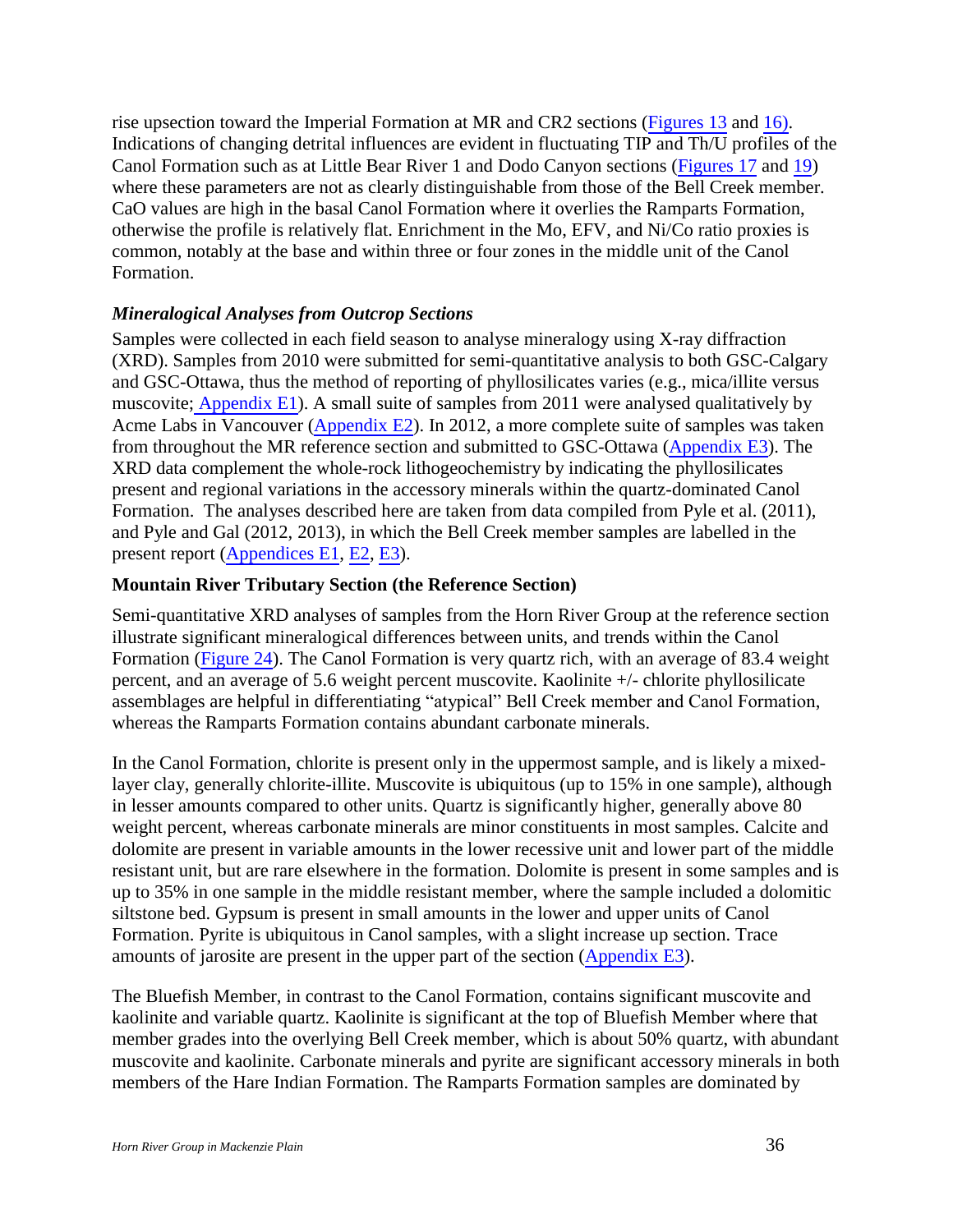quartz and carbonate minerals, with accessory kaolinite, chlorite, mica, and pyrite (Figure 24; Appendix E3).

## <span id="page-36-0"></span>**Powell Creek Section (Type Section of the Canol Formation)**

Semi-quantitive analyses indicate the Canol Formation is quartz-rich at its type section, averaging 90.8% quartz from 18 samples through the 18.2 m thick section (Figure 25; Appendix E1). This number excludes the analysis from the basal pyritic layer at the base of the unit which yielded 17% pyrite and only 30% quartz. As at the reference section, the Canol samples all contain mica (likely muscovite; reporting of mineralogy differs between labs at GSC-Calgary and GSC-Ottawa). Localized carbonate-rich beds and bedding parallel concretions contribute to the high proportion of calcite and dolomite (+/- ankerite). Gypsum is locally an important accessory mineral; however, much of this may be epigenetic rather than depositional.

## <span id="page-36-1"></span>**Other Sections**

At Carcajou River 1 section, semi-quantitative analyses indicates a distinction between the Bluefish and Bell Creek members that both contain expanded mixed-layer clays and mica/illite compared to predominantly mica/illite within the Canol Formation samples (Figure 26; Appendix E1). The mineralogy within the upper two samples of Bell Creek member contained only trace amounts of expanded mixed-layer clays and are therefore more Canol-like; however, when compared to whole rock lithogeochemistry data (Appendix D), these two samples are transitional in their TIP values decreasing and  $SiO<sub>2</sub>/Zr$  ratio increasing toward sample LP-10-081 where a distinct Canol-like signature is apparent (Figure 19).

In the Carcajou River 2 section samples, the basal 11 samples were analysed at GSC-Calgary and therefore do not have chlorite reported, and muscovite is reported as mica/illite; the subsequent samples were analysed at GSC-Ottawa and report both muscovite and chlorite within the remainder of the Canol samples. The members of the Canol Formation are differentiated by the increase in quartz within the middle member compared to the basal and upper recessive members, and by the increase in muscovite and potassium feldspars within the upper recessive unit (Figure 27; Appendix E1).

At the Little Bear River 1 Section, where the whole rock lithogeochemistry revealed the least striking contrasts between the Hare Indian and Canol Formation. The mineralogy also showed no significant differences between the two formations since quartz is present in high percentages throughout both, and kaolinite is absent in the Hare Indian Formation, unlike in most other sections where it is present (Figure 28; Appendix E1).

At Turnabout Creek, the entire Canol Formation and Bluefish Member were sampled, although each unit was thin. The two metres comprising Bluefish Member is dominated by quartz and dolomite, with significant muscovite (Figure 29). The Canol Formation is dominated by quartz, with a median value of 84.5 weight percent, and an apparent decrease up section as muscovite increased (median 14 wt.%). Carbonate minerals were absent in the Canol Formation.

The mineralogy of the Canol Formation at other sections sampled (data not plotted graphically but in Appendix E1) such as Prohibition Creek and Carcajou River 3 sections, is similar to those at the type and reference section with dominant quartz, common muscovite and accessory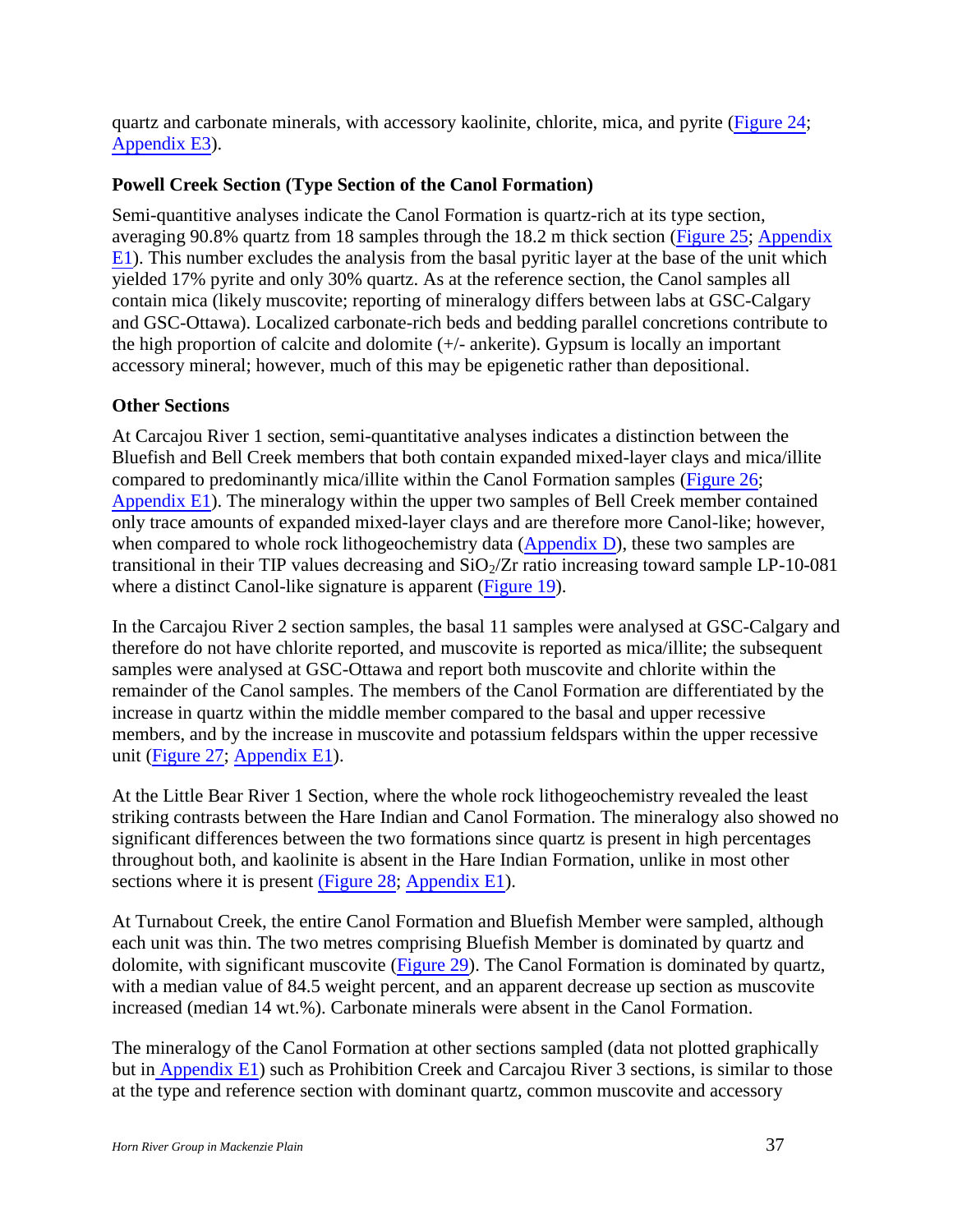chlorite, plagioclase, potassium feldspars, pyrite, calcite and dolomite. The lowest sample at the Prohibition Creek section lacks kaolinite but is considered to be Hare Indian Formation because of its lower quartz content compared to the Canol samples. The overlying Imperial sample at Prohibition Creek contains less quartz (69%) and more muscovite and chlorite (20% total) compared to the Canol samples. One spot sample (not sampled through an interval) from the Canol Formation at Carcajou Ridge has only 41% quartz but 33% calcite, where it overlies the Ramparts Formation (Appendix E1).

At the Imperial River section, the uppermost 10.6 m of Canol Formation was sampled. The samples were very quartz rich ( $> 85$  wt.%), except for the uppermost sample (12-IR-4), directly under the Imperial Formation contact, which yielded 63% quartz, 25% muscovite and 10% gypsum (Appendix E3).

Two samples analysed from Vermillion Creek yielded more than 80 wt. % quartz, with accessory muscovite. The lower sample from an interval of ?Hare Indian Formation did not yield kaolinite or chlorite, which would suggest it is likely part of the Canol Formation. The Canol sample contained 7% pyrite (Appendix E3).

#### <span id="page-37-0"></span>**Importance of Mineralogical Characterization: MacKay Range West Section**

At the MacKay Range West section, the Horn River Group is homogenous and it is difficult to distinguish visually the Hare Indian from Canol formations, as well as the Bluefish from Bell Creek members. Sixteen samples were taken from the basal 41 m of the Horn River Group. Quartz and muscovite are ubiquitous, with median values of 70.5 and 13 weight percent, respectively (Figure 30). Carbonate minerals are present in variable amounts throughout the section, up to 20% calcite and 12% dolomite. The basal 6.5 m of section is assigned to Bluefish Member based on relatively high TOC and high quartz (average 69 wt.%) with common carbonate minerals. There is also a distinct decrease in U concentrations bracketing the Bluefish Member (Figure 20). The succeeding 18 m is assigned to the Bell Creek member, with an average of 54.5 wt.% quartz, and distinguishing averages of 28.7 wt.% muscovite + kaolinite + chlorite. Kaolinite and chlorite are absent in Bluefish and Canol samples. The uppermost 16.5 m of measured section is assigned to Canol Formation, with an average of 78.3 wt.% quartz and 13.2 wt.% muscovite.

#### <span id="page-37-1"></span>**Distinctive Mineralogical Characteristics of Horn River Units**

In summary, the Canol Formation is characterized by high amounts of quartz (MR section averages 83.4%), ubiquitous muscovite and lack of kaolinite. The most distinguishing minerals present in both the Bluefish and Bell Creek members are kaolinite and chlorite, in association with variable amounts of quartz, but typically less quartz than present in the Canol Formation. Bell Creek samples from Little Bear River 1 section are the exception to this generalization because they did not yield any kaolinite. Ramparts Formation samples from the MR section are dominated by quartz and carbonate minerals and contain accessory kaolinite, chlorite, and mica.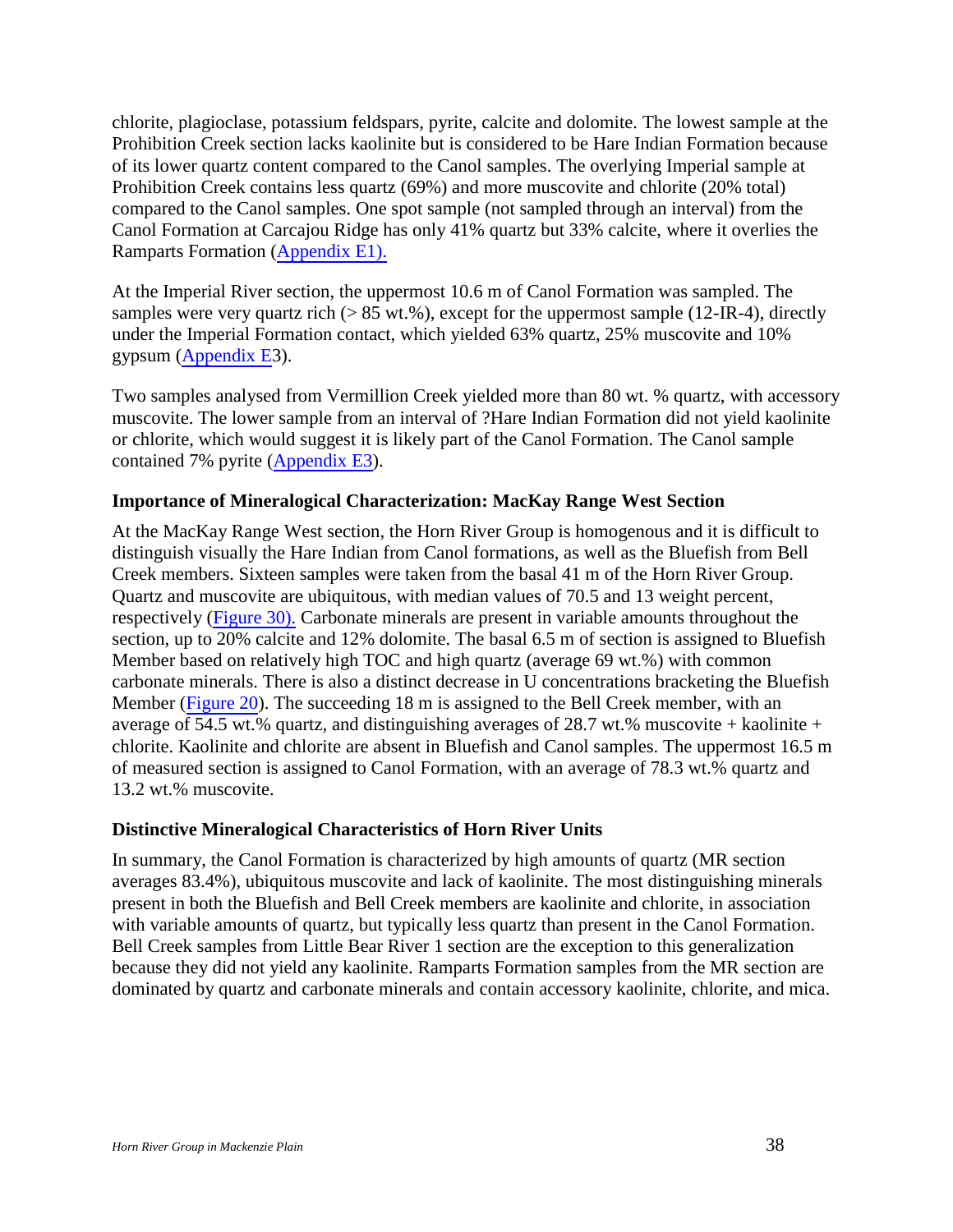## <span id="page-38-0"></span>**SOURCE ROCK QUALITY AND MATURITY FROM OUTCROP SAMPLES**

## <span id="page-38-1"></span>*Rock-Eval Results from Outcrop Samples*

A total of 451 outcrop samples were collected from 29 measured sections and field stations (Figure 3), for pyrolysis with a Rock-Eval VI instrument at GSC-Calgary. Samples were generally collected as continuous or representative chip samples with hand tools over 1 to 3 m measured intervals, or at spot locations. Canol Formation samples accounted for the bulk of those collected (298), with 33 Ramparts Formation samples, 64 from Bell Creek member and 56 from Bluefish Member (Appendix B). These data were previously reported (Pyle and Gal, 2012, 2013; Pyle et al., 2011); however, here we present a revised stratigraphy of Bell Creek member, based multi-proxy chemostratigraphic analysis, which necessitates re-designation of some samples previously labelled as either Bluefish Member or Canol Formation. Some additional sample data from the northern Mackenzie Plain are reported by Gal et al. (2007) and Pyle et al. (2007). Geological Survey of Canada publications, and geological reports filed with the National Energy Board are further sources of outcrop Rock-Eval data.

Total organic carbon (TOC) content of rocks is a basic measure of potential richness as a source rock, or unconventional reservoir. Consideration of current and historic data, within the stratigraphic framework established in this report, confirms our previous assertion that units of Horn River Group, in particular the Canol Formation and Bluefish Member, are rich potential source rocks (>4% TOC; Peters, 1986). Thin organic-rich shale intervals within the Ramparts Formation, including the Carcajou member, are additionally potential rich source rocks, although with generally limited rock volumes. The only poor source rocks are the "typical" greenish grey, calcareous Bell Creek member, which is restricted to lenses that underlie Ramparts Formation. Where Ramparts Formation is absent, Bell Creek member is "atypical" and is dark grey shale, grossly similar to Canol Formation, although geochemically distinct.

Histograms displaying TOC for four Horn River Group units (Figure 31) show median values for Canol Formation and Bluefish Member each greater than 5% TOC, and the data distributions appear normal. The median value for Ramparts Formation samples is almost 4% TOC, but it should be noted that over 80% of Ramparts samples were collected from only two sections (Powell Creek and MR section). The data appear to have a normal distribution, with some high value outliers. The Bell Creek member samples appear bimodally distributed, with a normal distribution peaking at about 4% TOC, and a concentration of sub-1% TOC samples representing about 45% of all analyses. These sub-1% values correspond largely to "typical" Bell Creek member samples.

Table 2 lists the median TOC values by unit for select (complete or nearly complete) measured sections. Median TOC values for the Canol Formation ranges between 4.2% and 6% TOC. Bluefish sample medians range from 3.7 to 6.8%, although with fewer samples per site. Bell Creek sample medians range from 3.4 to 6.8%, except for the reference MR section where the median was 1.6% TOC, and the unit was characterized as "typical" Bell Creek member.

| Location     | <b>Median Canol</b> | <b>Median</b>       | <b>Median Bell</b>  | <b>Median</b>       |
|--------------|---------------------|---------------------|---------------------|---------------------|
|              | <b>TOC</b>          | <b>Ramparts TOC</b> | <b>Creek TOC</b>    | <b>Bluefish TOC</b> |
|              | $(wt, \frac{9}{6})$ | $(wt, \frac{9}{6})$ | $(wt, \frac{9}{9})$ | $(wt, \frac{9}{6})$ |
| Canyon Creek | 5.09 (19)           | unit absent         | 4.54(3)             | 5.38(3)             |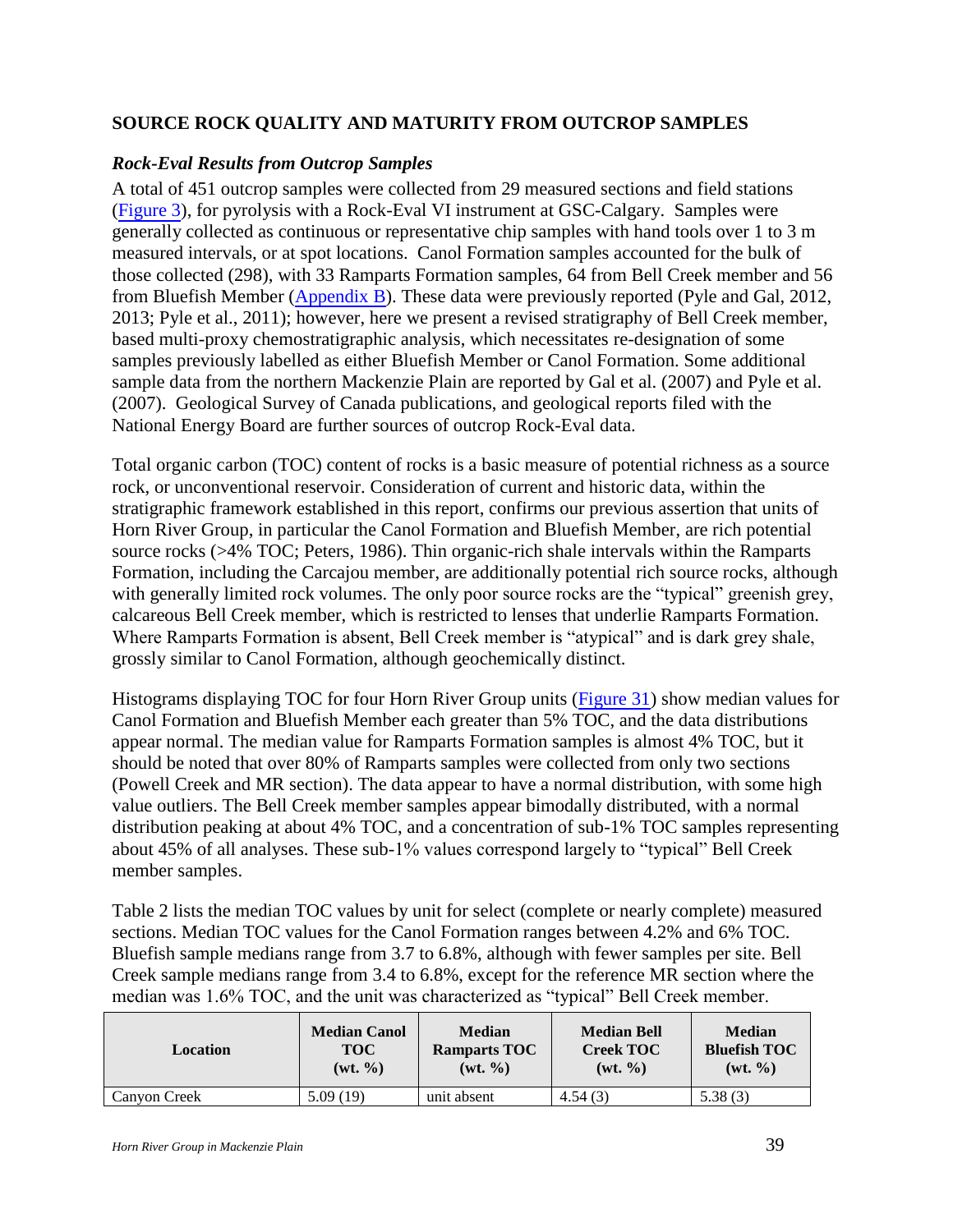| <b>Powell Creek</b>      | 4.50(18) | 3.67(13)    | no data     | 4.33(3)  |
|--------------------------|----------|-------------|-------------|----------|
| Mountain River Tributary | 4.17(32) | 4.62(14)    | 1.59(6)     | 4.20(22) |
|                          |          |             |             |          |
|                          |          |             |             |          |
| Dodo Canyon/Dodo         | 5.03(39) | unit absent | 4.73(2)     | 6.43(6)  |
| Canyon East              |          |             |             |          |
| Carcajou 1               | 5.96(13) | unit absent | 4.14(6)     | 3.70(2)  |
| MacKay Range West        | 4.60(6)  | unit absent | 3.56(5)     | 6.79(5)  |
| Little Bear 1            | 5.15(26) | unit absent | 6.83(8)     | 5.69(1)  |
| Little Bear 2            | 5.34(13) | unit absent | 3.35(3)     | 5.25(8)  |
| <b>Turnabout Creek</b>   | 4.24(7)  | unit absent | unit absent | 5.42(1)  |

*Table 2. Median TOC values in weight percent, of Horn River Group units at select measured sections, with number of samples in brackets. Bell Creek member at Mountain River tributary section is "typical" grey green shale. Bluefish Member data for Powell Creek is from Powell Creek West location (see Figure 3).*

The presence of types I-II kerogen are indicated by the high hydrogen index (HI) and low oxygen index (OI) of most of the Canol and Bluefish samples. This is illustrated in a series of pseudo- von Krevelen cross plots of HI versus OI calculated from Rock Eval VI parameters (sample location indicated by symbol and unit by colour in Figures 32A-32E). Maturation trends of type I-III kerogen are also plotted. Type II kerogen in these rocks has also been suggested by cross plots of HI versus Tmax (in Pyle and Gal, 2012, 2013). Type III kerogen is suggested in "typical" Bell Creek member shale. The relative immaturity of Horn River Group beds in northeast Mackenzie Plain compared to the south and west is apparent.

The increase in maturity recorded by Tmax values from the Canol Formation (Figure 33) trends from sub-mature to marginally mature north and east of Norman Wells, to over-mature or postmature to the west and south. Anomalously immature Tmax values in southern Mackenzie Plain wells are most likely due to contamination of well cuttings from Cretaceous cavings (discussed further within "Rock-Eval Results from Subsurface Samples"). Also Tmax values with low organic matter content and high maturity are unreliable and should be regarded cautiously. Maturity trends in the present report are in general agreement with subsurface maturity trend maps by Feinstein et al. (1988b), Snowdon (1990), and Gal and Pyle (2012).

In summary, the Canol Formation, thin intervals in the Ramparts Formation, "atypical" Bell Creek member and Bluefish Member contain zones of good to excellent source rock, containing largely Type II kerogen. Based on Tmax values, samples range from marginally mature to overmature throughout Mackenzie Plain, but are mainly within the oil window (Tmax 435- 470°C) throughout a large part of northern and central Mackenzie Plain.

#### <span id="page-39-0"></span>*Vitrinite Reflectance Results from Outcrop Samples*

In total, 32 samples from 17 sections were collected from Horn River Group and 1 sample from Imperial Formation for vitrinite reflectance to determine source-rock maturity. Reflectance determinations, carried out by Julito Reyes at Geological Survey of Canada, Calgary (full results and petrographic descriptions in Appendix C) show fairly good agreement with the Rock-Eval data (Table 3).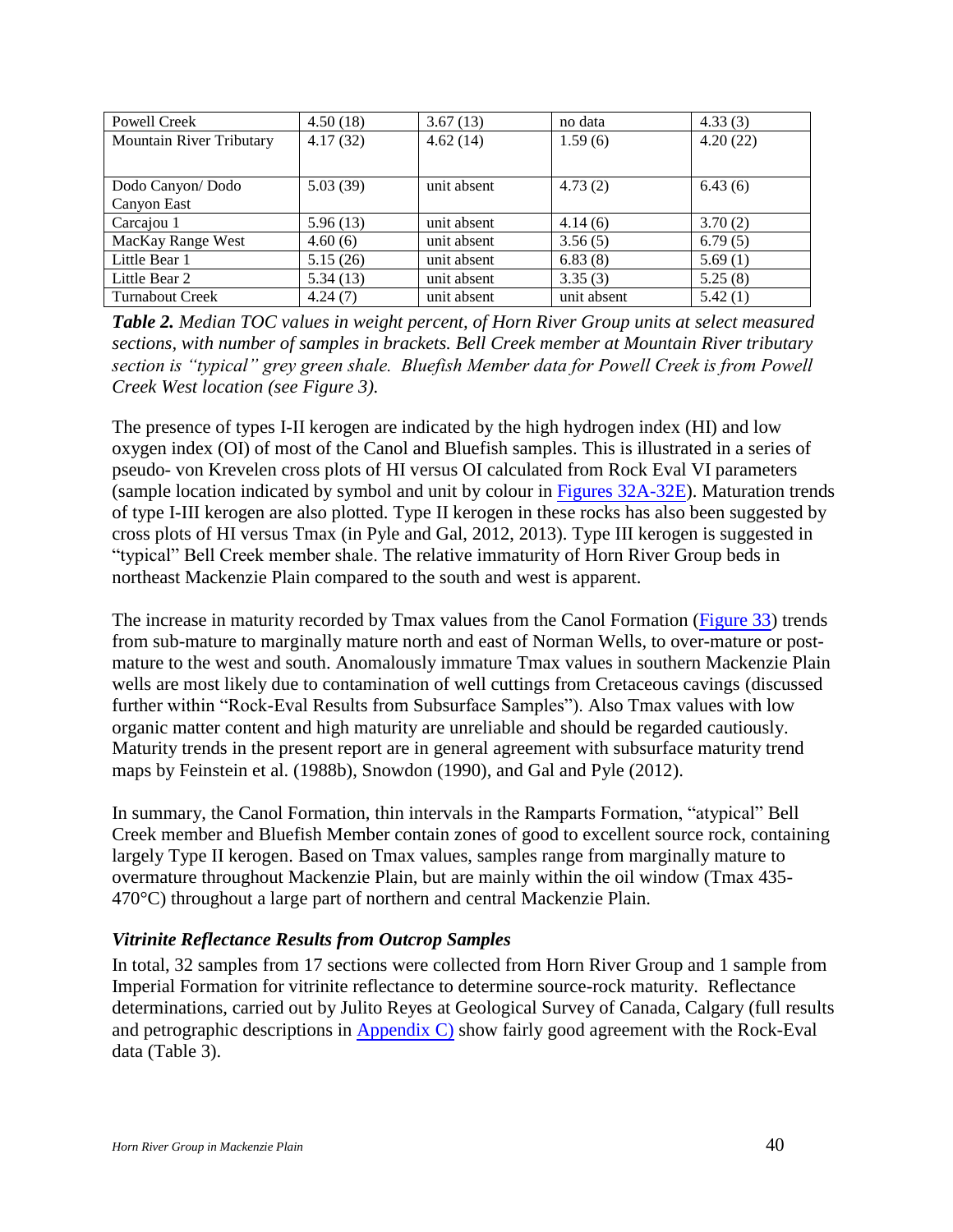Maturity trends are apparent across Mackenzie Plain and within sections. Both reflectance and Tmax values indicate increasing maturity from east to west, from the Norman Wells area (Quarry, Prohibition Creek and Canyon Creek samples just within the oil window) to the Mackenzie Mountains, where most samples are well within the oil window (Figure 34). Samples from Turnabout Creek, the westernmost site, indicate the upper margin of the oil window. From Canyon Creek south, samples trend from just within the oil window to about the middle of the oil window at MacKay Range. Increasing Canol maturity from Dahadinni River East section to Moose Prairie Anticline is also indicated; however, this gradient was beyond the resolution of Rock-Eval data (suspect Tmax values due to very low S2 in these overmature rocks). The increase in maturity southeastward from Powell Creek to Little Bear River is the same trend seen in Tmax values and the HI vs. OI cross plot. Decreasing maturity in an upsection direction can be discerned at several locations, notably at Canyon Creek and the MR reference section.

| <b>Sample Number,</b><br><b>Stratigraphic Location</b> | <b>Number of data points</b><br>for average vitrinite<br>reflectance (maceral) | Average vitrinite<br>(or *equivalent)<br>reflectance | <b>Tmax from</b><br><b>Rock-Eval</b> |  |  |  |  |
|--------------------------------------------------------|--------------------------------------------------------------------------------|------------------------------------------------------|--------------------------------------|--|--|--|--|
| Mountain River Tributary (518945E, 7235192N)           |                                                                                |                                                      |                                      |  |  |  |  |
| 12-MR-01, Bluefish base                                | 40 bitumen                                                                     | 1.08*                                                | 450                                  |  |  |  |  |
| 12-MR-21, Bell Creek base                              | 33 (vitrinite & bitumen)                                                       | $0.94*$                                              | 453                                  |  |  |  |  |
| 12-MR-27, Ramparts                                     | 36 (vitrinite & bitumen)                                                       | $1.02*$                                              | 452                                  |  |  |  |  |
| 12-MR-32, Carcajou                                     | 39 bitumen                                                                     | $1.12*$                                              | 449                                  |  |  |  |  |
| 12-MR-38, Canol basal                                  | 7 bitumen                                                                      | $0.94*$                                              | 448                                  |  |  |  |  |
| 12-MR-63, Canol upper                                  | 22 bitumen                                                                     | $0.88*$                                              | 444                                  |  |  |  |  |
| MacKay Range West (369910E, 7178208N, Zone 10)         |                                                                                |                                                      |                                      |  |  |  |  |
| 12-MAC-04, Bluefish                                    | 18 vitrinite                                                                   | 0.87                                                 | 438                                  |  |  |  |  |
| 12-MAC-19, Canol                                       | 10 vitrinite                                                                   | 0.87                                                 | 442                                  |  |  |  |  |
| Turnabout Creek (469931E, 7244780N)                    |                                                                                |                                                      |                                      |  |  |  |  |
| 12-TC-1, Bluefish                                      | 33 bitumen                                                                     | $1.23*$                                              | 457                                  |  |  |  |  |
| 12-TC-2, Canol basal                                   | 14 bitumen                                                                     | $1.26*$                                              | 448                                  |  |  |  |  |
| 12-TC-9, Canol upper                                   | 14 bitumen                                                                     | $1.27*$                                              | 469                                  |  |  |  |  |
| Norman Wells Quarry (605840E, 7243608N)                |                                                                                |                                                      |                                      |  |  |  |  |
| 11Q-001 Canol base                                     | $\mathbf{Q}$                                                                   | 0.66                                                 | $425$ (Canol.                        |  |  |  |  |
| 11Q-003 Ramparts near top                              | 54                                                                             | $0.75*$                                              | sample 11Q-002)                      |  |  |  |  |
| Walker Creek (551616E, 7245351N)                       |                                                                                |                                                      |                                      |  |  |  |  |
| 11WC-001 Canol                                         | 3                                                                              | 0.76                                                 | 435                                  |  |  |  |  |
| 11WC-017 Canol                                         | $\overline{7}$                                                                 | 0.72                                                 | 434                                  |  |  |  |  |
| Canyon Creek (618297E, 7239347N)                       |                                                                                |                                                      |                                      |  |  |  |  |
| 11CC-001 Canol near base                               | 3                                                                              | 0.83                                                 | 438                                  |  |  |  |  |
| 11CC-025 Canol near top                                | 28                                                                             | 0.66                                                 | 433                                  |  |  |  |  |
| <b>Bell Creek West (501061E, 7240021N)</b>             |                                                                                |                                                      |                                      |  |  |  |  |
| 11BW-001 Bell Creek                                    | 10                                                                             | 0.83                                                 | 454†                                 |  |  |  |  |
| 11BW-011 Bell Creek                                    | 10                                                                             | 0.84                                                 | 448†                                 |  |  |  |  |
| Dodo Canyon East (578964E, 7210364N)                   |                                                                                |                                                      |                                      |  |  |  |  |
| 11DCE-033 Canol near top                               | 14 (vitrinite & bitumen)                                                       | 0.90                                                 | 443                                  |  |  |  |  |
| Dodo Canyon (578063E, 7210399N)                        |                                                                                |                                                      |                                      |  |  |  |  |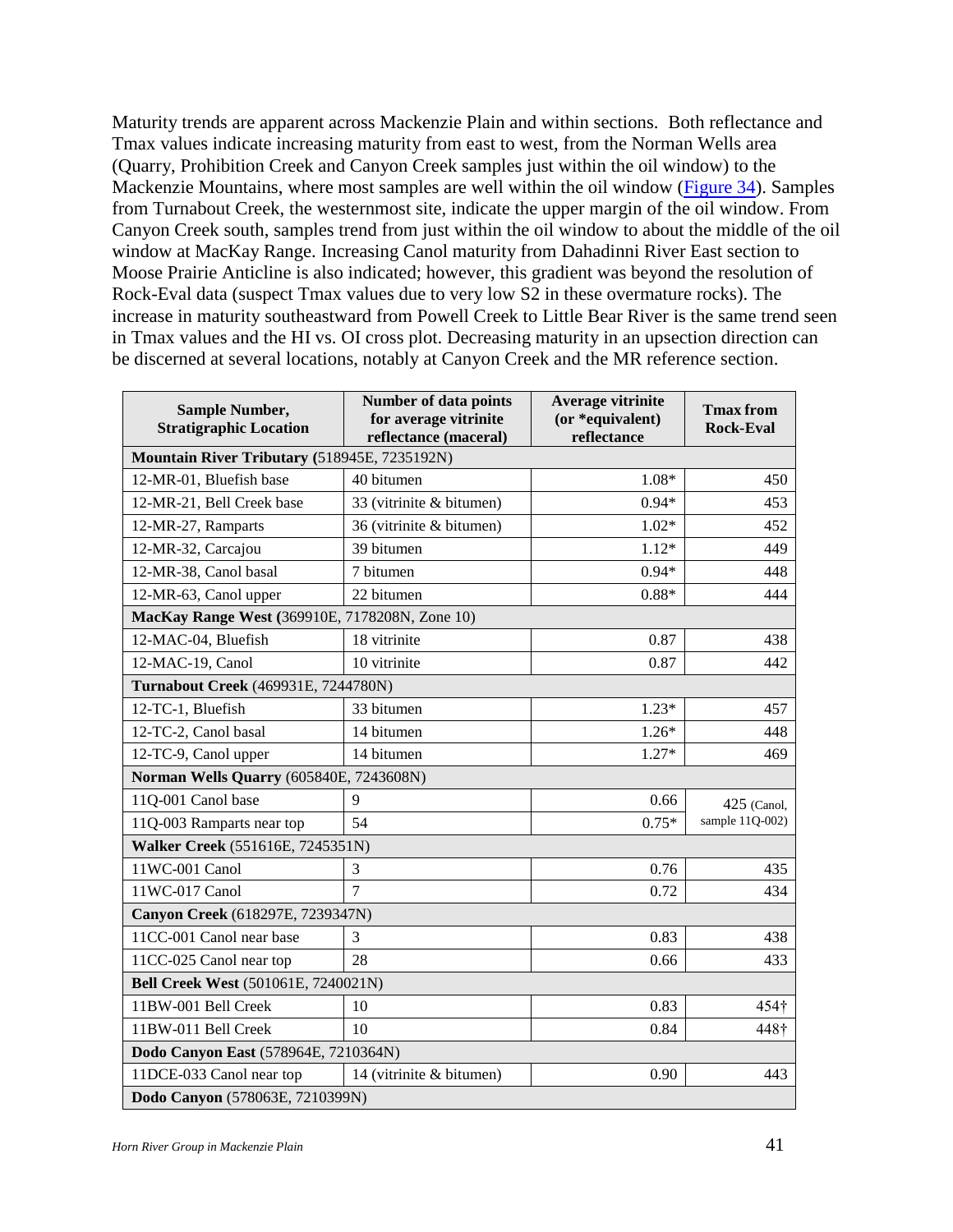| 11DC-001 Bluefish near base             | 44 (vitrinite & bitumen)   | 1.02 | 448 |  |  |  |
|-----------------------------------------|----------------------------|------|-----|--|--|--|
| 11DC-005 Bluefish near top              | 12 (vitrinite & bitumen)   | 1.05 | 450 |  |  |  |
| 11DC-007 Bell Creek near base           | 21 (vitrinite $&$ bitumen) | 1.00 | 448 |  |  |  |
| <b>Little Bear 2</b> (627330E, 7155802) |                            |      |     |  |  |  |
| 11LB-001Bluefish near base              | 10                         | 1.06 | 440 |  |  |  |
| 11LB-008 Bluefish near top              |                            | 1.11 | 450 |  |  |  |
| 11LB-009 Bell Creek base                | 10                         | 1.09 | 455 |  |  |  |

| <b>Sample Number,</b><br><b>Stratigraphic Location</b> | <b>Number of data points</b><br>for average vitrinite<br>reflectance (maceral) | Average vitrinite<br>(or *equivalent)<br>reflectance | <b>Tmax from</b><br><b>Rock-Eval</b> |  |  |  |  |  |
|--------------------------------------------------------|--------------------------------------------------------------------------------|------------------------------------------------------|--------------------------------------|--|--|--|--|--|
| Dahadinni River East (395843E, 7065586N)               |                                                                                |                                                      |                                      |  |  |  |  |  |
| 11DRE-012 Canol                                        | 8                                                                              | $2.23*$                                              | 609 <sup>†</sup>                     |  |  |  |  |  |
| Moose Prairie Anticline (375359E, 7063399N)            |                                                                                |                                                      |                                      |  |  |  |  |  |
| 11MPA-001 Canol                                        | $\overline{7}$                                                                 | 2.98*                                                | 610 <sup>†</sup>                     |  |  |  |  |  |
| <b>Prohibition Creek</b> (630072E, 7232282N)           |                                                                                |                                                      |                                      |  |  |  |  |  |
| LP10-142 Canol near base                               | 5 (vitrinite & bitumen)                                                        | 0.83                                                 | 443                                  |  |  |  |  |  |
| LP10-143 Canol basal                                   | 2 (vitrinite & bitumen)                                                        | 0.84                                                 | 434                                  |  |  |  |  |  |
| LP10-152 Canol, upper                                  | 4 (vitrinite & bitumen)                                                        | 0.77                                                 | n/a                                  |  |  |  |  |  |
| LP10-153 Imperial                                      | 6 (vitrinite & bitumen)                                                        | 1.22                                                 | 436                                  |  |  |  |  |  |
| Powell Creek (510548E, 7239390N)                       |                                                                                |                                                      |                                      |  |  |  |  |  |
| LP10-001 Canol, base                                   | $\overline{4}$                                                                 | 1.08*                                                | 444                                  |  |  |  |  |  |
| LP10-002 Canol                                         | 4                                                                              | $1.00*$                                              | 442                                  |  |  |  |  |  |
| LP10-017 Canol                                         | 3                                                                              | $1.00*$                                              | 441                                  |  |  |  |  |  |
| LP10-018 Canol, top                                    | $\overline{2}$                                                                 | $0.97*$                                              | 440                                  |  |  |  |  |  |
| Carcajou 2 (603740E, 7185418N)                         |                                                                                |                                                      |                                      |  |  |  |  |  |
| LP10-139                                               | 3                                                                              | $0.9*$                                               | 456                                  |  |  |  |  |  |
| LP10-140                                               | $\overline{4}$                                                                 | $1.05*$                                              | 452                                  |  |  |  |  |  |
| Carcajou 1 (604596E, 7180582N)                         |                                                                                |                                                      |                                      |  |  |  |  |  |
| LP10-074 Bluefish                                      | 3                                                                              | $1.14*$                                              | 443                                  |  |  |  |  |  |
| LP10-076 Bell Creek                                    | $\overline{\mathcal{L}}$                                                       | $1.22*$                                              | 449                                  |  |  |  |  |  |
| LP10-077 Bell Creek                                    | 4 (vitrinite & bitumen)                                                        | $1.22*$                                              | 449.                                 |  |  |  |  |  |
| LP10-093 Canol, base                                   | 3                                                                              | $1.03*$                                              | 437                                  |  |  |  |  |  |
| LP10-094 Canol, base                                   | 5                                                                              | $1.09*$                                              | 443                                  |  |  |  |  |  |
| Little Bear River (620840E, 7152317N)                  |                                                                                |                                                      |                                      |  |  |  |  |  |
| LG10-019 Bluefish                                      | 3 (vitrinite & bitumen)                                                        | $1.08*$                                              | 459.                                 |  |  |  |  |  |
| LG10-025 Bell Creek                                    | 2 (vitrinite & bitumen)                                                        | $1.11*$                                              | 458                                  |  |  |  |  |  |
| LG10-026 Bell Creek                                    | 4 (vitrinite & bitumen)                                                        | 1.19*                                                | 444                                  |  |  |  |  |  |
| LG10-027 Bell Creek                                    | 4 (vitrinite & bitumen)                                                        | $1.25*$                                              | 450                                  |  |  |  |  |  |
| LG10-051 Canol upper                                   | 3 (vitrinite & bitumen)                                                        | $1.17*$                                              | 447                                  |  |  |  |  |  |
| LG10-052 Canol top                                     | 3 (vitrinite & bitumen)                                                        | $1.10*$                                              | 449                                  |  |  |  |  |  |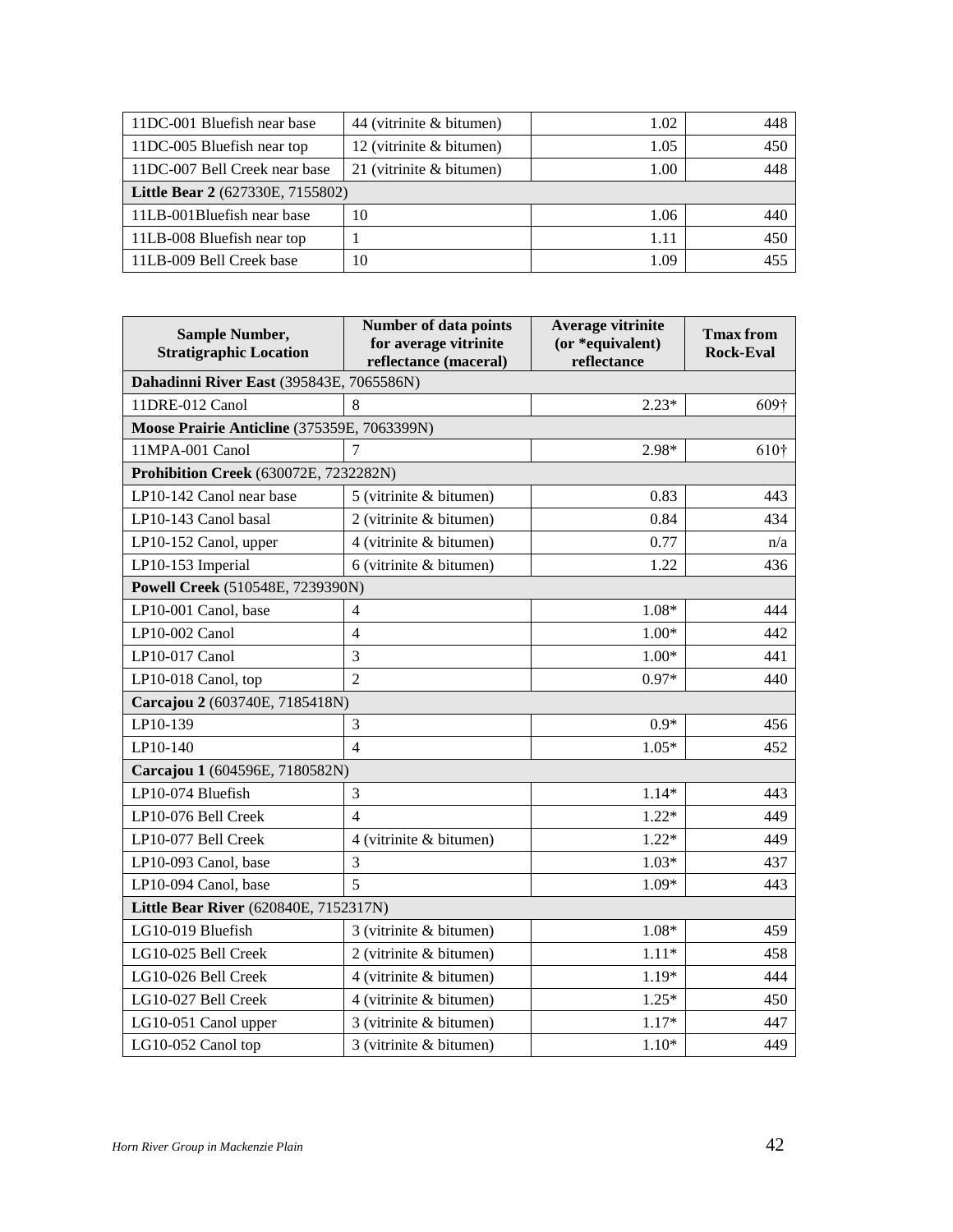*Table 3. Comparison of average vitrinite (or equivalent) reflectance (%Ro) and Tmax from Rock-Eval analyses of Horn River Group samples. † denotes suspect values of Tmax, due to very low S2 values.* 

## <span id="page-42-0"></span>**HORN RIVER GROUP SUBSURFACE REVISION**

The revised understanding of Horn River Group stratigraphy from outcrop studies prompted a reexamination of tops picks within Mackenzie Plain. Significant adjustment to tops picks are based on changes in values of multiple geochemical and mineralogical parameters from sampled wells (data compiled in Appendix H, from Gal and Pyle, 2012). Tops picks were revised subsequent to determining the intervals to be sampled, therefore the data set now includes several Imperial Formation samples that were originally included with Canol Formation. Differentiation of the Bell Creek member of Hare Indian Formation is a revision to the picks reported by Gal and Pyle (2012) for an interval either grouped previously with the Bluefish Member or Canol Formation. Furthermore, because of the lag time in collecting cuttings during drilling, some samples assigned to the top of a particular unit (based on log-determined tops) may actually represent the overlying unit; the lag was not corrected for in this data analysis. Finally, cavings from Imperial Formation and particularly Cretaceous units presented a contamination problem with some Horn River Group samples, discussed below.

In the current study, 15 wells were sampled for whole rock geochemistry from the five transects across Mackenzie Plain (Figure 3, Appendix H). A description of the source-rock quality and maturity is based on a suite of Rock-Eval analyses from 26 sampled wells. The names of intervals from which vitrinite reflectance data was collected is also updated to account for tops picks adjustments (Appendices F and G). Semi-quantitative XRD results support the lithogeochemical results and are described for select wells (Appendix I), also with revised tops picks. Formation tops picks are then applied to all wells for which there were available logs. A description of log signatures is summarized for each Horn River Group unit, based on newly revised picks from the studied wells (Appendix L).

## <span id="page-42-1"></span>*Lithogeochemical Characterization of Horn River Group in Fifteen Wells*

#### <span id="page-42-2"></span>**Introduction**

The same multi-parameter approach used to interpret the whole-rock geochemical data from Horn River Group outcrop sections is applied to 15 wells from the five transects (Figure 3) across Mackenzie Plain (367 samples total, Appendix H). Characteristics for each Horn River unit are similar to those described from outcrop, using profiles of the following parameters and proxies: TOC, uranium, silica to zirconium ratio, terrigenous input profile (TIP is a summation of aluminum oxide, iron oxide, potassium oxide, and titanium oxide), thorium to uranium ratio, calcium oxide concentration, and redox proxies using molybdenum, vanadium, and nickel. These new data have been critical in revising tops picks for the Horn River Group.

Sampling focused mainly on the Canol Formation, but several Imperial Formation samples are characterized because they were sampled from intervals presumed to be Canol Formation when the sample intervals were chosen. The Ramparts Formation was only sparsely sampled (10 samples total) and was intersected only in the Northern Transect and Central Transect 1. The differentiation of the Hare Indian Formation into a "typical" Bell Creek member (green grey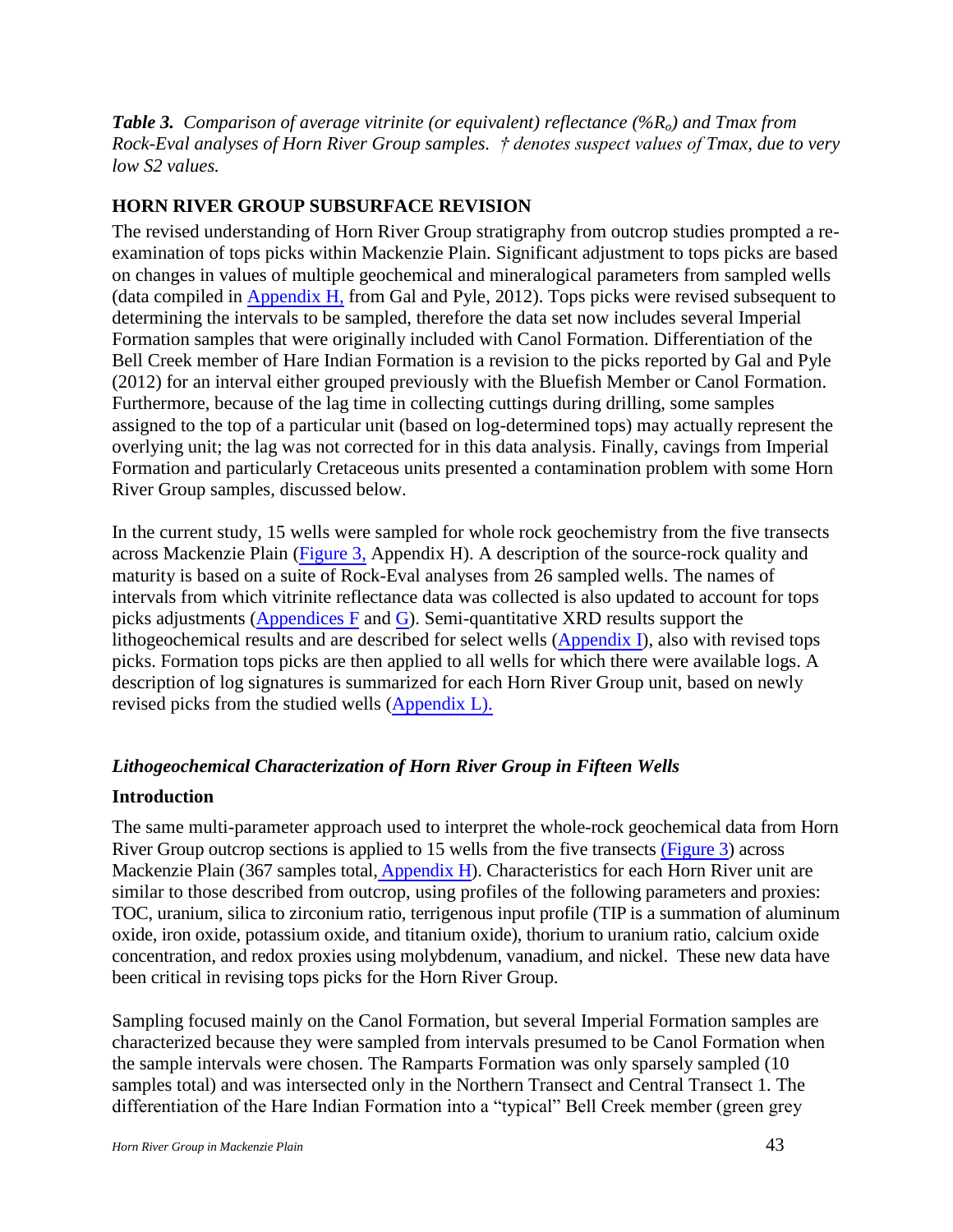shale), "atypical" Bell Creek member (dark grey shale), and Bluefish Member was possible in every well sampled. The "typical" Bell Creek member is present where the Ramparts Formation is developed.

## <span id="page-43-0"></span>**Northern Transect**

Three wells in the Northern Transect (Carcajou L-24, Hoosier Ridge N-22, and Discovery Ridge H-55; Figure 35) are correlated using revised picks based on whole-rock lithogeochemistry profiles (Figures 36, 37, 38). The H-55 well lies east of Mackenzie River (Figure 3). In this northern part of Mackenzie Plain, the Canol Formation is thin where the Ramparts Formation is thick, and in the Carcajou L-24 well, the Canol Formation may be absent, with the Imperial Formation directly overlying the Ramparts Formation (Figure 35). Designation of the Bell Creek member is new. Only TOC data are illustrated for Morrow Creek J-71 well because this well was not sampled for lithogeochemistry (Figure 39).

The H-55 well (Figure 36) illustrates characteristics of the Imperial Formation that are in contrast to the underlying Canol Formation: TOC and U values as well as the  $SiO<sub>2</sub>/Zr$  ratio values decrease markedly with a rise in the TIP and Th/U ratio values. The Canol Formation has elevated TOC and U values, high  $SiO_2/Zr$  ratio values and low TIP and Th/U ratio values in contrast to both the Imperial and Hare Indian formations. The Mo, EFV, and Ni/Co ratio values show the most marked excursions of all formations within the profile. One upper Ramparts sample has an elevated CaO value, but also yielded high TOC and U values. The gamma and sonic logs, both with lower responses, distinguish the Ramparts Formation from both the Canol and Hare Indian formations. The Bluefish Member is distinct on the logs for the H-55 well and it is characterized by higher TOC values compared to the overlying Bell Creek member. The Bell Creek Member is distinguished by its leaner TOC values, lower U and low  $SiO<sub>2</sub>/Zr$  ratio values compared to the Canol Formation. The most distinguishing Bell Creek characteristic is its elevated TIP values and high Th/U ratio values in contrast to the Canol Formation. The Bell Creek member also shows increasing CaO values upsection toward the Ramparts Formation. The Mo, EFV, and Ni/Co ratio values are all flat.

Eight samples from the Hoosier Ridge N-22 (Figure 37) show the same characteristics as described above for the units in the H-55 well. The uppermost Imperial sample shows lower TOC, U, and  $SiO<sub>2</sub>/Zr$  ratio values compared to the Canol Formation, with elevated TIP proxy and Th/U ratio values. The upper Ramparts sample is within one metre of the top of the formation and thus has characteristics more in common with the Canol Formation. The Bell Creek member here is organic-lean, with low U and  $SiO<sub>2</sub>/Zr$  ratio values and elevated TIP proxy and Th/U ratio values. The Bluefish Member has higher TOC and U values than the Bell Creek member.

The Carcajou L-24 well (Figure 38) in northwestern Mackenzie Plain contains a 21.3 m thick shale unit questionably assigned to the Canol Formation, based on two samples that do not yield strongly characteristic profiles. Samples have only a slight increase in TOC and U compared to the underlying Ramparts Formation samples, and the  $SiO_2/Zr$  ratio values are much lower (< 0.4) than typical Canol values  $(> 0.7)$ . The elevated TIP proxy and Th/U ratio may indicate this shale is Imperial Formation rather than Canol Formation. The Bell Creek member is picked in this well based on its low  $SiO<sub>2</sub>/Zr$  ratio values, and elevated TIP and Th/U ratio values compared to the overlying Ramparts Formation. The Bluefish Member is characterized by higher TOC, U, and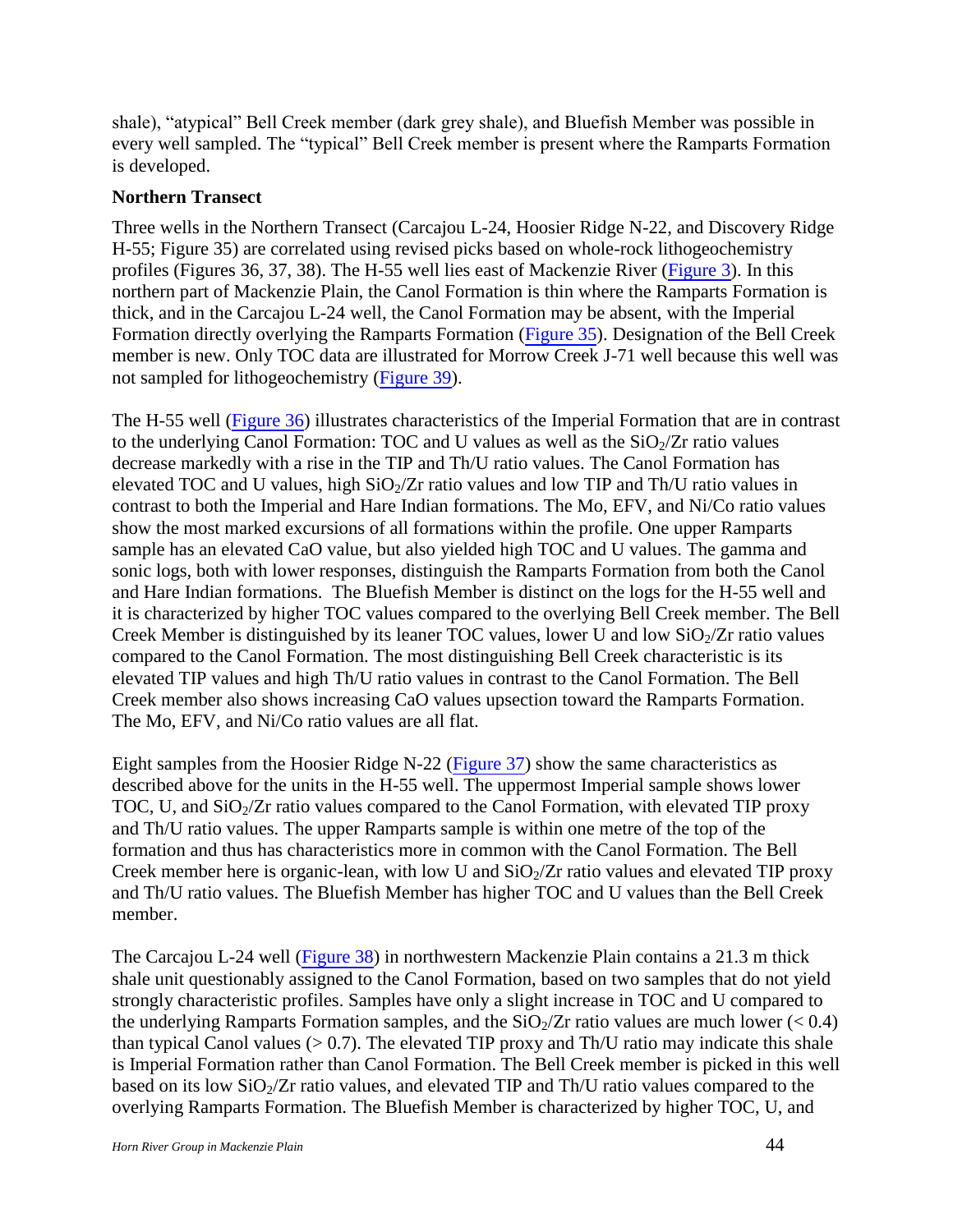$SiO<sub>2</sub>/Zr$  ratio values compared to the Bell Creek member, and also has elevated Mo, EFV and Ni/Co ratios.

TOC values for the Canol Formation in J-71 well are elevated, in contrast to those from the Hare Indian Formation (Figure 39).

## <span id="page-44-0"></span>**Central Transect 1**

On the easternmost edge of Mackenzie Plain within Central Transect 1 is Brackett Lake C-21 well (Figure 40), and the westernmost well sampled along this transect is Dodo Canyon K-03 (Figure 41). The four samples were taken from Canyon Creek G-51, also along this transect (Appendix H) are insufficient to determine lithogeochemistry profiles from this well.

Brackett Lake C-21 well is interesting because it contains an outlier of Ramparts Formation at the eastern edge of Mackenzie Plain (Figure 3), and an anomalously thick Hare Indian Formation. Two samples of Canol Formation from the C-21 well show the characteristics for this unit including high TOC and U values, and the highest  $SiO<sub>2</sub>/Zr$  ratio values within the whole Horn River Group profile with the exception of one Ramparts Formation sample (Figure 40). The Canol samples also have low TIP and Th/U ratio values, and show an elevation in the Mo, EFV and Ni/Co ratio. In contrast to the Canol Formation profiles, the Bell Creek samples have low TOC, U and  $SiO<sub>2</sub>/Zr$  ratio values with a corresponding high TIP and Th/U ratio values. The CaO profile has two elevated values near the top of the unit toward the Ramparts Formation, and flat profiles for the Mo, EFV and Ni/Co ratio. Eight Bluefish Member samples show two pulses of high TOC and elevated U values that also correspond to a slight elevation in the  $SiO<sub>2</sub>/Zr$  ratio values. Where the TOC and U values are lowest in the Bluefish samples, the TIP and Th/U values are highest, suggesting dilution by siliciclastics. The Bluefish Member also contains CaO, in most abundance near the top of the unit. In parallel with the high TOC concentrations are two phases of enrichment in Mo, EFV and Ni/Co within the Bluefish Member.

The Dodo Canyon K-03 well (Figure 41) is an example where the pick for the Canol Formation was much higher based on the cuttings. The upper 19 samples are actually Imperial Formation based on lower TOC and U values and a sharp decrease in the  $SiO<sub>2</sub>/Zr$  ratio values above 1650 m. This revision is also corroborated by the increase in TIP and Th/U ratio values throughout the Imperial Formation. The true Canol Formation was sparsely sampled since this interval was presumed to be part of the Hare Indian Formation; however, its revised picks are corroborated by its characteristic profiles of high TOC and U concentrations, and high  $SiO<sub>2</sub>/Zr$  ratio values with corresponding low TIP and Th/U ratio values. In the middle of the Canol Formation there is enrichment in Mo, EFV and Ni/Co ratio values. Only one Bell Creek member sample was analysed and indicative of the "atypical" organic-rich variety of this unit in contrast to the organic-lean samples from the C-21 well to the east. The Bell Creek sample is Canol-like in having a higher  $SiO_2/Zr$  ratio value and low TIP and Th/U ratio values compared to the underlying Bluefish Member samples. Its gamma log signature, however, shows slightly less radioactivity compared to the underlying Bluefish Member and overlying Canol Formation (Figure 41). Although there are only five Bluefish Member samples, there are two single-sample pulses of high TOC concentrations in parallel with enrichment in Mo, EFV and Ni/Co near the base and top of the Bluefish Member, very similar to profiles in the C-21 well (compare to Figure 40).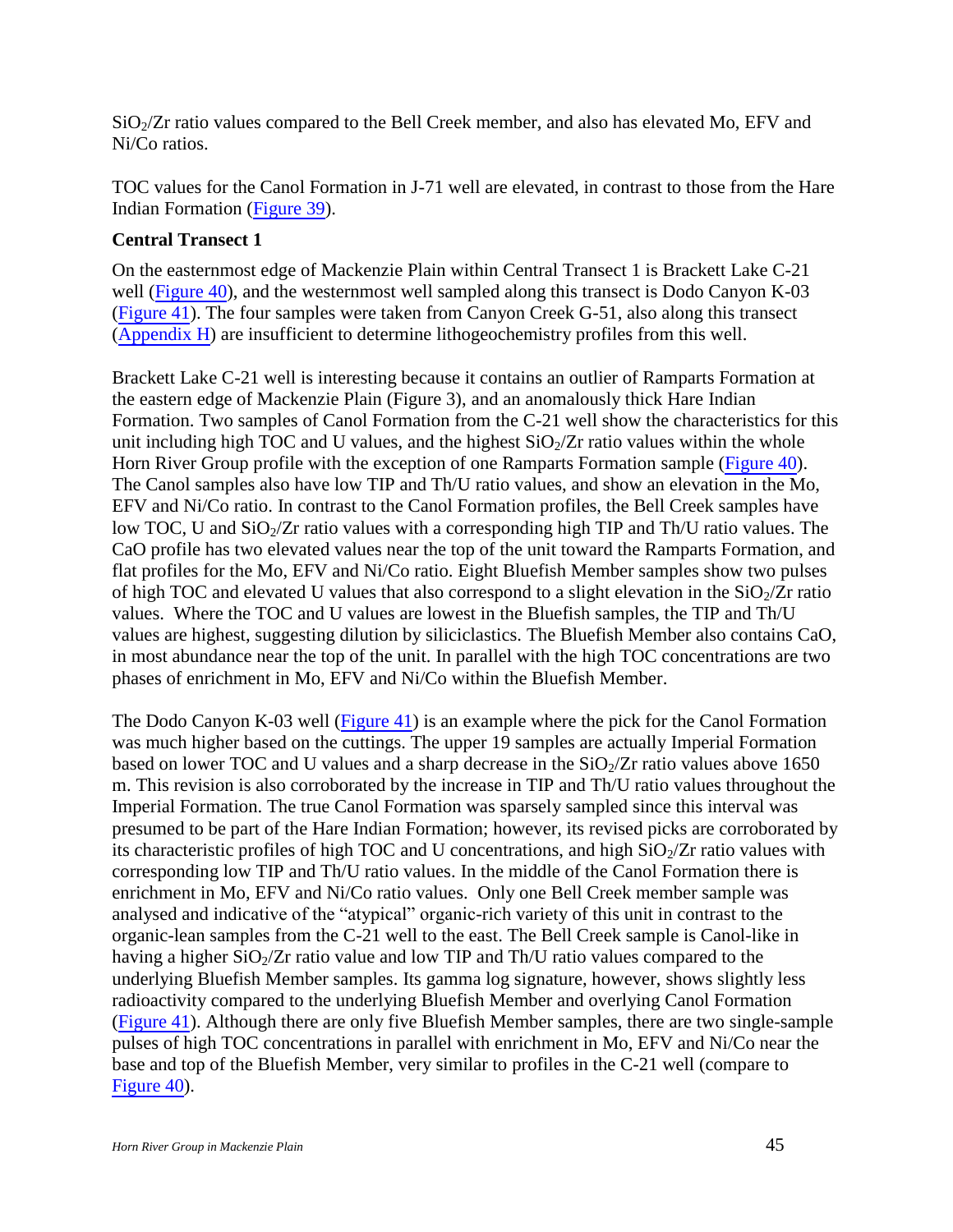## <span id="page-45-0"></span>**Central Transect 2**

The Central Transect 2 (Figure 3) consists of three wells: Bear Rock O-20 (east of Mackenzie River), Bluefish K-71 and Mirror Lake N-33 wells (west of Mackenzie River, Figure 42). In the three wells with whole rock geochemistry analyses discussed herein (Figures 43, 44, 45), significant revision has been made to the top pick for the Canol Formation. Samples taken (32 in total) from intervals presumed to be the Canol Formation are now inferred to be Imperial Formation. The Bell Creek member has also been newly identified. Additional TOC data from the Blueberry Creek K-53 well just to the south (Figure 3) is shown with its revised picks (Figure 46); mineralogical data from this well is discussed in the next section.

In the Bear Rock O-20 well (Figure 43), the interval sampled was presumed to all be within the Canol Formation. There were no digital logs available at the time of the present study. The TOC and lithogeochemistry profiles illustrate the interpretation of both the Imperial and Hare Indian formations. The Imperial Formation is characterized by lower TOC and U values and a sharp decrease in the  $SiO<sub>2</sub>/Zr$  ratio values above 105 m, as well as an increase in TIP and Th/U ratio values. The Canol Formation has characteristic profiles of high TOC and U concentrations, and high  $SiO<sub>2</sub>/Zr$  ratio values with corresponding lower TIP and Th/U ratio values compared to the Imperial Formation and Bell Creek member. In the lower, middle, and upper Canol Formation there is a marked enrichment in EFV and Ni/Co ratio values. The Bell Creek member shows a decrease in TOC and U values in contrast to the underlying Bluefish Member and overlying Canol Formation. It also contains higher TIP and Th/U ratio values. The two lower samples are interpreted as Bluefish Member based on elevated TOC and U values.

In the Bluefish K-71 well to the southwest of  $O-20$ , the top of the Canol Formation has been revised due to recognition of Imperial Formation signatures. The Bell Creek member was picked based on its lithogeochemistry profiles and lower gamma log signature compared to the Bluefish Member and Canol Formation (Figures 42 and 44). Lower TOC and U values and decrease in the  $SiO<sub>2</sub>/Zr$  ratio values above 1198 m indicate the presence of the Imperial Formation. The Canol Formation has overall elevated TOC and U values, with high  $SiO<sub>2</sub>/Zr$  ratio values with corresponding lower TIP and Th/U ratio values compared to the Imperial Formation and Bell Creek member. There is an interval in the middle part of the Canol Formation where TOC values decrease to about 3 wt.% and TIP and Th/U ratio values are elevated. There is also an elevated CaO value in this less siliceous interval. One major enrichment in Mo, EFV and Ni/Co ratio values is evident within the middle part of the Canol Formation and another of lesser magnitude near the base. The lower two Bell Creek member samples have lower TOC and U values and elevated TIP and Th/U ratio values compared to the Bluefish Member and Canol Formation. The uppermost Bell Creek member sample is more Canol-like because it was taken right at the contact of these units. The Bluefish Member contains high TOC and U values, with increasing TIP and Th/U ratio values near its top. CaO decreases upward toward the Bell Creek member. There is one interval of enriched Mo, EFV and Ni/Co ratio values just above the base of the Bluefish Member.

The Mirror Lake N-33 well (Figure 45) is directly west of Bluefish K-71 well and it tops picks have been revised similarly to the other wells in this transect (Figure 42). The TOC and lithogeochemistry profiles for the Imperial samples show lower TOC and U values and decrease in the  $SiO<sub>2</sub>/Zr$  ratio values above 935 m. The TIP and Th/U ratio values are elevated for the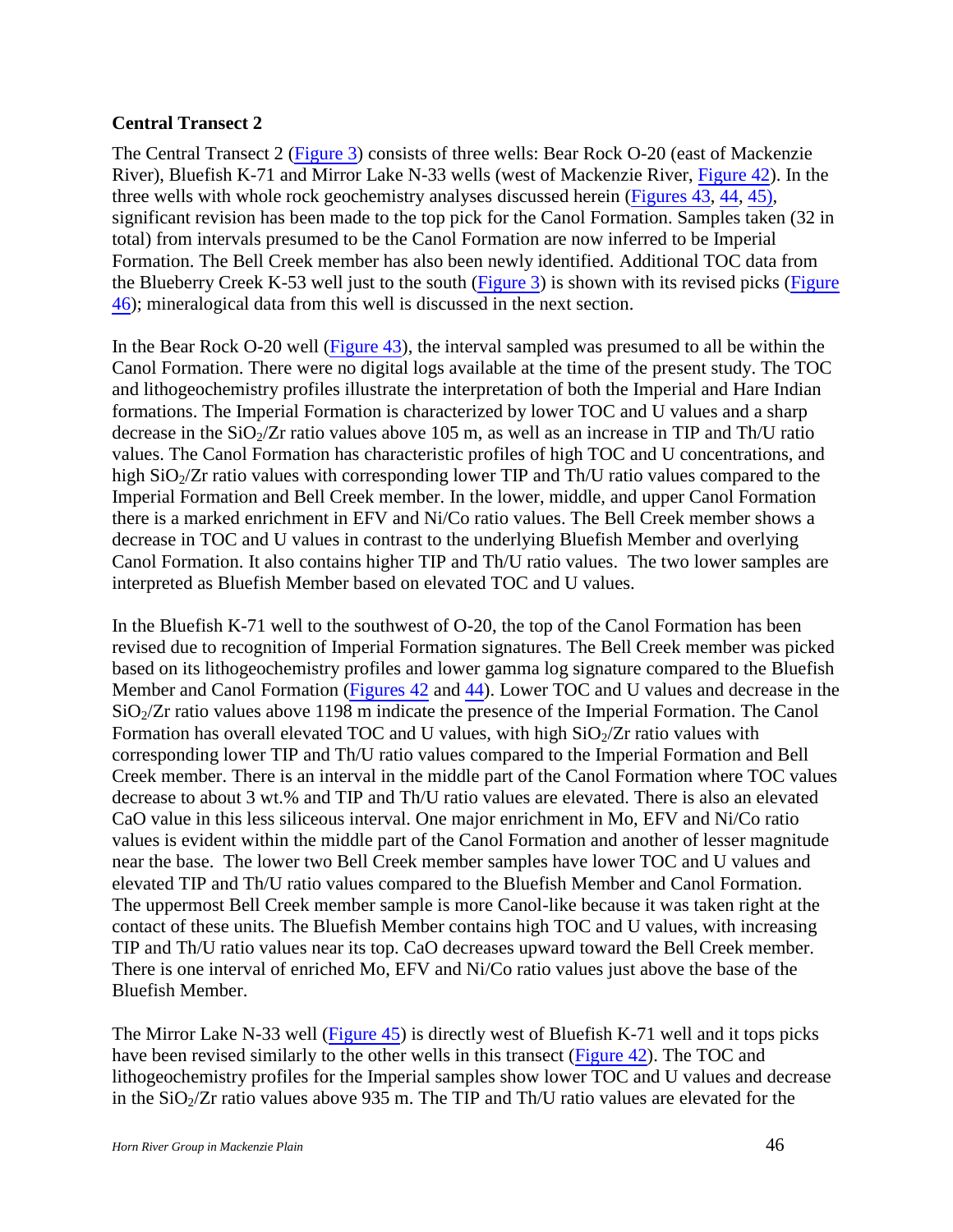Imperial samples in contrast to both the Canol and Bell Creek samples in this well. In the Imperial Formation, there are elevated values of Mo, EFV and Ni/Co ratio, more notable than the single elevated values within the K-71 and O-20 wells and also in the H-55 well from the Northern Transect. The Canol Formation in the N-33 well has lower TOC values toward the top, with decreasing  $SiO<sub>2</sub>/Zr$  ratio values and concomitant spike in TIP and Th/U ratio values near the top. A similar profile was seen in the K-71 and O-20 Canol samples but within the middle of the unit. The CaO profile is flat in N-33 Canol samples in contrast to some enriched values in the other wells of this transect. The Mo, EFV and Ni/Co ratio values show three intervals of enrichment near the base, in the middle, and near the top are very similar to those recorded in the O-20 well, and less so within the K-71 well. The Bell Creek samples have Canol-like characteristics in this well except for the elevated CaO values. TOC values are greater than 4 and 5 wt. %, the  $SiO_2/Zr$  ratio profile is elevated and the TIP and Th/U ratio values are not markedly elevated. The gamma response for the Bell Creek is slightly less radioactive where it lies between the Bluefish Member and Canol Formation. The Bell Creek member contains enrichment in Mo, EFV and Ni/Co ratio values in the middle of the unit. The Bluefish Member has its usual characteristics, including the marked Mo, EFV and Ni/Co ratio value enrichment at its base.

#### <span id="page-46-0"></span>**Southern Transect 1**

Southern Transect 1 consists of three wells, all west of Mackenzie River: Tate G-18, Tate J-65 and Summit Creek K-44. The Canol Formation in these wells is overlain by the Cretaceous Slater River Formation (Figure 47). The Bell Creek member was once again identified using lithogeochemistry profiles in each well (Figures 48, 49, 50).

The Tate G-18 (Figure 48) and J-65 (Figure 49) wells have similar TOC and lithogeochemistry profiles for the Canol Formation. In both wells are characteristic high TOC and U values, high  $SiO<sub>2</sub>/Zr$  ratio values that decrease in the upper part of the unit, and low TIP and Th/U ratio values overall that increase near the top of the unit. The CaO profile is flat with only a slight enrichment near the top of the unit in the J-65 well. Enrichment in Mo, EFV, and Ni/Co ratio values do not correlate well, but in G-18 samples, the EFV is elevated near the base and middle of the Canol Formation and mirrored by increases in Mo and Ni/Co ratio. The spike in EFV near the top of the Canol Formation, however, is not mirrored by the other proxies. In the J-65 well, there is a slight enrichment in Mo and Ni/Co ratio values near the base of the Canol Formation, and in all three proxies near the top.

In G-18, the Bell Creek member differs in having elevated TOC and U values compared to the Bluefish Member, but not quite as high as those values in the Canol Formation. Its high  $SiO_2/Zr$ ratio values are Canol-like, yet the TIP and Th/U ratio values are characteristically Bell Creeklike and elevated compared to those of the Canol Formation. CaO profile is flat with the exception of a slight increase near the top of the unit in both the G-18 and J-65 wells (Figures 48 and 49). Enrichment in Mo, EFV and Ni/Co ratio values within the middle of the Bell Creek member, but this is very subtle in the J-65 well. In J-65, the Bell Creek member is organic-lean compared to the Bluefish and Canol units and its lower  $SiO<sub>2</sub>/Zr$  ratio values and higher TIP and Th/U ratio values differentiate it clearly from the Canol Formation. The Bluefish Member in the J-65 well is more organic-rich compared to the Bell Creek member, but it shares a low  $SiO_2/Zr$ ratio values and elevated TIP and Th/U ratio values. Enrichment in Mo, EFV and Ni/Co ratio values is evident only in the basal Bluefish Member of the J-65 well (Figure 49).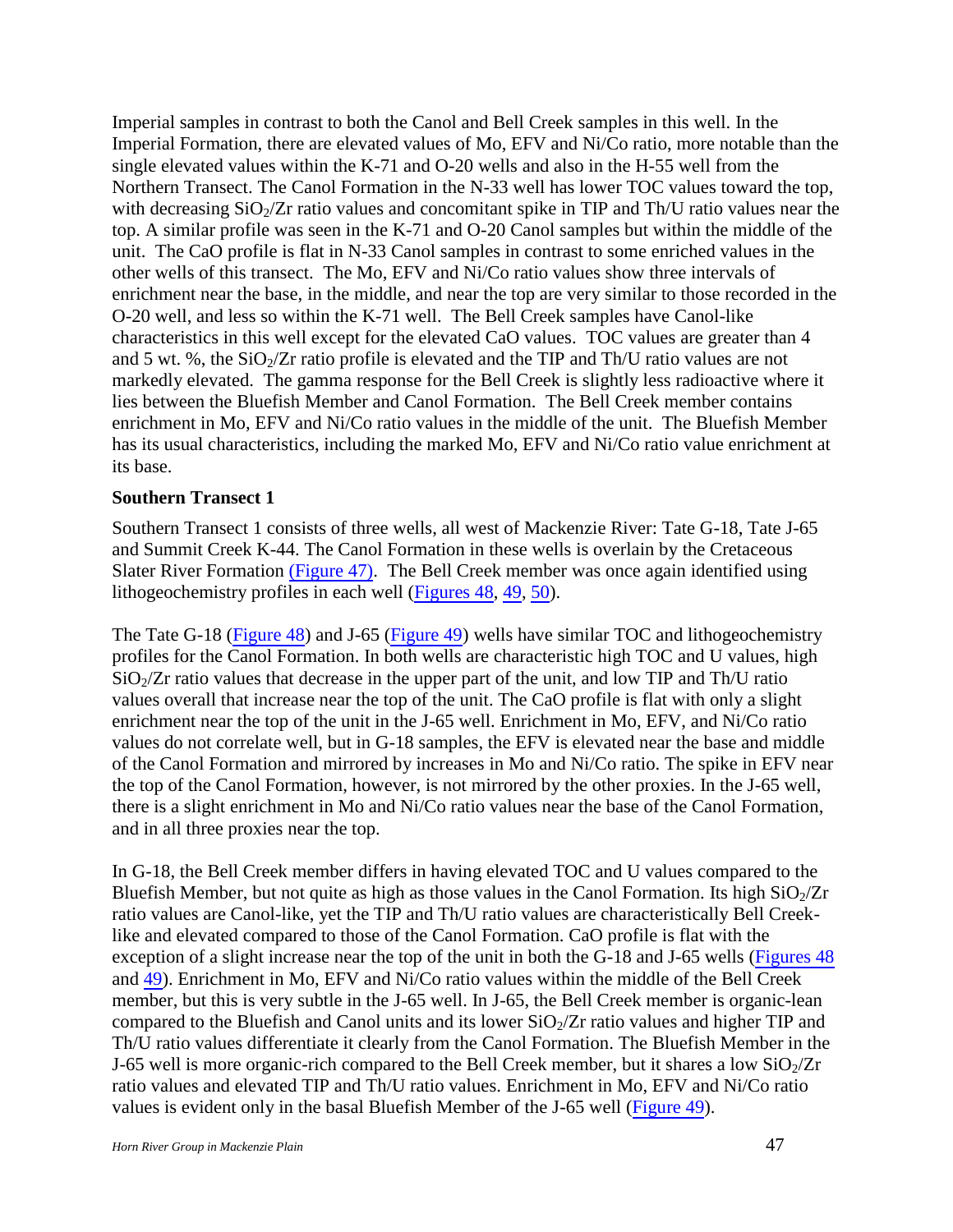In the Summit Creek K-44 well, the Canol Formation has characteristic high TOC and U values, high overall  $SiO<sub>2</sub>/Zr$  ratio values that decrease in the upper 10 m of the unit, and corresponding low TIP and Th/U ratio values overall with enrichments where the  $SiO_2/Zr$  ratio values are low (Figure 50). The CaO profile is flat with three intervals of enrichment. The Mo and EFV profiles show three marked excursions in parallel (near the base, in the middle, and near the top), also mirrored by the Ni/Co ratio values but not as markedly. The Bell Creek and Bluefish members are both organic-rich, the former with two high TOC values of 7.83 and 8.0 wt.%. The gamma log of the Bell Creek member shows the characteristically less radioactive signature overall compared to the underlying Bluefish Member and overlying Canol Formation. Lower  $SiO_2/Zr$ ratio values and higher TIP and Th/U ratio values differentiate the Bell Creek member from the Canol Formation. These profiles for the Bluefish Member are more Canol-like, however, but the Bluefish contains much more CaO compared to both the Canol and Bell Creek members. The Bell Creek member contains two prominent enrichments in Mo, EFV, and Ni/Co ratio values at the base of the unit and in the middle. The Bluefish Member contains its characteristic elevation of the EFV and Ni/Co ratio value at its base. An elevation in Mo near the top is not paralleled by the other two proxies.

#### <span id="page-47-0"></span>**Southern Transect 2**

Southern Transect 2 crosses the southern tip of the Mackenzie Plain exploration area and contains three sampled wells: Silvan Plateau G-51, Dahadinni B-20, and Redstone P-78 west of Mackenzie River (Figure 51). Lithogeochemistry profiles for each well have enabled revision of the picks (Figures 52, 53, 54). Accessory TOC data comes from Redstone No. 1 (J-42) well where Canol Formation was sampled but is organic-lean (Appendix F).

In the Redstone P-78 well (Figure 52), only three samples of Canol Formation were analysed. They yielded TOC values less than 3 wt.%, but these values and elevated U values distinguish the Canol Formation from the organic-lean Bell Creek member. The  $SiO<sub>2</sub>/Zr$  ratio values are not strikingly different from those of the underlying Bell Creek member, but the overall trend of the TIP and Th/U ratio profiles distinguish the two units, with the TIP and Th/U ratio values being characteristically high for the Bell Creek member. The upper Canol sample shows a slight elevation in CaO, as well as enrichment in Mo and EFV, but not in the Ni/Co ratio. The Bell Creek member has relatively flat CaO, Mo, EFV and Ni/Co ratio profiles. A single Bluefish Member sample shows typical characteristics: high TOC and U but low TIP and Th/U ratio values, and elevated CaO, Mo, EFV, and Ni/Co ratio values.

In the Dahadinni B-20 well (Figure 53), the Canol Formation is much more organic-rich and with elevated U values and  $SiO<sub>2</sub>/Zr$  ratio values in contrast to the underlying Bell Creek member. The elevated TIP and Th/U ratio values for the Bell Creek member are in striking contrast to low overall values for the Canol Formation, except where  $SiO<sub>2</sub>/Zr$  ratio values decrease at the top of the Canol and the TIP and Th/U ratio values increase. CaO values are elevated in the middle and near the top of the Canol Formation, and the Bell Creek member has a flat profile with the exception of an elevated value at the top of the unit. The Mo, EFV and Ni/Co ratio values are enriched at the base of the Canol, with three or four peaks of enrichment toward the top of the Canol Formation. These profiles are flat for the Bell Creek, but show two peaks within the Bluefish Member, a subtle one at the base and one near the top. The Bluefish Member shows the same characteristics as in the P-78 well.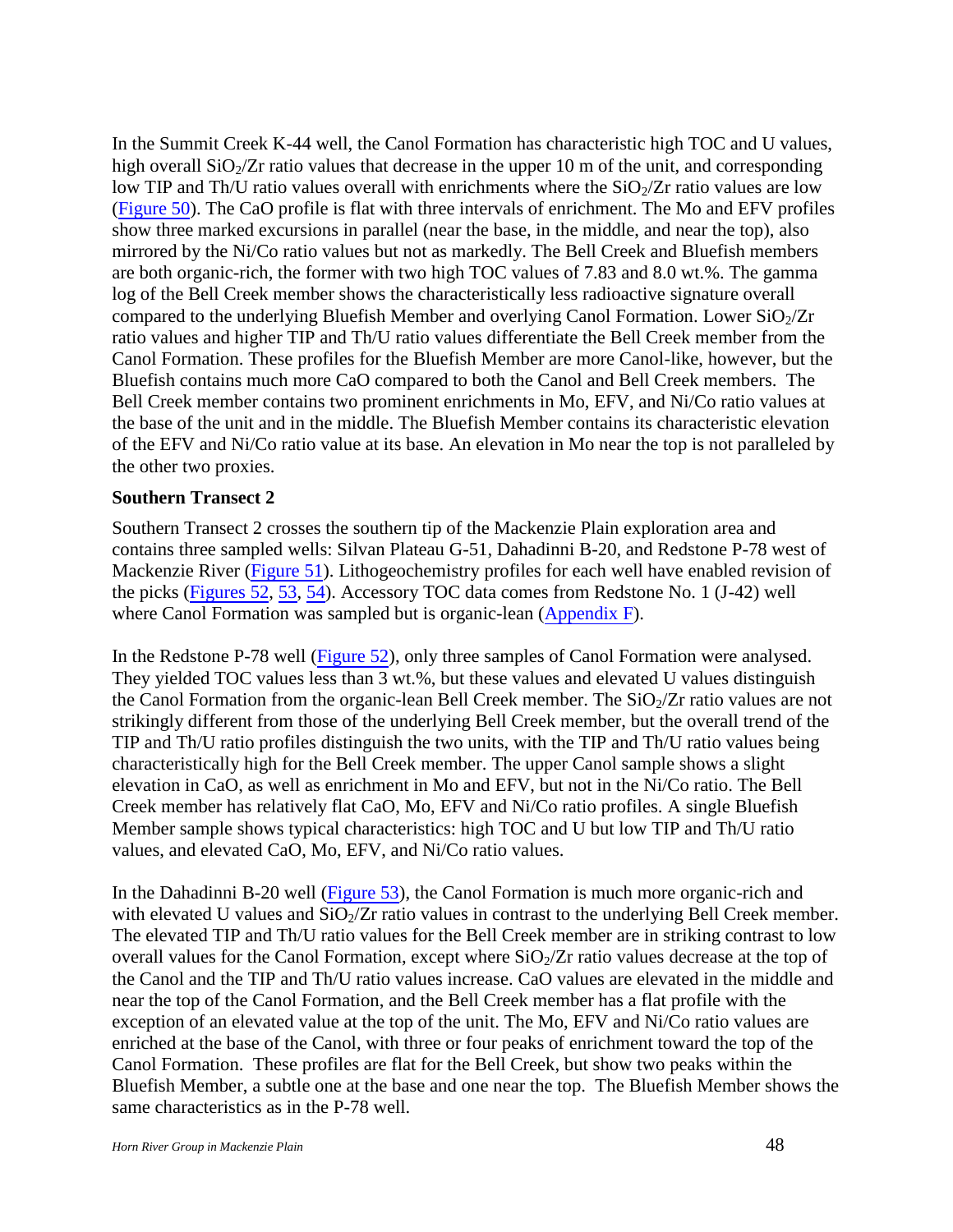In the Silvan Plateau G-51 well (Figure 54), as in the K-03, N-33 and O-20 wells, samples analysed through an interval presumed to be Canol Formation were found to be part of the Imperial Formation. In contrast to the Canol Formation, the Imperial samples show low TOC and U values, lower overall  $SiO<sub>2</sub>/Zr$  ratio values, and elevated TIP and Th/U ratio values. The CaO profile is flat. A notable enrichment in EFV, mirrored by slight rises in Mo and Ni/Co ratio values is evident near the base of the Imperial Formation. The Canol Formation has high  $SiO<sub>2</sub>/Zr$ ratio values that become lower upsection with concomitant increase in TIP and Th/U ratio values. The CaO profile is flat for the Canol Formation in contrast to two elevated values within each of the Bell Creek and Bluefish members. Three prominent enrichments are present in the Mo, EFV and Ni/Co ratio profiles at the base, in the middle, and near the top of the Canol Formation. The Bell Creek member does have some high TOC values (up to 4.93%) and corresponding high U values, but these are not as numerous as in the Bluefish Member and Canol Formation, thus distinguishing these units and evident in the slightly less radioactive signature of the gamma log for the Bell Creek member. The  $SiO<sub>2</sub>/Zr$  ratio values are not distinctively low for the Bell Creek member in this well, but its TIP and Th/U ratio values are elevated near the base of the unit and decrease upward. There is one zone of enrichment in EFV and Ni/Co ratio but this is not paralleled by the Mo value. The Bluefish Member shows the same characteristics as in the P-78 and B-20 wells, but with a greater sample size, the consistently high TOC and U values are evident. As with the Bell Creek samples, the  $SiO<sub>2</sub>/Zr$  ratio values are not distinctively low and Th/U ratio values are low whereas the TIP shows some elevated levels. The CaO profile of the Bluefish Member is more elevated compared to that for the Bell Creek member. Two zones of enrichment in Mo, EFV, and Ni/Co ratio are evident at the base of the Bluefish Member and near its top.

#### <span id="page-48-0"></span>**Distinctive Geochemical Characteristics of Horn River Units in the Subsurface**

The Horn River Group lies above the Hume Formation carbonate. The Bluefish Member is a reliable regional marker. The Group is overlain by either the Imperial Formation or a Cretaceous unit. Each Horn River unit has distinguishing chemostratigraphic profiles that have helped revise tops picks across Mackenzie Plain (Appendix L).

The Imperial Formation is marked by the following characteristics, in contrast to the underlying Canol Formation: TOC and U values as well as the  $SiO<sub>2</sub>/Zr$  ratio values decrease markedly with a rise in the TIP and Th/U ratio values. The CaO profile is typically flat. Enriched values of Mo, EFV and Ni/Co ratio are prominent in the N-33 well (Figure 45), and also noted in H-55, K-03, O-20, K-71, and G-51 wells (Figures 36, 41, 43, 44, 54).

The Canol Formation is a highly organic, radioactive shale with a gamma curve sustained at high API unit levels (100 to 300+API) and corresponding high TOC and U values (Figures 35-54). Its siliceous nature with low amounts of terrigenous siliciclastic input is evident in the antithetic relationship of sustained high  $SiO_2/Zr$  ratio values to low TIP values and low Th/U ratio values. CaO values are typically low but show fluctuations, particularly in those wells where Ramparts Formation is developed (e.g., H-55 well, Figure 36). A pattern of three intervals of enrichment in Mo (ppm), EFV, and Ni/Co ratio is notable across Central Transect 2 (Figures 43, 44, 45) and in K-44 and G-51 wells (Figures 50 and 54).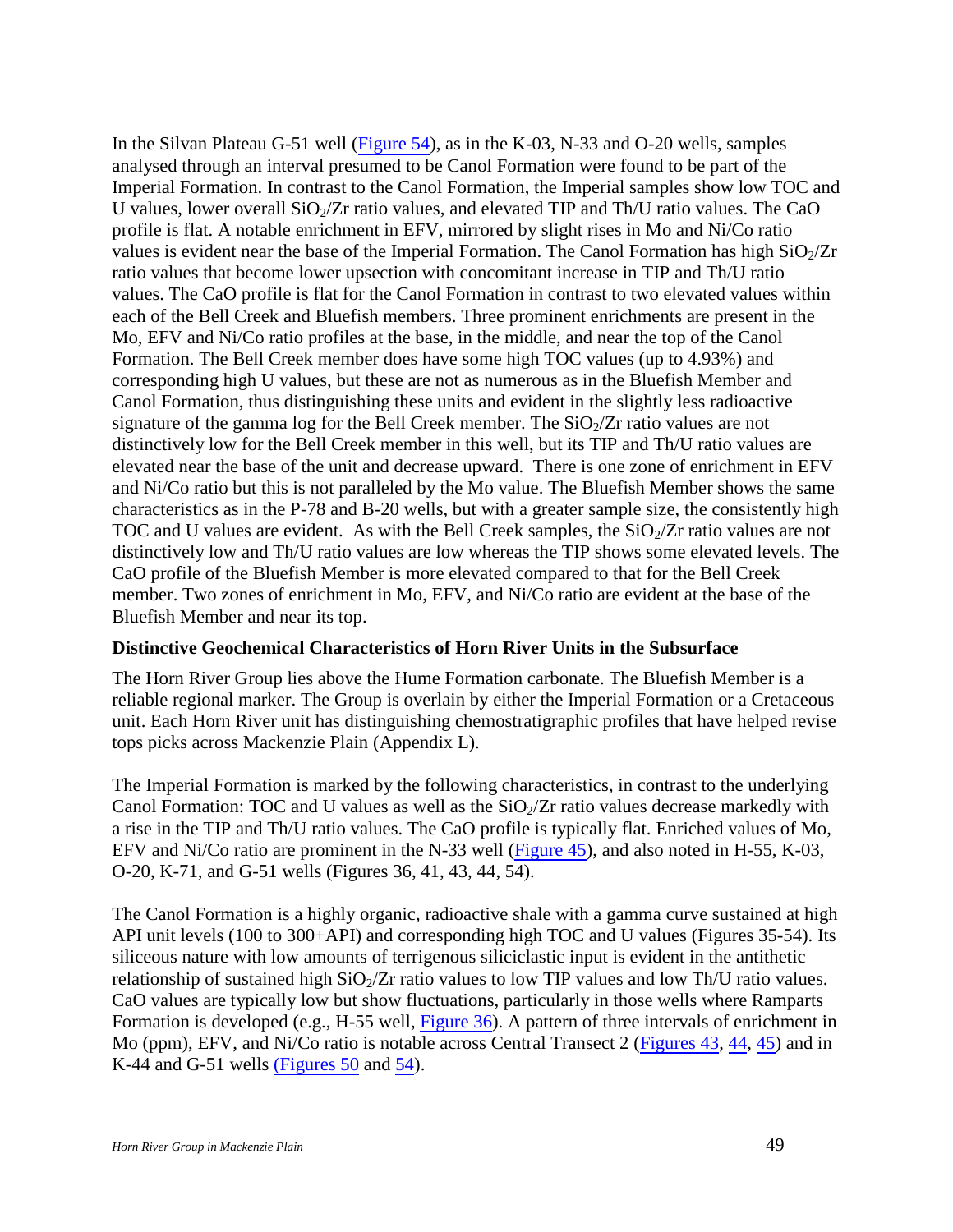The Ramparts Formation was not the focus of this study and only sparsely sampled in the Northern Transect (Figure 35) and as an outlier in C-21 well in Central Transect 1 (Figure 40). It does have some high TOC values but in thin intervals.

The "typical" Bell Creek member is present where the Ramparts Formation is developed and its generally low gamma response contrasts to that of the underlying radioactive, high TOC black shale of the Bluefish Member (H-55, N-22, L-24, and C-21 wells; Figures 36, 37, 38 and 40). It is characterized by low TOC and low U values. Low  $SiO_2/Zr$  ratio values have an antithetic relationship to high TIP values and high Th/U ratio values. CaO varies but is higher than that of the Canol Formation but lower than that of the Ramparts Formation, and increases upsection. Mo (ppm), EFV and Ni/Co ratio profiles are flat.

"Atypical" Bell Creek member becomes difficult to distinguish in some logs from the overlying Canol Formation or underlying Bluefish Member, but typically has a lower gamma response overall with thin highly radioactive zones. Its lithogeochemical profiles are quite similar to those of "typical" Bell Creek member, with the exception that the former can be quite organic-rich (e.g., K-44 well, Figure 50). Lower  $SiO_2/Zr$  ratio values and higher TIP and Th/U ratio values differentiate the "atypical" Bell Creek member from the Canol Formation (obvious in B-20 well, Figure 53). CaO profiles are variable but can show high values such as in N-33 and G-51 wells (Figures 45 and 54). Mo, EFV and Ni/Co ratio profiles are typically flat, but enrichment mid-unit is prominent in N-33 and K-44 well (Figures 45 and 50). Denser sampling would better reveal profile trends.

The Bluefish Member has consistently high TOC and U values and is thin with a high gamma (200 to 300 API units) log response. Its  $SiO<sub>2</sub>/Zr$  ratio values vary, but are higher in contrast to "typical" Bell Creek member (e.g., C-21 well, Figure 40). Where "atypical" Bell Creek member is present (e.g., G-51 well, Figure 54),  $SiO<sub>2</sub>/Zr$  ratio values are comparable to those of the Bluefish Member. TIP values are usually high in the Bluefish Member, but not as high as in the Bell Creek member. The CaO profile of the Bluefish Member is more elevated compared to that for the Bell Creek member. Two zones of enrichment in Mo, EFV, and Ni/Co ratio are evident at the base of the Bluefish Member and near its top in intervals of dense sampling (e.g., C-21, B-20, and G-51; Figure 40, 53 and 54).

## <span id="page-49-0"></span>*Mineralogical Analyses from the Subsurface*

Whole rock lithogeochemistry is augmented by semi-quantitative XRD analyses to determine mineral species present in 187 surface samples from 6 wells: Brackett Lake C-21 (Central Transect 1), Bear Rock O-20 and Bluefish K-71 (Central Transect 2), Blueberry Creek K-53 (south of Central Transect 2), and Dahadinni B-20 and Silvan Plateau G-51 (Southern Transect 2; Appendix I). Data was reported in Gal and Pyle (2012), but is updated here with revised picks, namely the recognition of the Bell Creek member.

The Canol Formation is quartz rich, with an average of 77.24% quartz in 78 samples. This is comparable to quartz content of as high as 80% in Horn River Group shale in northeast BC (Chalmers et al., 2012). This contrasts with lower averages for the Imperial Formation (64.15% from 34 samples), for the Bell Creek member (62.55% from 31 samples) and for the Bluefish Member (65.52% from 44 samples) (Table 6). In a comparison of other minerals, the Bell Creek and Imperial samples have the highest micas, clay, and chlorite (23.26% and 25.59%,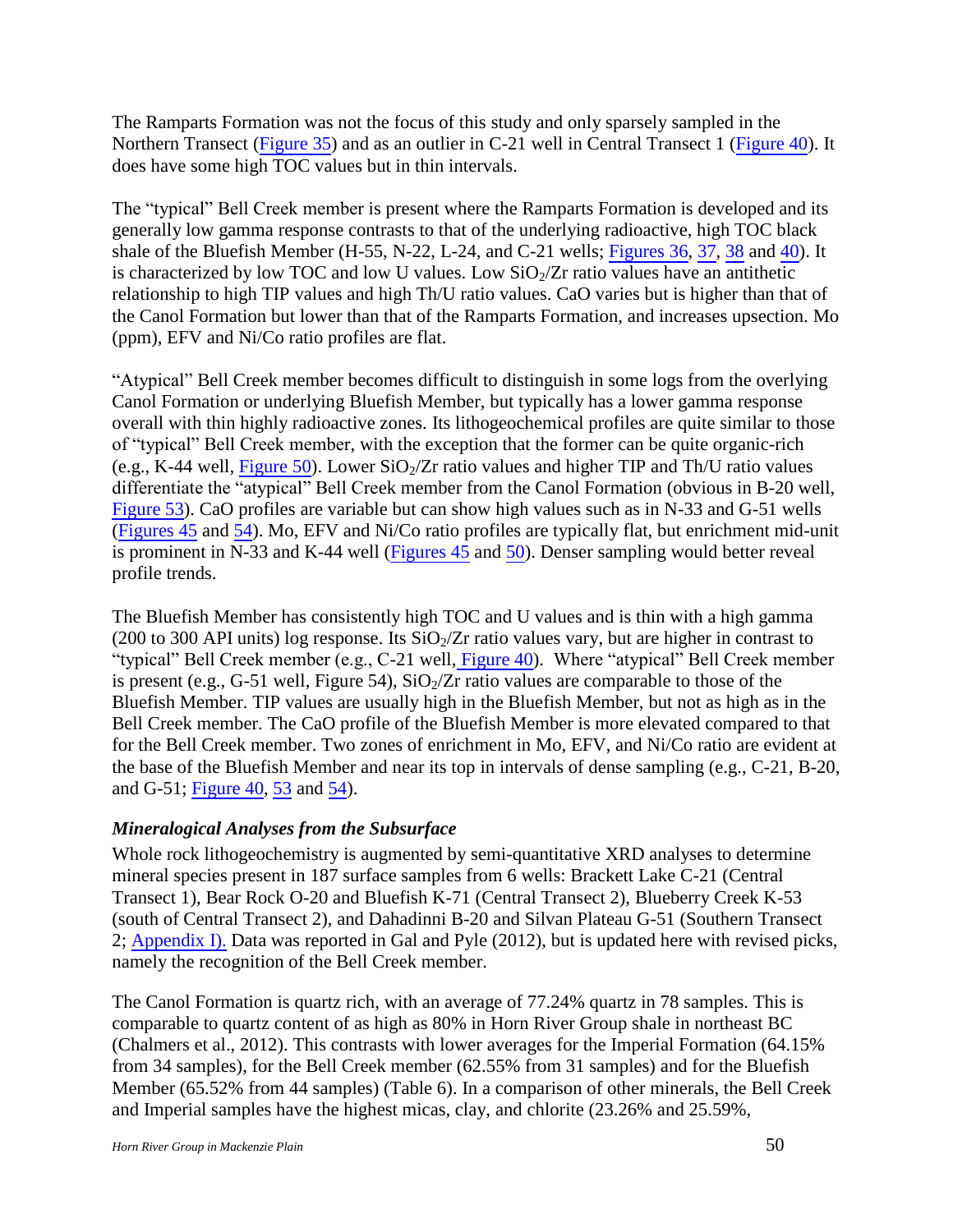respectively), and the Bluefish samples have the most carbonate minerals (average 12.5%, Table 6 and Figure 57). Plagioclase, dolomite, and pyrite are common accessory minerals, present in many samples (Appendix I). In comparison to the XRD results from outcrop samples, the absence of kaolinite in the Canol samples is characteristic in all of the subsurface wells except for K-71, and with trace amounts in K-53.

|                                           |         | Imperial (34) | <b>Canol</b> (78) | <b>Bell Creek (31)</b> | Bluefish (44) |
|-------------------------------------------|---------|---------------|-------------------|------------------------|---------------|
| <b>Percent Quartz</b>                     | Average | 64.15         | 77.24             | 62.55                  | 65.52         |
|                                           | Median  | 66.5          | 76                | 61                     | 67            |
| Percent "clay"                            | Average | 25.59         | 11.51             | 23.26                  | 15.36         |
| (muscovite, kaolinite,<br>chlorite)       | Median  | 26            | 10                | 23                     | 11.5          |
| <b>Percent carbonates</b>                 | Average | 5.44          | 5.18              | 8.42                   | 13.39         |
| (calcite, dolomite,<br>siderite, ankerite | Median  |               | 4                 | 6                      | 12.5          |

*Table 6. Average and median quantitative estimates of minerals present in well cutting samples from XRD analyses.* 

## <span id="page-50-0"></span>**SOURCE-ROCK QUALITY AND MATURITY FROM SAMPLED CUTTINGS**

## <span id="page-50-1"></span>*Rock-Eval Results from Subsurface Samples*

A total of 479 well-cuttings samples were collected from 26 wells for pyrolysis analysis at GSC-Calgary with a Rock-Eval VI instrument. These data were previously reported by Gal and Pyle (2012) and Pyle and Gal (2009); however new interpretations have been made based on the new tops determinations (Appendix F). Of the 352 Horn River Group samples, 160 are from the Canol Formation, 11 from the Ramparts Formation, 99 from Bell Creek member (newly recognized in the present report) and 82 from Bluefish Member. Tops picks were revised since originally determining intervals to be sampled, so the data set now includes 78 Imperial Formation samples that were originally included with Canol Formation. Furthermore, because of the lag time in collecting cuttings during drilling, some samples assigned to the top of a particular unit (based on log-determined tops) may actually represent the overlying unit. The lag was not corrected for in the data analysis in the present study. Finally, cavings from Imperial Formation and particularly Cretaceous units presented a contamination problem with some Horn River Group samples, discussed below. Rock-Eval analyses from Mackenzie Plain wells have also been reported by Feinstein et al. (1988b) and Snowdon (1990).

Re-examination of the subsurface data, within the stratigraphic framework established in this report, confirms Canol Formation and Bluefish Member as rich potential source rocks (>4% TOC; Peters, 1986). Too few Ramparts Formation samples were collected to give a complete picture of subsurface organic richness. The "atypical" facies of the Bell Creek member is a potential rich source rock as well.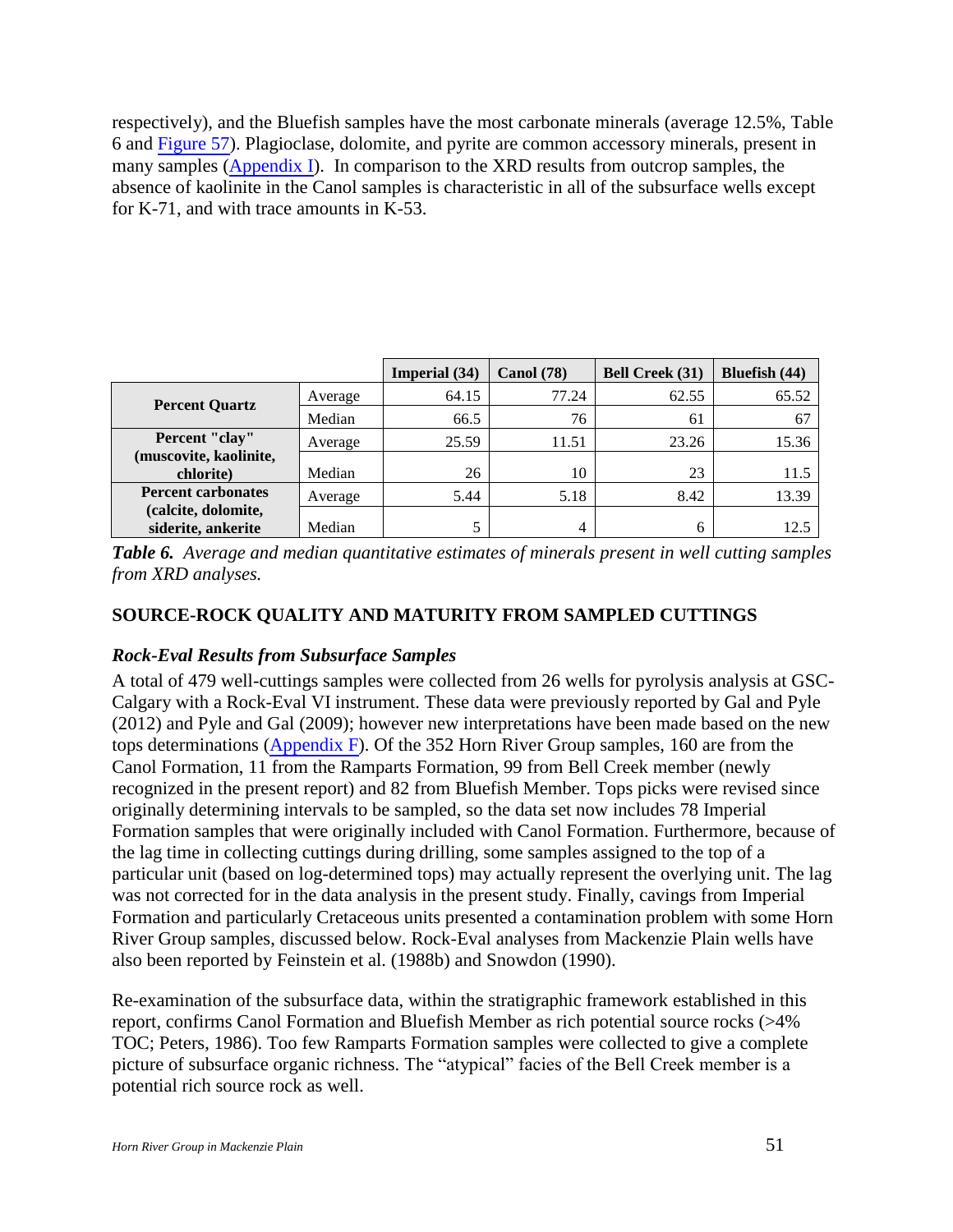Histograms displaying TOC for all four Horn River Group units (Figure 55) show median values for Canol Formation and Bluefish Member each greater than 4% TOC, and the data distributions appear normal. The median value for Ramparts Formation samples is only 1.45% TOC, based on a small number of samples because the unit was not the focus of subsurface sampling. The Bell Creek member samples have a median value of 2.1%, however the distribution is skewed, with over 35% of samples yielding <1% TOC. These sub-1% values correspond largely to "typical" Bell Creek member samples.

The difference in organic matter between "typical", organic-poor and "atypical" organic-rich Bell Creek member is shown in Table 4. The average TOC of Bell Creek member is listed for wells in which Ramparts Formation was encountered (underlain by "typical" Bell Creek) and compared to wells where no Ramparts was encountered (Horn River Group includes "atypical" Bell Creek). With few exceptions, the atypical Bell Creek member wells average higher TOC.

| Well                      | <b>Ramparts Fm</b><br>present | Average TOC (wt. $\%$ )<br><b>Bell Creek mbr</b> |
|---------------------------|-------------------------------|--------------------------------------------------|
| Carcajou L-24             | Y                             | 0.33                                             |
| Discovery Ridge H-55      | Y                             | 1.98                                             |
| Morrow Creek J-71         | Y                             | 0.71                                             |
| Hoosier Ridge N-22        | Y                             | 0.46                                             |
| <b>Brackett Lake C-21</b> | Y                             | 1.23                                             |
| Summit Creek K-44         | N                             | 5.57                                             |
| Mirror Lake N-33          | N                             | 4.65                                             |
| Redstone P-78             | N                             | 0.63                                             |
| Tate G-18                 | N                             | 4.51                                             |
| Tate J-65                 | N                             | 2.51                                             |
| Dahadinni B-20            | N                             | 2.18                                             |
| Bluefish K-71             | N                             | 3.88                                             |
| Bear Rock O-20            | N                             | 3.20                                             |
| Silvan Plateau G-51       | N                             | 3.32                                             |
| Blueberry Creek K-53      | N                             | 3.88                                             |

*Table 4. Average TOC in weight percent for Bell Creek member samples from well cuttings. The first five wells have Ramparts Formation present, and are considered to contain "typical", light grey-green Bell Creek member shale. The latter wells have no detected Ramparts Formation, and the Bell Creek member is "atypical" dark grey shale. he difference in TOC between the two groups is apparent, with the exception of the organic-lean values in Redstone P-78.* 

Pseudo- von Krevelen cross plots of hydrogen index (HI) versus oxygen index (OI) calculated from Rock Eval VI parameters are shown with samples plotted by well (symbol) and unit (colour; Figures 56A-E). Some samples are omitted for clarity, as they plot directly beneath others. Maturation trends of types I-III kerogen are also plotted. Generally, type I-II kerogen are indicated by the high HI and low OI of most of the Canol and Bluefish samples, and "atypical" Bell Creek member. Type III kerogen is suggested in "typical" Bell Creek member shale in the northern transect (Figure 56A). The generally increasing maturity of Horn River Group units from east to west along each transect is also illustrated. The Tate G-18 well (Figure 56D) displays anomalously high HI suggesting that cavings from Cretaceous Slater River Formation have contaminated the sample. The Dahadinni B-20 well (Figure 56E) may also show evidence of contamination by cavings.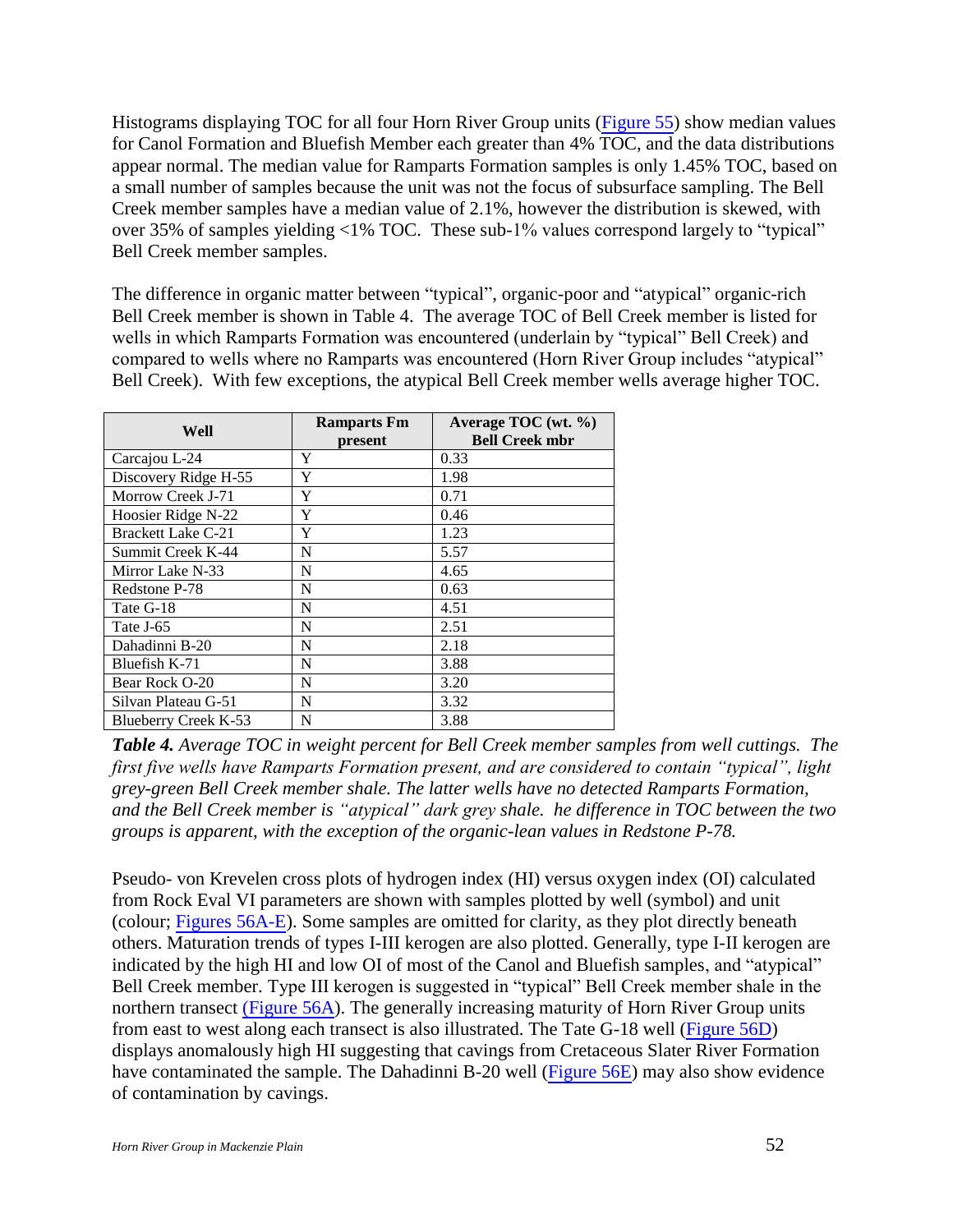In summary, the Horn River Group shale units contain largely Type II kerogen, and are good potential source rocks. "Typical" Bell Creek member probably has Type III kerogen dominantly. Based on Tmax values, Canol samples range from marginally mature to overmature throughout Mackenzie Plain, but are mainly within the oil window (Tmax 435-470 °C) throughout a large part of northern and central Mackenzie Plain (Figure 33).

#### <span id="page-52-0"></span>*Vitrinite Reflectance Results from Subsurface Samples*

Thirty-seven cuttings samples from 13 wells were submitted to the Organic Petrology Lab of the Geological Survey of Canada, Calgary, for vitrinite reflectance studies to determine source-rock maturity of Horn River units. Vitrinite (or vitrinite equivalent) reflectance determinations were carried out by Julito Reyes (GSC-Calgary). These data have been previously reported by Gal and Pyle (2012), however they are reproduced here with new unit assignments for some samples (Appendix G).

Overall, the results show reasonable agreement with the Rock-Eval data (Table 5). Maturity levels generally increase down hole, and an overall increase in maturity from northeast Mackenzie Plain (Discovery Ridge H-55 well), toward the west (Carcajou L-24 well) and southwest (Summit Creek K-44 well) is indicated.

The Tate G-18 and J-65 wells have anomalously low reflectance values (%Ro of 0.62 and 0.63), and the G-18 has different values for vitrinite and bitumen, suggesting the two materials are of different ages. Reyes (GSC-Calgary, Appendix G) noted many caved particles of different formations and maturities in the J-65 well. Contamination from Cretaceous shale cavings is likely as the Cretaceous directly overlies Canol Formation. The Redstone P-78 well yielded disparate reflectance values 0.83 and 1.96 % $R_0$  for samples less than 80 m apart in well depth. The lower value is considered to represent Cretaceous cavings, while the higher value may be from re-worked material.

Thermal maturity of Canol Formation (and selected data from other formations) based on vitrinite reflectance (and equivalent) from well and outcrop samples (Figure 34) show a general increase from sub-mature to marginally mature north and east of Norman Wells, to over-mature or post-mature to the west and south.his is in agreement with Tmax data (Figure 33). It also seems that the reflectance values have better recorded the higher maturity Canol Formation in southern Mackenzie Plain compared to the Tmax values (Figure 34).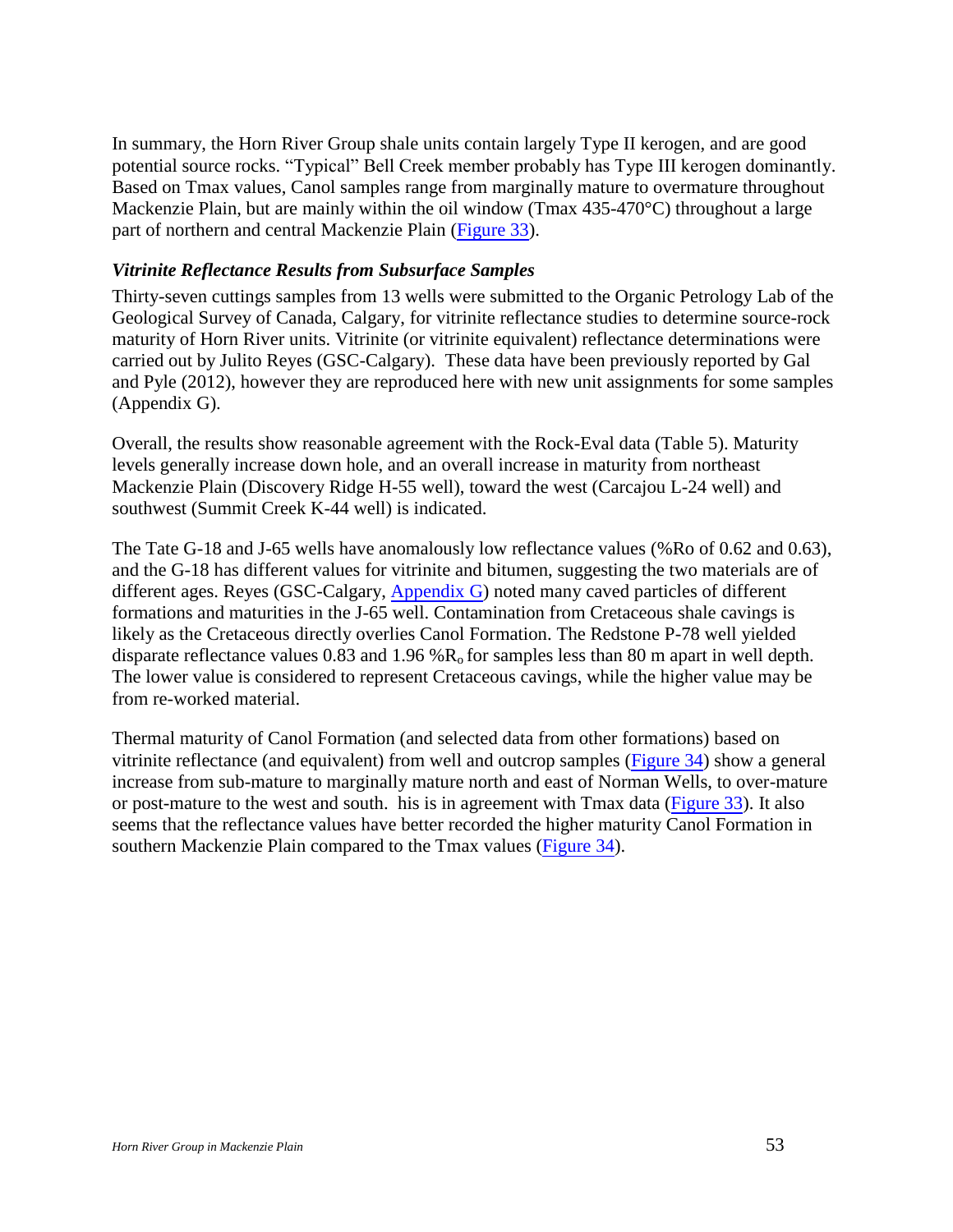| <b>Sample</b><br>Depth (m) | <b>Formation</b><br>or member           | <b>Number of vitrinite fragments</b><br>analysed for reflectance (* and/or<br>equivalent, generally bitumen) | Average $%$ <sub>R<sub>0</sub></sub><br>vitrinite (*and/or<br>vitrinite equivalent) | <b>Average</b><br>$T_{\text{max}}$ from<br><b>Rock-Eval</b> |
|----------------------------|-----------------------------------------|--------------------------------------------------------------------------------------------------------------|-------------------------------------------------------------------------------------|-------------------------------------------------------------|
|                            | Discovery Ridge H-55 (300H556530126450) |                                                                                                              |                                                                                     |                                                             |
| 310                        | <b>Imperial</b>                         | 37                                                                                                           | 0.67                                                                                | 426                                                         |
| 380                        | Canol                                   | $5,53*$                                                                                                      | $0.75, 0.73*$                                                                       | 427                                                         |
| 385                        | Ramparts                                | $16, \overline{45*}$                                                                                         | $0.71, 0.72*$                                                                       | 430                                                         |
| 415                        | <b>Bell Creek</b>                       | $4,28*$                                                                                                      | $0.82, 0.84*$                                                                       | 429                                                         |
| 535                        | <b>Bell Creek</b>                       | $15*$                                                                                                        | $0.80*$                                                                             | 435                                                         |
| 550                        | Bluefish                                | $1,27*$                                                                                                      | $0.91, 0.84*$                                                                       | 437                                                         |
|                            | Morrow Creek G-44 (300G446530127150)    |                                                                                                              |                                                                                     |                                                             |
| 488.1                      | Bluefish                                | 17                                                                                                           | 0.86                                                                                | 442                                                         |
| 490.5                      | Bluefish                                | 19                                                                                                           | 0.90                                                                                | 443                                                         |
| 872.3                      | Canol                                   | $8,62*$                                                                                                      | $0.87, 0.83*$                                                                       | 446                                                         |
|                            | Maida Creek G-56 (300G566540128000)     |                                                                                                              |                                                                                     |                                                             |
| 1697.5                     | Canol                                   | 18                                                                                                           | 0.76                                                                                | 446                                                         |
| 1721                       | Canol                                   | $19, 21*$                                                                                                    | $0.76, 0.78*$                                                                       | 440                                                         |
|                            | Carcajou L-24 (300L246540128450)        |                                                                                                              |                                                                                     |                                                             |
| 923.8                      | Canol                                   | $34*$                                                                                                        | $1.17*$                                                                             | 462                                                         |
| 929.9                      | <b>Ramparts</b>                         | $25*$                                                                                                        | $1.12*$                                                                             | 456                                                         |
| 1149.4                     | Ramparts                                | $33*$                                                                                                        | $1.36*$                                                                             | 468                                                         |
| 1198.2                     | <b>Bell Creek</b>                       | $16*$                                                                                                        | $1.45*$                                                                             | 462                                                         |
| 1375.0                     | Bluefish                                | $18*$                                                                                                        | $1.43*$                                                                             | 472                                                         |
| 1384.1                     | Bluefish                                | $31*$                                                                                                        | $1.51*$                                                                             | 466                                                         |
|                            | Canyon Creek G-51 (300G516520126150)    |                                                                                                              |                                                                                     |                                                             |
| 424.4                      | Canol                                   | $1,58*$                                                                                                      | $0.91, 0.81*$                                                                       | 435                                                         |
| 568.0                      | Bluefish                                | $11,40*$                                                                                                     | $0.85, 0.84*$                                                                       | 442                                                         |
| 571.0                      | Bluefish                                | $6, 31*$                                                                                                     | $0.91, 0.89*$                                                                       | 438                                                         |
|                            | Bluefish 1A (302A376500125450)          |                                                                                                              |                                                                                     |                                                             |
| 629.3                      | <b>Bell Creek</b>                       | $6, 15*$                                                                                                     | $0.95, 0.85*$                                                                       | 440                                                         |
| 752.4                      | <b>Bell Creek</b>                       | 46                                                                                                           | 0.94                                                                                | 446                                                         |
|                            | Mirror Lake N-33 (300N336500126450)     |                                                                                                              |                                                                                     |                                                             |
| 875                        | Imperial                                | $11*$                                                                                                        | $0.95*$                                                                             | 449                                                         |
| 920                        | Imperial                                | $30*$                                                                                                        | $1.04*$                                                                             | 451                                                         |
| 1045                       | Bluefish                                | $35^*$ , $10^*$                                                                                              | $1.08^*$ , $1.21^*$                                                                 | 458                                                         |
|                            | Tate G-18 (300G186430125150)            | 23                                                                                                           |                                                                                     |                                                             |
| 1365                       | Canol                                   |                                                                                                              | 0.63                                                                                | 408                                                         |
| 1400<br>1440               | Canol                                   | $8,30*$<br>$3.16*$                                                                                           | $0.97, 0.88*$<br>$0.66, 0.92*$                                                      | 422<br>439                                                  |
|                            | <b>Bell Creek</b>                       |                                                                                                              |                                                                                     |                                                             |
|                            | Tate J-65 (300J656430125150)            |                                                                                                              |                                                                                     |                                                             |
| 1753.0                     | Canol                                   | 20                                                                                                           | 0.62                                                                                | 411                                                         |
| 1807.9                     | <b>Bell Creek</b>                       | $\mathbf{3}$                                                                                                 | 0.61                                                                                | 421                                                         |
|                            | Summit Creek K-44 (300K446430125450)    |                                                                                                              |                                                                                     |                                                             |
| 2270                       | Canol<br><b>Bell Creek</b>              | $22*$<br>$11*$                                                                                               | $1.17*$<br>$1.31*$                                                                  | 456<br>442                                                  |
| 2350                       |                                         |                                                                                                              |                                                                                     |                                                             |
| 2370                       | <b>Bell Creek</b>                       | $39*$                                                                                                        | $1.25*$                                                                             | 443                                                         |
| 2390                       | Bluefish                                | $23*$                                                                                                        | $1.20*$                                                                             | 446                                                         |
|                            | Redstone P-78 (300P786410124150)        |                                                                                                              |                                                                                     |                                                             |
| 484.8                      | Hare Indian                             | 10                                                                                                           | 0.83                                                                                | 425                                                         |
| 557.9                      | Bluefish                                | $14*$                                                                                                        | $1.96*$                                                                             | 594                                                         |

*Table 5. Comparison of average vitrinite (or equivalent, indicated by asterisks) reflectance (%Ro) and average Tmax from Rock-Eval. A few Imperial Formation samples are included, and those units in bold are those that have been made based on revised picks since publication of these results in Gal and Pyle (2012). The Tate G-18, J-65, and Redstone P-78 wells have anomalously low vitrinite values that are due to contamination from caved Cretaceous units.*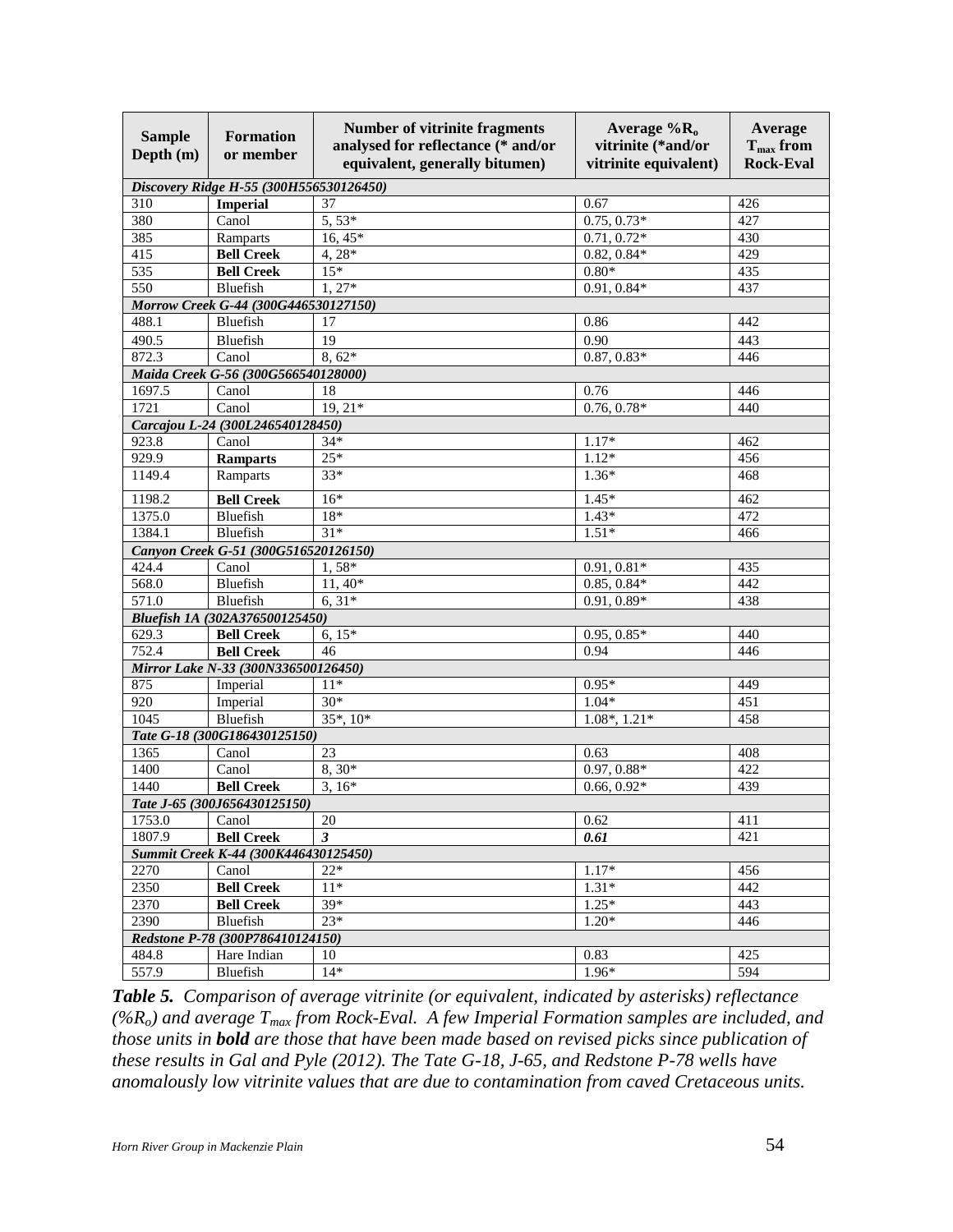## <span id="page-54-0"></span>**CHARACTERISTIC GEOPHYSICAL LOG REPONSES OF HORN RIVER UNITS AND THEIR CONTACTS**

#### <span id="page-54-1"></span>*Bluefish Member, Hare Indian Formation*

The lower contact of Bluefish Member with underlying Hume Formation is consistently sharp and easily picked throughout Mackenzie Plain. The top of the Hume Formation carbonatedominated succession makes a sensible stratigraphic and convenient structural datum. The contact is expressed well in the log responses of gamma and sonic logs (Figures 35, 42, 47, 51). In gamma logs, a sharp deflection from high gamma (200-300 API units are common) in Bluefish Member to low gamma in Hume Formation is present. The gamma-log profile of Bluefish Member is generally somewhat ragged, and because the unit is generally thin, the gamma curve commonly forms a spiky peak. The high gamma response is due chiefly to uranium in the black organic shale. The sonic log shows a strong deflection to faster travel times in limestone of the Hume Formation from the slow shale of Bluefish Member. There are commonly high gamma-response, thin shale beds in the upper Hume Formation, so its top contact is generally picked at the top of the highest resolvable clean limestone.

#### <span id="page-54-2"></span>*Bell Creek member, Hare Indian Formation*

The lower contact of Bell Creek member with Bluefish Member varies from sharp to gradational, depending on the lithology of the Bell Creek member. In north central and northeastern Mackenzie Plain, the Bell Creek member is represented by a light greenish-grey, calcareous and micaceous shale. These lithologies are always present where Ramparts Formation is also present. In these areas, the contact with Bluefish Member is generally sharp, marked by an abrupt lithological change from greenish grey shale of Bell Creek member to brownish black shale of Bluefish Member. The gamma log shows a large deflection at the contact, since the grey-green shale is generally organic-lean and not radioactive (Figures 35, 40). Sonic and density logs (no examples of the latter included in the present report) may also indicate a denser Bluefish Member. There are commonly organic rich, high-gamma shales at the top of the Bell Creek member. These are generally separated from Bluefish Member by an expanse, several tens of metres thick, of quiescent, uniform shale with muted and slightly uneven (not blocky) gamma response.

In the southern part of the Mackenzie Plain, the Bell Creek member is a grey to black shale that is difficult to differentiate from the overlying Canol Formation or underlying Bluefish Member. Since all three units are dominated by shale, the gamma log is generally the key to differentiating them, as the Bell Creek member has a lower gamma response overall with narrow, highly radioactive zones that give a ragged profile (Figures 42, 47, 51). Thus the top Bluefish Member in such cases is picked at the top of strong and sustained gamma spikes. Bluefish Member rarely exceeds 30-40 m thickness above the Hume Formation limestone.

#### <span id="page-54-3"></span>*Ramparts Formation*

The lower contact of the Ramparts Formation with the Hare Indian Formation is gradational, and variability is seen in the gamma, sonic, resistivity and density logs (examples of the latter two are not included in this report). The change is marked by a downward increase in gamma response from Ramparts Formation limestone to low organic shale with low gamma response in the underlying greenish grey shale of the "typical" Bell Creek member. However, there is typically a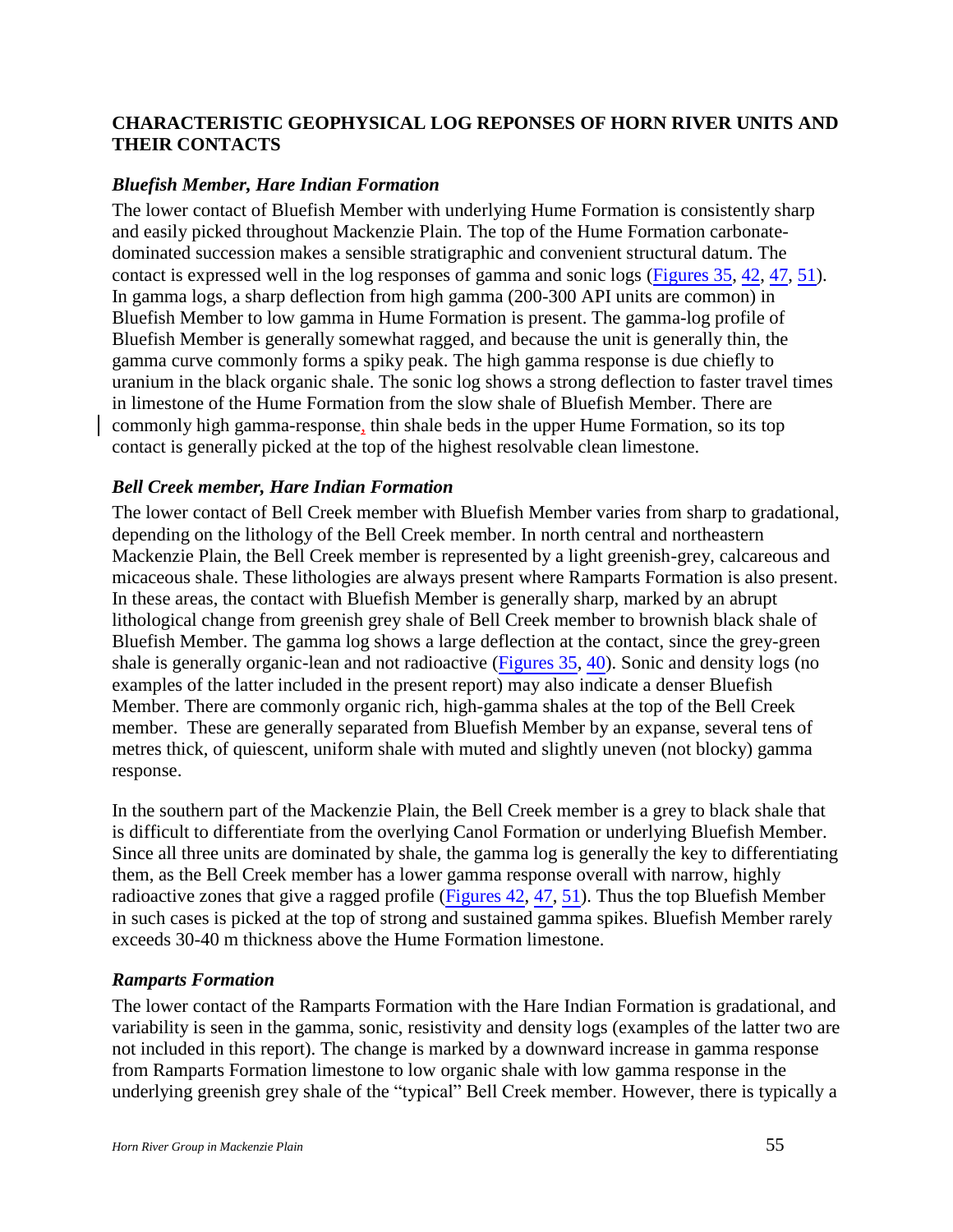modest deflection to higher gamma response in the Bell Creek member, given the increased potassium in clay minerals in the shale, in contrast to limestone. The sonic log almost always indicates a slower travel time. The gradational contact is accompanied by thin, black, moderately organic shale interbedded with limestone in the lowest part of Ramparts Formation, and some thin black shales may be present near the top of Hare Indian Formation as well. Therefore, the top Hare Indian Formation is generally picked as the top of the radioactively quiet, "slow" shale package of tens to a couple hundred metres thick, making allowances for increased gamma spikiness at the top. The very contact can typically be placed conveniently at a narrow gamma spike (Figure 35).

Further complications arise in the Carcajou member of Ramparts Formation, an interbedded limestone and black, organic, radioactive shale package with up to tens of metres thickness. This unit generally is present at the base of the massive reefal facies of Ramparts Formation limestone (Kee Scarp member), above an interbedded limestone-shale platform or ramp facies. The ramp facies may have log characteristics suggestive of limestone or shale and is typically present close to the base of the Ramparts Formation. It can be difficult to distinguish from Carcajou member when the ramp member is shale-dominated. One caveat when picking the top Hare Indian Formation is to include any limestone that can be resolved by the logged suite (low-gamma, higher sonic, blocky log curves) with the Ramparts Formation, where it will usually be just below a considerably radioactive Carcajou member.

#### <span id="page-55-0"></span>*Canol Formation*

Where Canol Formation overlies reefal Ramparts Formation, the lower contact with Ramparts Formation generally appears sharp at the scale of log viewing (Figures 35, 42, 47, 51). The Canol Formation is a dark grey to black, highly organic and siliceous shale that results in strongly contrasting gamma and sonic logs compared to the underlying massive Ramparts Formation carbonate. The contrast from spiky (Canol Formation) to quiet (Ramparts Formation) gamma profile and the blocky form of the Ramparts Formation sonic curve are characteristic. In off-reef areas, the Canol Formation may overlie platform or shaly Ramparts Formation (including highly organic Carcajou member shales) where differentiation is more difficult, although Canol Formation may be denser and have a faster sonic travel time due to its siliceous nature. The entire thickness of the Canol Formation, ranging from a few metres to almost 200 m, consists of relatively high-organic, radioactive shale. Thus the gamma curve is sustained at high API levels (100 to 300+ API) but is very ragged in appearance.

Where the Ramparts Formation is not present, the Canol Formation overlies the Hare Indian Formation sharply to gradationally. Throughout the southern Mackenzie Plain, the Canol Formation overlies the Bell Creek member that is, overall, slightly less radioactive (due to less U associated with organic matter). The gamma-curve transition downward to somewhat lower radioactivity marks the upper Hare Indian Formation (e.g., in G-51 well, Figure 51). There are rare instances in outcrop (e.g., Hume River) where Canol Formation overlies greenish grey shale of "typical" Bell Creek member. In these cases, logs should clearly indicate a sharp transition from highly radioactive to poorly radioactive shale, in which the latter also has lower density.

The upper contact of the Canol Formation is indicated throughout Mackenzie Plain by a subtle gamma curve excursion into still relatively high API of overlying units (Imperial Formation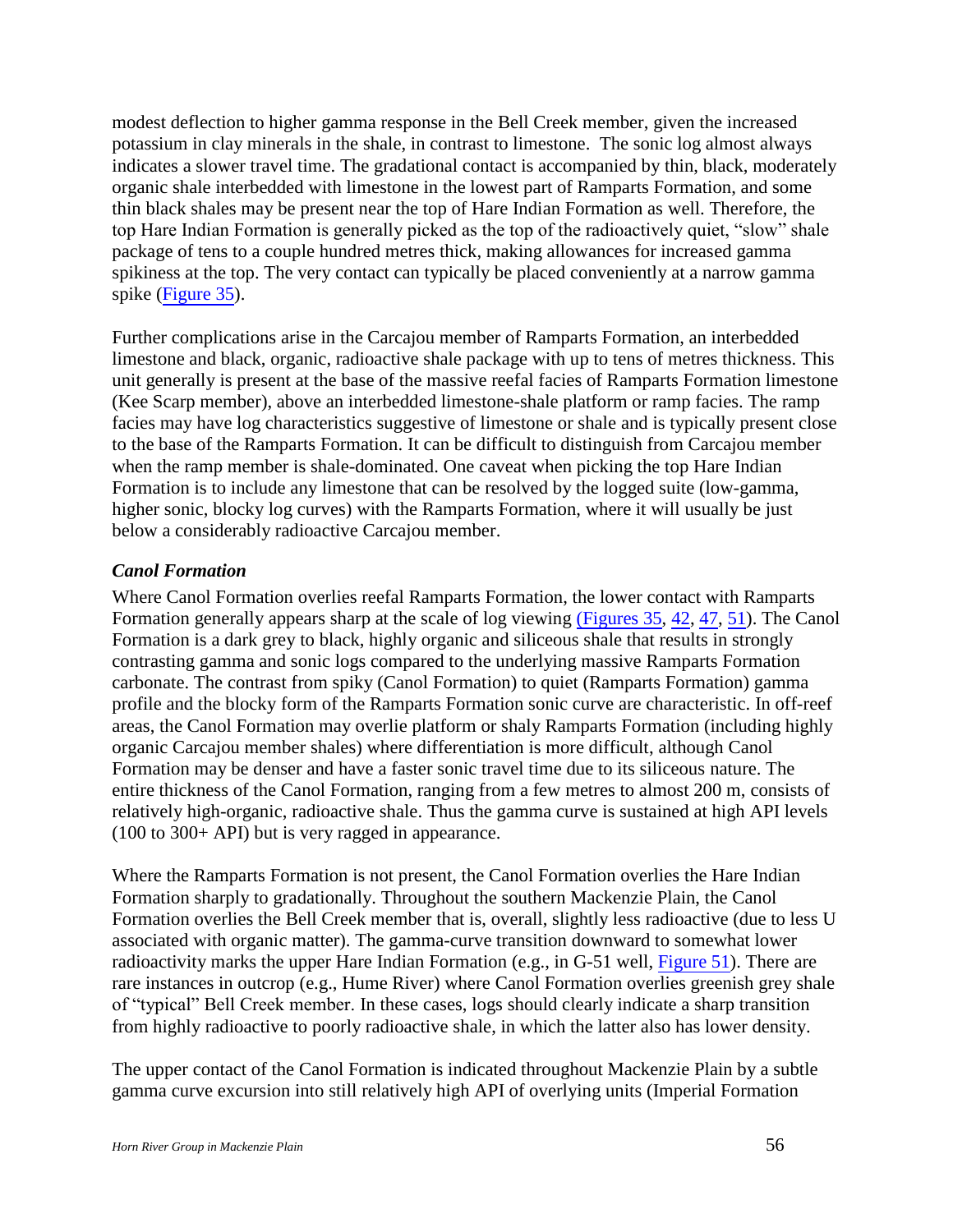siltstone and fine-grained sandstone, or Cretaceous shale and sandstone; Figures 35, 42, 47, 51). In some places the Upper Cretaceous Slater River Formation, a highly organic shale, may overlie the Canol Formation (Figure 47); however, the latter may be differentiated by density, sonic, or possibly resistivity curves. Where no gamma kick can be found above the Ramparts Formation, the Canol Formation has been eroded away under the sub-Cretaceous unconformity.

#### <span id="page-56-0"></span>**THICKNESS TRENDS AND ISOPACH MAPS**

From Carcajou River/Dodo Canyon area west-northwest to Turnabout Creek (Figure 3), several thickness trends are evident from outcrop (Figure 58) and revised subsurface picks (Figures 35- 54; Figures 59-63). The Hume Formation maintains a thickness of about 100 m across the project area, but the units of the Horn River Group vary markedly.

The Bluefish Member is a reliable regional marker, ranging from 2 m to 20 m thick in outcrop. Marked thickness increases are apparent in the subsurface, where the unit is 62.3 m thick in the southern portion of Mackenzie Plain, referred to as Root Basin (Morrow, 1991). An outlier of strata 35.2 m thick occurs in at the eastern edge of Mackenzie Plain (Figure 59).

The "typical" Bell Creek member is localized, present only in association with the Ramparts Formation, which is restricted approximately to north of 65<sup>o</sup>N (Figures 60, 61). The "typical" Bell Creek member ranges from 32 m to 170 m thick in outcrop and is thicker within the Peel Plain exploration area to the northwest (greater than 200 m thick; Gal et al., 2009). It is up to 317.5 m thick in the subsurface of the study area (Figure 60). The Bell Creek member is absent at Turnabout Creek section, but does outcrop further west toward the Hume River (Gal et al., 2009). The Canol Formation is also thin here and thickens again westward but the reason for this localized thinning is not yet understood. There is an outlier of Bell Creek member northeast of Tulita, at the eastern edge of the Mackenzie Plain area, where the Bell Creek member is 173.5 m thick. The "atypical" facies ranges up to 238.4 m thick, and thickens to the south, similar to the pattern of the Bluefish Member (compare to Figure 59).

The Ramparts Formation is a localized carbonate build-up around Norman Wells and to the northwest in Peel Plain. It ranges from 30 m to greater than 150 m thick in outcrop, and up to 270.3 m thick in the subsurface (Figure 61). Its western edge is a depositional zero edge (after Pugh, 1983). There is an eastern outlier of the unit northeast of Tulita (Figure 61). Where the Ramparts Formation is thick, the Canol Formation is thin to absent (e.g., Carcajou L-24 well likely has Imperial Formation overlying Ramparts Formation; Figure 38). The Ramparts Formation is typically present where the "atypical" Bell Creek member is also present (Figure 58). The Carcajou member is a prominent marker within the Ramparts Formation, ranging from 2.8 to 27.2 m thick in the subsurface, based on the revised picks presented here (Figure 62, Appendix L).

The Canol Formation is regionally extensive, ranging from 3 m to greater than 142 m in outcrop and from less than 1 m to 175 m thick in the subsurface. In the Mackenzie Plain area, two northeast or east-northeast trending areas of thickest Canol Formation are evident at the Carcajou River/Dodo Canyon area and in the southern portion of Mackenzie Plain within Root Basin (Silvan Plateau G-51 well, Figure 63; Appendix L). Each of these areas contains and axis of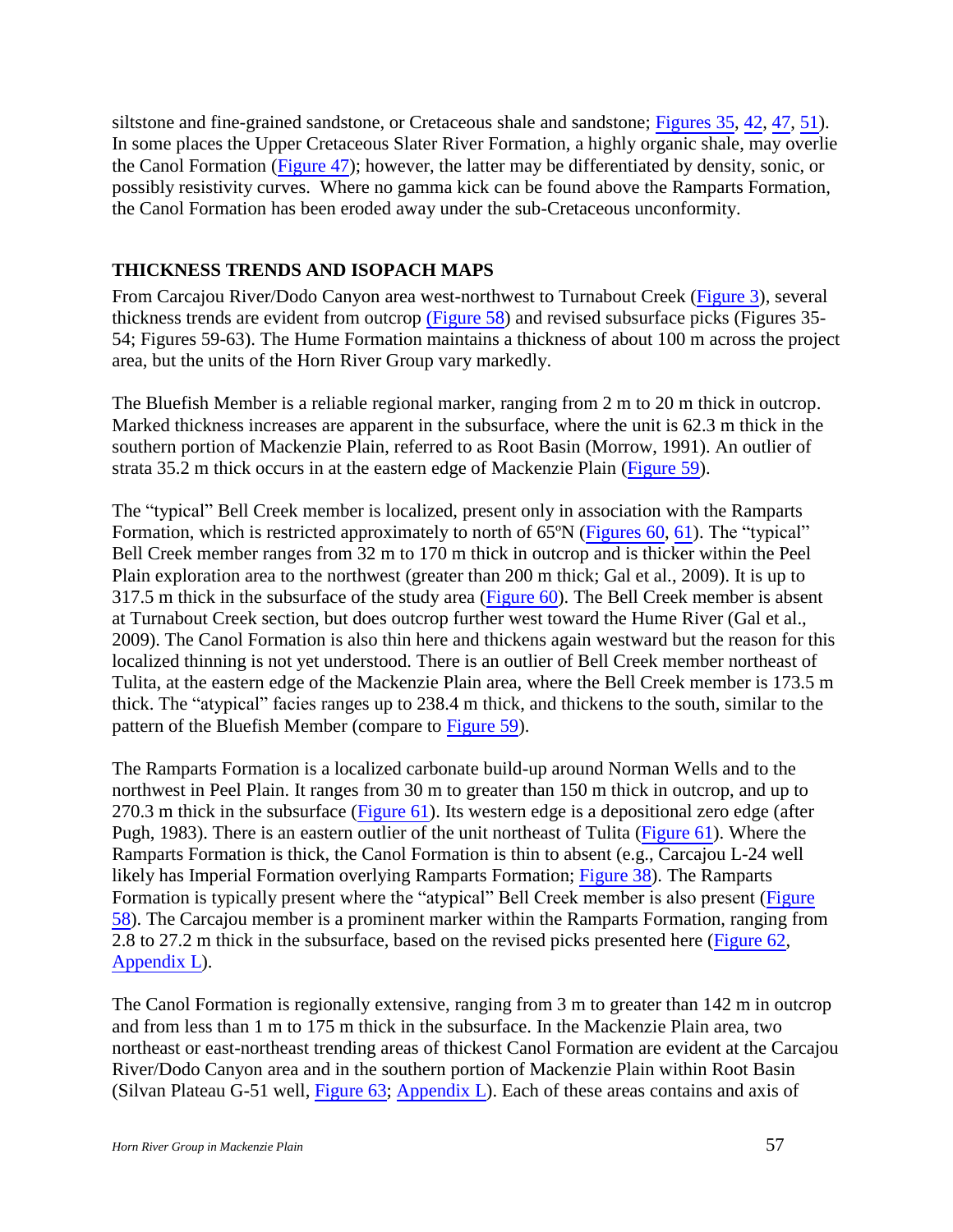150+ m of Canol Formation with thicknesses decreasing to 100-150 m to the northwest and southeast. The Canol Formation thickens westward into the central Peel Plain area and toward Richardson Trough (Gal et al., 2009).

## <span id="page-57-0"></span>**DEPOSITIONAL HISTORY OF HORN RIVER GROUP**

The Hume Formation represents the last phase of a long-lived carbonate platform on the Mackenzie-Peel Shelf, which became the site of deeper water basinal settings from the early Givetian to the Frasnian (Figure 64). Sea-level rise that drowned the Hume platform marked the onset of an anoxic, starved basin during deposition of the Bluefish Member. The overlying progradational clastic wedge of the Bell Creek member of the Hare Indian Formation represents basin fill (Figure 64 after interpretations by Muir, 1988). In the vicinity of the Mackenzie Mountains reef complex, this clastic wedge consists of typical grey-green Bell Creek member, but east toward Dodo Canyon/Carcajou River, a deeper basinal setting received turbidites and interbedded shale of the darker grey atypical Bell Creek member. Al-Aasm et al. (1992) postulated a high rate of sedimentation (around 15-23 cm/1000 years) for the progradation of the Hare Indian clastic wedge. The upper part of the "typical" Bell Creek member is transitional to the ramp facies of the Ramparts Formation. The "atypical" Bell Creek member may represent a condensed sequence that is a lateral facies equivalent of both the typical Bell Creek member and lower Ramparts Formation. One more phase of significant carbonate deposition occurred during development of the reef complexes that make up the upper part of the Ramparts Formation, near Norman Wells and in the frontal ranges of the Mackenzie Mountains near Powell Creek and Bell Creek (Figure 58).

The Carcajou member represents another significant sea-level rise, since it separates basin-fill deposits below from a platform to reef development. At Mountain River Tributary section, east of the main body of the reef, the Carcajou member is overlain directly by the Canol Formation (Figure 58). At Dodo Canyon, and east to southeast of the MR section, the "atypical" Bell Creek member is overlain directly by the Canol Formation (Figures 58, 64). Muir (1988) describes several reef cycles through the platform carbonate succession of the Ramparts Formation, in which the Norman Wells reef complex was drowned before development of the Mackenzie Mountains reef complex. Deposition of the Canol Formation persisted in the surrounding basin during aggradation of these reefs. Both the Ramparts and Canol formations were ultimately covered by prograding siltstone, shale and sandstone of the Imperial Formation in the late Frasnian.

#### <span id="page-57-1"></span>**SUMMARY AND CONCLUSIONS**

- 1. The Horn River Group consists of the Hare Indian, Ramparts, and Canol formations in central NWT. Organic-rich zones that are potential shale reservoirs are present in each unit, with the Canol Formation containing the thickest, most siliceous shale and mudstone facies.
- 2. A reference section for the Horn River Group is proposed at the Mountain River Tributary section. The TOC, spectrometric, and various lithogeochemical profiles for each unit at this section provide a standard for comparison across the study area, and permit division of the Hare Indian Formation into Bluefish and Bell Creek members. The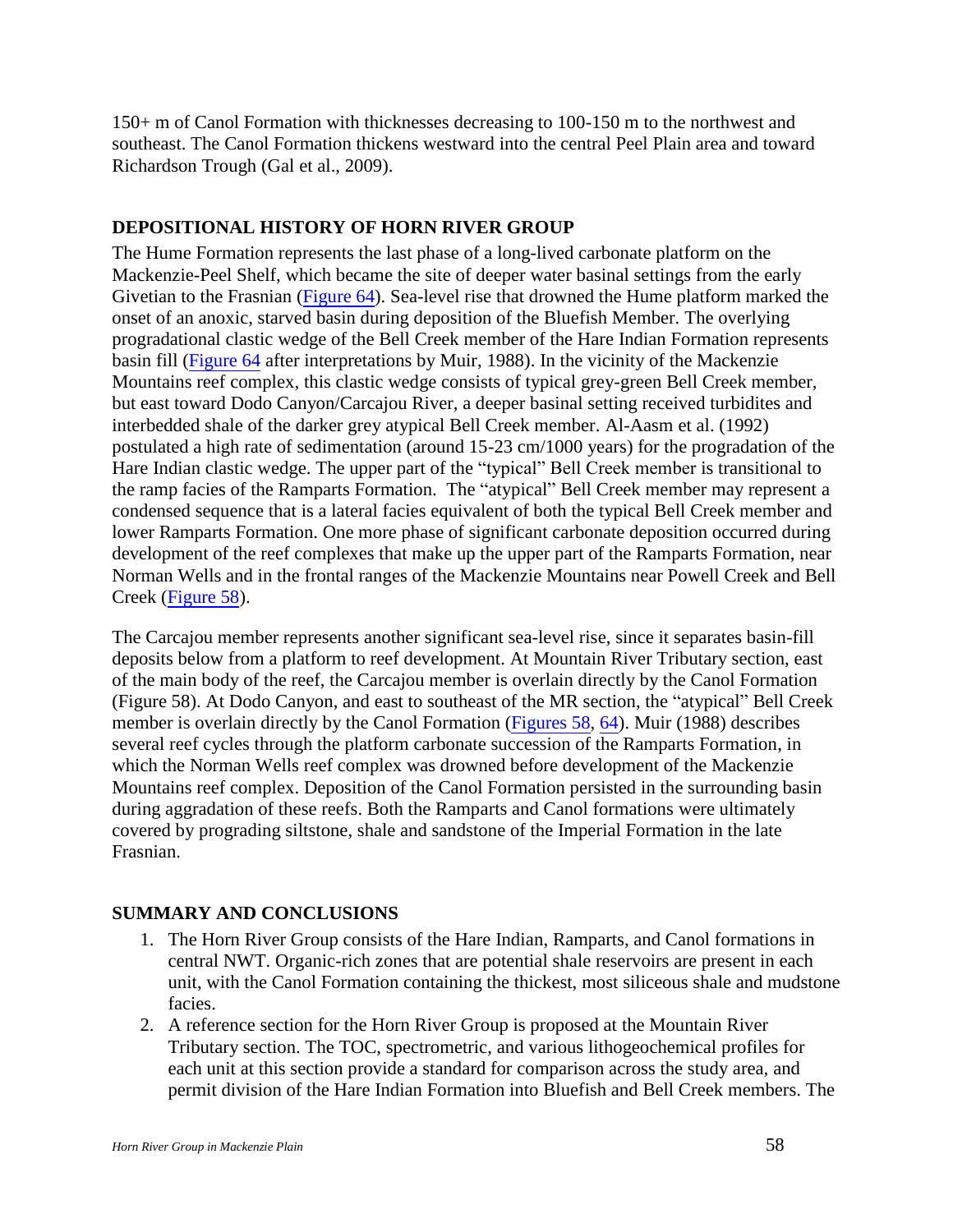Bell Creek member is newly proposed for "typical" green-grey shale, siltstone and lime mudstone facies formerly called the upper or grey shale member of Hare Indian Formation. A supplementary reference section is designated for "atypical" dark grey shale and limestone beds of the Bell Creek member at the Carcajou River 2 section to illustrate of the heterogeneity of this unit.

- 3. In outcrop and the subsurface, profiles of TOC and selected lithogeochemical parameters permit differentiation of the Hare Indian, Canol and Imperial formations even where they form a visually homogenous, mudrock-dominated succession. The Bluefish Member has elevated gamma-radiation counts, high TOC and U values, elevated  $SiO<sub>2</sub>/Zr$ , terrigenous input profile (TIP) and Th/U values, elevated CaO concentration, and prominent enrichment in Mo, EFV, and Ni/Co values, particularly the latter. The key characteristics of the Bell Creek member as compared to the underlying Bluefish Member are lower radiation, TOC, U and CaO values, except for some organic-rich intervals in the "atypical" Bell Creek member, and elevated TIP and Th/U ratio values. The Ramparts Formation contrasts with both the Hare Indian and Canol formations in its less varied scintillometer and gamma-radiation profiles and low U values, although it has some high-TOC zones. Its  $SiO<sub>2</sub>/Zr$  profile is low, and elevated TIP and Th/U values are more similar to the Hare Indian Formation than to overlying Canol Formation. The Ramparts Formation CaO values are consistently high, and Mo, EFV, and Ni/Co profiles are flat. The Canol Formation is characterized by high, sustained scintillometer counts and gamma-radiation profile, high TOC and U levels, and markedly higher  $SiO_2/Zr$  ratio profile than other Horn River units. Its TIP and Th/U profiles are lower than those of underlying units. CaO profiles are flat, with some elevation in the basal Canol Formation where it overlies the Ramparts Formation. Enrichment in the Mo, EFV, and Ni/Co redox proxies is common in the Canol Formation. Characteristics of the Imperial Formation contrast with those of the underlying Canol Formation, namely in lower TOC and U values, lower  $SiO<sub>2</sub>/Zr$  ratio values, and markedly greater TIP and Th/U ratio values.
- 4. Mineralogy from outcrop and subsurface samples, as determined by XRD, indicate that the Canol Formation is characterized by high amounts of quartz (the reference section averages 83.4% and subsurface samples average 77.24%) and ubiquitous muscovite, but lacks kaolinite. The latter is typically present in the Bell Creek member.
- 5. Rock-Eval 6 analyses from outcrop and subsurface indicate that the Canol Formation, thin intervals in the Ramparts Formation, "atypical" Bell Creek member, and Bluefish Member all contain zones of good to excellent source rock, containing largely Type II kerogen. The subsurface sample set for "typical" Bell Creek member indicates that it contains Type III kerogen. As determined from Tmax values, samples range from marginally mature to overmature throughout the Mackenzie Plain, but are mainly within the oil window (Tmax 435-470°C) throughout a large part of northern and central Mackenzie Plain. Thermal maturity based on vitrinite reflectance (and equivalent) from well and outcrop samples of the Canol Formation shows a similar maturity trend, from sub-mature to marginally mature north and east of Norman Wells, to over-mature or postmature to the west and south.
- 6. Thickness trends for each unit, based on revised tops picks, show that the Horn River Group is extensive across Mackenzie Plain, with thick developments of organic-rich source rocks. Based on limited subsurface data, the Bluefish Member is up to 63 m thick, and the Canol Formation is up to 233 m thick.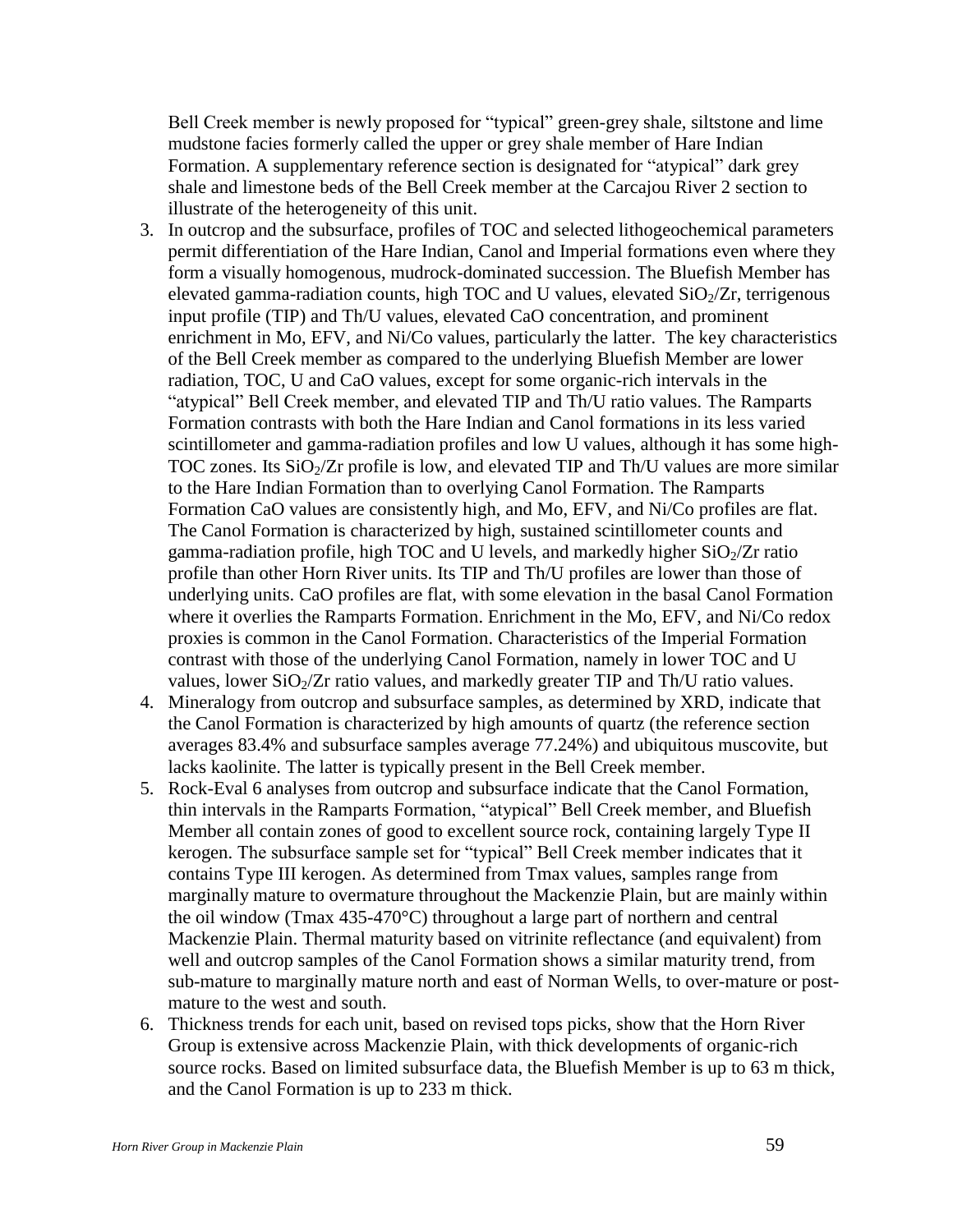#### <span id="page-59-0"></span>**RECOMMENDATIONS FOR FUTURE WORK**

The following are research recommendations:

- 1. The application of the Horn River Group nomenclature will be useful as studies progress north and south of the Mackenzie Plain area in NWT. Where units of the Horn River Group have not been differentiated (for example, where Horn River or undivided Hare Indian-Canol units are mapped) these units can be subdivided by applying the lithological and geochemical characterizations of each unit outlined above (especially high silica and lack of clay minerals in the Canol Formation). These techniques may also be useful to correlate units of the Horn River Group with the Muskwa Formation and to subdivide undifferentiated Besa River Formation.
- 2. The Bell Creek member could be formalized if a good reference section was found and studied in detail. The proposed Horn River Group reference section at the Mountain River Tributary is not suitable because of scree cover. The unit thickens westward but finding a section with exposed base and top might be a challenge because scree cover is common, such as at Powell Creek and its namesake Bell Creek area. Accessibility is also an important factor, and the Mountain River Tributary section has relatively easy access. The Carcajou River 2 site is an excellent spot for a supplementary reference section for the dark grey Bell Creek member, depending on the nature of scree cover. For this site to be used as such, hand-held spectral gamma-radiation measurements will have to be taken, to create a comparative profile for the region, and detailed sedimentology and paleontology studies will have to done.
- 3. The existing biostratigraphic framework is broad, so refinement would reveal much more about the degree of diachroneity of the units and their interfingering relationships to permit better resolution on the timing of sea level changes.
- 4. Lithogeochemistry profiles have proven to be an effective tool in differentiating the Horn River Group units in Mackenzie Plain outcrops, and these techniques could be applied elsewhere to clarify correlations. Where sample spacing is 1 m or less, trends are greatly clarified. Finer-scale sampling could be applied on a reservoir scale to identify those parts of the succession that are both organic-rich and high in silica, amenable to hydraulic fracturing. More lithogeochemical sampling into the overlying Imperial Formation from outcrop would provide a better characterization of this unit for correlation to the subsurface and for regional comparison in outcrop.
- 5. XRD analyses have proven to be an important addition to the whole rock lithogeochemistry, allowing differentiation of the types of phyllosilicates present, which can be diagnostic of specific units. These analyses are therefore recommended for future sample collection.
- 6. Additional study of the source-rock characteristics, including their organic-richness and thermal-maturity trends, is needed within Mackenzie Plain and to extend potential fairways beyond this exploration area.
- 7. In order to build on the robust chemostratigraphic framework established in this report, detailed sedimentology, ichnology, biostratigraphy, finer-scale geochemical work, and porosity studies should be done. These would improve understanding of the depositional conditions across the basin. For example, the Bluefish Member lies disconformably on the Hume Formation, but more biostratigraphic collections regionally are needed to ascertain the degree of hiatus. Lateral facies relationships and timing of deposition for the atypical Bell Creek member relative to the typical Bell Creek member and lower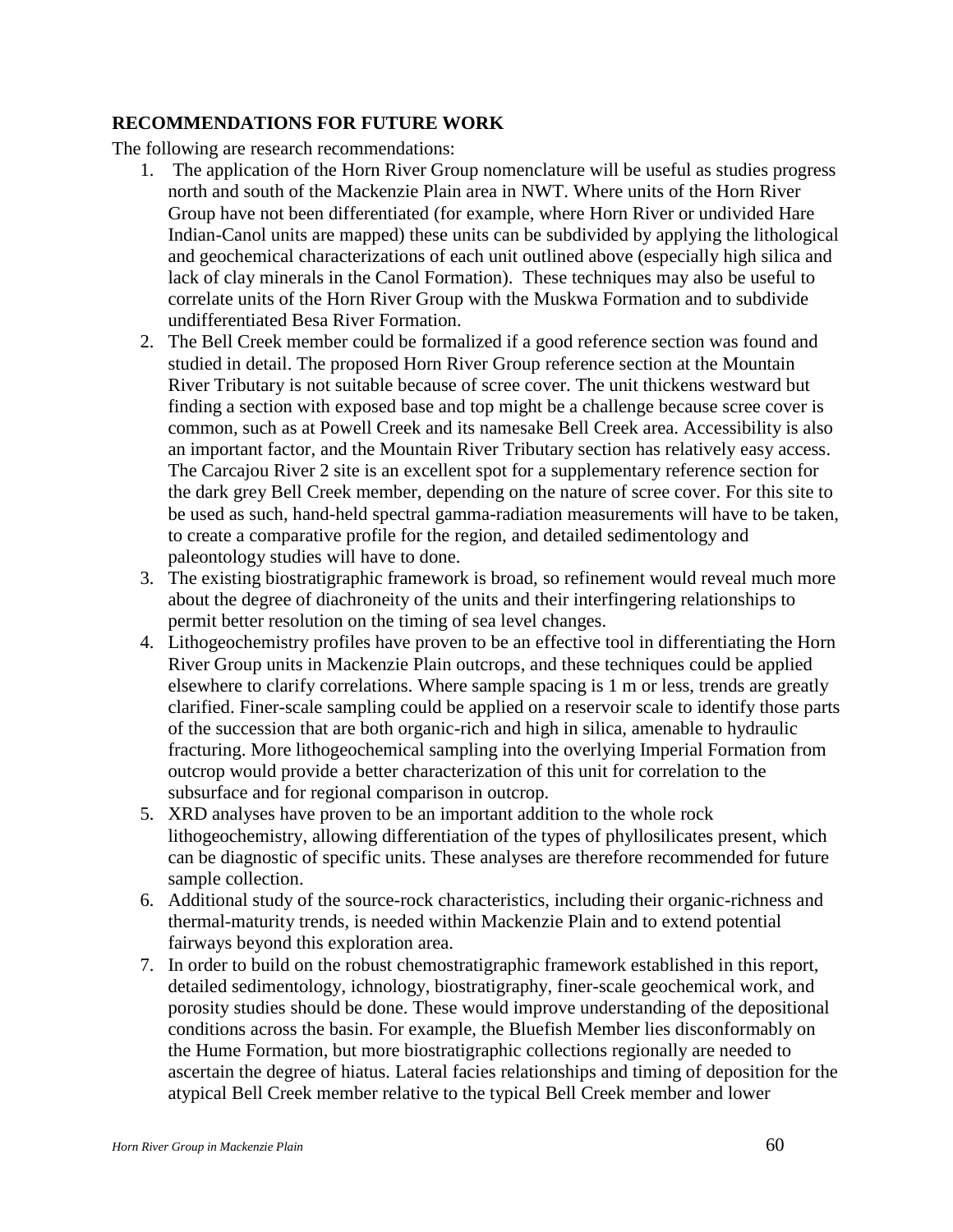Ramparts Formation are also poorly understood, and would be clarified by studies of this type.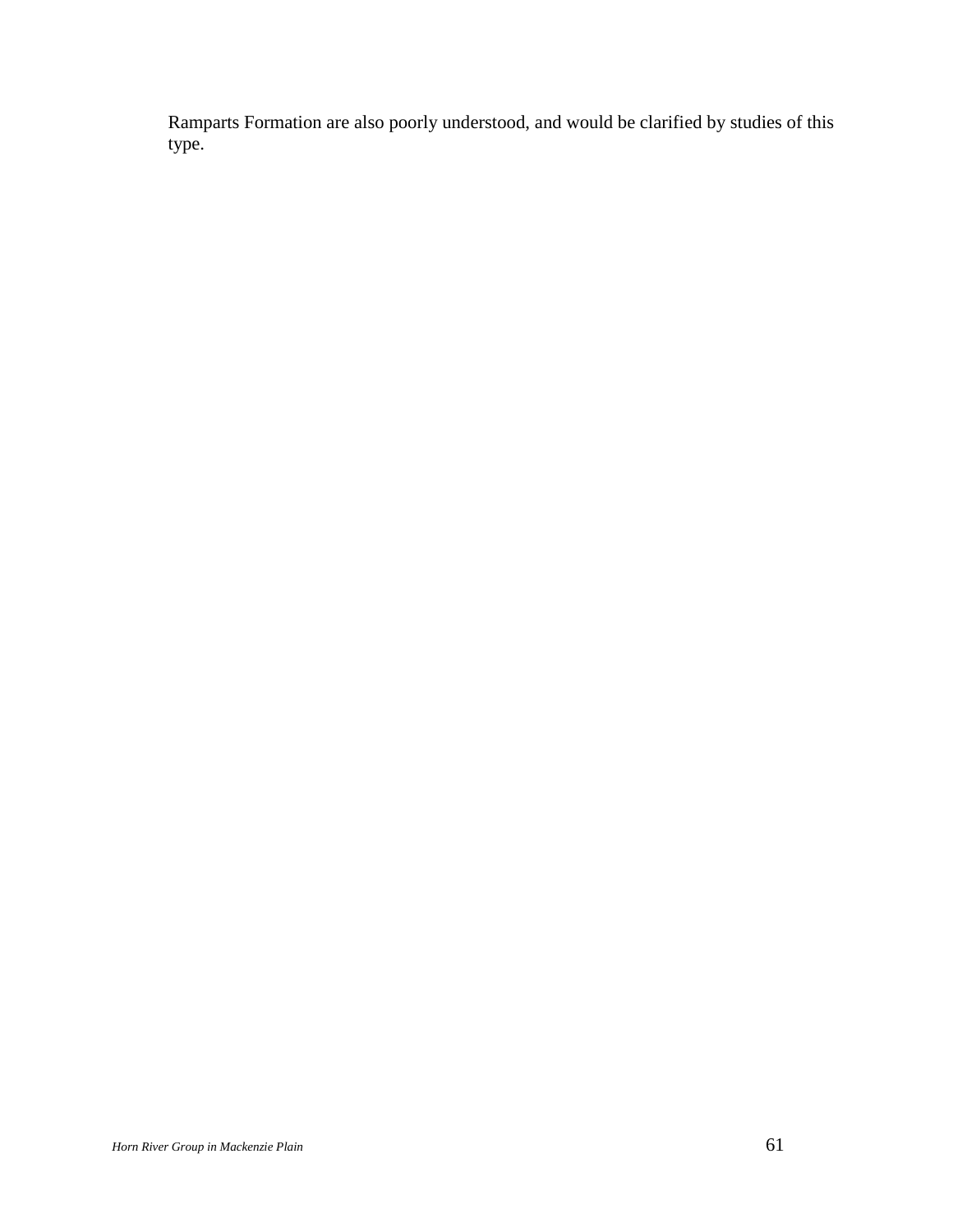#### <span id="page-61-0"></span>**ACKNOWLEDGEMENTS**

The authors thank Dr. Keith Dewing (GSC-Calgary) and Beth Fischer (NTGO) for their constructive comments and review of this report. The federal government Strategic Investments in Northern Economic Development (SINED) provided funding for the Mackenzie Plain Petroleum Project at NTGO. Polar Continental Shelf Program (PCSP; Natural Resources Canada) provided logistical support for field work. We thank Canadian Helicopters and Sahtu Helicopters for safe and efficient transportation. Support for laboratory analyses (Rock-Eval, vitrinite reflectance, XRD, and conodont identification) was provided by the Geological Survey of Canada (GSC) GEM-Energy Program. Thanks to Kelly Pierce at NTGO and Alicia Korpach for GIS support and figure preparation. Dave Watson of NTGO provided reviews of several interim publications for the project. Karen Fallas of GSC-Calgary provided some suggested locations of Horn River Group outcrops. Filippo Ferri of the Oil and Gas Division of the BC Ministry of Natural Gas Development provided critical advice on sampling techniques and geological discussions.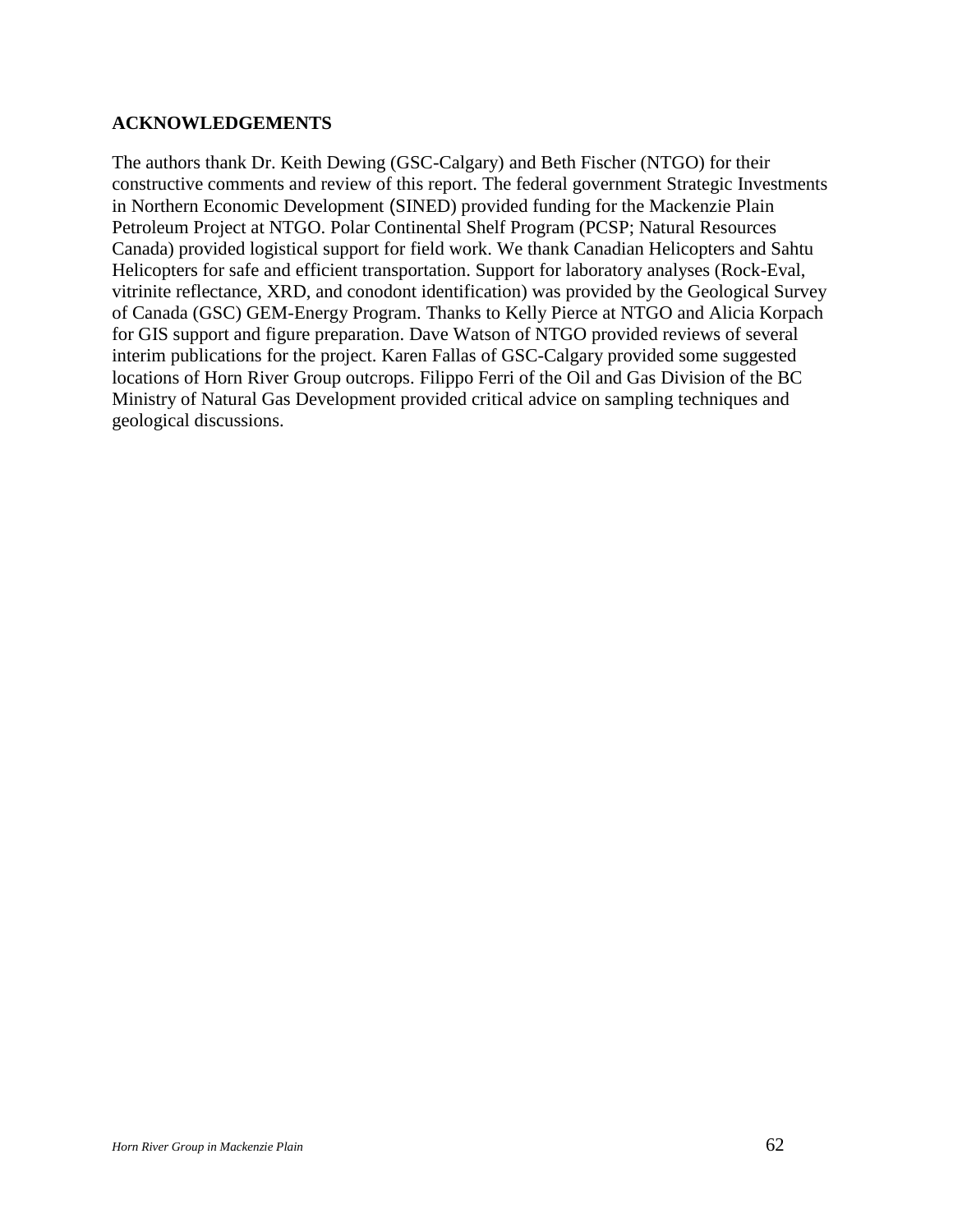#### <span id="page-62-0"></span>**REFERENCES**

**Aboriginal Affairs and Northern Development Canada, 2013.** www.aadnc-aandc.gc.ca.

**Aitken, J.D., MacQueen, R.W., and Usher, J.L.**, **1973**. Reconnaissance studies of Proterozoic and Cambrian stratigraphy, Lower Mackenzie River area (Operation Norman), District of Mackenzie; Geological Survey of Canada, Paper 73-9, 178 p.

**Aitken, J.D., Cook, D.G., and Yorath, C.J.**, **1982.** Upper Ramparts River (106G) and Sans Sault Rapids (106H) map areas, District of Mackenzie; Geological Survey of Canada, Memoir 388, 48 p.

**Al-Aasm, I.S., Muir, I., and Morad, S., 1992.** Diagenetic conditions of fibrous calcite vein formation in black shales: petrographic, chemical and isotopic evidence; Bulletin of Canadian Petroleum Geology; v. 41, p. 456-56.

**Bassett, H.G., 1961.** Devonian stratigraphy, central Mackenzie River region, Northwest Territories, Canada; Geology of the Arctic, v. 1, p. 481-495.

**Bassett, H.G. and Stout, J.G., 1967.** Devonian of Western Canada; *in* International Symposium on the Devonian System, Calgary, 1967; Alberta Society of Petroleum Geologists, v. 1, p. 717-752.

**Belyea, H.R. and Norris, A.W., 1962.** Middle Devonian and older Paleozoic formations of southern District of Mackenzie and adjacent areas; Geological Survey of Canada, Paper 62-15.

**Blood, R., Lash, G., and Bridges, L., 2013.** Biogenic silica in the Devonian Shale Succession of the Appalachian Basin, USA; Search and Discovery Article #50864, posted September 23, 2013.

**Braman, D.R. and Hills, L.V., 1992.** Upper Devonian and Lower Carboniferous miospores, western District of Mackenzie and Yukon Territory, Canada; Palaeontographica Canadiana No. 8, 97 p.

**Caldwell, W.G.E., 1964.** The nomenclature of the Devonian formations in the lower Mackenzie River valley; Bulletin of Canadian Petroleum Geology, v. 12, p. 611-622.

**Chalmers, G.R., Bustin, R.M., and Bustin, A.M.M., 2012.** Geological controls on permeability of gas shales: Examples from the Triassic Montney/Doig Formations and Devonian Strata of the Horn River Basin, northeastern British Columbia, Canada; abstract, GeoConvention 2012: Vision; Canadian Society of Petroleum Geologists.

**Cook, D.G., 1975.** The Keele Arch – A Pre-Devonian and Pre-Late Cretaceous paleo-upland in the northern Franklin Mountains and Colville Hills; Geological Survey of Canada Paper 75-1C, p. 243-246.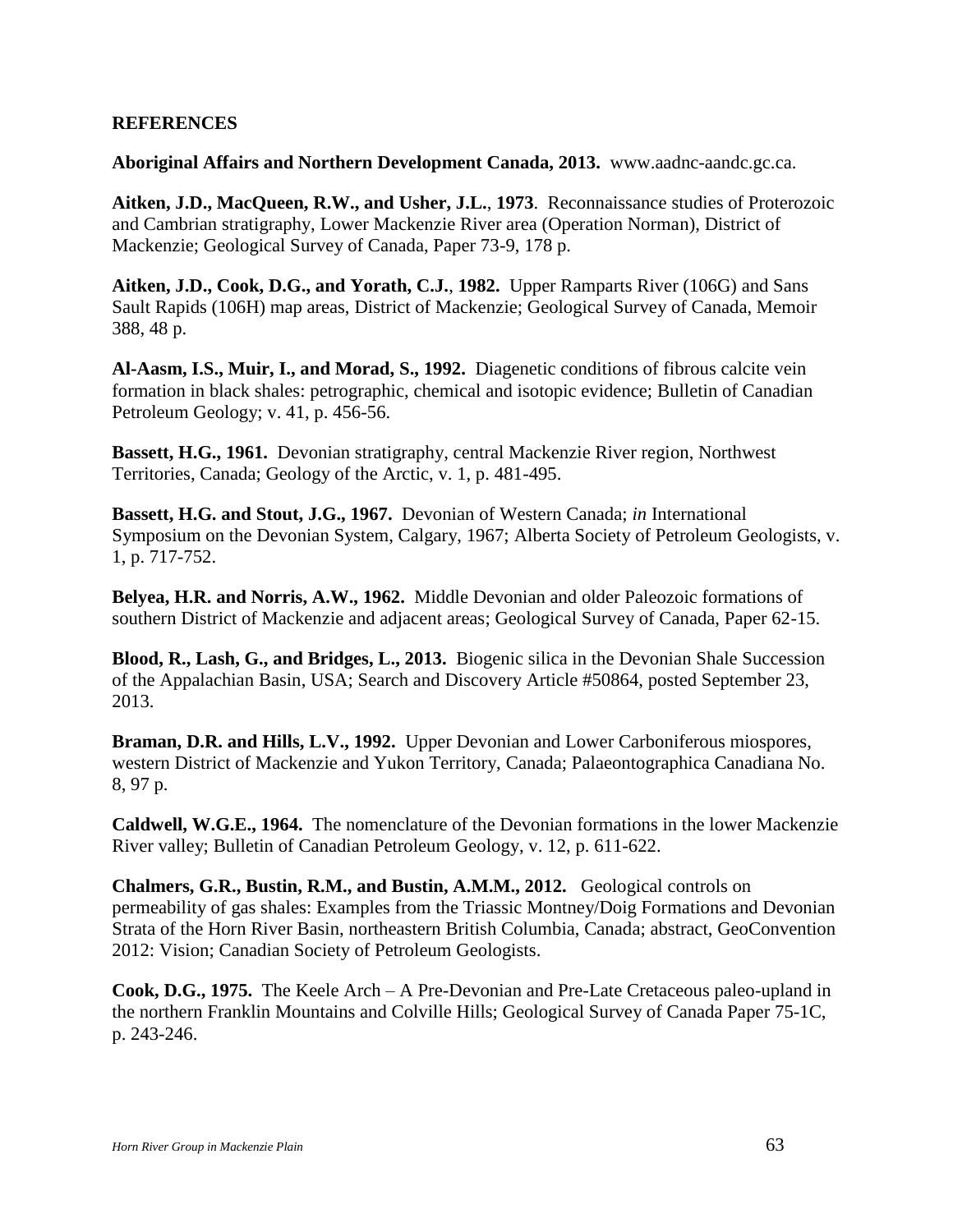**Dean, W.E., Gardner, J.V., Piper, D.Z., 1997.** Inorganic geochemical indicators of glacial– interglacial changes in productivity and anoxia on the California continental margin. Geochimica et Cosmochimica Acta, v. 61, p. 4507-4518.

**Dixon, J., 1999.** Mesozoic-Cenozoic stratigraphy of the northern Interior Plains and plateaux, Northwest Territories; Geological Survey of Canada, Bulletin 536, 56 p.

**Douglas, R.J.W. (ed.), 1970.** Geology and economic minerals of Canada; Geological Survey of Canada, Economic Geology Report No. 1.

**Douglas, R.J.W. and Norris, A.W., 1960.** Horn River map-area, Northwest Territories; Geological Survey of Canada, Paper 59-11.

**Douglas, R.J.W. and Norris, D.K., 1960.** Virginia Falls and Sibbeston Lake map-areas, Northwest Territories; Geological Survey of Canada, Paper 60-19.

**Douglas, R.J.W. and Norris, D.K., 1961.** Camsell Bend and Root River map-area, District of Mackenzie, Northwest Territories; Geological Survey of Canada, Paper 61-13.

**Dypvik, H., 1984.** Geochemical compositions and depositional conditions of upper Jurassic and lower Cretaceous Yorkshire clays, England; Geological Magazine, v. 121, 489–504.

**Fallas, K.M., MacNaughton, R.B., MacLean, B.C. and Hadlari, T., 2013.** Geology, Norman Wells (southwest), Northwest Territories; Geological Survey of Canada, Canadian Geoscience Map 101, scale 1:100 000.

**Feinstein, S., Brooks, P.W., Fowler, M.G., Snowdon, L.R. and Williams, G.K., 1988a.** Families of oils and source rocks in the Central Mackenzie Corridor: A geochemical oil-oil and oil-source rock correlation; in Sequence, Stratigraphy, Sedimentology: Surface and Subsurface, edited by D.P. James and D.A. Leckie, Canadian Society of Petroleum Geologists, Memoir 15, p. 543-552.

**Feinstein, S., Brooks, P.W., Gentzis, T., Goodarzi, F., Snowdon, L.R. and Williams, G.K., 1988b**. Thermal maturity in the Mackenzie Corridor, Northwest and Yukon Territories; Canada; Geological Survey of Canada, Open File 1944.

**Fritz, W.H., Cecile, M.P., Norford, B.S., Morrow, D., and Geldsetzer, H.H.J., 1992.** Cambrian to Middle Devonian assemblages; *in* Geology of the Cordilleran Orogen in Canada, edited by H. Gabrielse and C.J. Yorath; Geological Survey of Canada, Geology of Canada, p. 151-218.

**Gal, L.P. and Pyle, L.J., 2012.** Petroleum Potential Data (Conventional and Unconventional) for Horn River Group from 26 Exploration Wells - NTS 95N, 96C, 96D, 96E, 96F and 106H,, Northwest Territories; Northwest Territories Geoscience Office, NWT Open Report 2012-009.

**Gal, L.P., Allen, T.L., Fraser, T.A., Hadlari, T., Lemieux, Y., Pyle, L.J. and Zaantvoort, W.G., 2007.** Rock Eval 6 / TOC analyses from outcrop samples in northern Mackenzie Mountains, eastern Richardson Mountains, and southern Peel Plateau and Plain, Northwest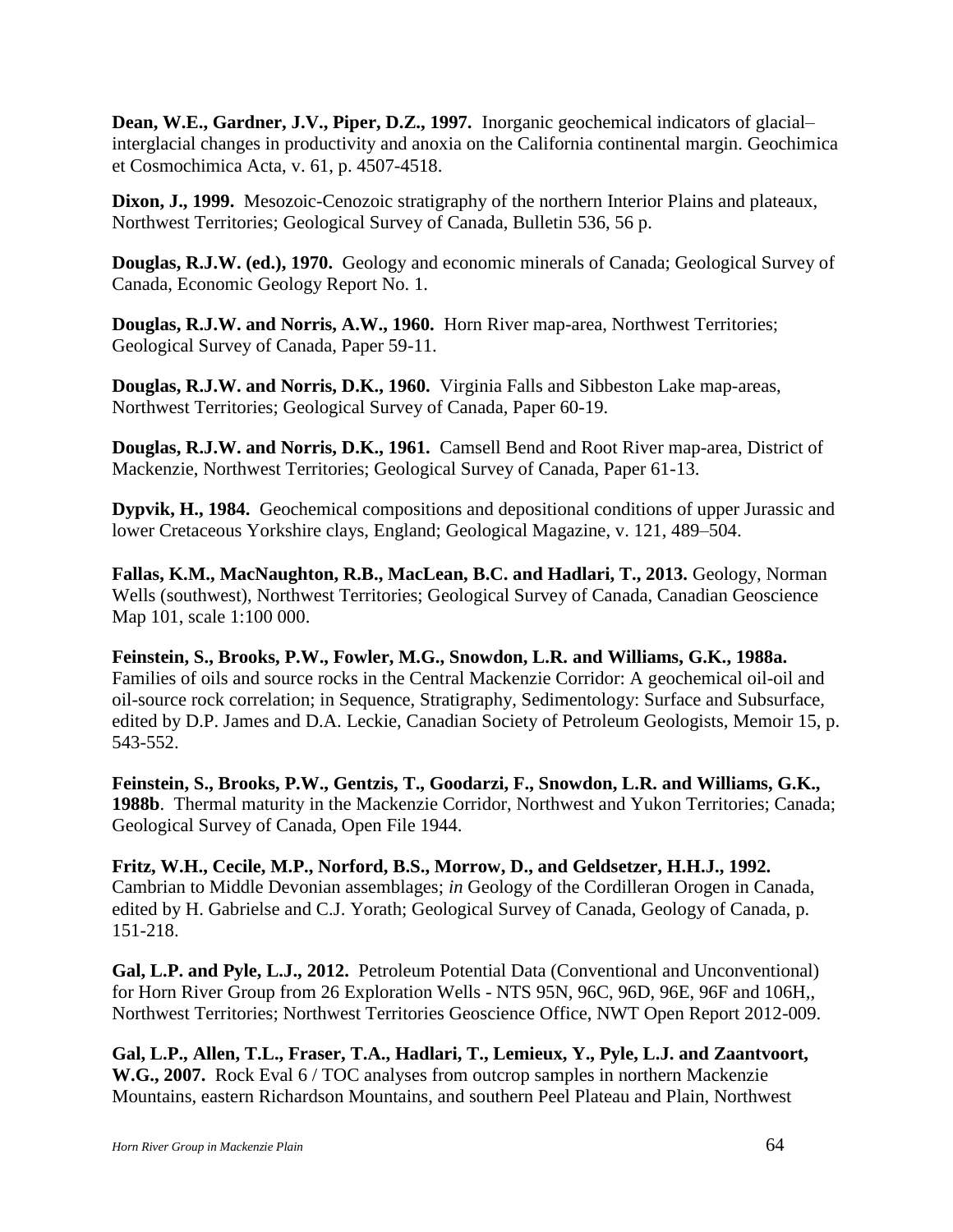Territories and Yukon, Canada; Northwest Territories Geoscience Office and Yukon Geological Survey, NWT Open Report 2007-002 / YGS Open File 2007-1, 11 p., Microsoft Excel® spreadsheet and ESRI ArcView® files.

**Gal, L.P., Pyle, L.J., Hadlari, T. and Allen, T.L., 2009.** Chapter 6 – Lower to Upper Devonian Strata, Arnica-Landry play, and Kee Scarp Play; *in* Regional Geoscience Studies and Petroleum Potential, Peel Plateau and Plain, Northwest Territories and Yukon: Project Volume, edited by L.J. Pyle and A.L. Jones, Northwest Territories Geoscience Office and Yukon Geological Survey, NWT Open File 2009-02 and YGS Open File 2009-25, p. 187-289.

**Gordey, S.P., Martel, E., MacDonald, J., MacNaughton, R., Roots, C.F., and Fallas, K. (compilers), 2010.** Geology of Mount Eduni, NTS 106A Northwest, Mackenzie Mountains, Northwest Territories; Northwest Territories Geoscience Office, NWT Open File 2010-09. 1 map, scale 1:100,000.

**Gordey, S.P., Pierce, K.L., Fallas, K., Martel, E., and Roots, C.F. (compilers), 2012.** GIS compilation for the geology of Sekwi Mountain, Mount Eduni, and northwest Wrigley Lake areas (NTS 105P, 106A, and 95M NW), Mackenzie Mountains, Northwest Territories; Northwest Territories Geoscience Office, NWT Open Report 2012-002. Digital Files.

**Grass, D.B., 1988.** Surface geological field program, lower Mackenzie Valley, Northwest Territories. Report on geological examination of Devonian outcrop, Mackenzie River Valley and Mackenzie Mountains, NWT. Amoco Canada Petroleum Company Limited. National Energy Board Report #9233-A4-2E.

**Gray, F.F. and Kassube, J.B., 1963.** Geology and stratigraphy of Clark Lake gas field, British Columbia; American Association of Petroleum Geologists Bulletin, v. 47, p. 467-483.

**Griffin, D.L., 1965.** The Devonian Slave Point, Beaverhill Lake and Muskwa Formations of Northeastern British Columbia and adjacent areas; British Columbia Department of Mines and Petroleum Resources, Bulletin No. 50.

**Hadlari, T., Gal, L.P., Zantvoort, W.G., Tylosky, S.A., Allen, T.L., Fraser, T.A., Lemieux, Y., and Catuneanu, O., 2009a.** Chapter 7 – Upper Devonian to Carboniferous Strata I – Imperial Formation play. In: Regional Geoscience Studies and Petroleum Potential, Peel Plateau and Plain, Northwest Territories and Yukon: Project Volume, edited by L.J. Pyle and A.L. Jones. Northwest Territories Geoscience Office, NWT Open File 2009-002, p. 290-364.

**Hadlari, T., Tylosky, S.A., Lemieux, Y., Zantvoort, W.G., and Catuneanu, O., 2009b.** Slope and submarine fan turbidite facies of the Upper Devonian Imperial Formation, northern Mackenzie Mountains, NWT: Bulletin of Canadian Petroleum Geology, 57, 192-208.

**Hall, D., Sterner, M., and Shukla, R., 2013.** Application of cuttings gas/oil analysis, rapid XRF and high-resolution photography to reservoir evaluation; World Oil, April 2013 issue, p. 163-168.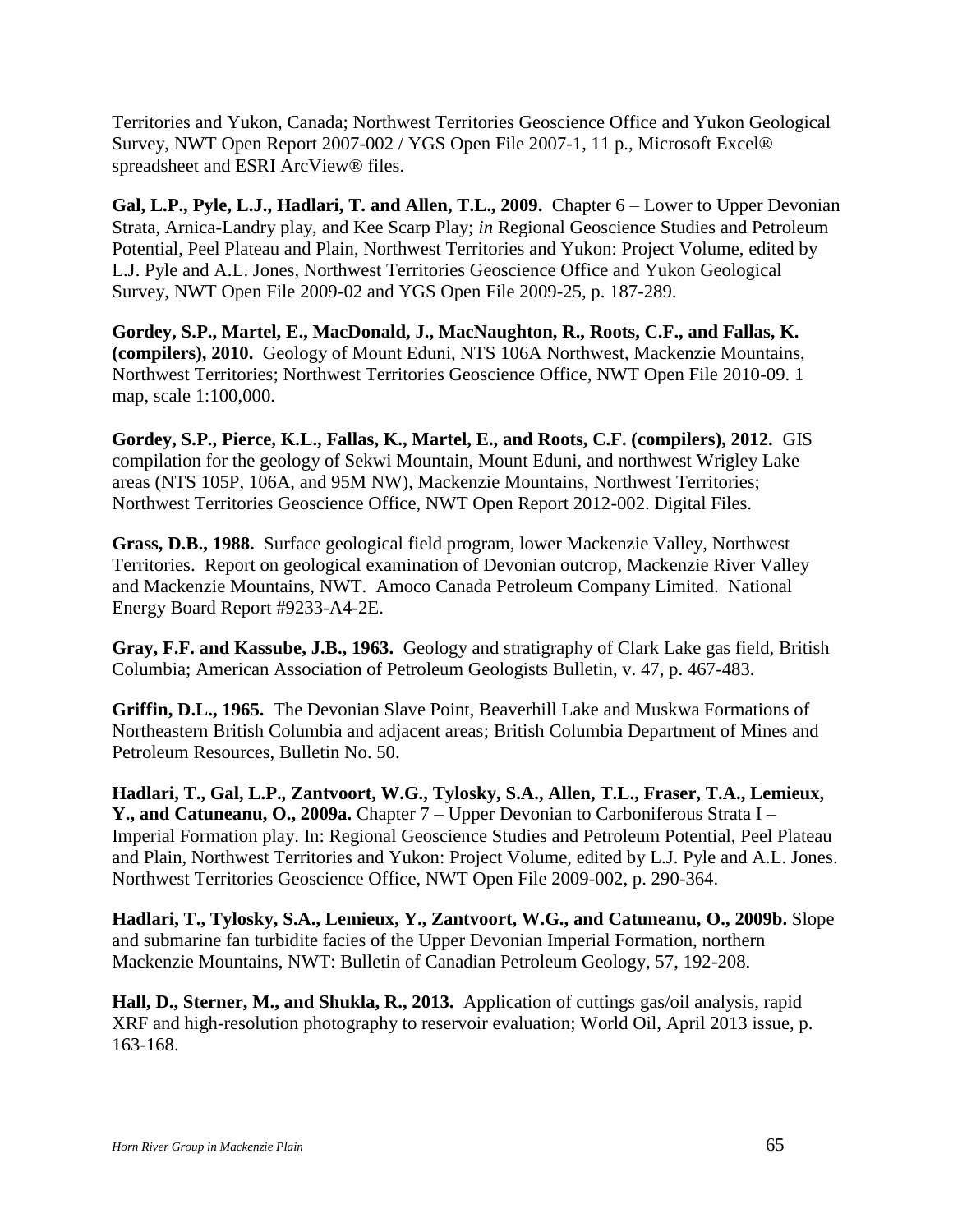**Hannigan, P.K., Morrow, D.W., and MacLean, B.C., 2011.** Petroleum resource potential of the northern mainland of Canada (Mackenzie Corridor); Geological Survey of Canada, Open File 6757, 260 p.

**Hildred, G.V. and Rice, C., 2012.** Using High Resolution Chemostratigraphy to Determine Well-bore Pathways in Multilateral Drilling Campaigns: an Example from the Horn River Formation, British Columbia, Canada; Canadian Society of Petroleum Geologists Geoconvention, May 2012, Calgary Alberta.

**Hildred, G.V., Ratcliffe, K., and Schmidt, K., 2011.** Application of inorganic whole-rock geochemistry to shale resource plays: an example from the Eagle Ford Shale, Texas; Houston Geological Society Bulletin, April 2011, p. 31-38.

**Hogue, B.C. and Gal, L.P., 2008.** NWT Formation Tops for Petroleum Exploration and Production Wells: 60 to 80ºN; Northwest Territories Geoscience Office, NWT Open Report 2008-002.

**Hunt, C.W., 1954.** Normal Devonian sequence in southern Mackenzie Basin, western Canada; American Association of Petroleum Geologists Bulletin, v. 38, p. 2290-2301.

**Jacob, H., 1989.** Classification, structure, genesis and practical importance of natural solid oil bitumen; International Journal of Coal Geology, v. 11, p. 65–79.

**Johnson, J.G., Klapper, G., and Sandberg, C.A., 1985.** Devonian eustatic fluctuations in Euramerica; Geological Society of America Bulletin, v., 96, p. 567-587.

**Jones, B., and Manning, D.A.C., 1994.** Comparison of geochemical indices used for the interpretation of palaeoredox conditions in ancient mudstones; Chemical Geology v. 111, p. 111- 129.

**Kaufman, B., 2006.** Calibrating the Devonian time scale: a synthesis of U-Pb-ID-TIMS ages and conodont stratigraphy; Earth Science Reviews, v. 76, p. 175-190.

**Kindle, E.M. and Bosworth, T.O., 1921.** Oil-bearing rocks of lower Mackenzie River valley; Geological Survey of Canada, Summary Report 1920, Part B, p. 37-63.

**Lane, L.S., 2007.** Devonian-Carboniferous paleogeography and orogenesis, northern Yukon and adjacent Arctic Alaska; Canadian Journal of Earth Sciences, v. 44, p. 679-694.

**Lemieux, Y., MacLean, B.C., and Pyle, L.P., 2009.** Chapter 2 - Regional Structure of Peel Plateau and Plain; *in* Regional Geoscience Studies and Petroleum Potential, Peel Plateau and Plain, Northwest Territories and Yukon: Project Volume, edited by L.J. Pyle and A.L. Jones, Northwest Territories Geoscience Office and Yukon Geological Survey, NWT Open File 2009- 02 and YGS Open File 2009-25, p. 43-82.

**Mackenzie, W.S., 1972.** Fibrous calcite, a Middle Devonian geological marker with stratigraphic significance, District of Mackenzie, Northwest Territories; Canadian Journal of Earth Sciences; v. 9, p. 1431-1440.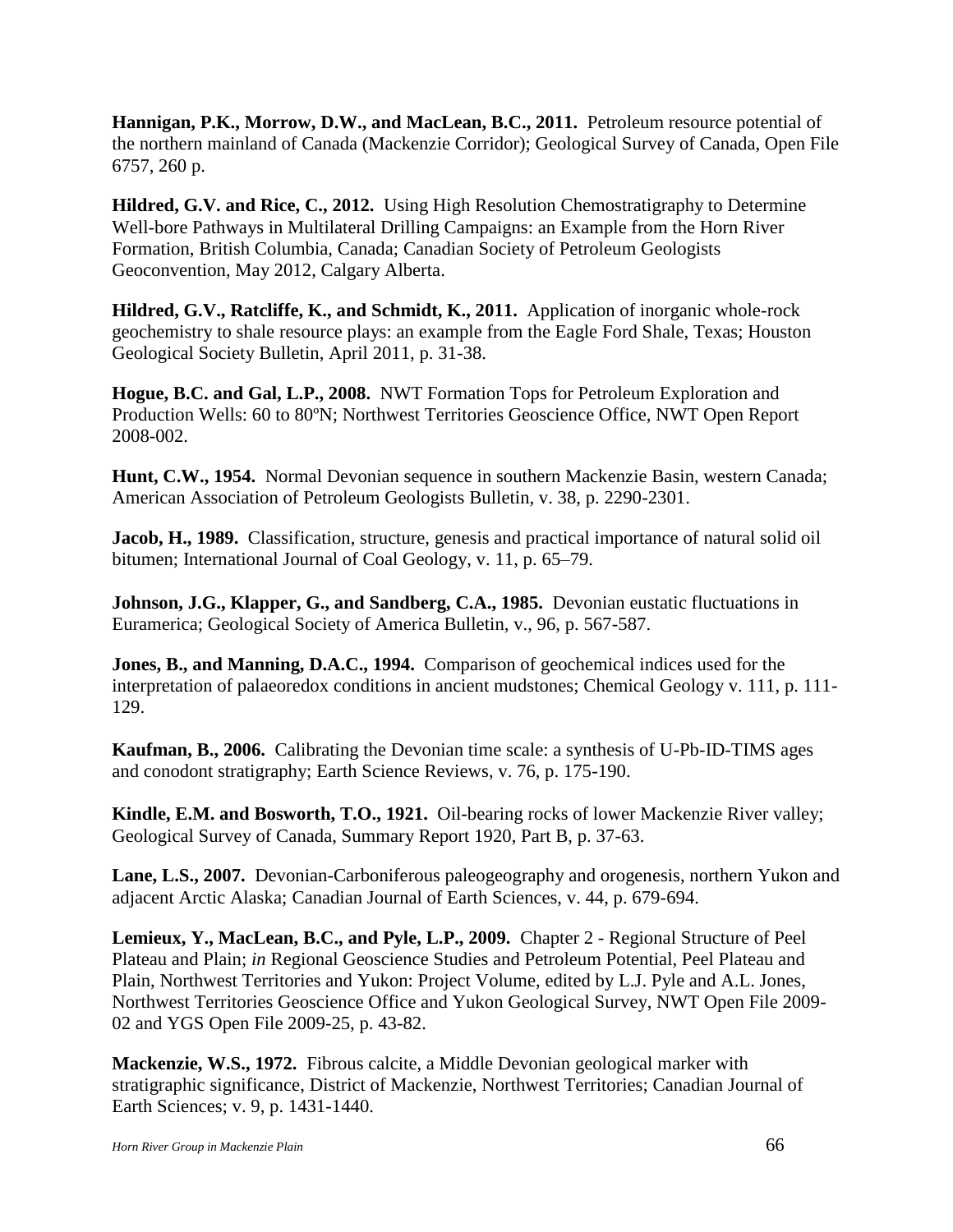**MacLean B.C. and Cook, D.G., 1999.** Salt tectonism in the Fort Norman area, Northwest Territories, Canada; Bulletin of Canadian Petroleum Geology, v. 47, p. 104-135.

**McCracken, A.D., 2012.** Report on one Upper Devonian conodont sample from the Canol Formation, Dodo Canyon, NWT collected by Adrienne Jones (NTGO) and submitted under R.B. MacNaughton's Mackenzie Delta and Corridor: Mapping for Energy (MADACOR) Project in 2011. NTS 096E/03. Con. No. 1767-1; Geological Survey of Canada, Paleontological Report 1- ADM-2012, 8 p.

**Morrow, D.W.**, **1991.** The Silurian-Devonian sequence in the northern part of the Mackenzie Shelf, Northwest Territories; Geological Survey of Canada, Bulletin 413, 121 p.

**Morrow, D.W. and Geldsetzer, H.H.J.**, **1988.** Devonian of the eastern Canadian Cordillera; *in* Devonian of the World, Proceedings of the Second International Symposium on the Devonian System, Volume I, Regional Syntheses, edited by N. J. McMillian, A. F. Embry and D. J. Glass, Canadian Society of Petroleum Geologists, Memoir 14, p. 85-121.

**Morrow, D.W., Jones, A.L., and Dixon, J.**, **2006.** Infrastructure and resources of the Northern Canadian Mainland Sedimentary Basin; Geological Survey of Canada, Open File 5152, 59 p.

**Muir, 1988.** Devonian Hare Indian and Ramparts Formations, Mackenzie Mountains, NWT; Basin Fill, platform and reef development; Ph. D thesis, University of Ottawa.

**Muir, I. and Dixon, O.A., 1984.** Facies analysis of a Middle Devonian sequence in the Mountain River-Gayna River; *in* Contributions to the geology of the Northwest Territories; Volume 1; edited by J.A. Brophy, INAC EGS 1984-6, p. 55-62.

**Muir, I. and Dixon, O.A., 1985.** Devonian Hare Indian-Ramparts evolution, Mackenzie Mountains, NWT, basin-fill and platform-reef development; *in* Contributions to the geology of the Northwest Territories; Volume 2; edited by J.A. Brophy, p. 85-90.

**Norris, A.W., 1985.** Stratigraphy of Devonian outcrop belts in northern Yukon Territory and Northwest Territories, District of Mackenzie (Operation Porcupine area); Geological Survey of Canada, Memoir 410, 81 p.

**Norris, A.W., 1965.** Stratigraphy of Middle Devonian and older Paleozoic rocks of the Great Slave Lake Region, Northwest Territories; Geological Survey of Canada, Memoir 322.

**Norris, D.K., 1982.** Geology: Snake River, Yukon-Northwest Territories; Geological Survey of Canada, Map 1529A, 1:250:000.

**North American Commission on Stratigraphic Nomenclature, 2005.** The North American Stratigraphic Code; AAPG Bulletin, v. 89, p. 1547-1591.

**Pugh, D.C., 1983.** Pre-Mesozoic geology in the subsurface of Peel River Map area, Yukon Territory and District of Mackenzie; Geological Survey of Canada, Memoir 401, 61 p.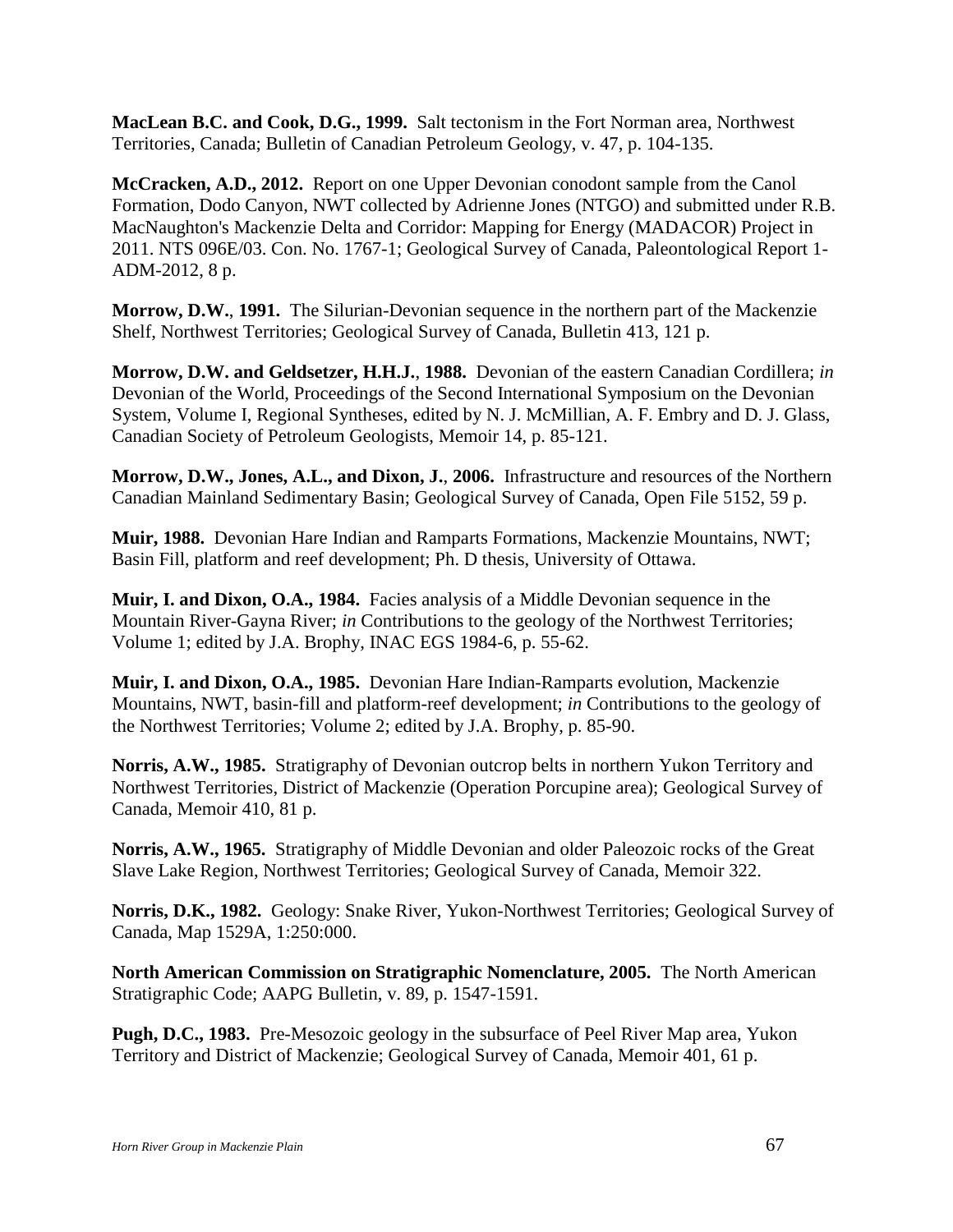**Peters, K.E., 1986.** Guidelines for evaluating petroleum source rock using programmed pyrolysis; American Association of Petroleum Geologists Bulletin, v. 70, p. 318-329.

**Pyle, L.J. and Gal, L.P., 2007.** Lower to Middle Paleozoic stratigraphy and measured sections, NTS 106F, G, H, I, Northwest Territories; Northwest Territories Geoscience Office, NWT Open Report 2007-004.

**Pyle, L.J. and Gal, L.P., 2009.** Petroleum play data for the Kee Scarp play (Ramparts Formation), Mackenzie corridor, Northwest Territories; Geological Survey of Canada, Open File 6125, 21 p., 1 CD-ROM.

**Pyle, L.J. and Gal, L.P., 2012.** Measured Sections and Petroleum Potential Data (Conventional and Unconventional) of Horn River Group Outcrops, NTS 95M, 95N, 96C, 96D, 96E, 106H, and 106I, Northwest Territories – Part 2; Northwest Territories Geoscience Office, NWT Open Report 2012-008.

**Pyle, L.J. and Gal, L.P., 2013.** Measured Sections and Petroleum Potential Data (Conventional and Unconventional) of Horn River Group Outcrops – Part 3, NTS 96C, 96E, and 106H, Northwest Territories; Northwest Territories Geoscience Office, NWT Open Report 2013-005.

**Pyle, L.J. and Jones, A.L. (editors), 2009.** Regional Geoscience Studies and Petroleum Potential, Peel Plateau and Plain, Northwest Territories and Yukon: Project Volume; Northwest Territories Geoscience Office and Yukon Geological Survey, NWT Open File 2009-02 and YGS Open File 2009-25, 549 p.

**Pyle, L.J., Gal, L.P., and Lemiski, R.T., 2011.** Measured Sections and Petroleum Potential Data (Conventional and Unconventional) of Horn River Group Outcrops- Part 1, NTS 96D, 96E, and 106H, Northwest Territories; Northwest Territories Geoscience Office, NWT Open File 2011-09.

**Pyle, L.J.**, Allen, T.L., Fraser, T.A., Gal, L.P., Hadlari, T., Jones, A.L., Lemieux, Y., and Zantvoort, W.G., 2007. Field-based stratigraphic studies in the Peel Plateau, Peel Plain, and adjacent areas, Northwest Territories and Yukon; Geological Survey of Canada, Current Research 2007-A7, 11p.

**Rimmer, S.M., 2003.** Geochemical paleoredox indicators in Devonian-Mississippian black shales, Central Appalachian Basin (USA); Chemical Geology, v. 206, p. 373-391.

**Sageman, B.B. and Lyons, T.W., 2003.** Geochemistry of fine-grained sediments and sedimentary rocks; *in* Sediments, Diagenesis, and Sedimentary Rocks, volume 7, Treatise of Geochemistry, edited by F.T. Mackenzie; Elsevier, p.114-156.

**Snowdon, L.R., 1990.** Rock-Eval/TOC data for 55 Northwest and Yukon Territories Wells (60°-69° N); Geological Survey of Canada, Open File 2327.

**Snowdon, L.R., Brooks, P.W., Williams, G.K. and Goodarzi, F., 1987.** Correlation of the Canol Formation source rock with oil from Norman Wells; Organic Geochemistry, v. 11, p. 529- 548.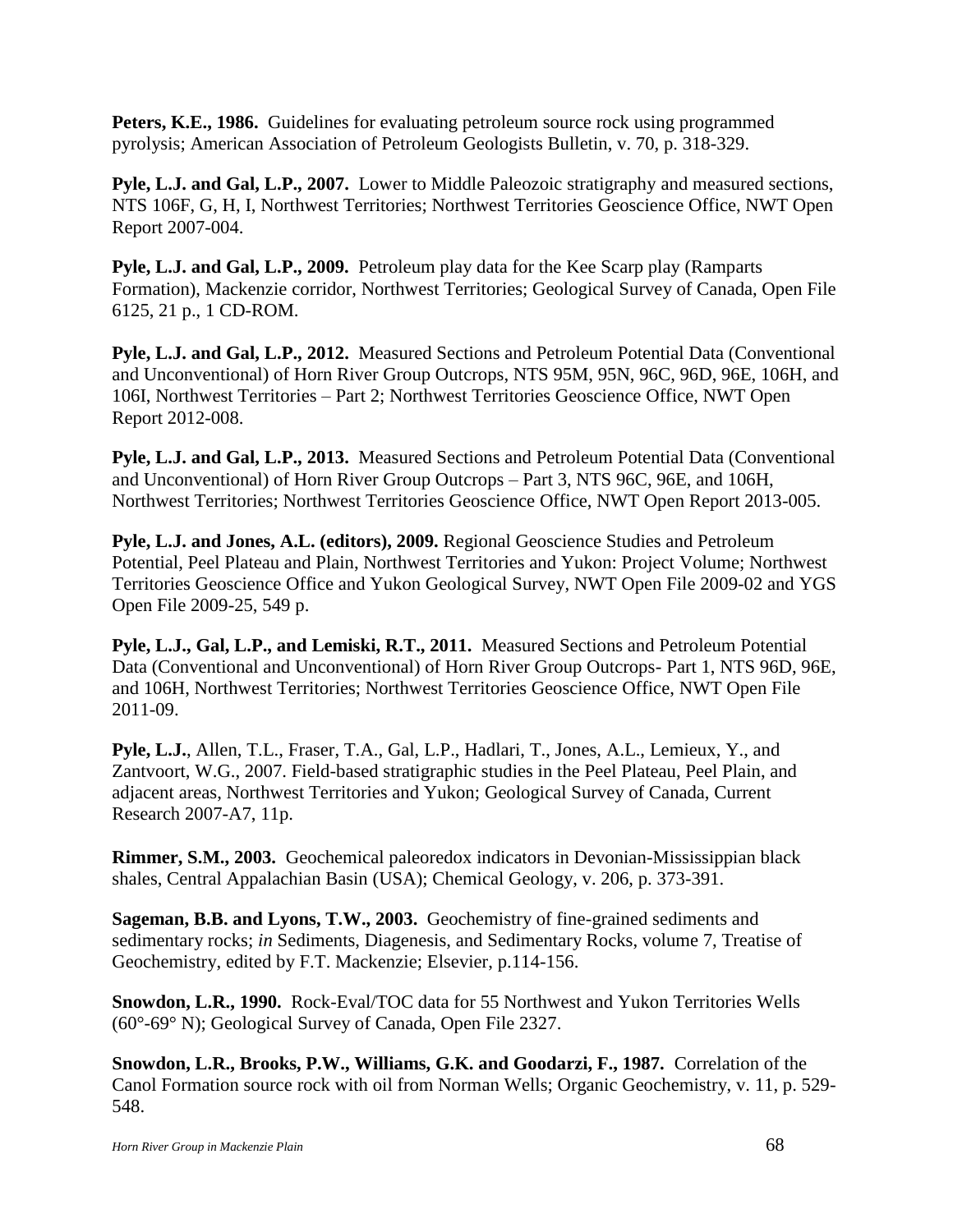**Tassonyi, E.J., 1969.** Subsurface geology, lower Mackenzie River and Anderson River area, District of Mackenzie; Geological Survey of Canada, Paper 68-25, 207 p.

**Tribovillard, N., Algeo, T., Lyons, T.W. and Riboulleau, A., 2006.** Trace metals as paleoredox and paleoproductivity proxies; an update; Chemical Geology, v. 232, p. 12-32.

**Uyeno, T.T., 1979.** Devonian conodont biostratigraphy of Powell Creek and adjacent areas, western District of Mackenzie; *in* Western and Arctic Canadian Biostratigraphy, edited by C.R. Stelck and B.D.E. Chatterton; Geological Association of Canada Special Paper 18, p. 233-257.

**Uyeno, T.T., 1991.** Pre-Famennian Devonian conodont biostratigraphy of selected intervals in the eastern Canadian Cordillera; *in* Ordovician to Triassic conodont paleontology of the Canadian Cordillera; edited by M.J. Orchard, and A.D. McCracken; Geological Survey of Canada, Bulletin 417, p. 129-161.

**Ver Straeten, C.A., Brett, C.E., and Sageman, B.B., 2011.** Mudrock sequence stratigraphy: a multi-proxy (sedimentological, paleobiological and geochemical) approach, Devonian Appalachian Basin; Palaeogeography, Palaeoclimatology, and Palaeoecology, v. 304, p. 54-73.

**Wedepohl, K.H., 1971.** Environmental influences on the chemical composition of shales and clays; *in* Physics and Chemistry of the Earth, edited by L.H. Ahrens, F. Press, S.K. Runcorn, and H.C. Urey; Pergamon, Oxford, p. 305-333.

**Wedepohl, K.H., 1991.** The composition of the upper Earth's crust and the natural cycles of select metals; *in* Metals and their Compounds in the Environment, edited by E. Merian; VCH-Verlagsgesellschaft, Weinheim, p. 3-17.

**Whittaker, E.J., 1922.** Mackenzie River district between Great Slave Lake and Simpson; Geological Survey of Canada, Summary Report, 1921, Part B, p. 45-55.

**Williams, G.K., 1983.** What does the term "Horn River Formation" mean?; Bulletin of Canadian Petroleum Geology, v. 31, p. 117-122.

**Williams, G.K., 1986.** Hume Formation, lower Mackenzie River area; Geological Survey of Canada, Open File 1336, 8 p.

**Williams, G.K., 1986.** Middle Devonian facies belts, Mackenzie Corridor; Geological Survey of Canada, Open File 1353, 10 p.

**Wright, A.M., Spain, D., and Ratcliffe, K.T., 2010.** Application of Inorganic Whole Rock Geochemistry to Shale Resource Plays. Canadian Unconventional Resources and International Petroleum Conference, October 2010, Calgary, Alberta, Canada.

Yorath, C.J. and Cook, D.G., 1981. Cretaceous and Tertiary stratigraphy and paleogeography, northern Interior Plains, District of Mackenzie; Geological Survey of Canada, Memoir 398, 76 p.